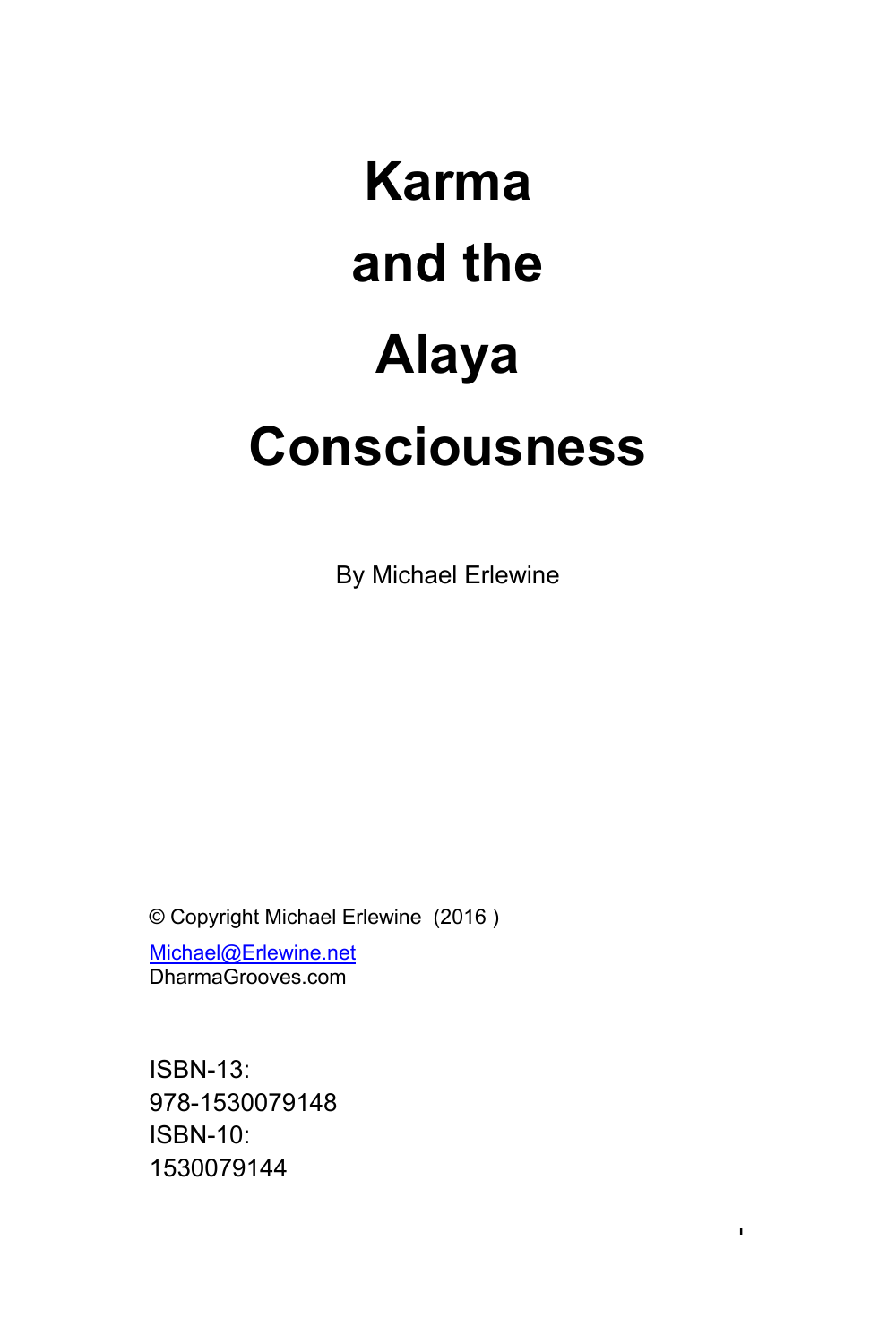# **TABLE OF CONTENTS**

| BOOK REVIEW: "Karma" by Traleg Rinpoche4 |  |
|------------------------------------------|--|
|                                          |  |
|                                          |  |
|                                          |  |
| THE DESCENT INTO EXPERIENCE 12           |  |
|                                          |  |
|                                          |  |
| <b>WHAT PERSISTS AFTER DEATH? 22</b>     |  |
| FASCINATING: THE BUDDHIST CONCEPT OF     |  |
| SUMMARY: WHO MANAGES TO BE REBORN? 30    |  |
| More on "AWARENESS OF UNAWARENESS"33     |  |
| "DO NOT GO GENTLE INTO THAT GOOD NIGHT"  |  |
|                                          |  |
| THE PATH OF ACCUMULATION39               |  |
|                                          |  |
| WHY YOU MAY NOT BE READY FOR MEDITATION  |  |
| "MOONBEAMS OF MAHAMUDRA"50               |  |
|                                          |  |
| MAHAMUDRA: AN ALTERNATE ROUTE 57         |  |
|                                          |  |
|                                          |  |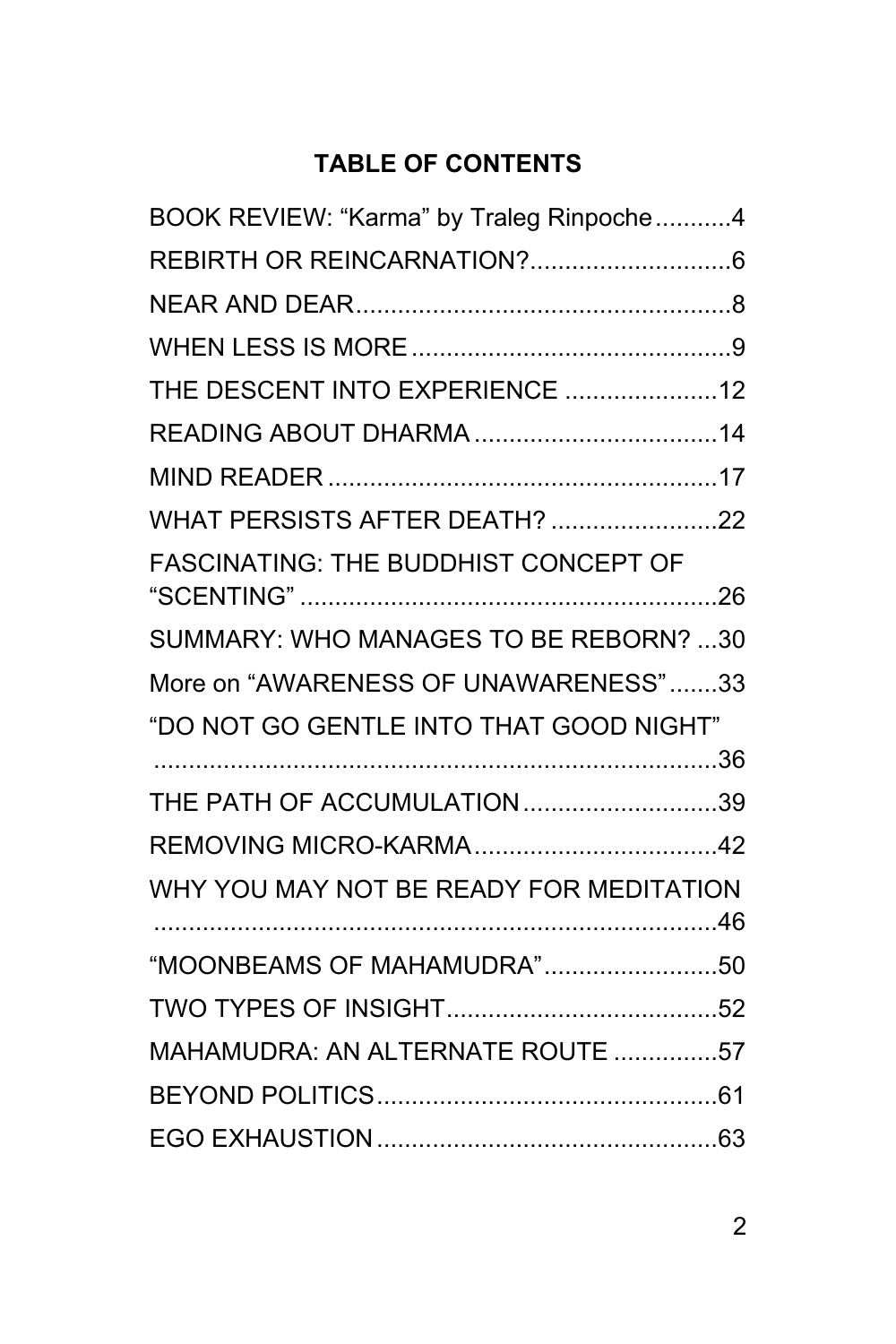| REALIZATION THROUGH PHOTOGRAPHY68        |  |
|------------------------------------------|--|
| "TRYING" DOESN'T DO IT; DOING DOES IT 73 |  |
|                                          |  |
|                                          |  |
|                                          |  |
|                                          |  |
|                                          |  |
|                                          |  |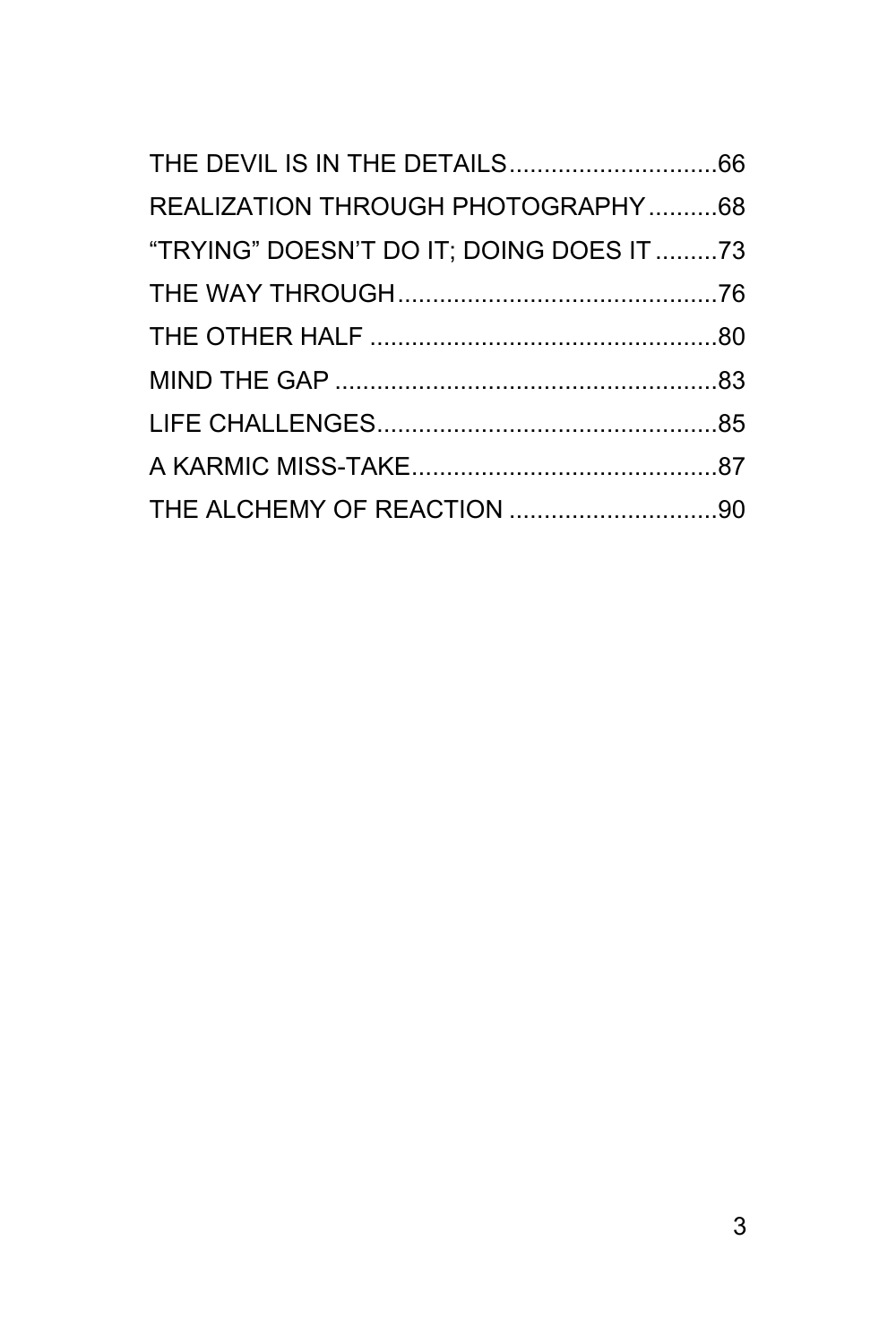#### <span id="page-3-0"></span>**BOOK REVIEW: "Karma" by Traleg Rinpoche**

I don't generally do book reviews. In fact, I don't often read books anymore, aside from the various Tibetan Buddhist pith texts and teachings. Yet, as it so happened, I found my way to the book "Karma, What It Is, What It Isn't, Why It Matters" by the Ven. Traleg Rinpoche. It is the last book he wrote before he suddenly left us and passed on. What a shock that he was gone and still so young!

So, this is not just a book "review," but rather a book discovery and somewhat of my celebration at finding it! It is more useful to me than hundreds of Buddhist books that I have read in.

I must say, having read, studied, and at least looked through many hundreds of Buddhist books, I can think of no modern book on Vajrayana Buddhism that put me to the floor like this one. None. This is beyond any expectations I might have had for a modern book.

In the truest sense of the word, this is a seminal book. Often, a single sentence is enough to send me off into deep reflection. I can't explain it, but at least I can tell you folks about it. You can see for yourself, if you wish.

The title is "karma," the subjects covered deeply include, not only karma, but the bardo states, rebirth vs. reincarnation, and a lot of other very direct explanations of questions I have pondered for a long time.

I have had a chance to meet Traleg Rinpoche a number of times over the years. He and his wife Felicity were guests in my home and at our center. I have, of course, taken teachings from him. I last saw Traleg Rinpoche in 2004, in Kham, Tibet, at his ancestral home, Thrangu Monastery, where he is the main tulku (incarnate lama) for that monastery. His incarnation goes back to the time of Gampopa. Traleg Rinpoche was accorded the title Kyabgon by the 16th Karmapa, a title retained by very few lineage holders. In other words, the Traleg tulkus are very high lamas.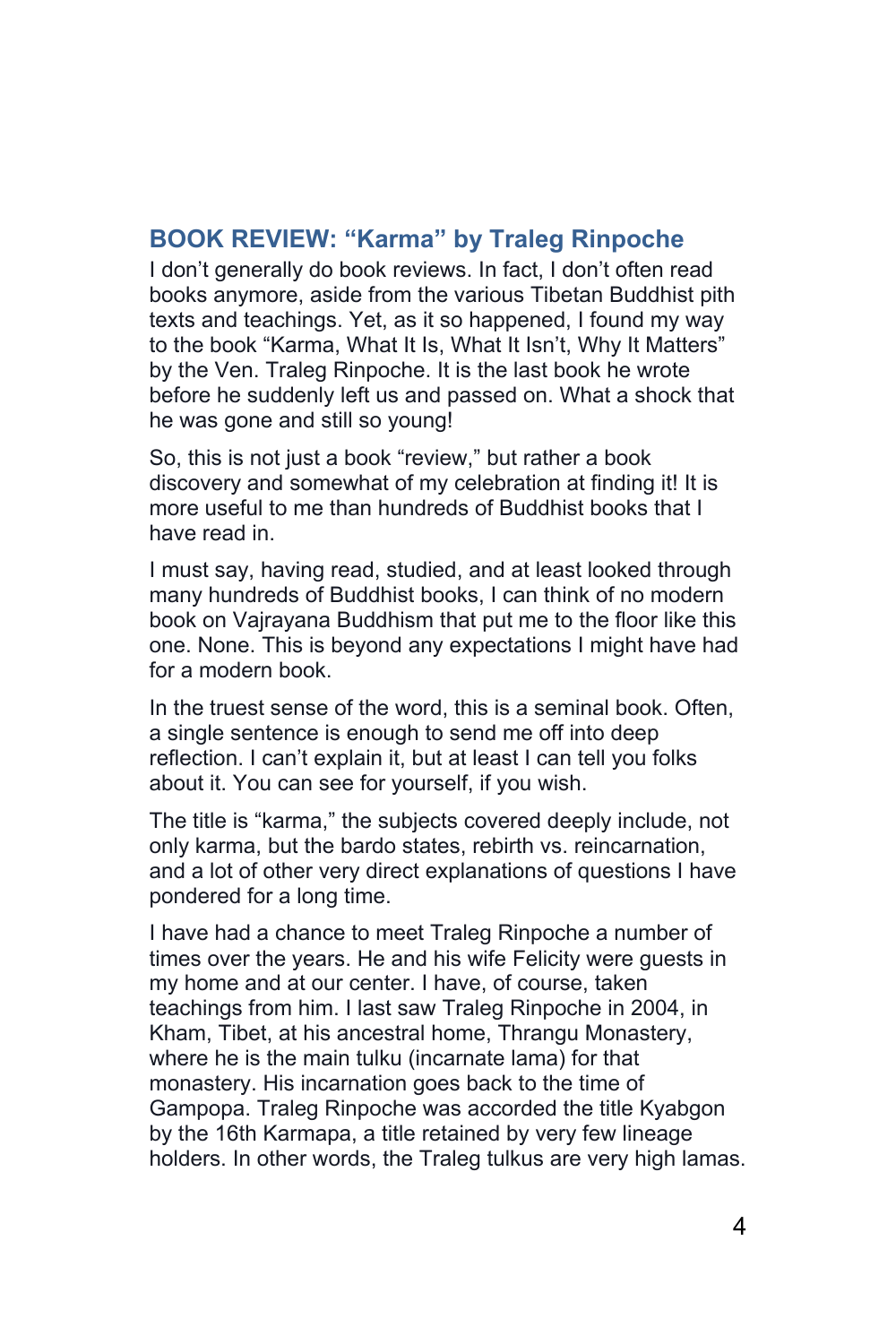Anyway, In Tibet in 2004, Traleg Rinpoche was there for the blessing and opening of the great shrine room, a new gompa that was later destroyed (along with the entire monastery) by the huge earthquake in 2010.

At that time, I met with Traleg Rinpoche in his quarters in Tibet, and also watched him teach and lead many hundreds of monks in meditation in the new very large shrine room, where he remained in Mahamudra Meditation for a very long time in front of us all. It was stunning to see and actually be there.

I include a photo taken at the time. Not sure who took it, one of our party. Traleg Rinpoche is sitting in meditation in the center throne. There are hundreds of monks all around him. My own teacher, the Ven. Khenpo Karthar Rinpoche was also present, as well as many from our sangha. I will try to write a blog about all of this soon.

And here is the cover of this book (lower-right corner) he left for us, the last he ever wrote. Wow! What a book, at least for me. I found that it was best if I read this book from the last chapter, backward. The beginning parts are more historical and perhaps (for me) a little bit formal, but as the book progresses, Traleg Rinpoche gets more and more direct, until by the end, he offers a torrent of direct meaning and instructions that I simply can't put down. I read it, chapter by chapter, from the back to the front, and by the time I got to the first chapter, I was fully ready to appreciate the history and introductory remarks. And then I read it again and again.

As you see, I can recommend this book with all my heart. I can't promise that you will tune into it as I did, but I can assure you it has what we all are thirsting for within it. It is not just another book on Buddhism. These are pith instructions!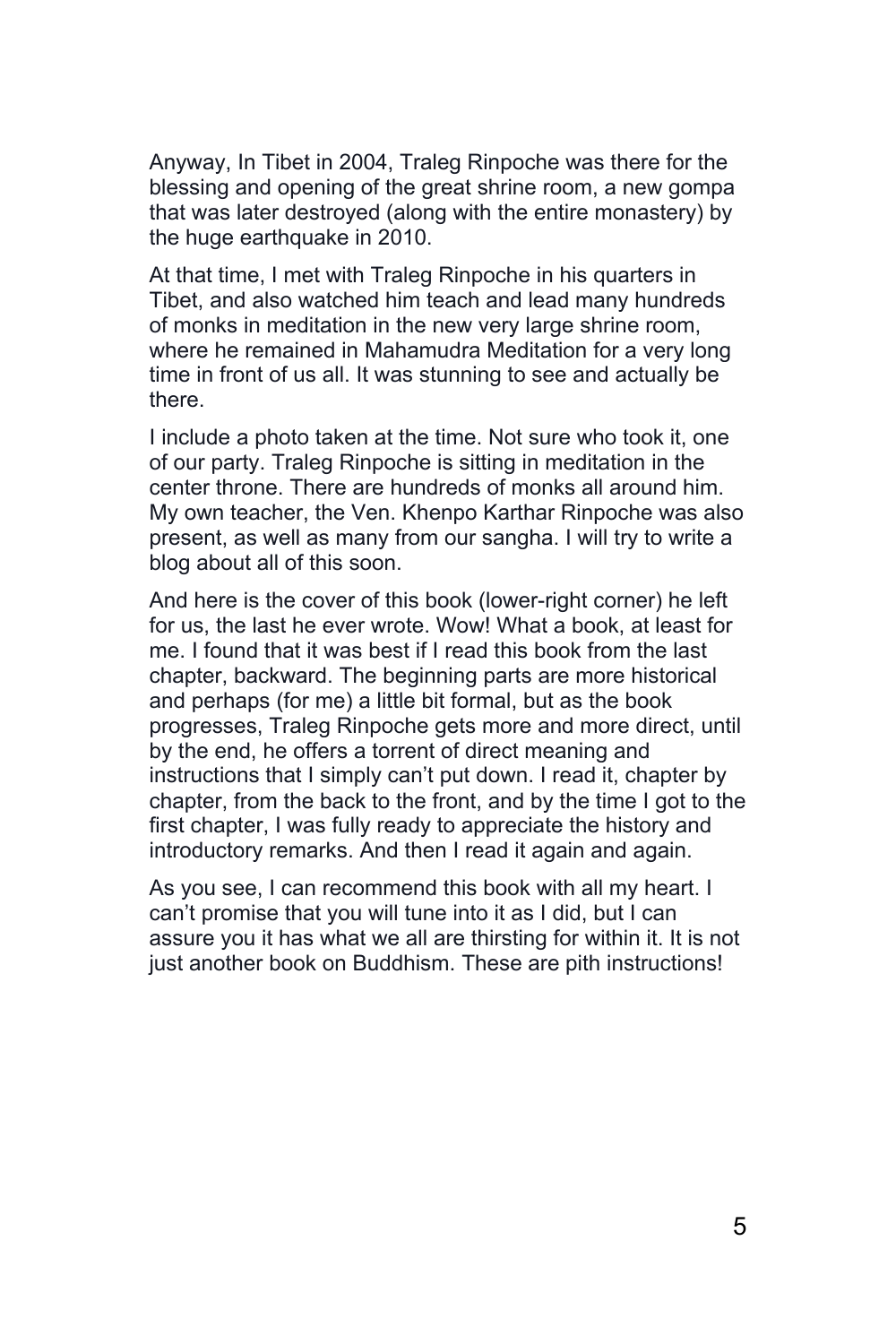#### <span id="page-5-0"></span>**REBIRTH OR REINCARNATION?**

It is important to understand the difference between "rebirth" and "reincarnation." In Tibetan Buddhism, they are not the same by any means. Reincarnation suggests that our personality, like Michael Erlewine (me, myself, and I) is reborn again and carries on in another life. In other words, I pick up in the next life where I left off in this one; that idea.

On the other hand, "rebirth" suggests that our personality, like an old coat, is left at death's door and does not continue. We don't have the same driver's license or social security number next time. That is abandoned.

What continues at rebirth is a consciousness driven by a certain set of fixations and desires. That consciousness has no body or physical form, but perhaps just some predilections for this or that, a way of behaving, and whatever we have accumulated from dharma practice and the karma we have generated. This is what I understand from the teachings.

In rebirth, the body of our personality (persona) is something we rebuild each life from scratch. We are not hampered in our next life by the big nose we have in this life. We probably won't have a big nose again. We grow a body anew, and it is the same with our personality. We acquire that afresh too, based on our various fixations and desires – our attachments. In "rebirth," we are like a big magnet, drawing around ourselves a new body and persona based on our fixations and attachments.

And because of our desires and fixations, our consciousness is drawn to this or that kind of body and womb, not necessarily a human body, but "any" body. I like the old phrase "any port in a storm." If all things are equal, we may be attracted to another human birth, but as I understand it, if we are upset or unbalanced, we may find ourselves (again, like magnets) glomming unto some other kind of body (animal, etc.) without knowing or meaning to.

If the opportunity presents itself and the circumstances invite it, presto, we find ourselves being born as a chicken or an ant. Our consciousness can take hold of almost any kind of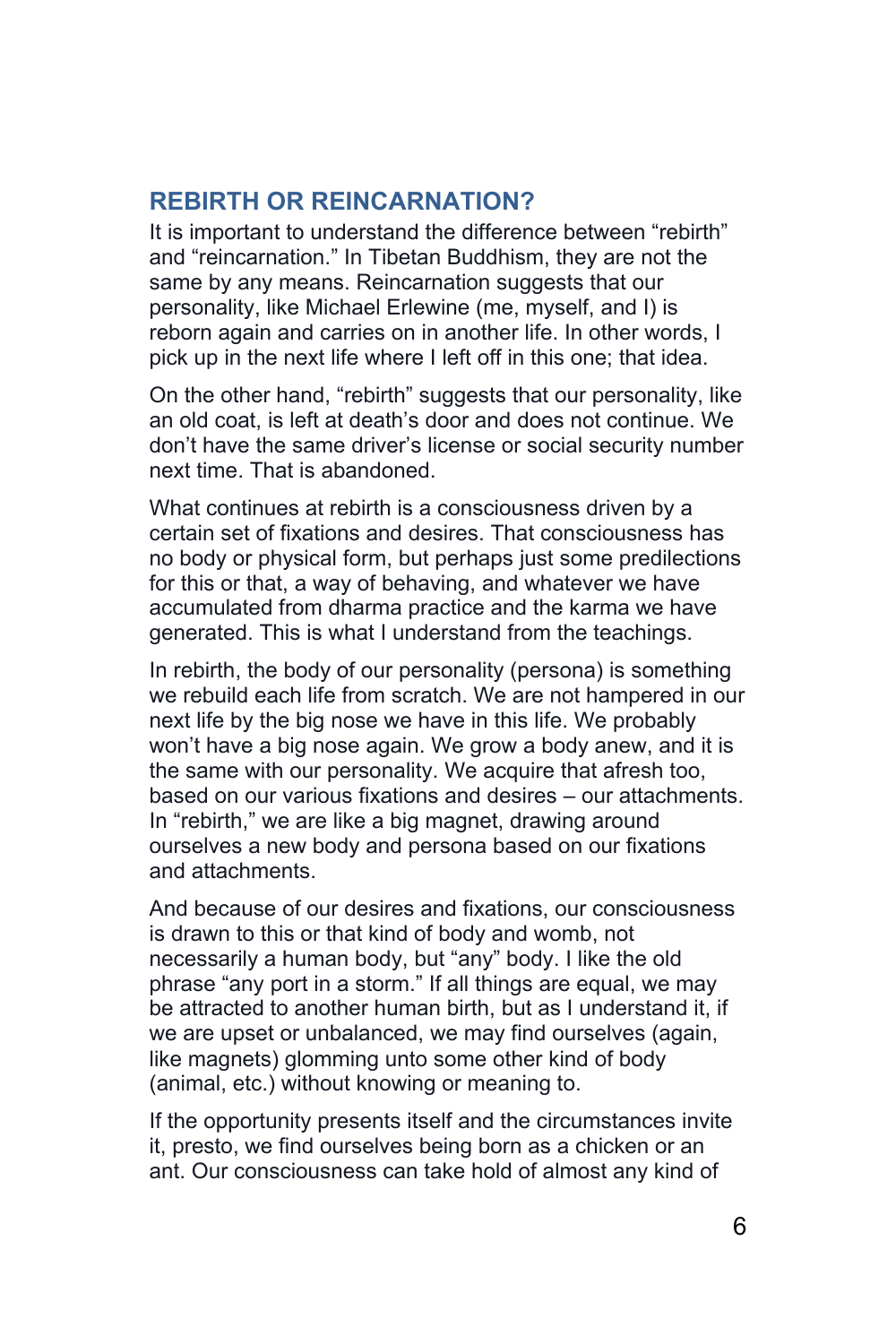body and be reborn. That body may not be as sophisticated as the human body, but consciousness will do the best it can with whatever body it finds itself in.

This is why the Tibetan Buddhists treat all sentient beings, large or small, with the same respect, because to them an ant does not have a little-bitty consciousness, while we have a Cadillac consciousness and psyche. No, all beings have consciousness, the same quality of consciousness, but just with different vehicles. You may drive a Porsche, while I drive a Yugo, but we are both "consciousness" driving. It is just that your car is fancier than mine. However, if I had your Porshe, I would do my best to drive that too. I am sure I could manage.

Tibetan Buddhists work on purifying themselves of negative actions and developing qualities like patience, kindness, and so on. They also seem very interested in our state of mind at the time of death, but hasten to point out that the state of mind when we are dying is only one of many factors to consider. Still, they do seem concerned about it.

In some way, a Teflon consciousness seems more useful than one that is too sticky, especially when it comes to selecting a new body after death. In the teachings, it is said that great meditation masters are balanced enough that they are not just pulled, willy-nilly, into one body or another while in the bardo, but can deliberate and carefully select not only the type of body for rebirth, but even the particular parents, their situation with each other, and the location for being reborn. I doubt that I can do that.

For the rest of us, perhaps it is more like bumper cars; the first womb we bump into is perhaps where we end up. Personally, I have no direct knowledge of this, but am only sharing with you what I understand the teachings point out. I find it helpful to know this stuff. Do you?

A minor clarification: In speaking of the Tibetan saints and masters who are reborn again and again (like the Dalai Lama and the Karmapa), you will find that in their case they are said to "reincarnate" and retain memory of their past life or lives, as opposed to rebirth, which is the term used for the rest of us. We take rebirth, whatever we can agree the "We" is.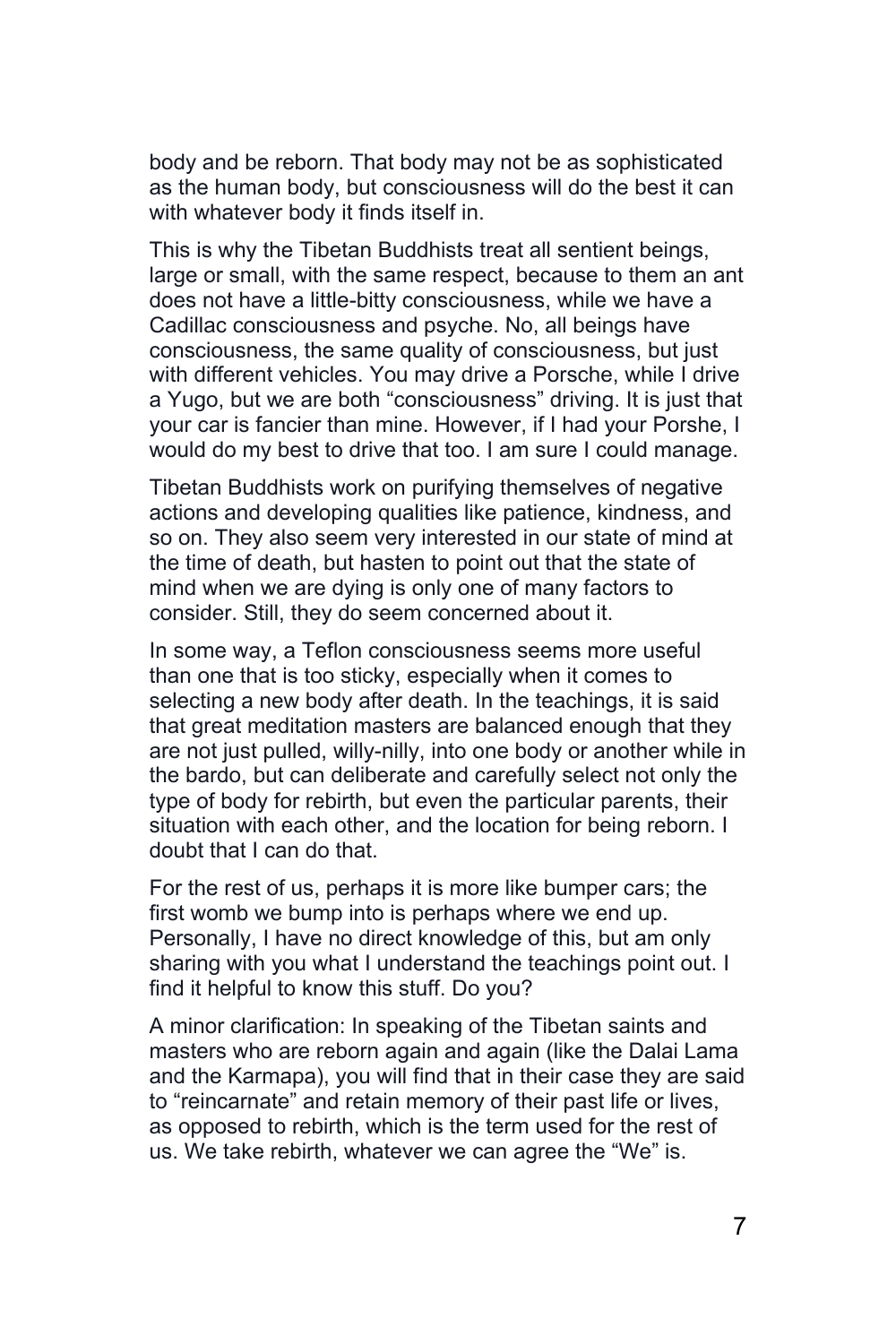#### <span id="page-7-0"></span>**NEAR AND DEAR**

We never know what consciousness inhabits the sentient beings surrounding us. Take my dog Molotov, "Molly" to friends. He originally was my daughter May's dog, and she raised him. By raised him, she was like his mother. Molotov's mom was killed by a car very early on, leaving the tiny puppies with no mom. As I understand it, May (and perhaps friends) raised the whole litter in the bottom of a sleeping bag. And much of his life, Molly has loved to crawl and get under anything like a blanket and so on.

May had learned from Margaret and I how to raise baby animals, because we were part of a group called "Wildlife Rescue," and therefore our back yard was filled with stainless-steel cages of animals in one state of health or another. We rehabilitated and released them. So, May knew how to make baby formula and all of that. She raised Molly, literally.

Molly then accompanied May during the years she traveled the country busking music. Molotov hitchhiked, rode freight trains, and constantly travelled with May all over America serving as her protector. Now, what kind of karmic link (or whatever), what consciousness, would find its way into being reborn to be May's protector.

And, when May began to be more and more well-known for her music, and could not take a dog with her, Molotov became our dog, in particular even my dog, spending almost every moment with me and taking up residence in my office, and this for the last many years.

What kind of consciousness would first be with May and then be with me all these years? How did that happen? And today, at 15 years, Molly is on his last legs, and we are taking care of him around the clock. What this exactly is and how it all works, I don't know, but I do know that something significand is being worked out.

This is all food for thought.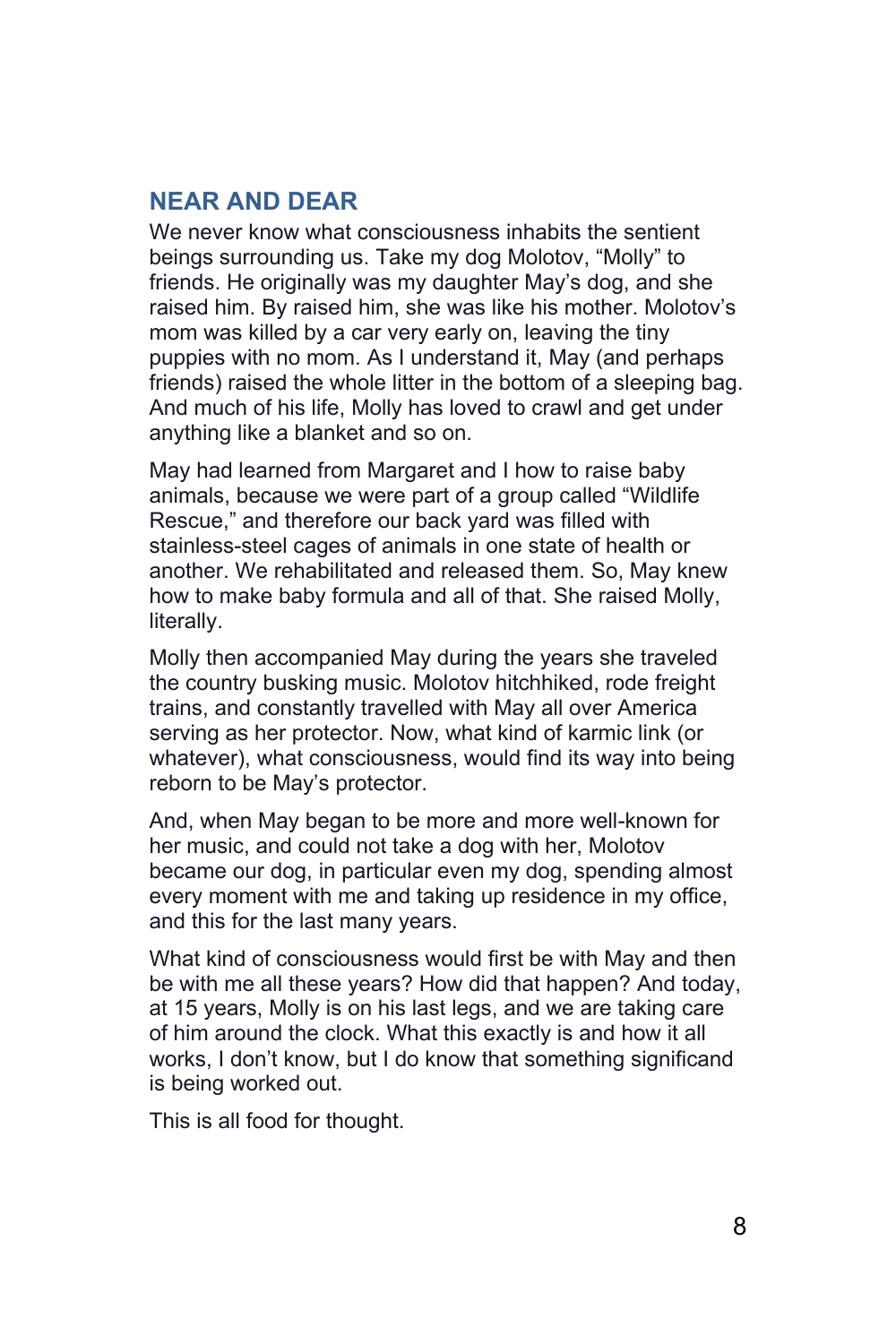#### <span id="page-8-0"></span>**WHEN LESS IS MORE**

God knows that I did not take to meditation (or any kind of mind training) easily. Aside from originally finding meditation totally boring, I did not want to mess with whatever inner mental mechanism was driving my mind, lest I screw up whatever magic in there that was "me." How's that for being egotistic?

As meditation and new-age notions continued to encroach on my generation, it became harder and harder to play dumb as to my actual involvement with meditation, which was about zero at that time. All I did was just go in a corner and sit there. Nothing happened!

Meanwhile, all around me, many of my peers at least were giving lip service to formally meditating. I tried to keep my head down, but my own view was, basically, that you can't salt the salt, meaning "if it ain't broke, don't fix it." The only problem was that the individuals I ended up admiring were all spiritual or "meditation" types. Now, that really did throw a wrench into the works. I finally gave up holding meditation at bay and reluctantly began to explore it. All that ended the day I met the Ven. Chögyam Rinpoche, who took me into a room with him for an hour or so and taught me meditation. After that, I was all in.

Rather than try to piece together my story, which was a nonintuitive segue into mind training, it would be much more helpful to those of you actually considering getting more involved with looking at your mind to cut to the chase and point out an easier entry than I made.

When you finally decide to do something about working on your mind, I suggest you first take a deep breath and let the mind settle. That's already a start.

According to the Ven. Traleg Rinpoche, it is not wise to go right for the jugular of our problems, as in: take on the biggest bully emotional-klesha we can find in ourselves. That would be tilting at windmills. Instead, Traleg Rinpoche advises we start by simply ceasing to do our most negative acts. We add by subtracting. The idea that we have to run out and save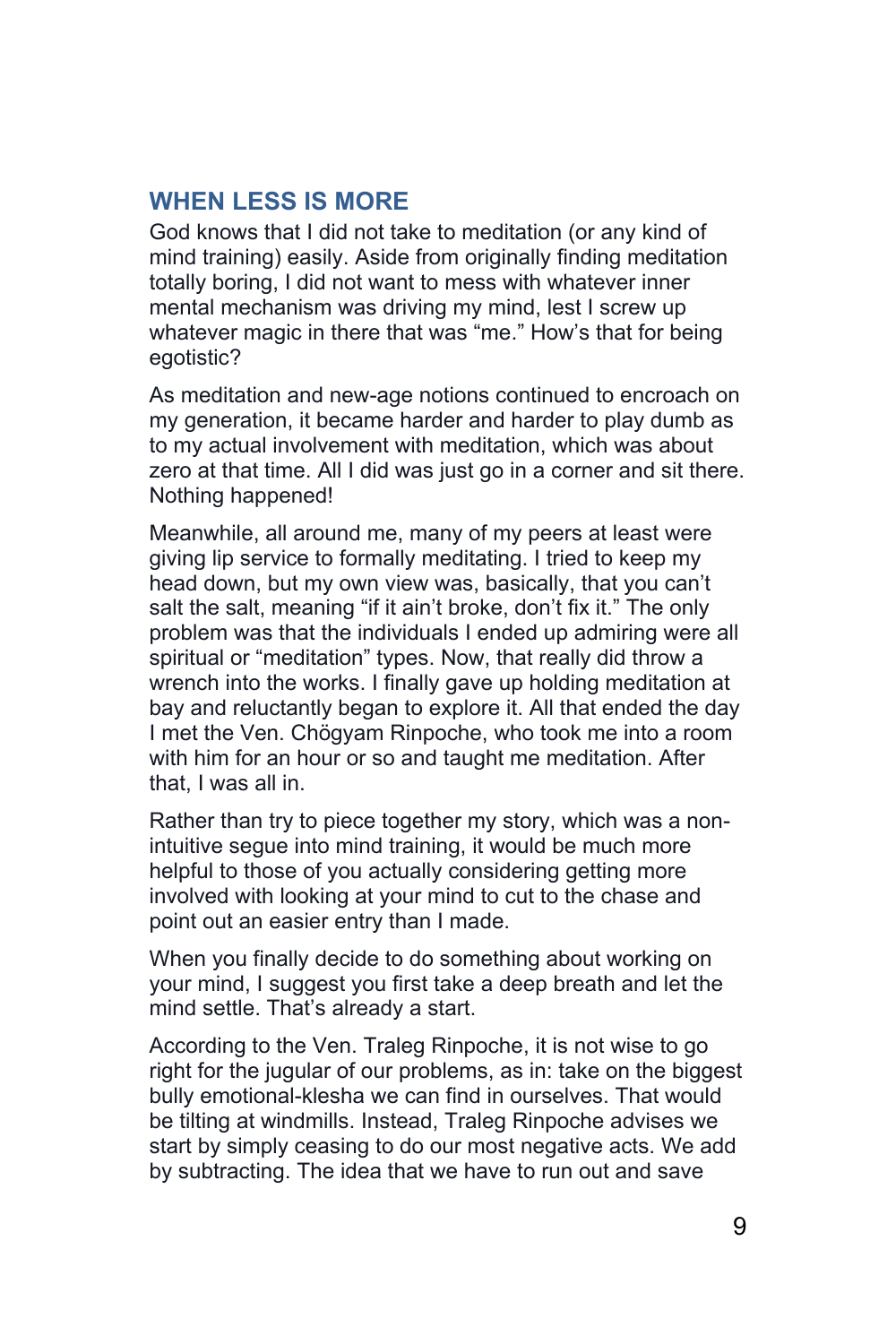sentient beings and make grand gestures is probably wasted energy in the condition most of us are in. We are in no shape to help others.

Instead, simply begin by walking back some of your own negative actions a bit. As my father used to say, "Keep it down to a gentle roar." There is a good case to be made that all of Buddhist mind training is simply the removal of the obstacles in our way, rather than the development of anything new, different, or special. There is nothing that is missing, except our awareness, and that is not something we have to drum up or create. We just have to let the light in.

And this is a process of the gradual removal (letting go) of our fixations, rather than of adding something new on. I like the phrase "abandon your fixations." Let them go. We already have everything we need close at hand. The Buddhist theory is that if we take away the obscurations, our natural Buddha Nature will shine though, and that (in itself) is all the "positive" we need. So, add on by taking away negative actions, a bit of Buddhist logic.

For beginners, just ceasing to accumulate more "bad" karma is enough to change our life speed and direction in a good way. Start there. As mentioned, Buddhist training is very much about removing what obscures our inner light and letting that light just naturally shine through, as opposed to "doing" something we think is "positive." Remember the Zen refrain "Do nothing. Do not do a thing." Having less negativity automatically is positive. If we can stop the further accumulation of karma, that alone is a giant step forward. This is exactly what the great Mahasiddas do: stop recording negative karma all the time. We too can do that.

So, first we cease and desist with negative karmaaccumulation. And we learn to rest in that space that remains. We don't, for example, tackle our big kleshas (emotional problems) head-on in the beginning. We work up to that first by not accumulating further bad karma. That may be the limit of what we can do at the start. It is all that is required and it is enough!

We also do not throw good money after bad, by beating ourselves up for whatever negative things we have done in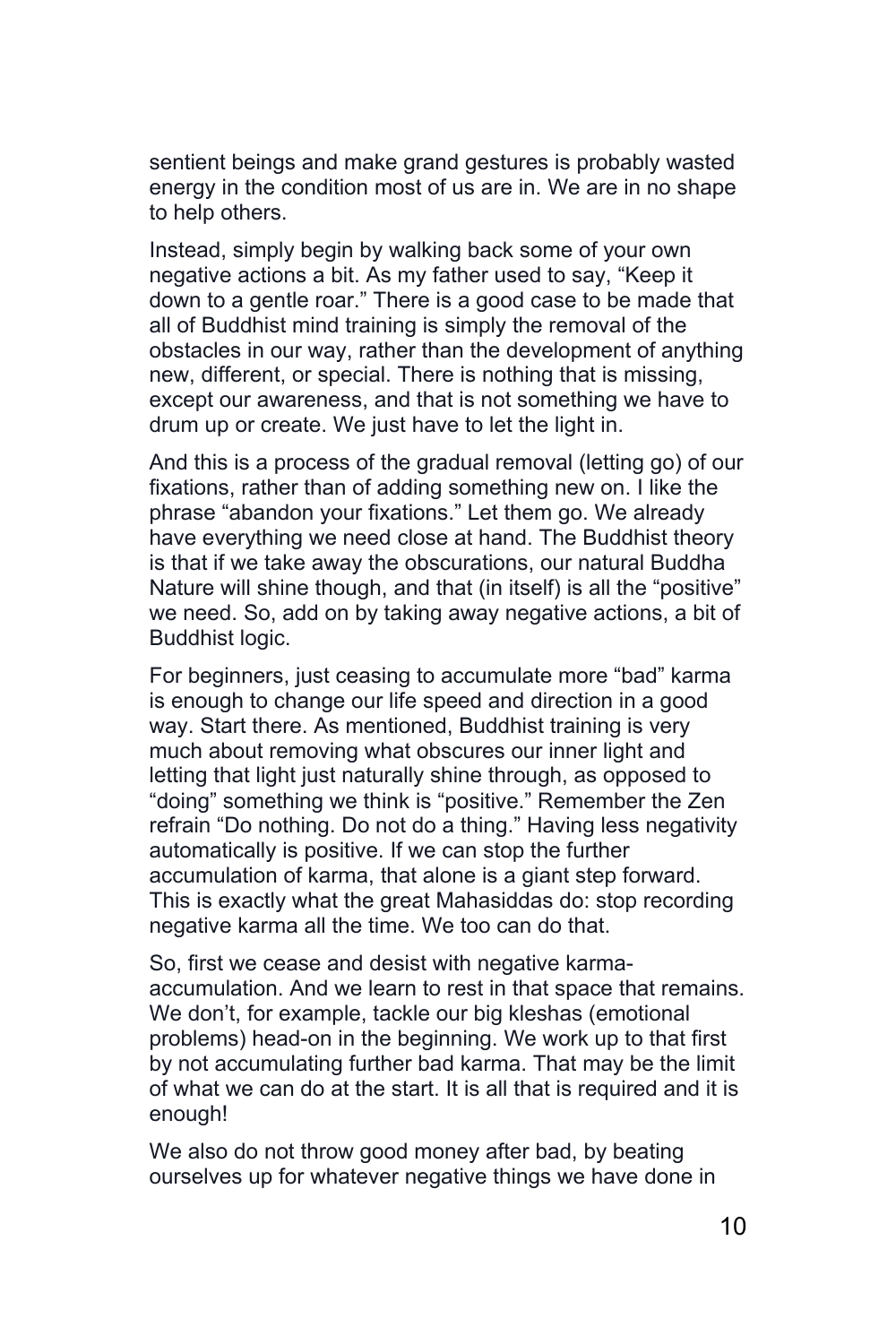the past. Yes, we acknowledge our so-called "bad" actions, but we don't then proceed to spend any more energy scolding ourselves over them, worrying about them, or protecting ourselves from them. All that is just another way to prolong them. In other words, we don't add insult to injury. We need that energy.

So, removing obstacles and negative actions is a great first step to mind training, an example where subtraction adds up to something positive. Less is more.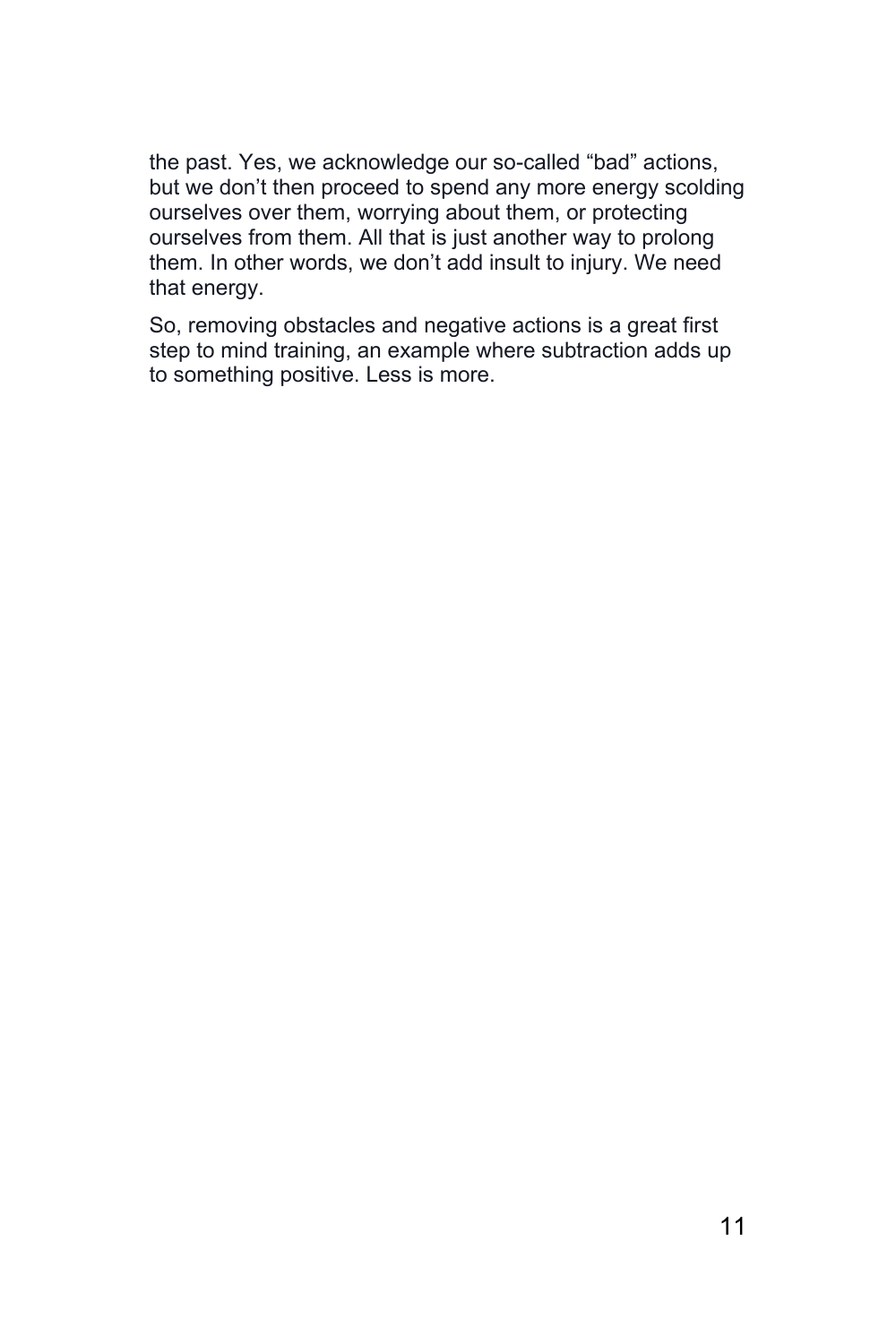## <span id="page-11-0"></span>**THE DESCENT INTO EXPERIENCE**

"Come down, come down, from your ivory tower," lyrics from an old Gale Storm song. Does anyone but me remember that tune? Shakespeare said the same thing with his "To be, or not to be." What does it take to get us to abandon our wallflower perch, descend into the material world (what the Buddhists call "Samsara"), and experience life firsthand? If we don't, life will come and get us, regardless. I'd rather go willingly than to be dragged.

Experiencing life at a distance, conceptually and intellectually only, is a slow boat to China when it comes to getting a return in awareness on our investment.

Buddhists point out that the problem with conceptual ideas is that intellectual understanding comes too easily, and like water running through a sieve, not much is retained. As they say, "In one ear and out the other." Beyond simple conceptual understanding, so they point out, is the actual experience of what is being conceptualized, to feel and experience an idea, to live it.

Experience is better than mere understanding, but still not sufficient. According to the Buddhists, experience comes and goes, is up and down, and goes around. What is needed is that we realize fully not only every idea, but the very nature of the mind itself. Realization is the goal of all Buddhist training, at least as a first step toward enlightenment.

One of the most shocking events (when I was trying to figure what Buddhism is all about) was when I first "realized" that the mind (my mind, just as it comes out of the box) was not pure (and innocent) at birth as I was taught in catechism class. It is not (as the common phrase would have it) that "civilization is the corruption of infants," which suggests (and perpetuates) the Platonic myth that we were once pure, but have since somehow fallen into matter, must atone, and be redeemed, which is what the Christian idea of Original Sin suggests.

In fact, it took me years to grasp and realize that Buddhism does not hold that Platonic view and I had to ask my Buddhist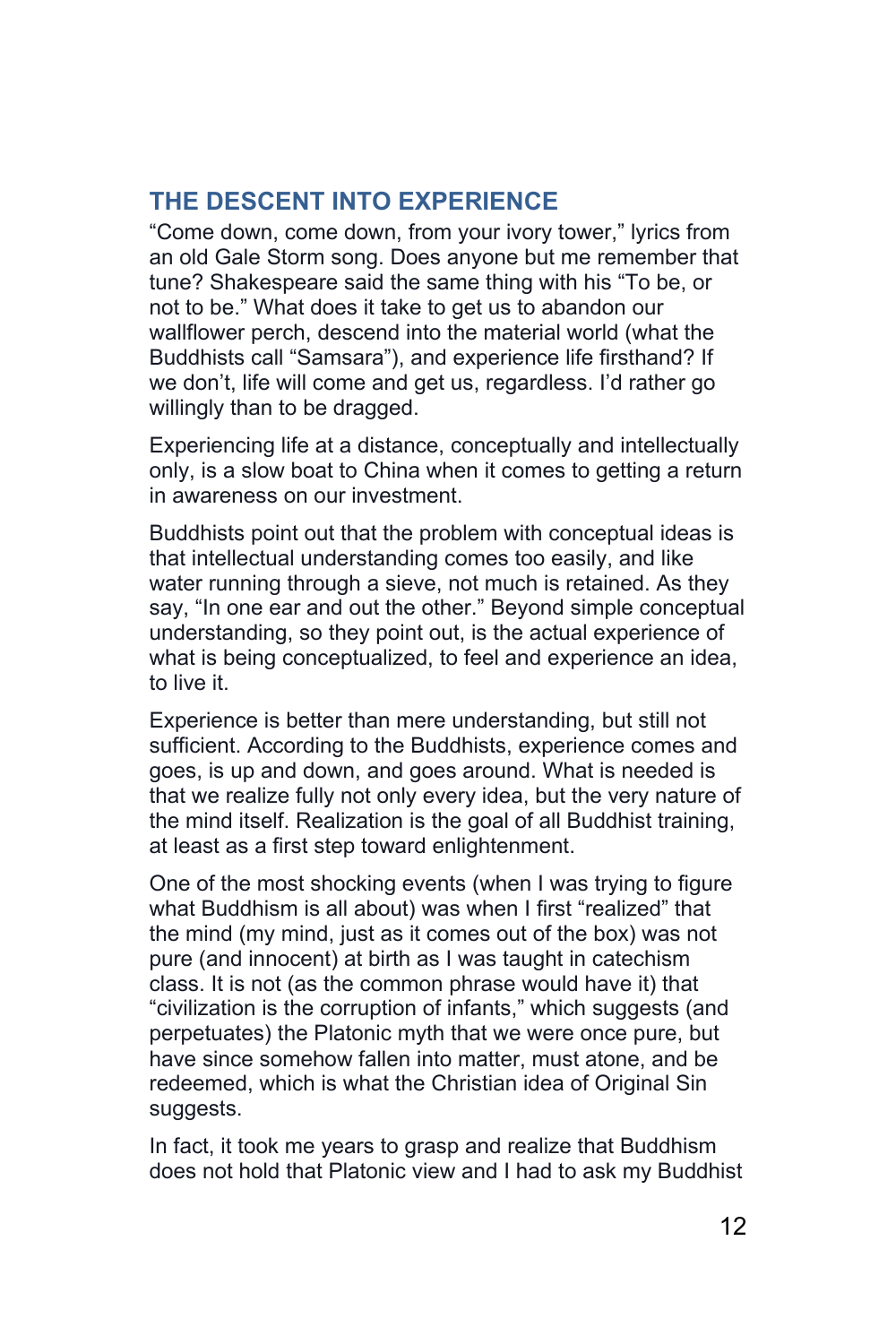teachers more and more direct questions until it became clear that they were serious about this. I had been programmed to assume that we are fallen creatures, sinners, great spirits who, although once pure, have somehow devolved into the material beings we are today. In other words, the concept of original sin is a stubborn stain that is hard to remove, perhaps (according to the Buddhists) because it never existed in the first place.

The difference between this Platonic/Christian (and predominantly Western view) and how Buddhists see it is (so some say) purely semantic and a matter of word subtlety, but I don't find it at all subtle. I find it life-changing. The Christians say we once had purity, but sinned and lost it, while the Buddhists say that we always have had it (and are even now) pure, but have yet to realize this.

To me, that is an enormous difference. In the Buddhist view, there is no blame and no sin involved, nothing to repent or be ashamed of. Having been raised Catholic, removing guilt from the equation is, well, huge.

To go back to my opening comment: the Buddhist view points out that we do not enter this world, as the poet Wordsworth intoned, "Trailing clouds of glory," but rather we enter this world with inherent obscurations, driven by karma and our fixations. It is all right there to see from the very start. And civilization is not the corruption of infants; the infants are already corrupted. If you don't know this, you have not seen enough infants.

The above discussion is a simple concept, the difference between two views, but if you realize what is being discussed, the implications are enormous. With Buddhism, it is always about realization.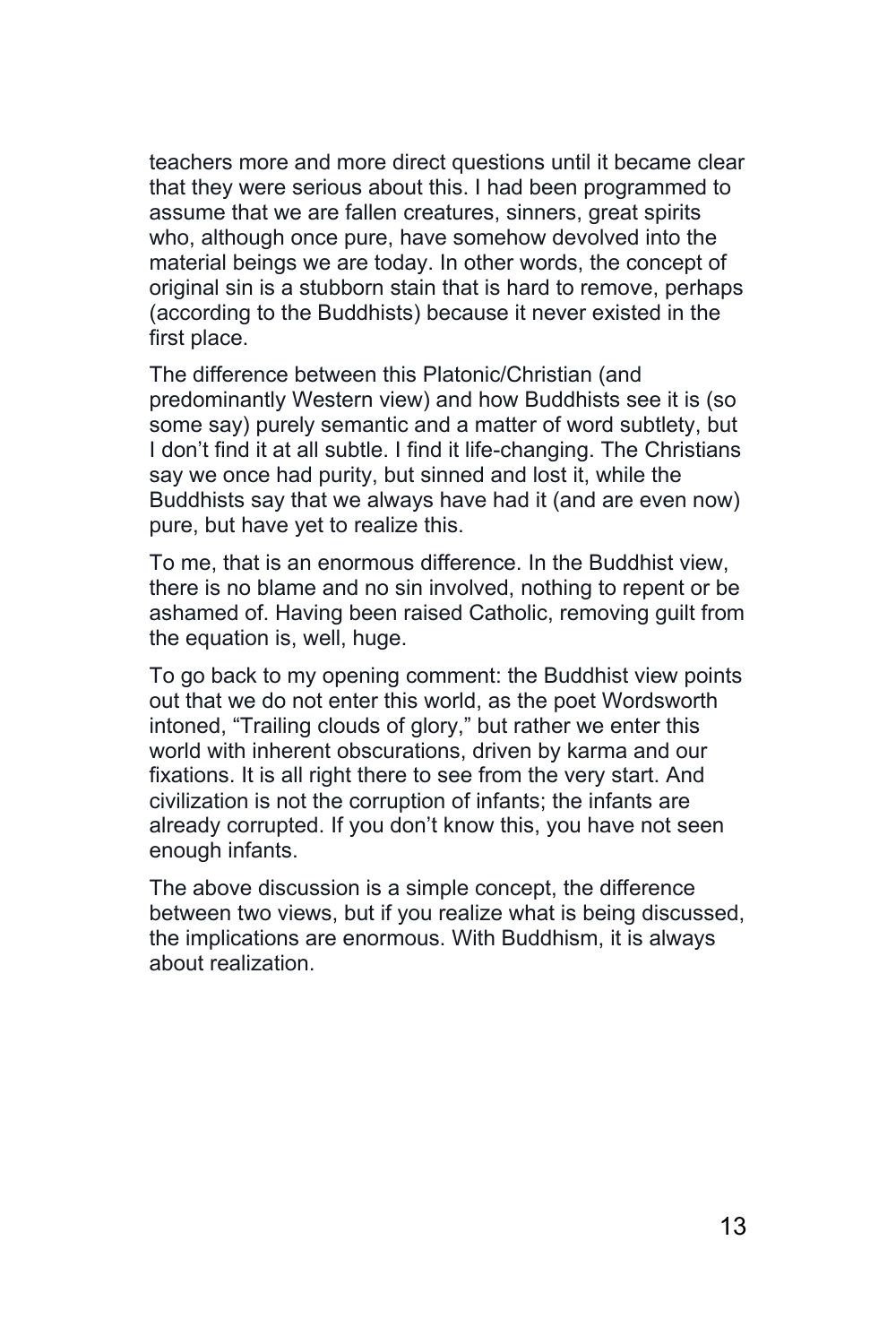#### <span id="page-13-0"></span>**READING ABOUT DHARMA**

Reading "about" something is just that, one-step removed from the thing itself. As my first dharma teacher would frequently say to me when he saw me carrying all kinds of books around. "Michael, someday you must be the book." With spiritual ideas and concepts, especially those that the Buddhists say are "beyond elaboration" (meaning they can't be put into words), it is tough sledding for beginners to plow through the many books out there. To some degree this is an individual thing, where one man's food is another man's poison. And some of it is just too intellectual for almost anyone. In particular, if we go back to the early Western writing on Buddhism, most of it is far too intellectual for me to grasp. There is little to no "juice" there. And there are questions as to whether they got it right in the first place.

The original teachings of the Buddha are vast and aimed at different levels of students. The Tibetans include Buddhas actual words as part of their canon, the Kangyur (108 volumes). Most of the Kangyur is not in English, to my knowledge. The second part of the Tibetan canon is called the Tengyur (224 volumes), which are the various commentaries on Buddha's teachings. It is these commentaries that make up the Vajrayana that most of us study, because they at least attempt to sort out and condense the Buddha's teachings into a form we can more easily assimilate, collecting the teachings for a certain level of student, and so on. Years ago, I learned to read Tibetan script and had visions of translating things myself, but at this point it seems that my translating ability and a ticket will get me a ride on the bus. So what are we left with?

Well, our greatest single resource is our own mind, which is still in its first-edition, requiring no amendments or updates. Next in line is actually practicing the dharma, even if at first our experience is one of not knowing what we are doing. As the Tibetans say, the mind is the wish-fulfilling gem. When all else fails, we can always cast off from books and just learn to look at the mind itself. You are going to have to do it sooner or later, anyway. All we need for that is an authentic teacher.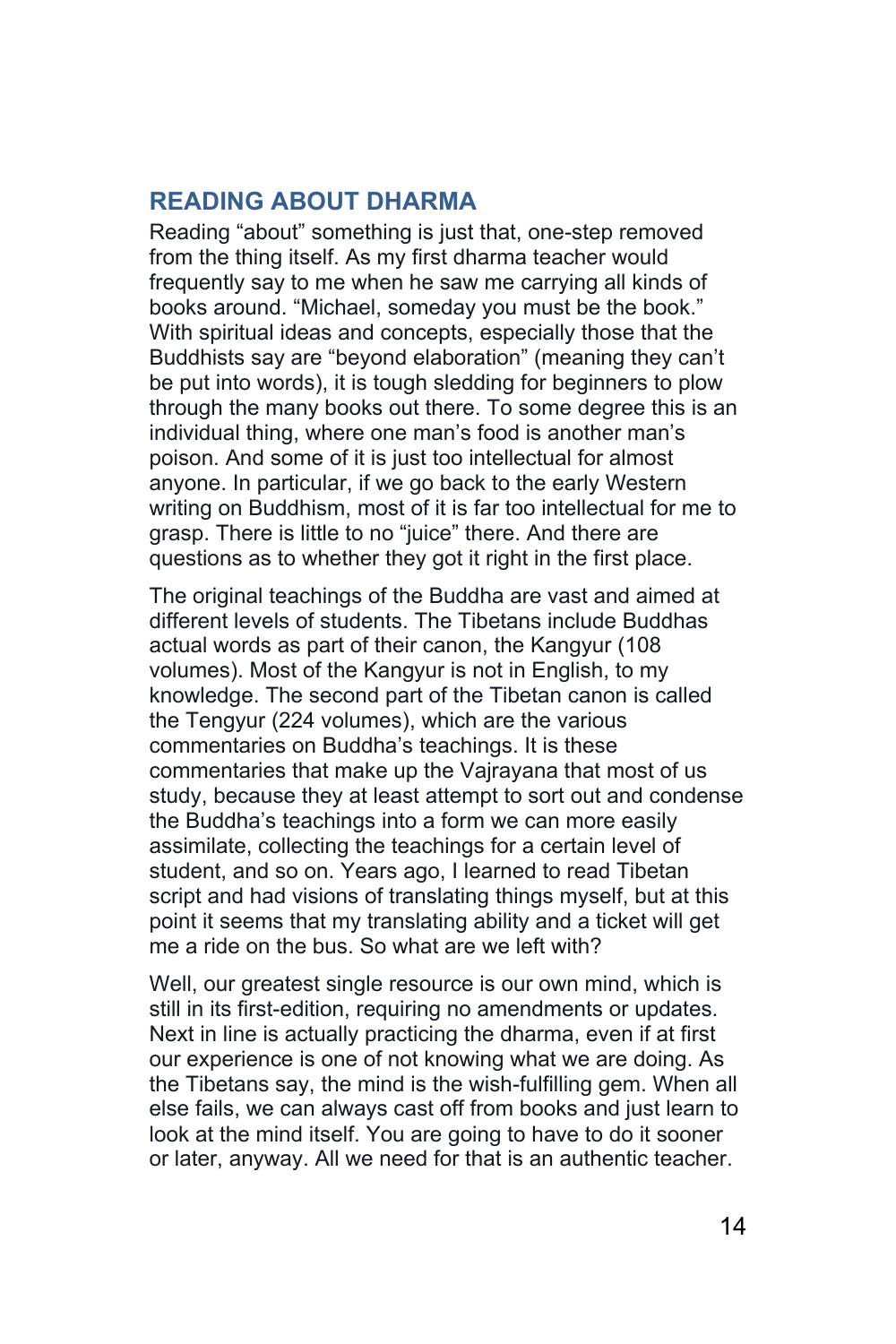And this problem is something the Tibetans themselves tackled a long time ago: how do we condense the vast teachings of the Buddha into something that beginners can grasp? Of course, there are more commentaries than scriptures; so far there is no reduction in size of the teachings, but there is a lot of organization.

It is like the fact that poetry is the shorthand of prose. We need to boil this stuff down to something manageable, and the Tibetans have done this. They call such condensations "Upadesha," sometimes translated as "pith instructions."

And, of course, Upadeshas themselves have various degrees of specific gravity of meaning; some are more intellectual than others. As for me, I need them as graphic, practical, and down to earth as possible, you know, like the image of Buddha Shakyamuni himself, one hand touching the ground. Upadesha are the nitty-gritty of the Vajrayana teachings, where the rubber meets the road, but where to find them?

Well, that's not so easy, because of many factors. But here is a link to a whole bunch for very concise and direct teachings, and at no charge. For a time, a few years from 1997 to 2003, a very special (Western) lama by the name of Lama Tashi Namgyal published a magazine, "Shenpen Ösel," with teachings by some of the finest Kagyu lamas. The issues of this magazine are precious and, for those interested, should be downloaded and saved to your hard drive. They keep threatening to disappear from the Internet, but right now can still be found here:

#### http://ksoc.org/?page\_id=12

As for reading, reading, and reading dharma books, you know what I'm going to say. Often we would rather read just one more book on something, than jump in and experience what we are reading about. It's like the alcoholic, just one more drink before I hit the road.

There are times when the words come alive and jump off the page into our minds. Sometimes that window is only open for a day or part of a day, and then it closes. Those are the times to read. But as you also know, there are times when no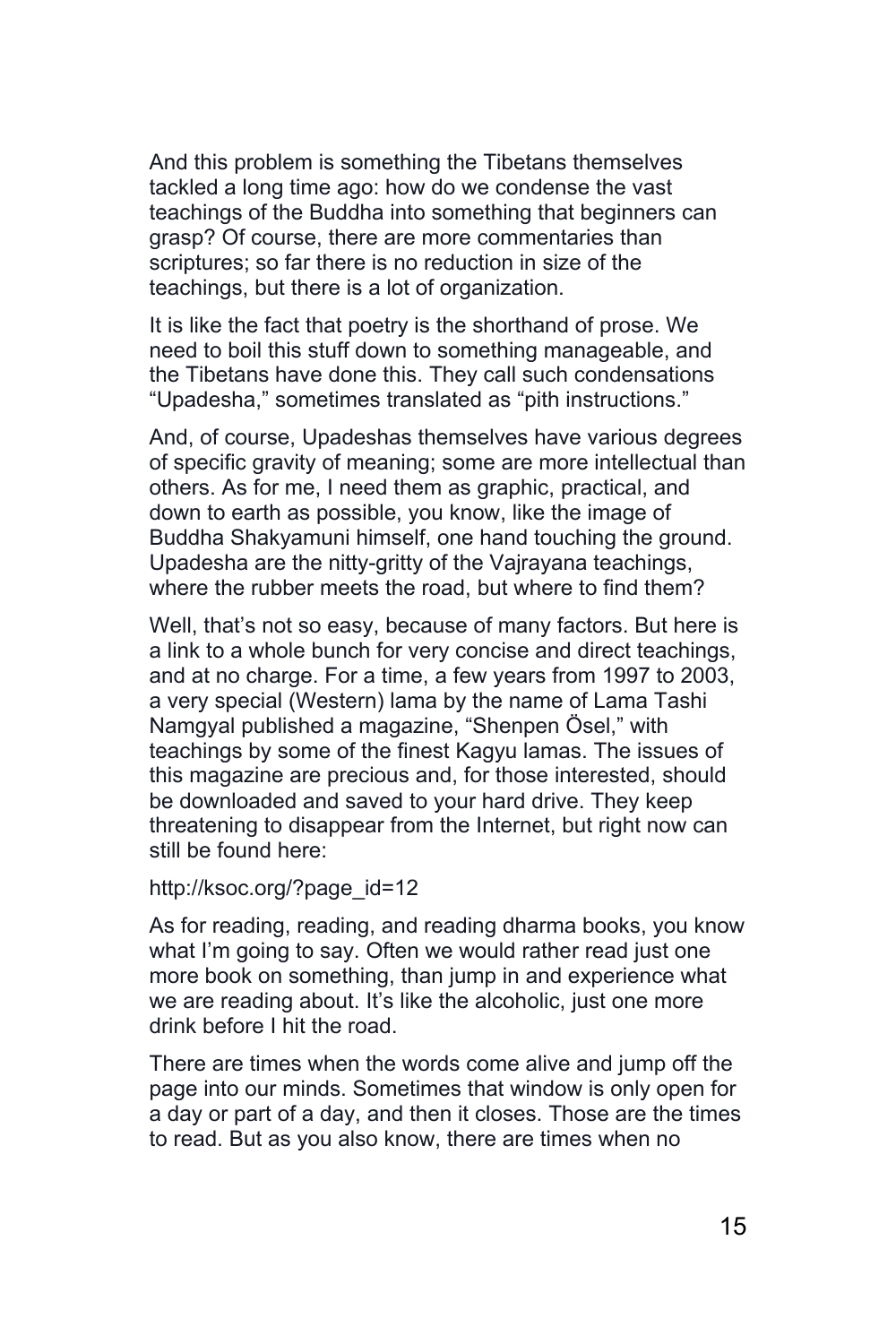matter how hard you try to read, the meaning just slips by you. Those are the times not to read, obviously.

My advice is not to indulge overmuch or become fixated on reading about dharma. Read a little; practice a lot, even if that practice is like fumbling in the dark. We each need to come to grips with "what it is!" for us to practice, and accept that. Start there. Best of all, of course, is to find an authentic teacher and work with them, but it can be difficult to find a teacher who is authentic and from whom you can actually learn.

And then there are the books available to you. It is mostly useless to persist in a book that puts you to sleep on contact. It goes right over your head, and you know it. This is not a classroom. Dharma books have to grab us where we live and wake us up with their words. So, browse around until you find something that makes sense, "sense" being that you can feel it in your gut. It makes sense to you.

Sure, browse and re-browse those books that are too intellectual (or whatever) every so often to check if you are now ready to read them, but don't pursue them overmuch, or worry that you can't grasp them. I find that when I can open my eyes, I can read most anything.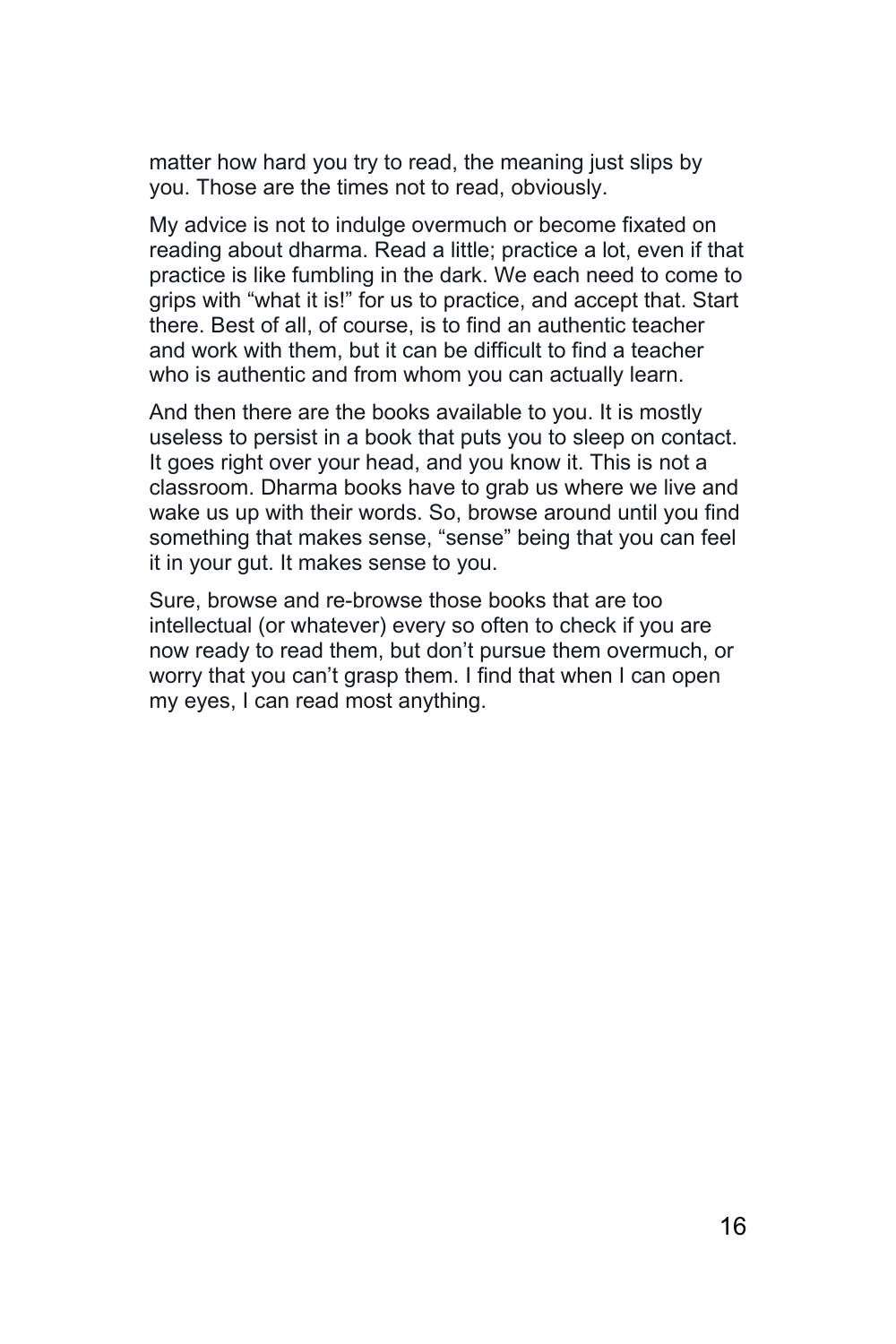#### <span id="page-16-0"></span>**MIND READER**

You guessed it! The Mind itself is my favorite read, and the older I get, the more this is true. To me, this is a bit amazing because as a child, youth, and even a young adult, the mind was not even on the best-seller list. I kind of fell into it. You might too.

And the mind speaks! Fairly early-on in my young-adult life, the mind actually spoke to me a few times, mostly presaging various coming events or confirming one thing or another that I would have to face. Such messages are called "direct voice" by the psychics and I seldom speak about them because they are too out of the ordinary to expect folks to believe. But, at my age, who cares. So, sue me!

The first of these messages was that I did not need to travel and that my own would come to me. Stay put; that idea. I was also told, and this is kind of interesting, that I would have two "gifts" or talents. The first is the ability to stop bleeding. In other words, I'm a natural caustic or cauterizing agent. I am sure some of my friends would acknowledge that. Now, I had no idea where that message came from, except from the mind itself. And I'm no doctor, but if I understand this as psychological bleeding, like feeling sorry for ourselves, etc., then it seems true. Contact with me does seem to stop the flow of mental blood. You can see it in my writing, if you look.

And the second quality or talent was the ability, using my mind, to fit large objects through small openings. Now, this I have observed many times in my life, when I or others are trying to fit something or other through a narrow channel or space. I do something with my mind and the object just slips through. I know. All this may sound crazy, but why should I lie or not say it. I am old.

Anyway, that's it. Those are my special gifts, as I was told. There was two other direct-voice experiences that I had, when I was notified directly, that in order to open my mind as fast as my generation needed it to open, the force of opening would tear through or blow out some of my ability to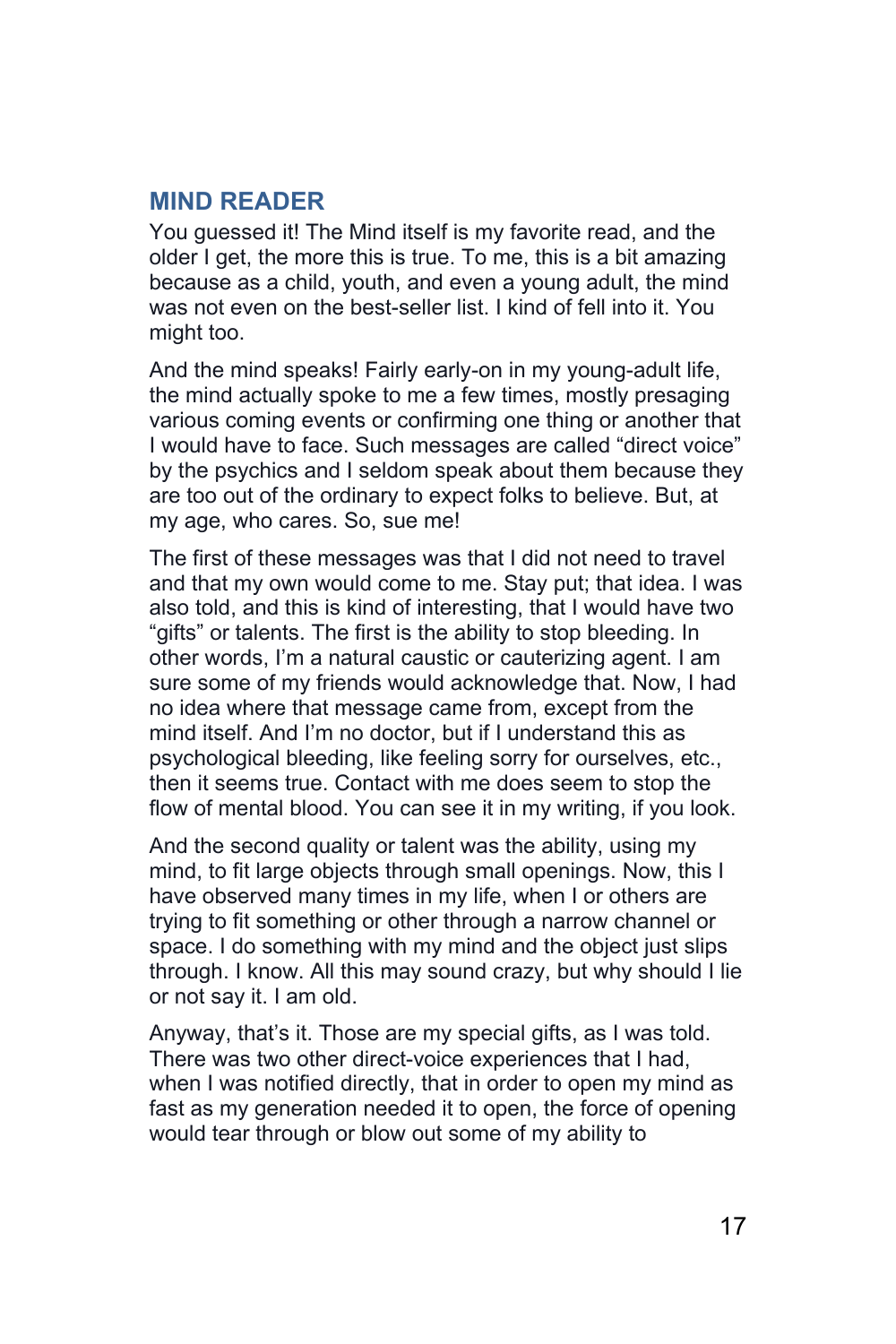remember fine details. Actually, it was put to me as a choice I had to make.

But there really was no choice, because the times I lived in were those where my generation was coming out of the 1950s mentality, and a slower, more natural opening, would have taken decades, time which we did not have. I chose to accept the responsibility, in exchange for opening the mind sooner. I have no idea exactly what this meant, but I relate here that it happened.

And lastly, I was told I would write an epic work or poem.

Perhaps because of this kind of direct communication with the mind itself, over time, I became more and more interested in looking into and being receptive not only to what the mind has to say, but to the mind itself. I guess the word we have for such experience is "intuition," aided perhaps by insight.

I have become more and more intuitive, meaning I have learned (by trial and error) to trust my intuition as much as I do my insight, and this is not a small thing. When my mind "speaks" or intuits, I now listen, and usually act accordingly. The image of a blind person feeling their way along a corridor comes to mind. Intuition is not "blind," but it is more dependent on feeling our way than is insight. It is another kind of seeing. We have to receive without alteration what is coming from deep within the mind, directly to us. You get the idea.

If I try to mess with or alter my intuition in any way (perhaps because I don't like the message I hear), then, of course, it does not work. Purity of reception is a big factor in intuition. I had intuition before I developed true insight. And "true" insight only came with the help of Tibetan Buddhist mind training and a practice called Vipassana Meditation.

The mind is a vast reservoir, what the Tibetans call the "Wish-Fulfilling Gem," and so it is. Every idea, invention, thought, and concept in the history of the world came to us through the mind. Of course, we should all know by now that this world we live in is totally a product of our personal mental filter on reality, call it our rose-colored glasses. And some filters are not all that rosy.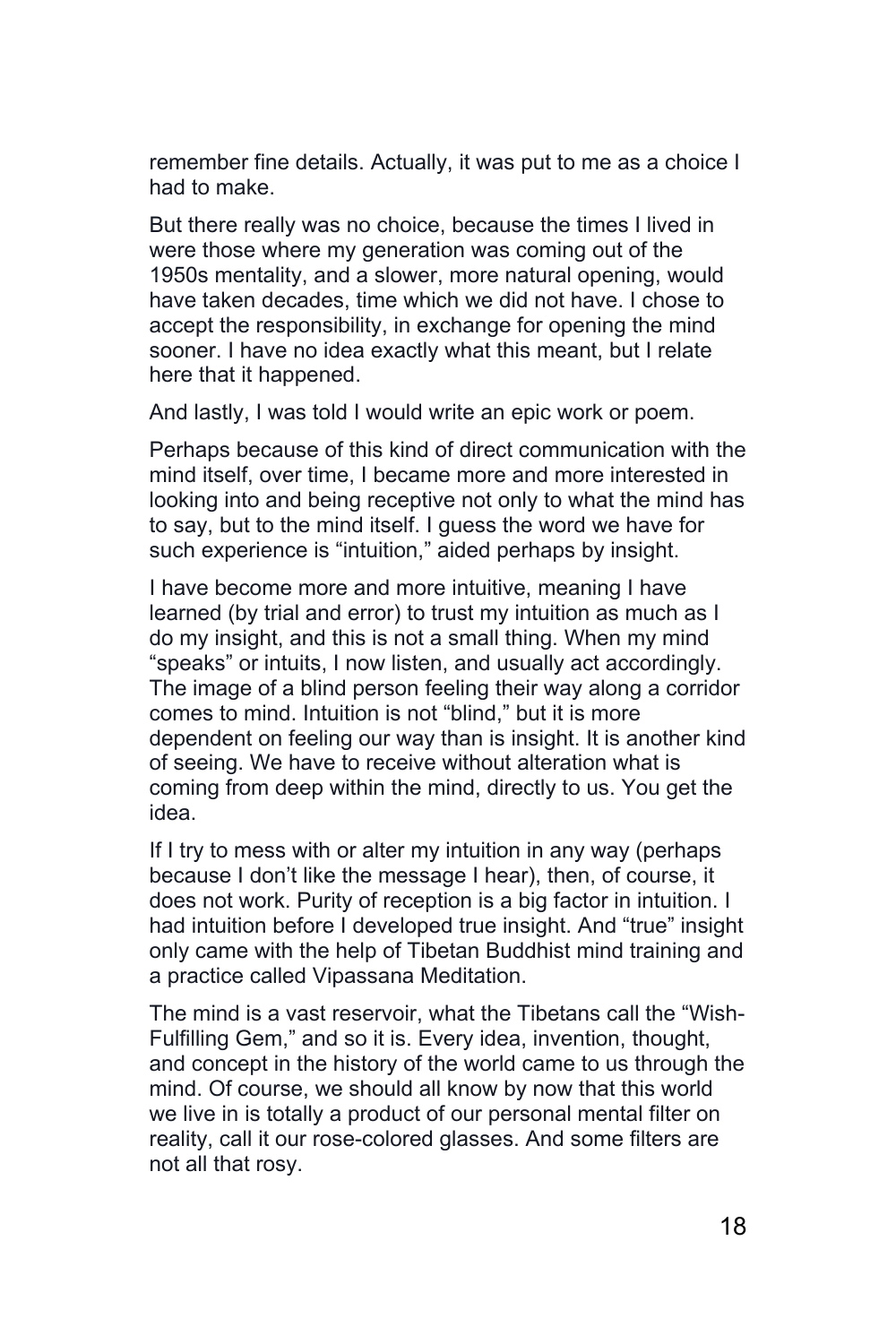Once access to the mind itself was open to me, I found myself using it (going there) more and more of the time. Instead of ignoring the mind itself, which I had done most of my life, I actively began to remove the various obscurations on my mind's filter, one by one. Of course, that just eliminated more and more of the background noise that clouded whatever signal I was receiving. I found that direct juice was, well, enlightening.

Somewhere along in there, the "me" that was peering into the mind from the outside transformed into identifying with the mind itself, looking inside the mind from the inside, if that makes sense. A better description would be that instead of following the content of my train of thoughts as I always had, I learned through Vipassana Meditation to look right through the thoughts themselves at their intrinsic nature, which is identical to the actual nature of the mind. In other words, each thought became a lens to look through rather than to follow the content it contained.

It is like the old analogy of water and waves. The waves and the ocean on which they arise are both water. Well, thoughts are the waves of the mind and, instead of being followed-on, thoughts can be seen through (like a looking-glass) to their actual nature, which, as mentioned, is the very nature of the mind itself.

Looking through thoughts, nothing is seen but the seeing itself. The "seeing" itself is an incredible place to rest our awareness in, and let it go at that. Rest there. By resting "there," illumination, clarity, and lucidity arise, and, at least in my experience, pure intuition just naturally takes place. That's as much as I know.

Now, the Tibetan Buddhists point out that there are different levels in the mind where our memories and fixations are stored. Of course, we have our personal "Self," which amounts to the sum-total of all our attachments. We should be VERY familiar with our Self, because we personally made it up out of whole cloth. It is literally a spitting image of our attachments, which are the glue that holds the Self together.

However, and this is a big "however," beneath those layers of Self, is another vast accumulation of our impressions,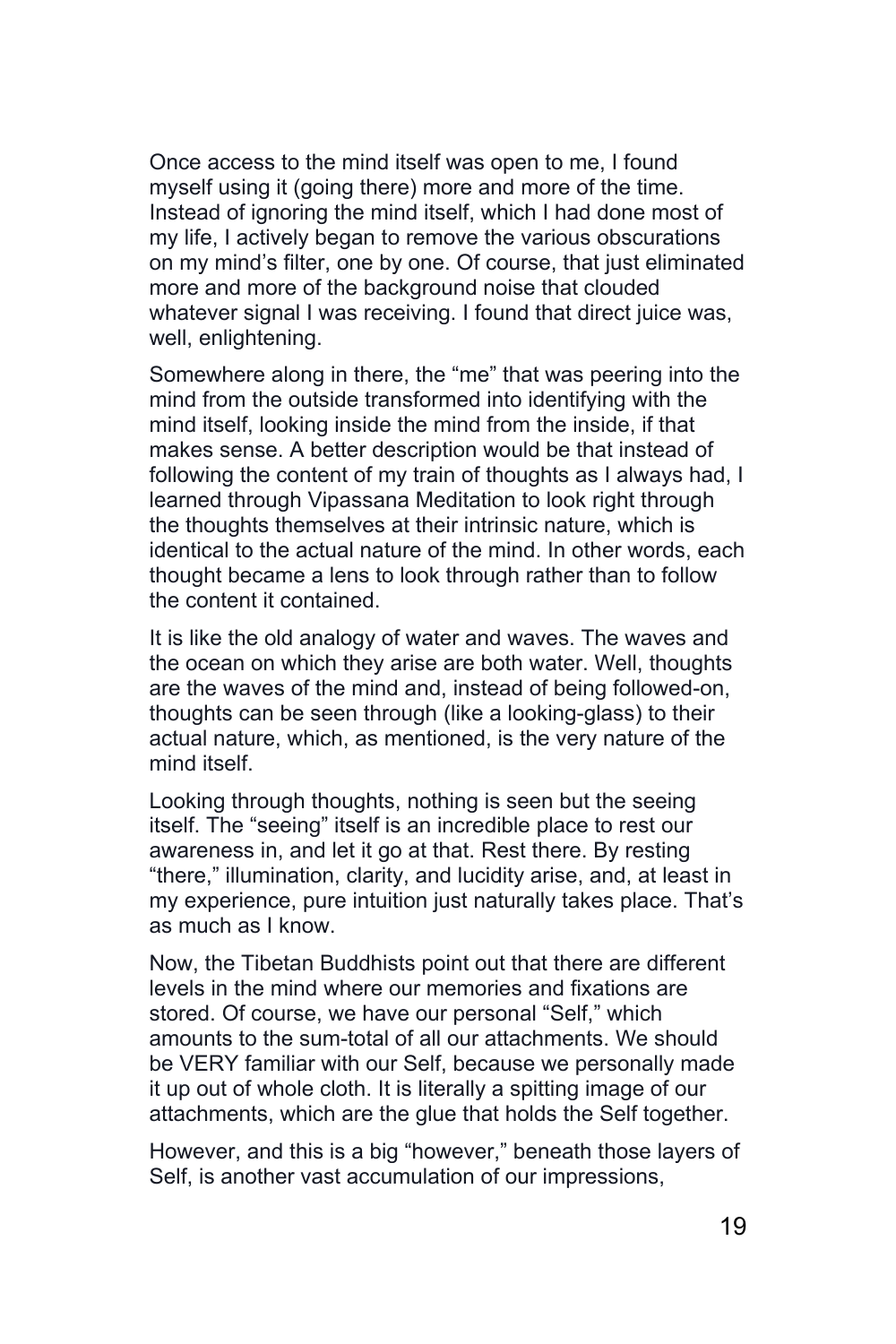imprints, and fixations called by the Buddhists the alayavijnana, which is often translated as a "storehouse" of impressions, fixations, and I-don't-know-what-else. However, to use a computer analogy, the alayavijnana is like a personal hard drive with a firewall and password that prevents easy access to it.

We are already somewhat comfortable with the fact that the makeup of our Self is always changing (impermanent), at a rate (I would guess) that we are kind of used to. In contrast to that, the alayavijnana changes too, but at a much slower rate. In other words, this deeper storehouse consciousness has a half-life that is much longer than those of our normal memories. And the following is important to note.

The upshot of all this, as I understand the Tibetans to mean, is that although we don't have the password into our own alayavijnana storehouse of impressions, some of what is in there filters up anyway so that we, at least, know or sense that it is there. In fact, again according to the teachings, the fact that we feel or intuit that this storehouse is there, is said to fuel our mistaken belief that our Self is permanent, simply because we sense something with a longer half-life than we are familiar with, our own faltering memory.

Another analogy might be the traditional one of two trains running in the same direction, but one is faster than the other. To the fast train (our Self and memories), it appears that the slower-moving train is fixed and standing still, even though it is moving at its own pace. Other analogies would be how the Sun seems static as Earth moves around it, or the solar system's motion relative to the motion of the Galaxy, and on and on.

The upshot of all this is that whatever we sense or intuit that is deeper than our Self (call it our subconscious, or whatever) appears to be static and unchanging, but in fact it too is changing, but just at a much slower rate. Anyway, the Tibetans say that this relative motion of the two banks of impression (Self and alayavijnana) accounts for our mistakenly believing that the Self is permanent and we assume that it is unchanging like an "Eternal Soul," when in fact it too is changing, only at a rate we cannot perceive.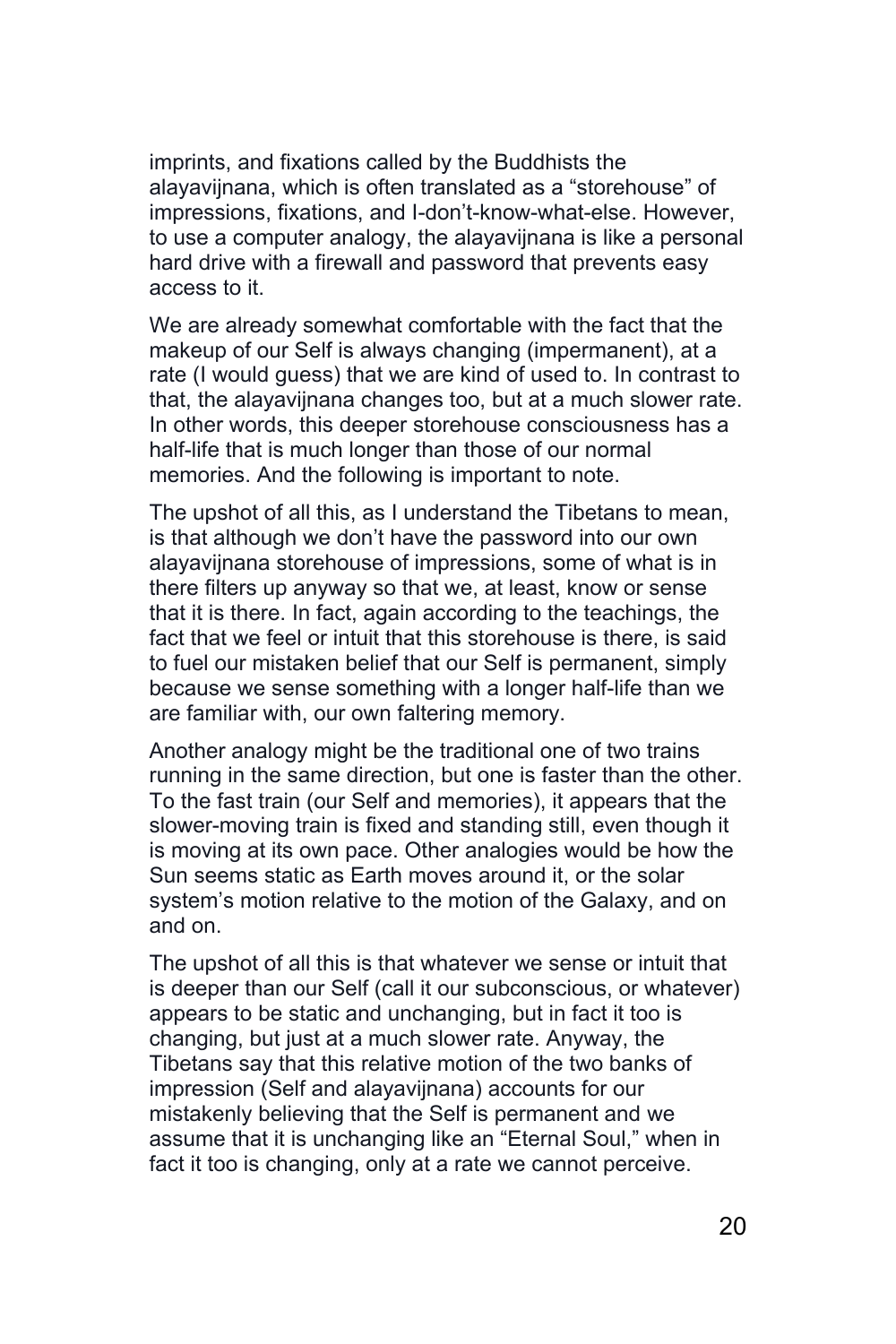Therefore, even the alayavijnana is impermanent, but it seems to carry over to our next rebirth more than our personal Self memories, which are left at death's door. And, as mentioned, while we don't have the password to directly access this archived storehouse consciously, nevertheless, it influences us subtly. This, then, is what I understand is laid out in the Tibetan teachings.

I will try to elaborate this storehouse-concept in another blog. Anyway, I know of nothing more informative than learning to directly access the mind itself, minus any filters we can remove.

Michael Erlewine Sempa Chönyi Rangdrol

That Tibetan phrase under my regular name is my Bodhisattva or dharma name, as given to me by my dharma teacher, the Ven. Khenpo Karthar Rinpoche.

"Sempa" means Bodhisattva or "Compassion Warrior." "Chönyi" means Dharmata (True Nature of the Mind or Reality), and "Rangdrol" means Self-Liberating. So the whole phrase translates to something like the bodhisattva that vows or intends to self-liberate the True Nature of the Mind.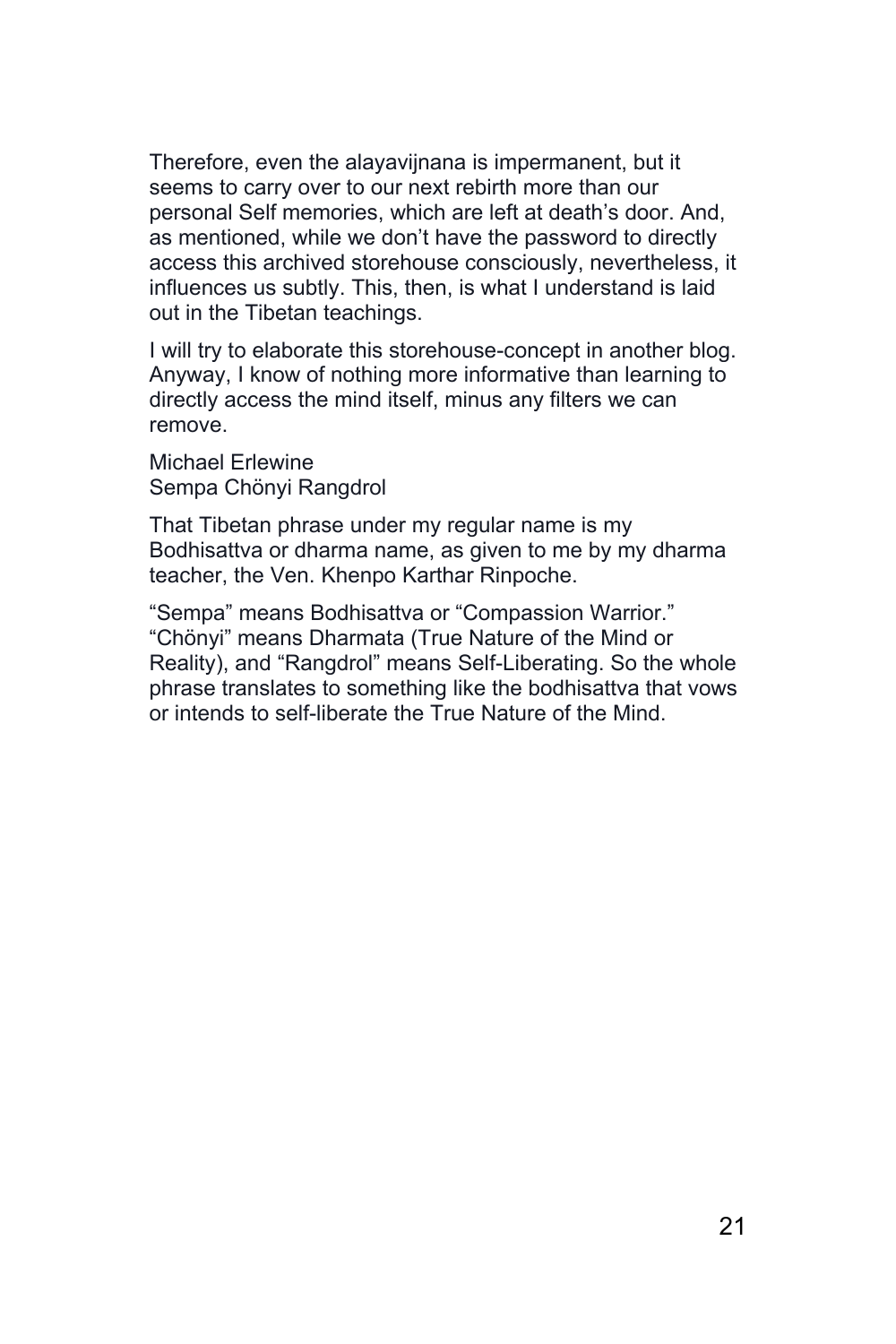# <span id="page-21-0"></span>**WHAT PERSISTS AFTER DEATH?**

THE BUDDHIST SUBCONSCIOUS

I will start out with what I feel is a funny story. This morning when I was waking up, but still in that twilight zone between waking and sleeping, I was remembering that at 8 AM this morning a moving van was coming to haul away all my papers, personal correspondence, and a load of books, tapes, videos, etc. from the studio. They are being sent to the University of Illinois as part of their permanent collection.

Since I already had in my mind ideas about what goes and what stays, I slipped back into the zone and was wondering what stays and what goes when I die, and here is the funny part. For some reason I was thinking about my favorite coffee cup, a trim little minimalistic thing by Dansk that I like the looks of. Must be the Zen in me! I don't even drink coffee anymore. Anyway, I was telling myself that when I pass on from this world, I know I can't take any of my Self, but maybe I will take a few of those coffee cups with me. And than I realized what I was saying and laughed.

And now for what I hope will be an interesting blog, at least for me. What I am going to discuss here is probably above my pay grade, the kind of thing that requires an intimate knowledge of Sanskrit, Tibetan, and perhaps even special practices. The best I can do is just sort of follow along with the texts and see what I can understand. That understanding, such as it is, will be what I share with you here. The gist of what is being looked at has to do with exactly what in us survives death and is thereby present for any future rebirth. I believe that we all have a stake in this topic.

The Buddhists say (and we should know this from the fact that we can't remember any past lives) that what we call the Self, our Persona, does not survive death. As the poets say, we lay down the cloak of our personality at death's door. It is a scary thought, but I can't remember any of my own past lives. Oh sure, I have had weird dreams and even some overshadowing of my consciousness by what seem to be experiences from another time, but nothing stable or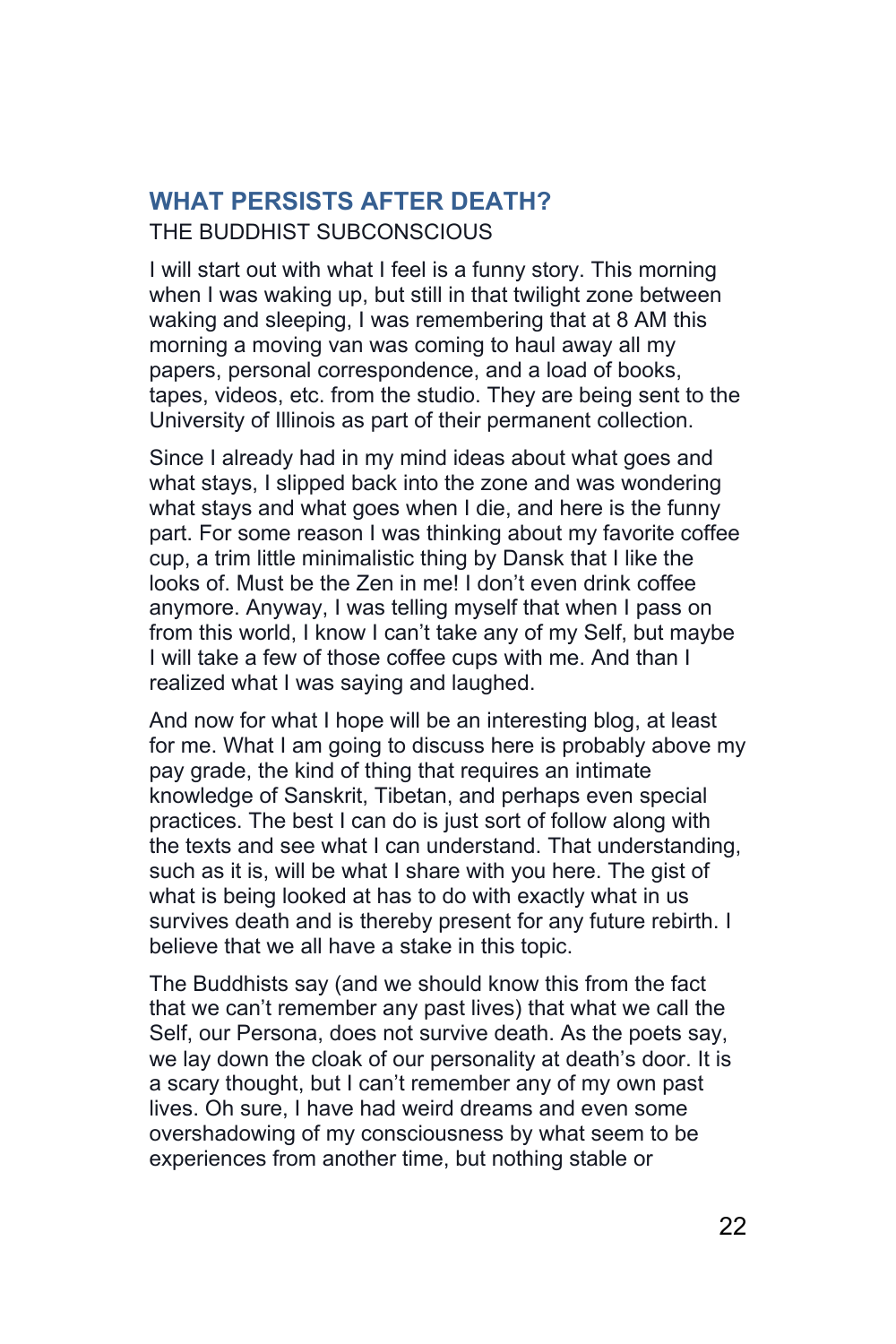constant. And, as an astrologer I have met thousands of other astrologers, so I am used to claims from folks about their past lives. However, aside from a few Tibetans, I have found none of them credible. Most of it is just harmless new-age banter, as we all know.

The Buddhists have discussed this issue of what survives death for something like 1500 years i.e. if our Self does not survive death, what in fact does? And many of us feel uncomfortable at the idea of the extinguishing of our muchloved Self at death, like blowing out a candle. If that is the case, what can we expect with rebirth and just who would we be if we are not our familiar selves? What then?

The answer from the Tibetans is something called the Alayavijnana (pronounced AH-LIE-AH VIJ-NAH-NAH), the Buddhist equivalent of the subconscious, which was being examined in Asia long before Sigmund Freud came on the scene.

Alayavijnana, more commonly called the Storehouse Consciousness (or the Alaya Storehouse) does not store our particular life experiences like we do our normal memories, you know, in a story-like or threaded format, i.e. ideas in complete sentences. The Alayavijnana does not contain whole thoughts, experiences, memories, and the like. It is more like a database that contains singular parts, but makes no attempt to connect them all. The scholars make a big point of saying that the Alaya is neutral, and contains both good and bad karmic imprints. Actually, if you read the various texts and commentaries by the experts, what the Alayavijnana does contain is, apparently, not all that easy to define.

I think of the Alaya Storehouse as more of a cosmetic toolkit in which all our propensities are stored. If you remember Mr. PotatoHead as a kid, where you took a potato and then selected from an array of parts, the particular parts you wanted to use to create your PotatoHead, you would not be far off. However, instead of consciously picking our attachments, like we do with our Self, in the case of the Alaya Consciousness, apparently our karma determines this for us. Indeed, we have a smorgasbord, but one that is tailored or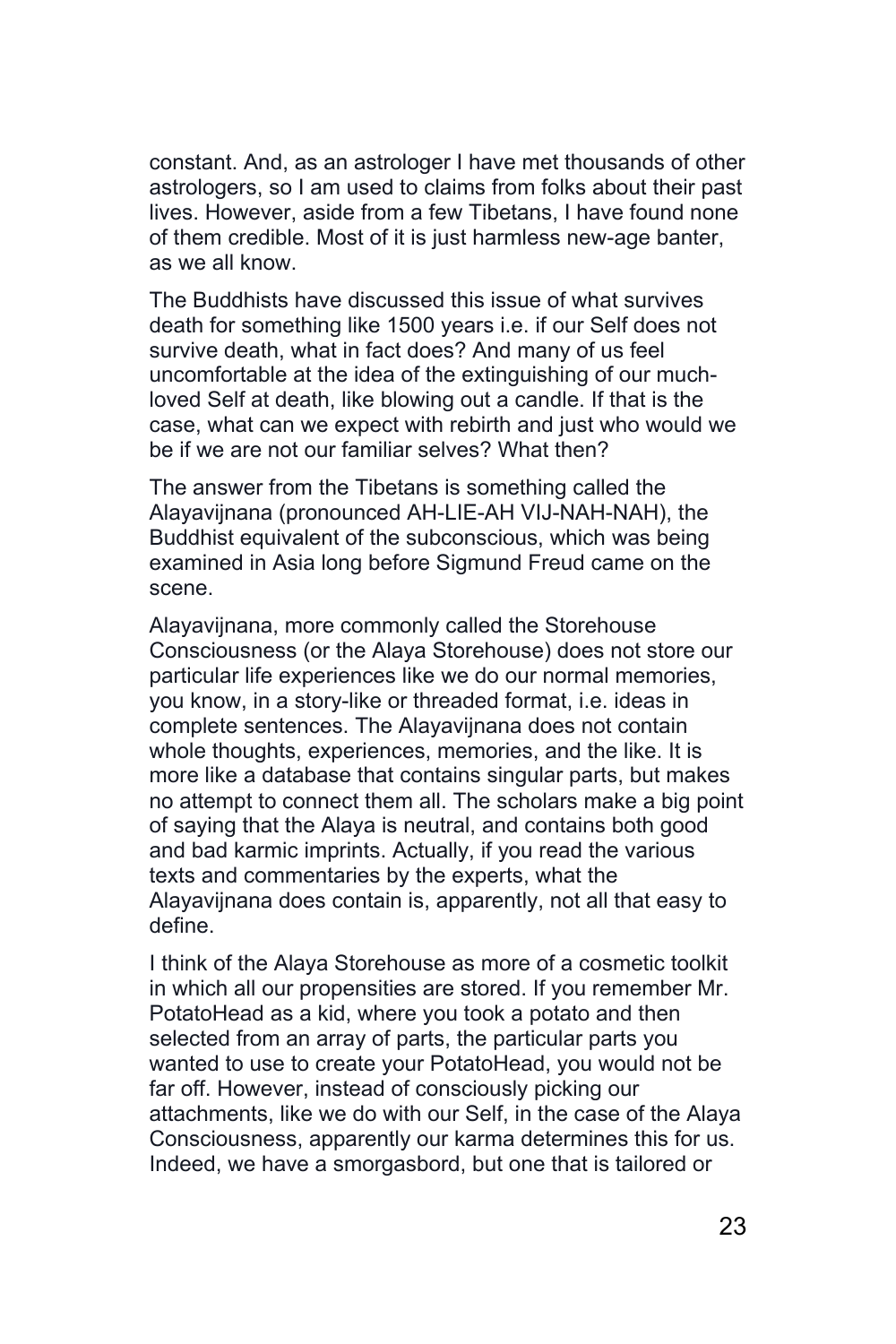designed just to our own karma. Think of the Alaya Consciousness as the palette from which our new persona at rebirth is created, but with an array of colors dictated by our particular behavior i.e. we may be missing some of the bright colors.

The Storehouse Consciousness contains all of the customized (by us) parts as created by our actions and karma, each of which is like a seed or icon from which we can grow a particular part of consciousness or persona, and none other. One analogy I use for myself is that, while the Alaya Storehouse does not contain the story of our personal experiences intact, it does retain the karmic residue of all our repeated actions, which are laid down in an ever-increasingly deep groove or track. Each track, through sheer habit, gets only deeper and deeper. And, just as the bullet from a rifle can fingerprint the gun, so our particular ingrained habitual grooves serve as a kind of personalized mold for our actions. They identify us in a very broad sense of that word, and in that sense we may persist in our rebirth as we are now.

Our conscious mind is what it is, but we don't have the password to get into our unconscious mind, the Alaya Storehouse. Even if we did, we would not find anything coherent that we could understand. We access it subconsciously, not consciously.

In other words, when a habitual action is triggered, the Alayavijnana mold or groove provides a personalized form (molded to our specs) for a response. This storehouse contains the shape and degree of our every karmic trace, good and bad, and serves them up at a moment's notice. The wonderful Traleg Rinpoche writes: "We should not envision an actual storage place though, but rather see the storage space itself as part of what has to be stored."

Humankind is pretty much the accumulation of all the individuals that make it up. The same idea occurs in the case of the honeybee and the hive. The hive persists from year to year, but the bodies of the bees that make up the hive change each season. In human rebirth, the bodies may change, but the palette used to create our "persona" remains the same –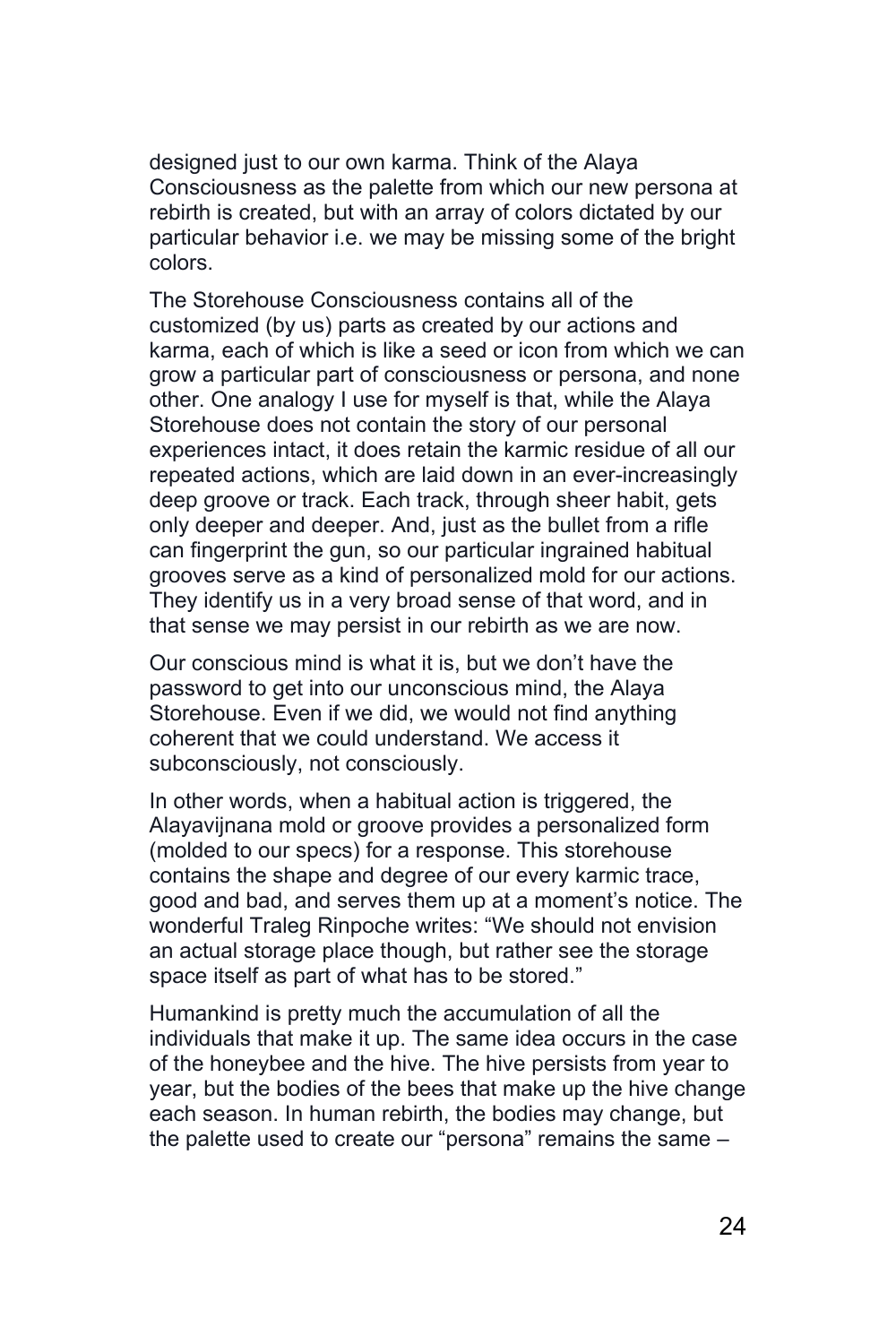our particular karmic traces and residue – until we remedy that though dharma practice.

In other words, the form of our rebirths are shaped by the storehouse of karmic traces that we bring with us through time. Beneath all of that is what is called Buddha-Nature, but a lot of good that does us without realizing that fact. Instead we are suffocating under a cloak of our own karmic imprints. This is why the Buddhists state that the first thing to do is to stop accumulating yet more karma, and the second is to see about removing the karmic imprints from our Alaya Storehouse, easier said than done.

In summary, Buddhism is so very concerned with our intent. The Alaya Storehouse is where our intent, like a Rosetta Stone, is engraved and resides, just beyond our conscious mind. This is the palette from which our persona or precious Self is painted afresh each life. Like a huge barge, the Alayavijnana is dragged behind us through time, life after life, while our desires are the tugboat. Although it remains invisible to us, the Alaya Storehouse alone is responsible for the elephant in our room.

[I see that I must continue this tomorrow. Photo taken this morning, not of our main shrine room, but of my personal shrine, and I include, just for laughs, one of those lovely coffee cups I want to take to my next life. LOL.]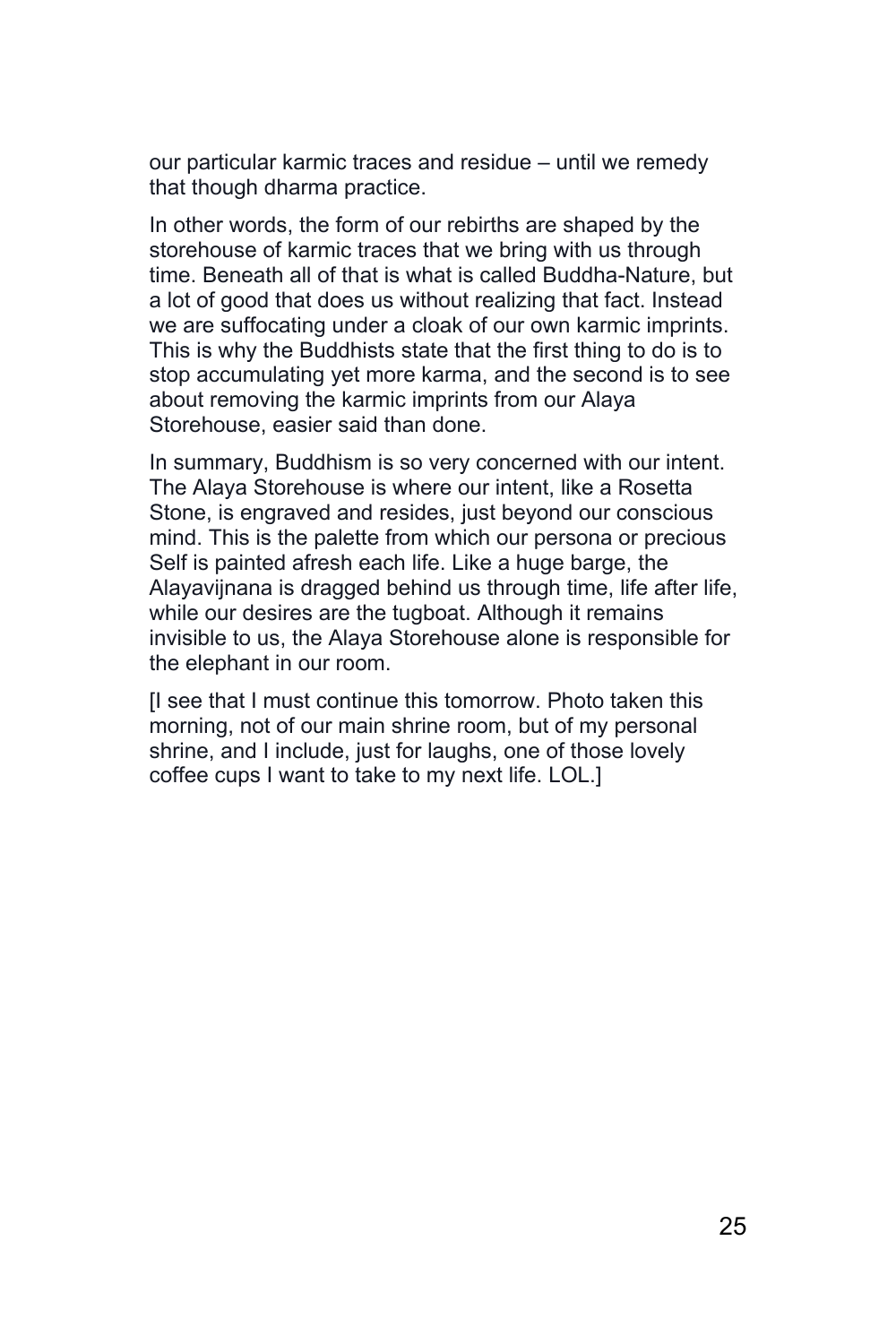## <span id="page-25-0"></span>**FASCINATING: THE BUDDHIST CONCEPT OF "SCENTING"**

I want to continue looking at what there is of us that continues to exist after we die. Yesterday, we looked as the Alayavijnana or Storehouse Consciousness, that is what Freud would have called our subconscious. This Storehouse Consciousness is beyond our conscious grasp, but nevertheless it influences our actions and contains the various karmic residues that we have accumulated.

In the last couple of episodes, we left you with the idea that, according to the Tibetan Buddhists, our regular consciousness is not anything permanent like we might hope, you know, a "soul" that flits between births, and also that our Self and personal memories (as we all know) decay and are gradually forgotten. And they certainly end at death. I have always found that statement… concerning.

To repeat, the teachings point out that beneath our regular day-to-day consciousness is a subconscious layer called the Alayanijnana (Storehouse Consciousness), which we don't have conscious access to, except through our intuition or whatever.

It is that Storehouse Consciousness that contains all of the remains of our experience, the karmic imprints (good and bad), and it has a much longer half-life, much greater, than our normal memories. In fact, it is the Alayanijnana that persists beyond death, whereas our personal memories, Self, and persona all are left at death's door, a residue epitaph. In today's blog, let's look in a little more detail at just what the Storehouse Consciousness contains.

#### **VASANAS**

The teachings say that what is contained by the Alayavijnana (Storehouse Consciousness) are termed Vasanas, which are defined variously as subtle karmic imprints, latent tendencies, past impressions, wishes, desires, habitual tendencies, and so on. In particular, it is important to note that in all of this our "intent" is recorded, as well, I imagine, as any recording of merit that we may have accumulated.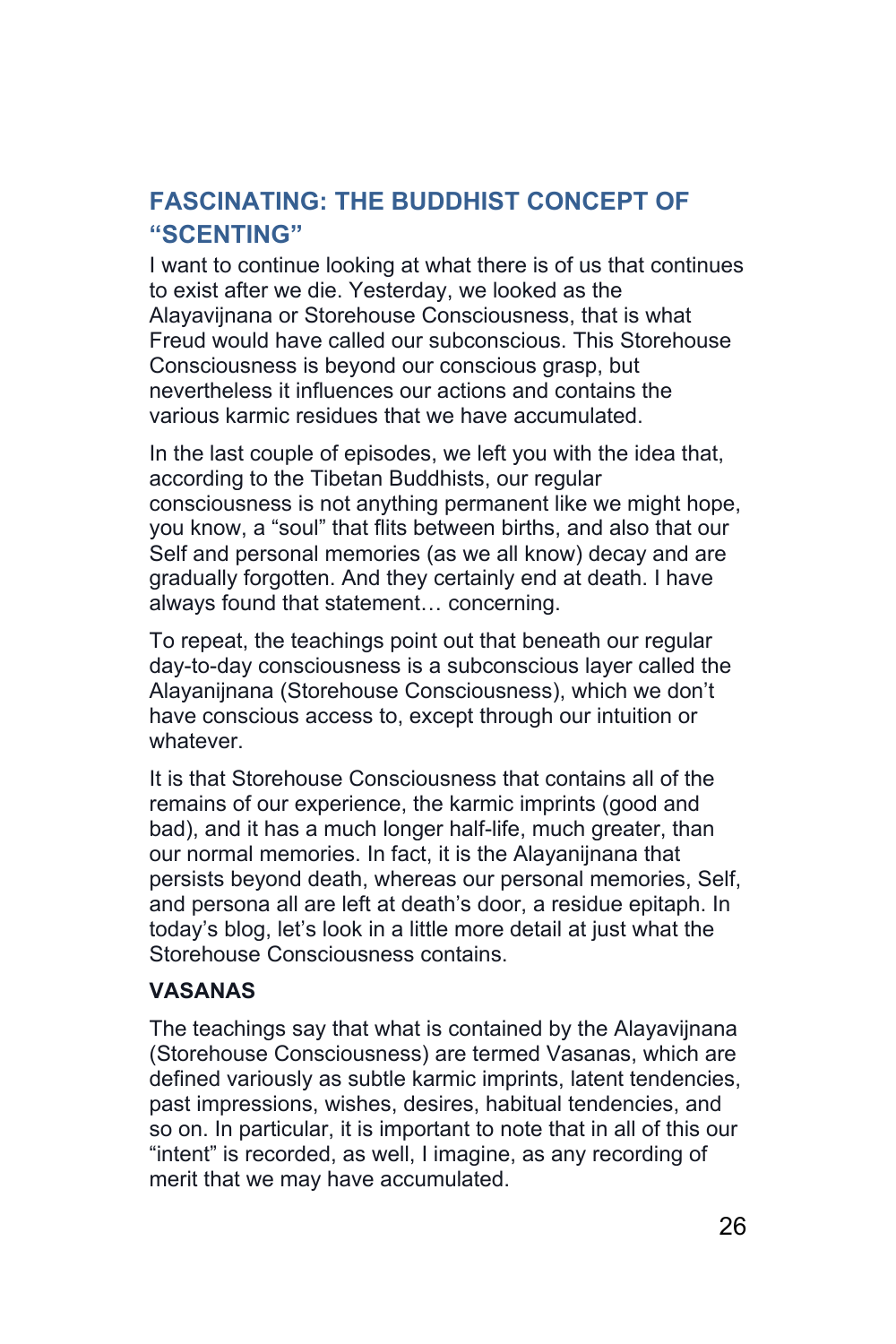My dharma teacher once taught that every single thought we have is either, at heart, beneficent or maleficent. I had to check it out and I examined my thoughts carefully for some time, and he is right. Often, even what I think is rather funny has a mean edge (or not) to it. This is something easy for us to check out, and the result for me was kind of sobering. I am not as nice as I think I am.

Another approach is to say that the Storehouse Consciousness contains "Bija," basically karmic seeds. Yet another (and even more fascinating) description is the idea of what is called "scenting," that the Alayavijnana holds nothing but stains and smells that color or perfume what otherwise would be pure. It seems that the architecture of whatever about us that is NOT pure, whatever is bent and stained, is preserved in the Storehouse Consciousness.

The great Traleg Rinpoche has this to say about "scenting," in his pivotal book "Karma, What It Is, What It Isn't, Why It Matters"

"These impressions, or psychic energy deposits, that carry over are termed Vasanas. In traditional literature, a Vasana is described by the analogy of putting something very smelly, like an unwashed pair of socks, into a drawer. If we were to leave it for months, upon opening the drawer, we would most likely be overwhelmed by the smell. Even throwing them out and doing our utmost to remove the smell seems to have only a marginal effect – the next time the drawer is opened, the smell is still there… the so-called perfume of the vasanas."

That description by Traleg Rinpoche is pretty graphic, as is his above-mentioned landmark book, which I highly recommend. Vasanas are latent tendencies, karmic imprints, past impressions, desires, wishes, habitual tendencies, and whatever contaminates or colors our mind. And, as mentioned earlier, Vasanas record our karmic "intent."

As to what is called "Scenting:" Just as smoking impregnates the clothes worn by someone who smokes, so that we can smell a smoker in a room even if they are not smoking, in a similar way, Vasanas, like a cheap perfume or incense, leave a karmic stain on whatever they encounter. They stink up our life. Vasanas are sometimes defined as "Imprinted-volitions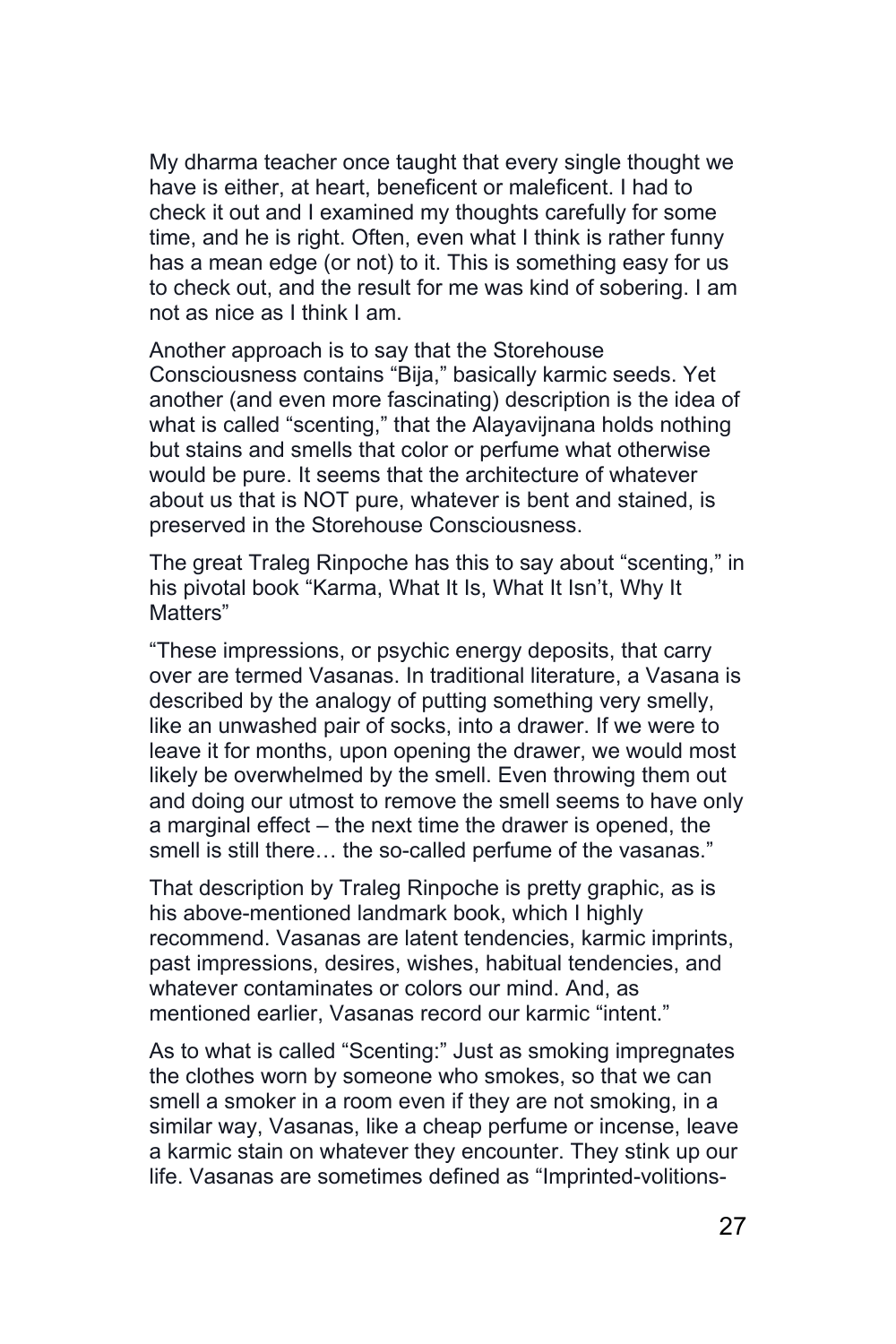of-mind," so it is here that our intent is captured and recorded. I would imagine, but I have not had it confirmed, that any merit we accumulate is also registered in the Storehouse Consciousness.

As to those threaded stories of experience we all carry in our mind that we call memories, some are stronger than others. But memories in general are still relatively fleeting and they don't normally extend beyond death's door. There is a deeper storehouse of life impressions that we don't have conscious access to and, even if we did, they wouldn't represent anything coherent. As mentioned, this is called the Alayavijnana or Storehouse Consciousness, and it contains what are called Bija or the seeds of our actions, seeds that will sprout and expand as opportunity arises.

In one sense we could call what is stored there our karmic stains, including just how they can repeatedly stain our otherwise pure thoughts. I tend to think of the Alayavijnana more as a karmic toolbox, much like a cosmetic kit, filled with all of the many ways and habits we can stink up ourselves with, but in seed-like or freeze-dried form, ready to expand instantly and shape our thoughts.

#### **VASANA REMOVAL**

And this perhaps explains why the removal of these karmic grooves is said to be so difficult, because we are not trying to erase a single stroke of karmic imprint, but rather a deepdown stain or groove that bears our particular signature. Each groove is the compounded result of thousands or hundreds of thousands of the same action on our part, each underscoring more deeply the action before it. An example might be: if every time we run into a certain person that we don't like, we wince and have "bad" thoughts, that imprint further underscores the groove or track laid down previously, and it gets ever deeper and "serious-er."

We can't just undue one layer of that kind of karma with one stroke; the entire groove or mold must be worked out and removed. Vasanas are logo-like iconic forms, pressure-molds that can shape our future actions based on past impressions, a mold or form that can manifest the same bad karma again and again until the mold itself is dissolved. These are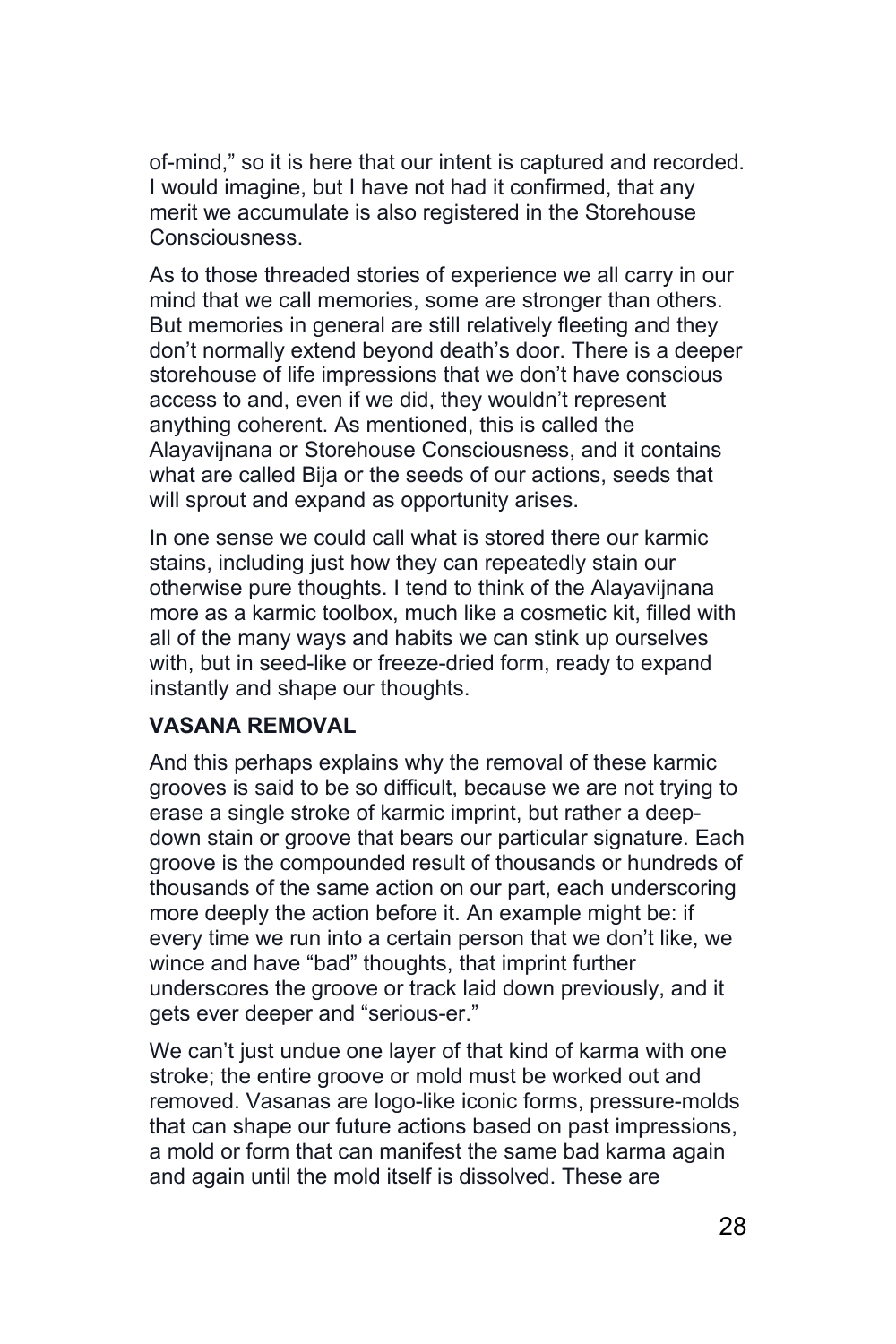stubborn stains, but they can be removed and eliminated from our karmic toolbox.

We all know how hard it is to change our habits. It is the same with removing Vasanas from the Alayavijnana. It takes time and practice, but it can be done. The first step is not to double-scrub our mental self clean, but rather to simply stop recording any more karma by ceasing those actions that create negative Vasanas in the mind. The teachings point out that this is the most positive thing we can do. As Bernie Sanders might shout "Stop creating the damn negative karma!"

After that, we can undertake a course of mind training to carefully work on and remove our bad habits. It is akin to removing buried landmines in a battlefield, slow and painstaking. With some work, we can remove existing Vasanas and reseed our Storehouse Consciousness with positive Vasanas or, better yet, no Vasanas at all. We can, with effort, change, our personality and become a different person.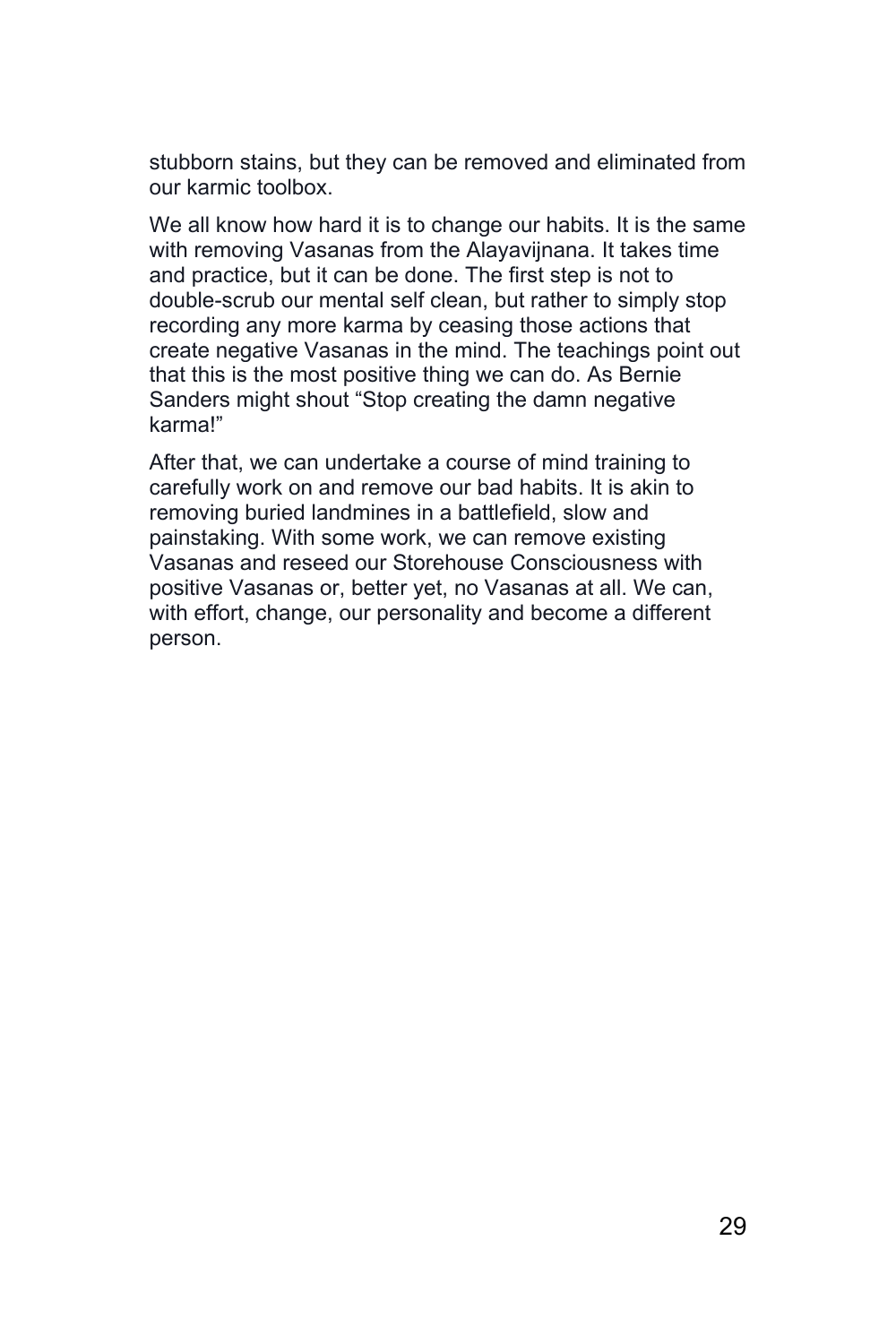#### <span id="page-29-0"></span>**SUMMARY: WHO MANAGES TO BE REBORN?**

I have little idea what others feel and think about our eventual death and what will happen then, because the subject is seldom brought up. I, for one, have always been very interested, to say the least, in this topic. Of course, there were all the years when I was young and had never even heard of the concept of reincarnation, much less "rebirth." Early-on, I had little to no faith in the Catholic Church's "Heaven," at least as it was presented to me. The Pearly Gates and all that never made sense to the young naturalist I was; after all, I had the confidence of Mother Nature, and she does not tell fairy tales. I could see what nature was like for myself. I could also see that few adults have ever really looked at natural law.

And I'm sorry to say that I eventually fell under the spell of the Schlitz beer commercial and their slogan "You Only Go Around Once," but with the reservation: how could something as elaborate as my life and consciousness just end in a moment?

Of course, when I finally heard of it, I was relieved to hear about the Hindu concept of the reincarnation of the "Soul" and that it would allow me to take with me to my next life my dear old friends me, myself, and I.

But nitpickers as they are, the Tibetan Buddhists sorted that out and presented me reasons why this is not so, the idea of an Eternal Soul. They pointed out that such a soul had no true existence, and also why it was to my advantage not to have to carry every last personal Self forward in time. Instead of reincarnation of the soul, so the Buddhists say, what we have instead is "rebirth," but not with the same-old same-old Self.

Well, so I wondered, what then does that leave me of what I call "me?" If I leave behind my Self, with all its personal traits, as I exit this life, hmmm, just what of me powers forward? Anyway, the Tibetan view of that question is what these last several blogs have been about.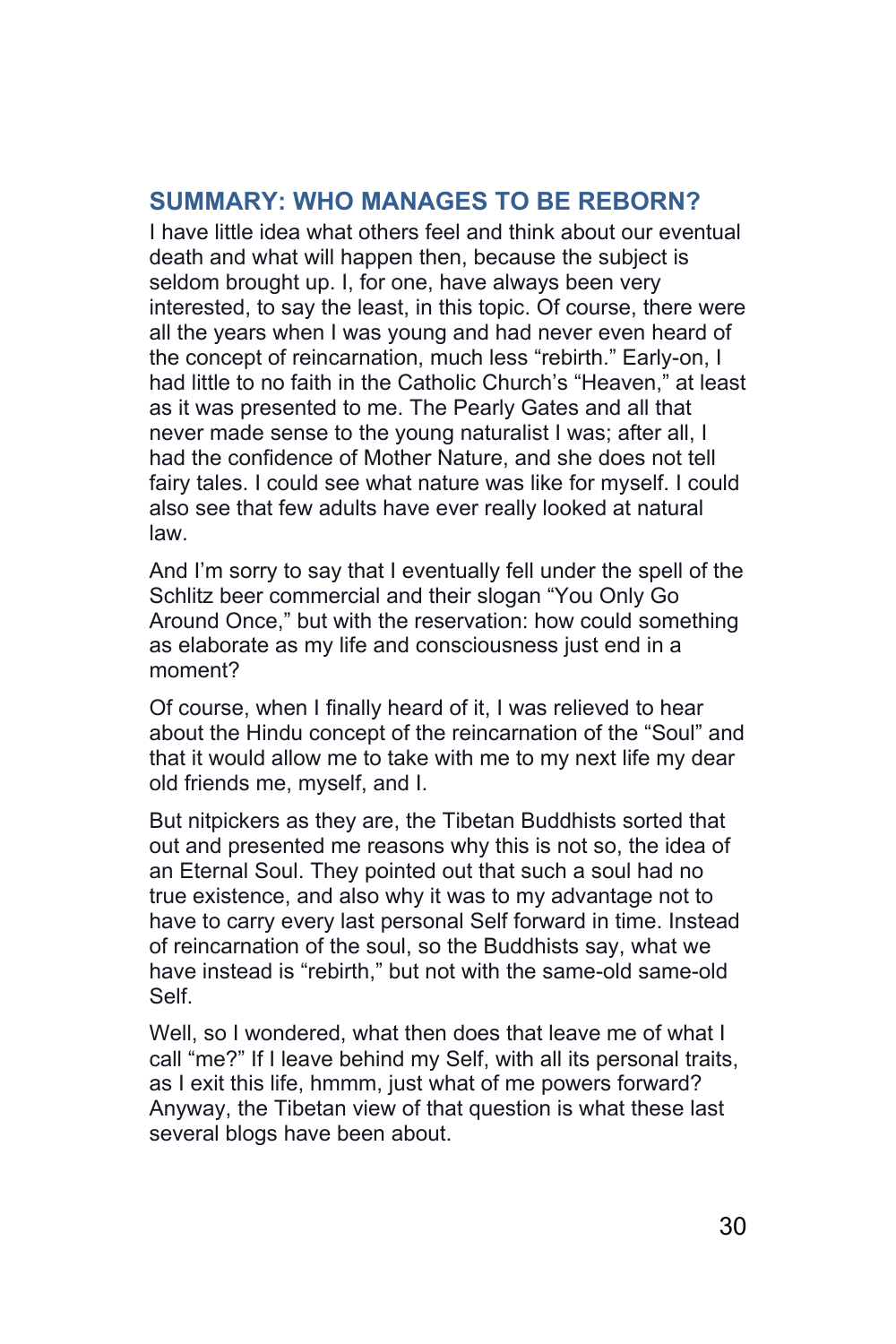What the Buddhists say does go forward is the Alayavijnana (Storehouse Consciousness), which contains a compendium of all our karmic traces, etc. This Storehouse Consciousness has a greater half-life than normal memories, which means that it persists or endures for a much longer length of time than our conscious memories. However, it is not permanent or "eternal" as in "unchanging," but it lasts not only into our next rebirth, but will continue to be with us from thereon forward until we reach full enlightenment. A corollary to that statement is that it has been here with us all along.

But, like all things, it too changes, but it changes forever. In other words, it is a level of consciousness that will always be with us until we are enlightened, itself always changing.

I am disappointed that I have no eternal soul, no way of ferrying my Self across the borderland of death and on to another life, but at least something in there related to me persists and endures. So, of course I need to learn more about this Storehouse Consciousness. Perhaps we all do.

While our personal Self disintegrates with the death of the body, our Storehouse Consciousness persists, driven by our desires and karma, and seeks to be reborn in a new body, but not necessarily a human body.

And when we take rebirth in a new body, the forces of our karma embedded in the Storehouse Consciousness draw around us a new Self (and persona) based on the karmic traces and material from our Alayavijnana (Storehouse Consciousness). Thus our habitual karma causes us to rise again, but as a new person with a different Self, one that fits the times (and body) we are born in, as shaped by the material in our Storehouse Consciousness.

Buddhist philosophy is all about change, the fact that all things change and nothing has permanent existence, except change. The key thing to understand here is that both our normal consciousness and the Storehouse Consciousness, like all things, change; neither is fixed or permanent. However, the Storehouse Consciousness carries on into our rebirth, unlike our normal consciousness. It not only persists until we are reborn, but it then picks right up where it left off when we died, with our new birth. In other words, we will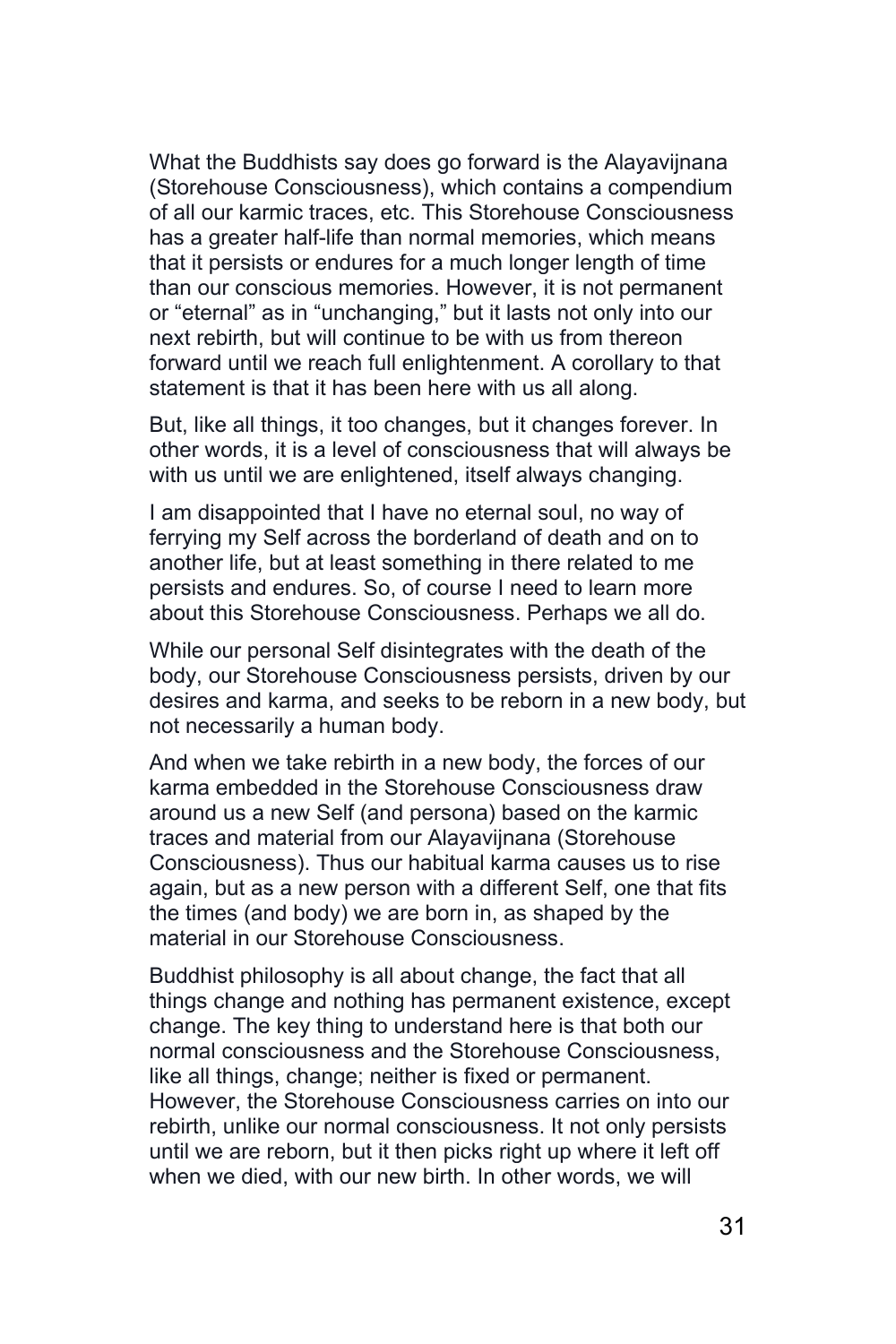always have a Storehouse Consciousness, but it will always be changing. The many selves of me, but not really any particular "me."

Rebirth must certainly be more of an adventure than climbing Mt. Everest or something similar, IMO, and we don't have a choice but to do it. We just have to learn to love sky-diving or bungee-jumping from one birth to the next, love the gap or bardo-time when we forget one life, until we can build another, after which we may be just as selfish as ever, but not with the same Self.

I am still learning all of this. The teachings suggest that the Alayavijnana (Storehouse Consciousness) has two (or more) levels, one of which is the true nature of the mind we are all trying to realize.

To be continued… somewhere down the road.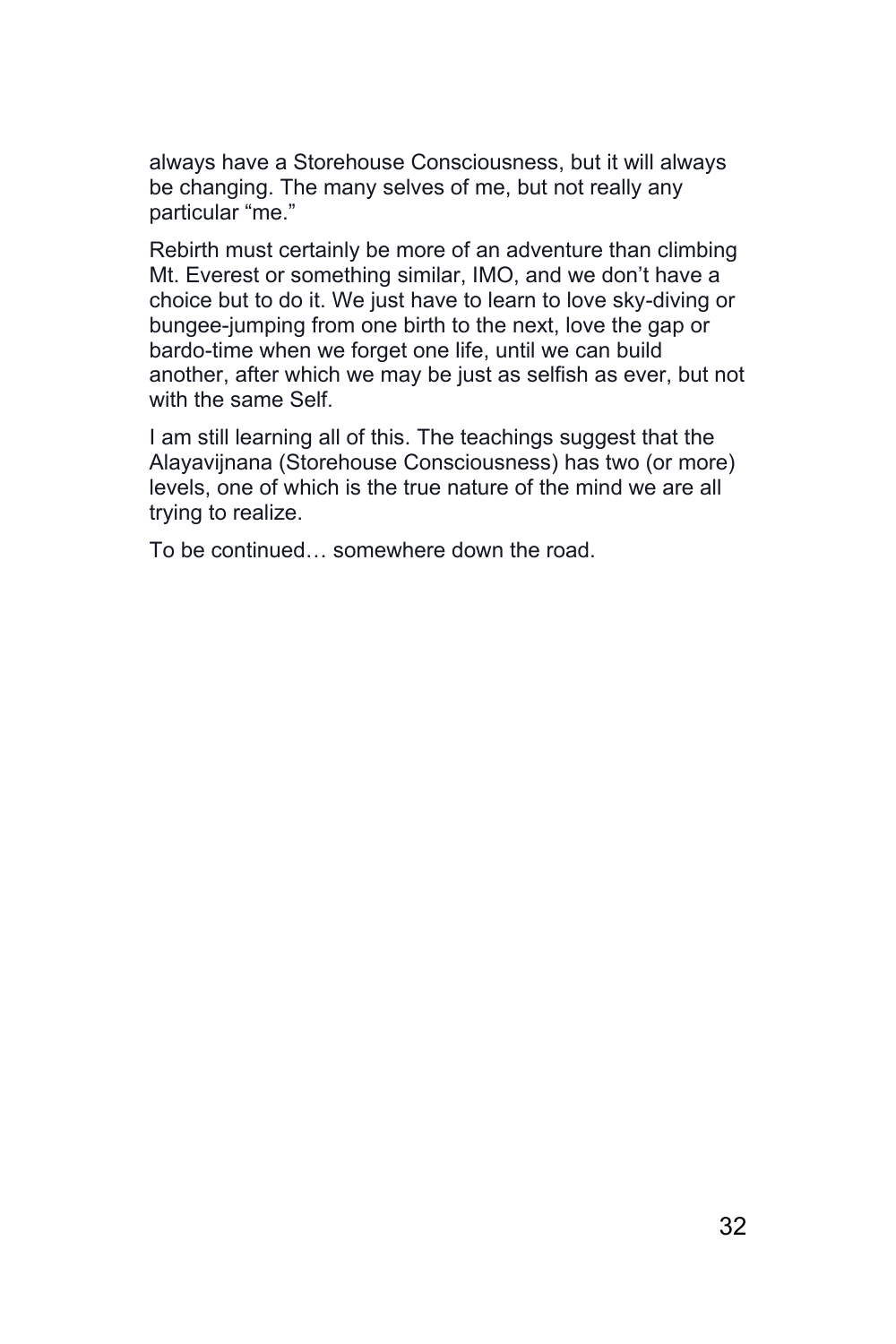#### <span id="page-32-0"></span>**More on "AWARENESS OF UNAWARENESS"**

The Ven. Chögyam Trungpa said:

"The process of going through your birth and your death shocks you so much that you forget your past, which is what usually happens to ordinary people."

In these last blogs I have been opening up a discussion as to what happens between death and rebirth, and what, if anything of us, survives. As the pulp magazine's slogan states: "Inquiring Minds Want to Know."

I want to know and am just beginning to get my arms around this whole concept of the Eighth Consciousness, the Alayavijnana or Storehouse Consciousness. This whole part of the dharma, called the Abhidharma, is probably the least studied and understood area of Buddhism for me personally. It is, in general, too intellectual for me to follow, as some say "Drier than dust." But at this point I would like to learn more, so I am slowly poking around in it.

At the same time, I realize that I have studied little else all these years, although I call it "Phenomenology," and have always seen myself as a phenomenologist, one who directly monitors the internal structures of experiences and of the mind. So, go figure.

One concept that I am clear about from the teachings is that the Storehouse Consciousness is very hard to alter or transform in a lifetime. Although, as they say, it is ever changing, it is also very fixed and difficult to change within ourselves. In fact, the situation is so tough that great lamas like the Ven. Traleg Rinpoche say that the best approach to removing these negative patterns from the Storehouse Consciousness is simply to stop creating bad karma, so that it is not recorded in the Alaya Consciousness in the first place. For me, that is something of a radical statement, because ceasing to record karma, itself, is a very difficult proposition. This suggests to me that the statement that the Alaya Storehouse is hard to modify must be very, very true.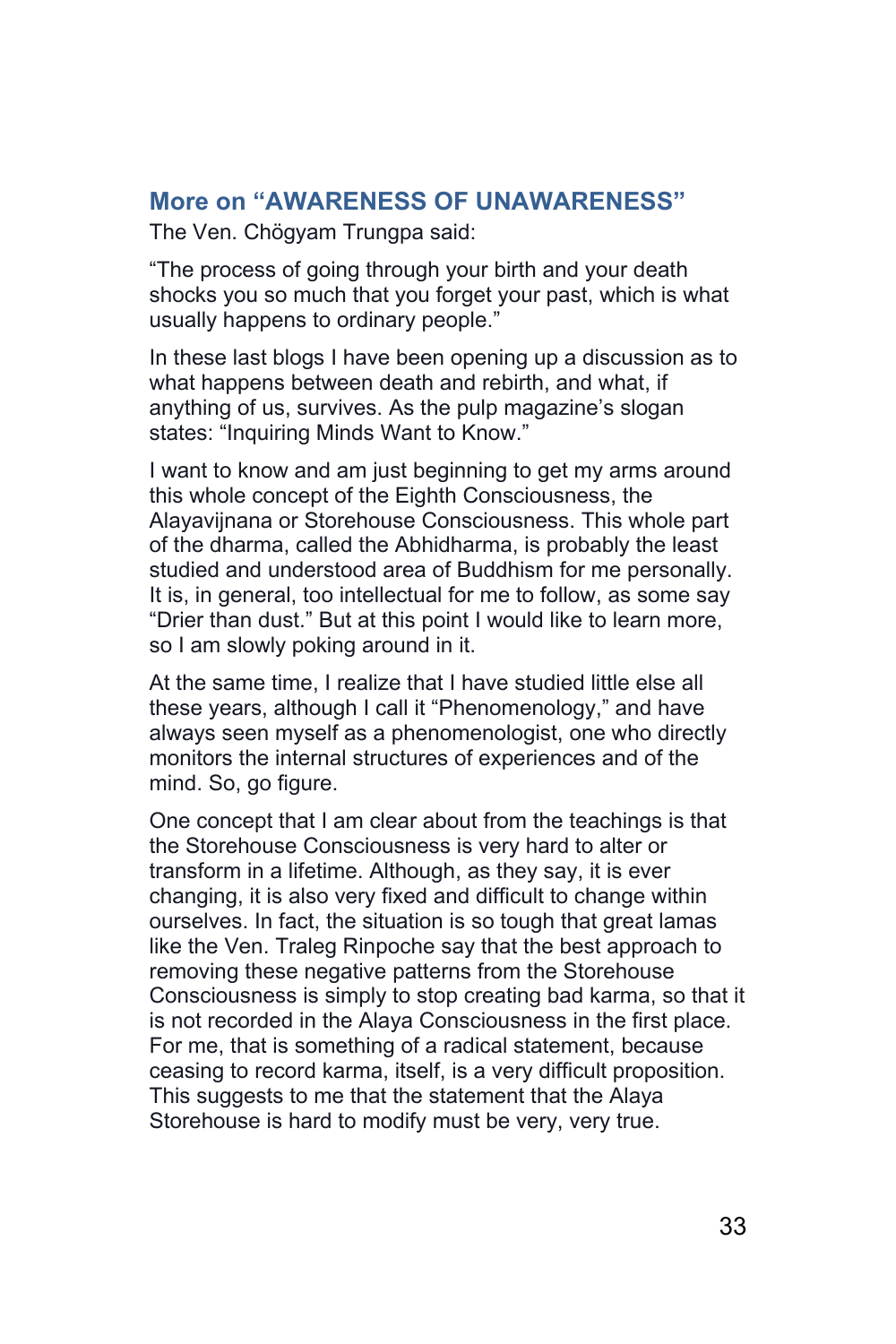Traleg Rinpoche's advice, to head it off at the pass and just not record karma, is really saying something. It is not likely that many of us could just up and do this, if we could do it at all. Apparently, my worries about finding some kind of consciousness that persists through time are answered by the staying qualities of the Alayavijnana. If it is really that persistent, then that makes sense, because the teachings point out that this Storehouse-Consciousness will remain with us, fully active, until we reach enlightenment, and that might be a while. And by that fact, it must equally be true that it has been with us since, well, forever. That is staying power enough for me, but how to properly use it?

So, the first advice, as mentioned, is to stop recording karma, because as hard as that is to do, apparently it is easier than trying to remove karmic stains from the Storehouse Consciousness. We should know this by the simple fact of how difficult it is for most of us to alter or change bad habits into good ones. That is not easy for me, and this is what is being pointed out here that has to be done.

Not that removing karmic stains can't be done, but that it can't be done easily, and some lamas say that, in practical terms, it can't be done in this lifetime. Period. In other words, whatever we do in that regard in this life may effect (and show up) in our next lifetime, but don't hold your breath about seeing much change in this current life.

It occurs to me that this information is a sword that cuts both ways. If the Alaya Storehouse holds the negative karma in, it must do the same for positive karma. If we can learn to stop recording negative karma and gradually remove the traces and tracks of what we have already accumulated, we have a better karmic reference-field to draw upon. If I read it right, the Tibetans also point out that when we finally become enlightened, the Alaya Storehouse is absorbed into that enlightenment and vanishes. Wow! I have no idea what to make of that.

And they also say that it is superior or better not to record any karma, either good or bad. Most of us think that the more good karma we can have, the better. But it seems that the great Buddhist teachers say that with enlightenment we have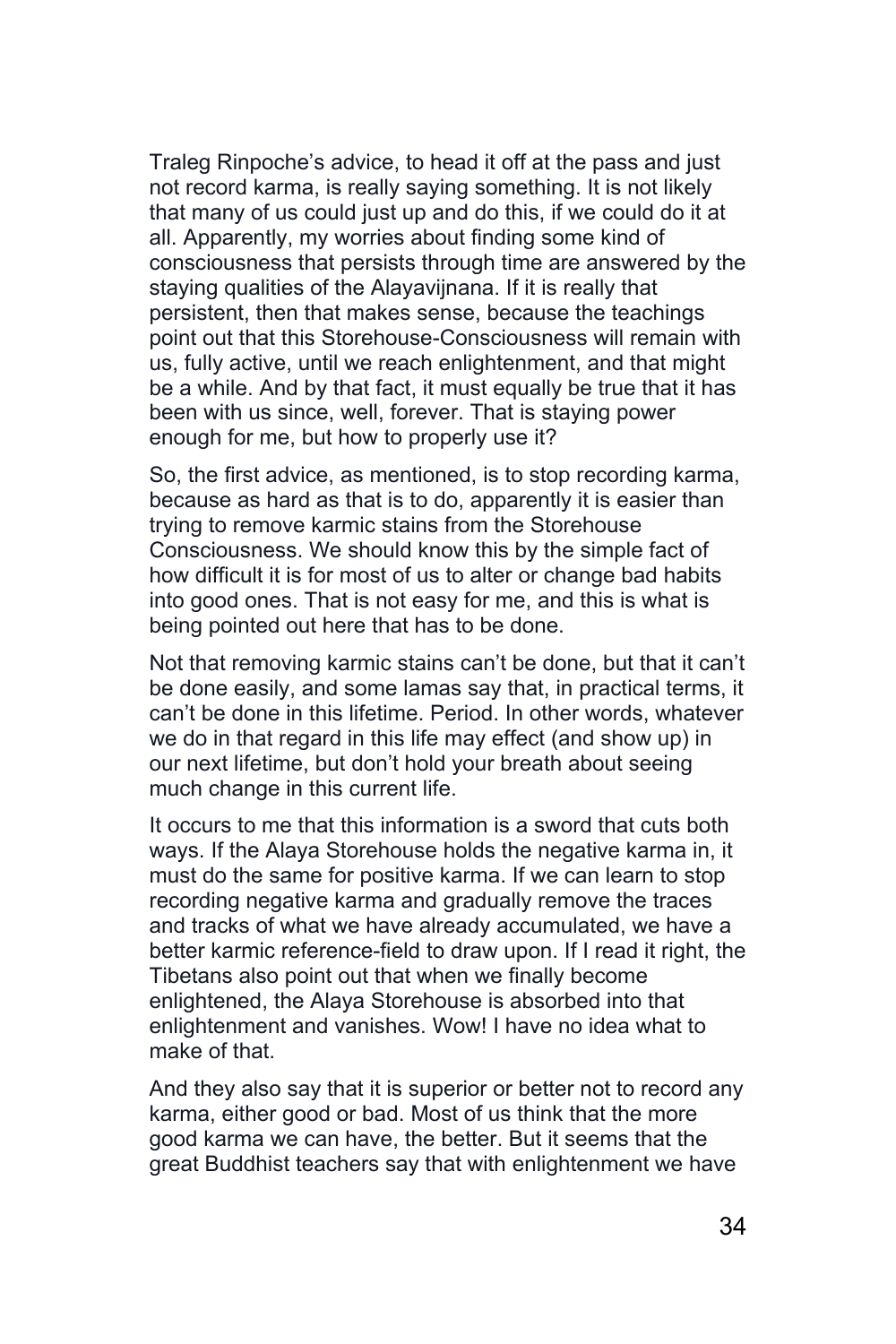neither good nor bad karma. We don't need it. All karma is a diversion.

So, it looks like I have some studying to do on all of this, and that, for me, will be interesting. If some of you find this upsetting, then I suggest that you not read here for a while. The same is true for those who are apparently not interested in this topic. Find something better to do, while I am still learning about this. Hopefully I will be able to be more articulate down the road. Come back later and see how it strikes you then.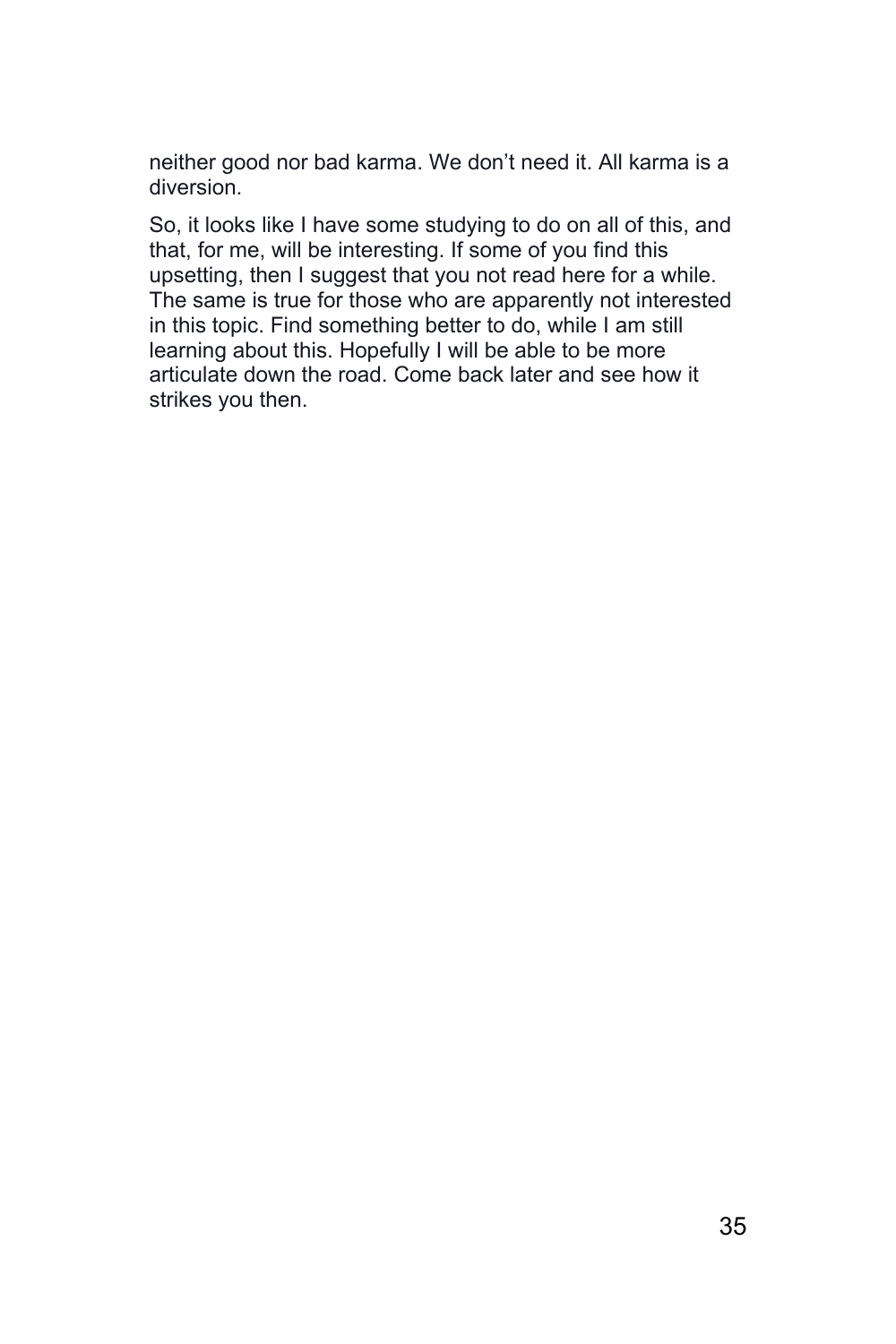#### <span id="page-35-0"></span>**"DO NOT GO GENTLE INTO THAT GOOD NIGHT"**

What we have been looking at in these recent blogs are concepts from a particular school of Buddhist thought called Yogachara (yogācāra), which translates simply to "yoga practice," although here the word "yoga" does not refer to Hatha Yoga's asanas or physical postures, but rather to yoga in the sense of meditation practice. Yogachara is one of the two main philosophical schools of Indian Mahayana Buddhism, the other being Madhyamaka.

The Yogachara philosophy is renowned for its incredible meditation practitioners and its concern with what we could call "phenomenology," actually directly looking at the mind and consciousness, as to how it works and is constructed, through actual experience, rather than by conceptual examination alone.

Yogachara is sometimes referred to as the "mind-only" school, but this easily leads to the misunderstanding that Yogachara practitioners think that everything is just in the mind (and empty) and it's all like a dream and "What Me Worry?", when actually the Yogachara practitioner's intent is to communicate that we look at everything through the "filter" of our personal mind (through the mind only), with all of its obscurations, i.e. "see through a glass darkly."

Although, until now, I have not formally studied the Yogachara tradition, I have been absorbing it osmotically for decades, since it is ingrained it the particular lineage of Tibetan Buddhism (Kagyu) that I belong to. Therefore, directly encountering Yogachara tenets has been something of a revelation to me, but also a sort of homecoming. I belong here.

And driving all this has been the need on my part to learn more about exactly what happens at death, in the bardo states, and then beyond that to some kind of rebirth. After all, I am getting old and will be facing this experience, probably sooner than later.

Of course, what I want to know is just one piece of a much larger puzzle. And to understand that one piece requires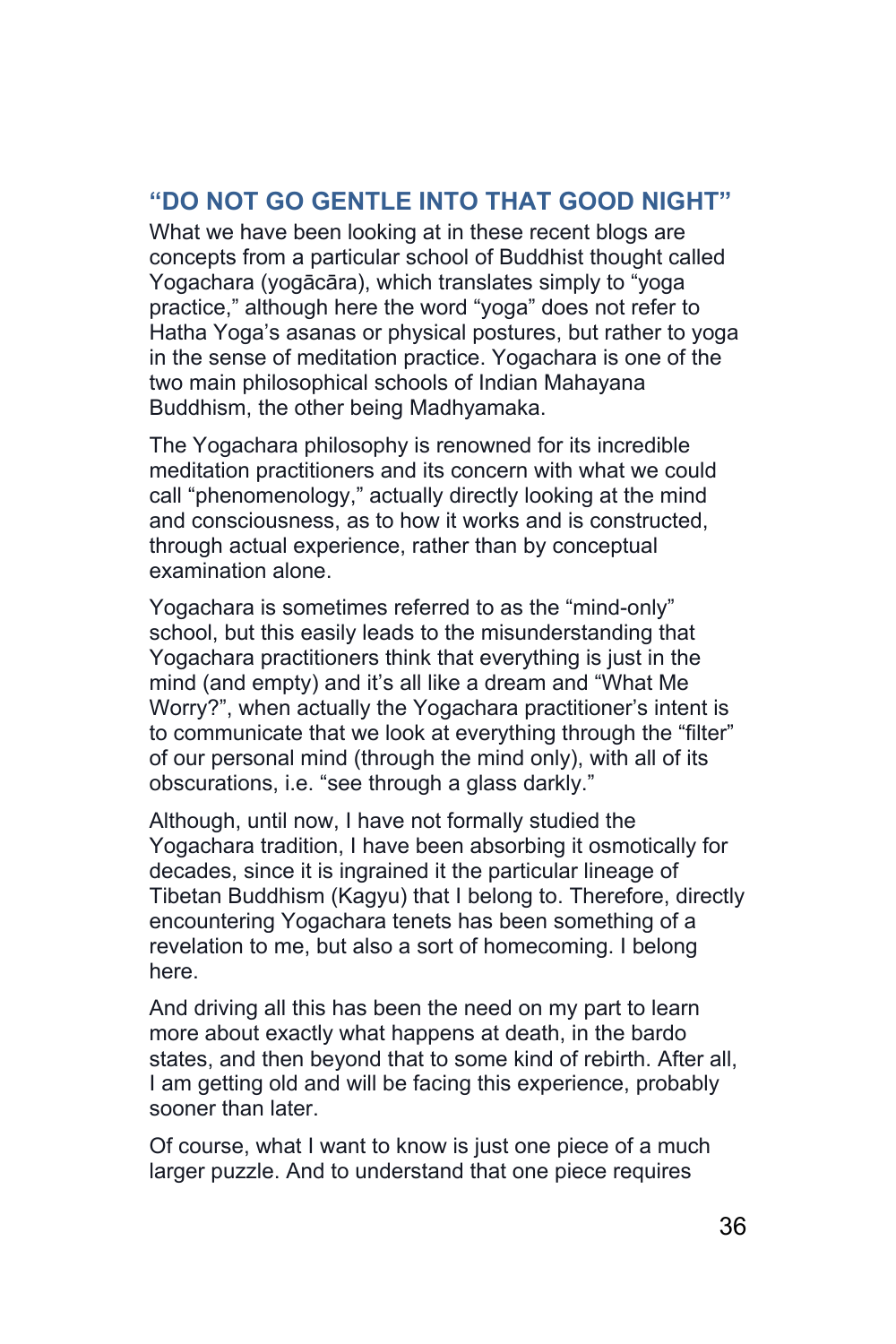grasping where it fits in with the pieces that surround it. I am trying to get the picture, and have been kind of thinking out loud here and sharing my thoughts with my Facebook friends, although there seem to be fairly few of you who are that interested in these conundrums.

As you may know, I have been working hard at sorting out my belongings these last months and passing them out here and there, kind of an introduction to the time when I will have to leave my Self, with all of its warts and blessings, and venture out beyond what I now know. I can't believe that many of you, if you are getting older, are not wondering about some of these same things. You are so quiet.

The thought of leaving my Self, family, friends, life, and body behind and just shoving off into the bardo is a little challenging. And, once into the bardo, comes the moment of complete blacking-out (as the Tibetans describe the turning point in the bardo experience), and then waking back up and somehow entering into a new body, where I will have to create a new Self all over again. All I can say is wow!

It reminds me of the experience when I get on an airplane. There is absolutely nothing I can do, except lean back and try to enjoy the ride because I am in other arms than my own. Actually, I am one of those folks that easily sleeps on a plane.

And so, I am looking at a lot of scenarios and concepts just now. In particular, since my Self is getting ready to go nowhere, I have been looking into what the Yogachara practitioners call the Storehouse Consciousness, which effectively acts as our subconscious. And I am intrigued that this vast storehouse of all our memories, karmic imprints, and, I guess, everything else, operates much like one of those UPS Power Supply, battery-backups, that prevent my computer from losing whatever it has in RAM when the power blacks out. A UPS Backup holds our memories in store, until the lights come back on.

Sounds a lot like what I am wondering about with death and the journey beyond. This Storehouse Consciousness (Alayavijnana) functions like a UPS Backup System, by faithfully preserving whatever it has recorded of "me" and piloting it through the bardo and on into the next life, where it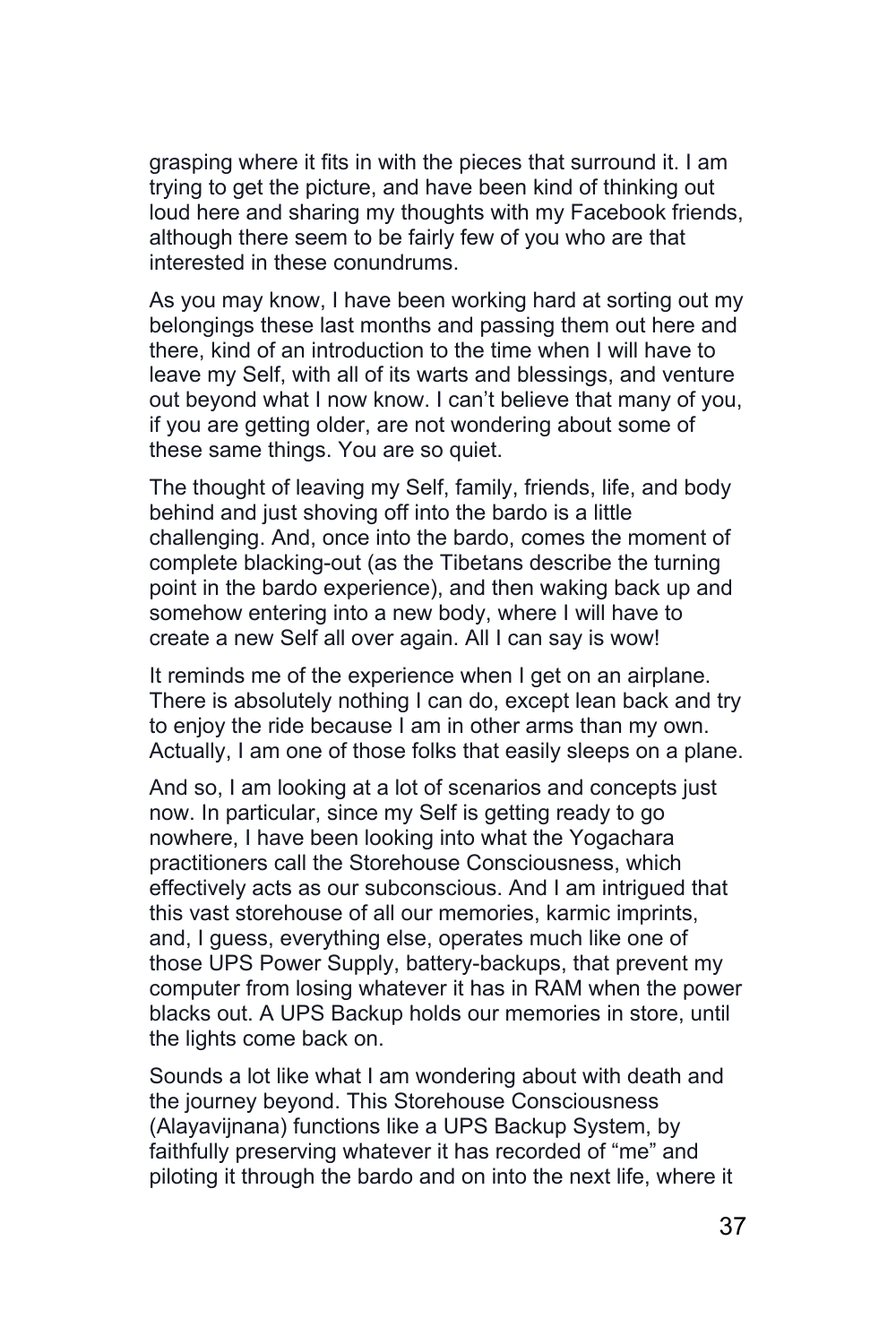immediately is available as a palette to paint a new Self in just the colors I am most used to.

So, when I am reborn, I won't be the "me" you sometimes read here, but hopefully I will be some kind of new "me," all over again, with at least some of the qualities that I have managed to develop and hone over the last 74 years. I can say this:

The more I study and have real insights into this whole "rebirth" scenario, the more confidence I gradually am acquiring about all of this. And although we each have to face that moment when our consciousness blacks out, after that moment (as defined by the teachings), we regain consciousness, including the ability to think and maneuver. So, I apologize for my concern over all of this, but I do see, pardon my analogy, light at the end of the tunnel.

And one other analogy that occurred to me while studying all of this, and then I will let you go.

The Alayavijna (Alaya Storehouse) is like a kind of bank account, into which we are continually making karmic deposits and withdrawals. If our intent is not pure, then that puts an angle or a bit of attitude on an action or experience, and that angle (and its blueprint) is deposited in our karmic bank account.

When ongoing life situations arise that resonate with our karmic deposits, a particular karmic blueprint springs to life and puts its spin on our actions, which then tend to be repeated. And the results of each action are themselves recorded and some sense of recursion sets in. It is a real hornet's nest IMO.

We are constantly depositing and withdrawing from the Alaya Storehouse. As we work on purifying our actions through various mind-training practices, less and less is deposited, and what is already there begins to be used up. Finally, when we are enlightened, there is nothing remaining in our bank account. It is perfectly empty and cleared out.

With that, I will try to give you folks a break and write about something else, but no promises!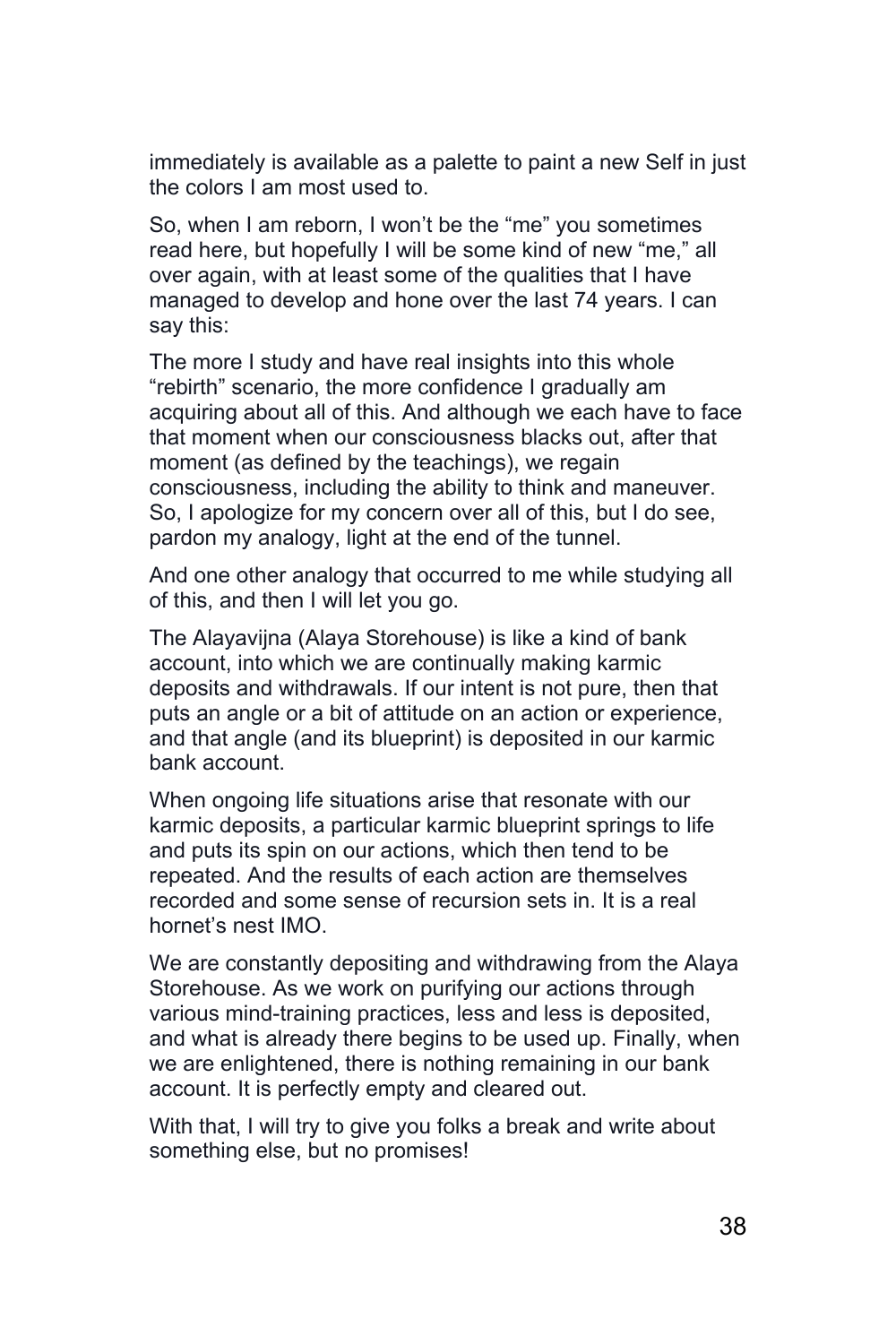# **THE PATH OF ACCUMULATION**

After my recent journey into some of the ideas behind Yogachara Buddhist philosophy, I realize that removing karma already set in motion is going to be very difficult. And so I cast around to find ways to avoid creating karmic traces in the first place and for ways to purify our actions, so that we are not recording so much karma all the time. Here is one classic Tibetan technique that I have been using for years that is easy to do, if you can learn to use it.

The Two Accumulations: Merit and Awareness:

Time and time again, when the Rinpoche I have worked with for over thirty years has been asked by a student why their practice is not moving forward, the answer from Rinpoche is: because they have not yet accumulated enough merit.

It does not take much awareness to realize that the accumulation of merit by each of us is crucial to any kind of spiritual development. So, what is merit and how do we accumulate it? To help point this out, I will introduce you to what are called "The Two Accumulations." And rather than jump up and down and wave my arms to get your attention, I simply will say: understanding the two accumulations is important beyond any words I could put together. This is a brilliant technique that works like a charm.

The two accumulations are said to be Merit and Wisdom, often translated as Skillful-Means and Awareness, which are the terms we will use here, and they go together like hand and glove. It is my opinion that if you can understand what is being presented here, realize how to use it, and then take the time to learn it even a little, you will have one of the most invaluable tools for enlightenment that exist. And it is so easy to grasp.

For example, if I use skillful means (with language) to describe the "Two Accumulations" here in this blog, the result should be that you become more aware of what I am presenting, than if I am sloppy and unskillful about it. In other words, skillful action is meritorious. The Zen Buddhists are all about skillful means (and its resulting awareness), because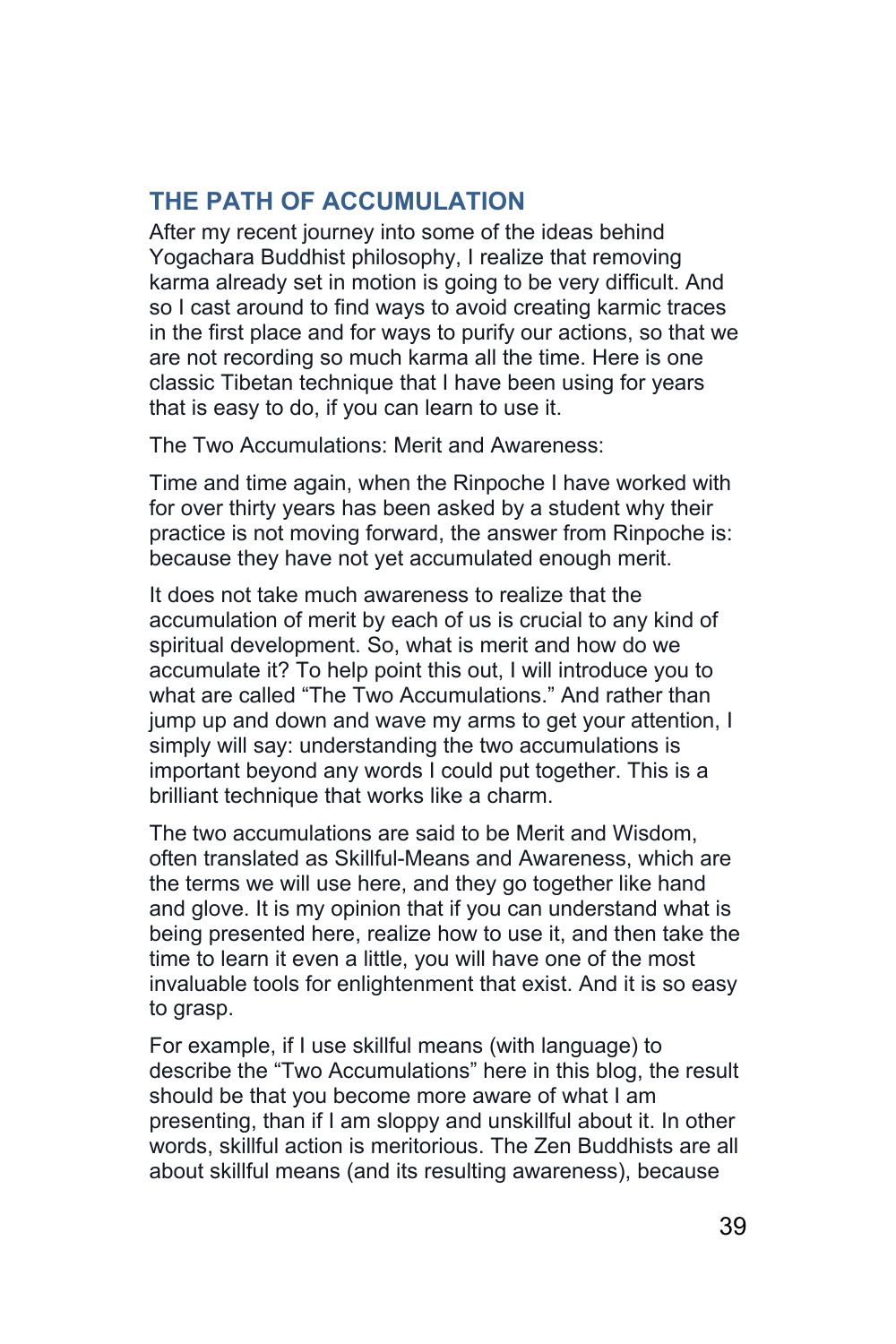they recommend it for every action we take, day in and day out. Just look at the Japanese Tea Ceremony. But we could just as easily watch an expert fisherman tie flies or master chess players play chess. Any repetitive skill or action will do.

And the process is not only iterative, but rather it is recursive: the more carefully and mindfully we act, the more awareness or merit results. And these two accumulations feed on one another. Given more awareness, we can better see how to be more skillful yet in our actions. And acting even more skillfully with our actions results in still greater awareness, and ad infinitum. The process can start out slow, but because each half of this equation reinforces the other, it eventually reaches incendiary proportions. It becomes blue-white hot, like the tip of a blowtorch. Our mind eventually bursts into light.

With all the talk about the dharma being secret and whispered from mouth to ear, the reality is, as the Tibetans point out, that most techniques are "self-secret." They are hidden in plain sight and rinpoches all over the world point them out to their students. Whether they are grasped and realized is another matter. Ignorance is not just "not-knowing;" ignorance can also be willfully ignoring what has been given or shown to us.

Merit is not something that accumulates somewhere, like money in Scrooge McDuck's money bin. Merit accumulates as Awareness, and greater awareness makes acting skillfully ever easier. It brings more light. And one result from increased skillful-means is that less and less karmic imprints are recorded.

The Tibetan Buddhists are big on repetitive actions, like saying 100,000 mantras here, and doing 100,000 prostrations there, etc. But the point of repetition is to become increasingly skillful with every action we make. Every practitioner who repeats a mantra knows that, with skill, the mental space in which the mantra is reciting gets clearer and clearer, i.e. there is more and more awareness.

And, as mentioned, with more awareness we can see to do each action more and more skillfully, creating even greater awareness and there you go.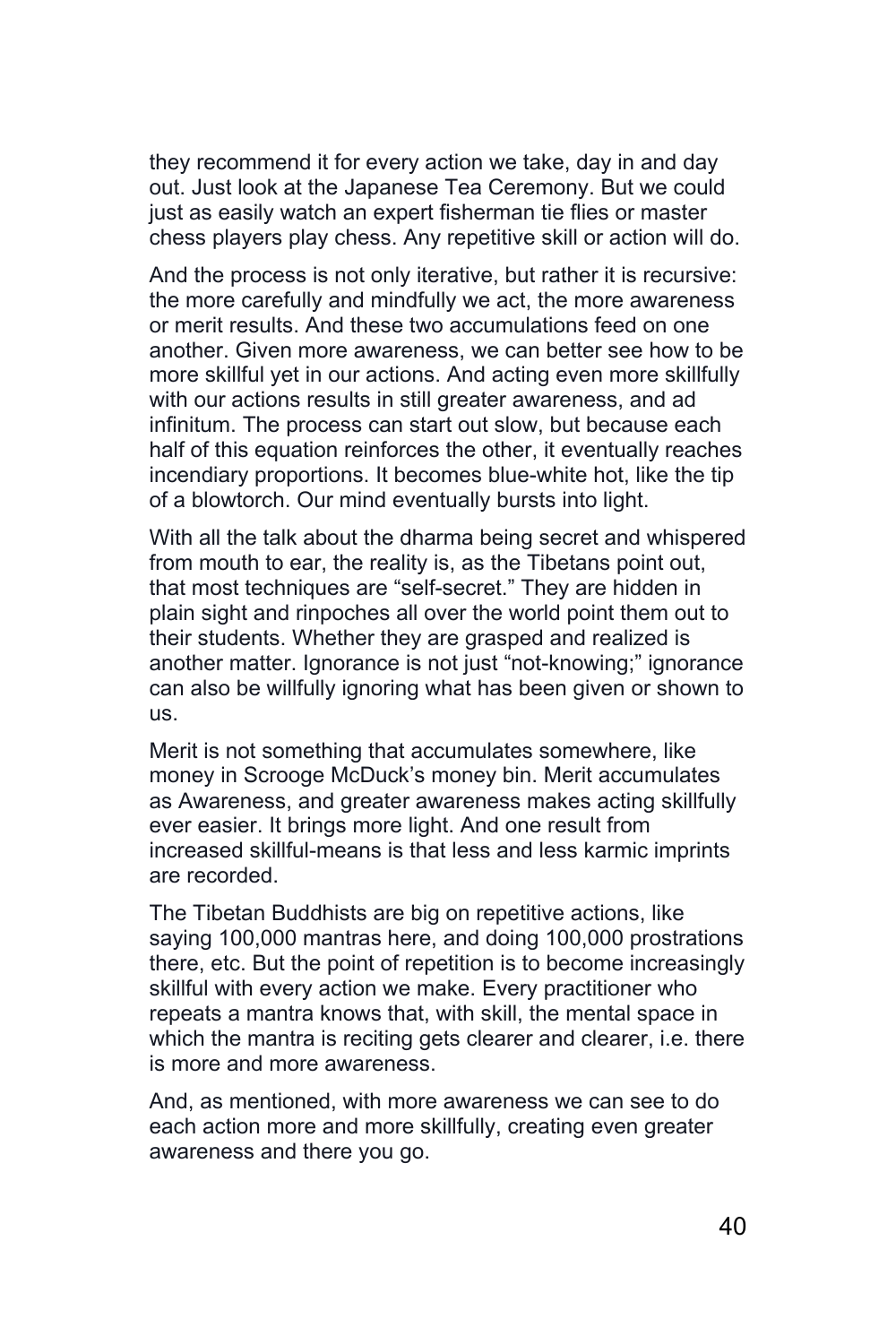I don't need to remind you that enlightenment is not something we will find at the live-long end of time, but as the Tibetan Siddhas point out, "realization" arises in the midst of experience, right in the middle of time. Skillful execution of each moment creates the increased awareness of expanded time.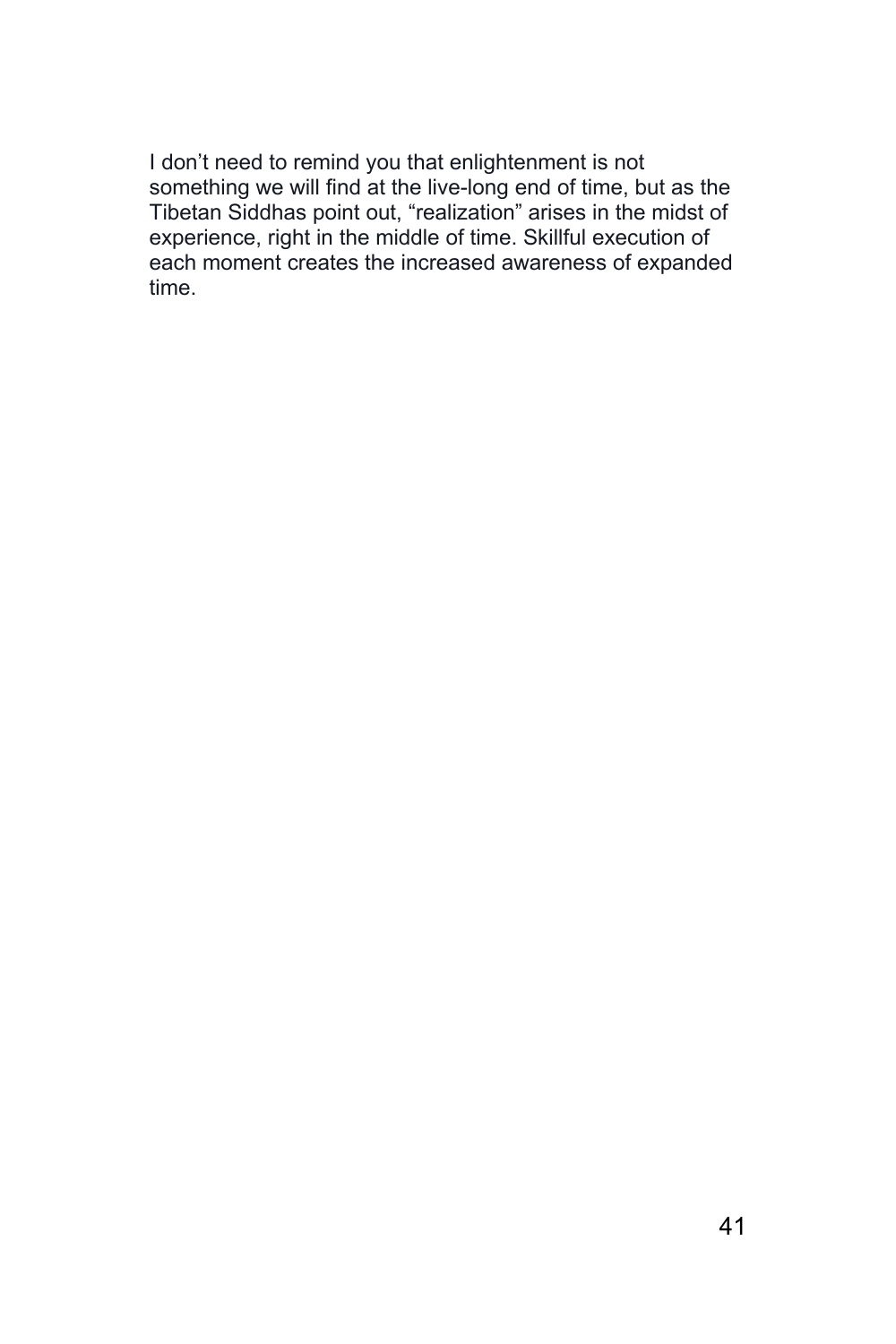# **REMOVING MICRO-KARMA**

According to many authentic dharma teachers, what's important (and this is expressly pointed out by the Ven. Traleg Rinpoche) is that we should do our best to prevent recording negative karma to the Alayavijnana (Storehouse Consciousness), which is essentially our subconscious, because, once recorded, it is so difficult to remove. And, unfortunately, in my experience very few people are aware that we are recording negative karma not just once in a while, but pretty much all the time, even if it is only what we might call "micro karma."

I have mentioned this before in these blogs, but it still is a hard lesson to follow, the time my personal dharma teacher, a high rinpoche, pointed out that our every thought is either beneficent or maleficent. Just like the present nanosecond is an infinitesimal moment bridging the past and the future, so is the line between beneficent and maleficent is essentially nonexistent, i.e. no neutral-ground. If we will examine our thoughts carefully, we may be surprised at how unkind many of them are. And certainly, those that are not beneficent are faithfully recorded as negative karma in the Storehouse Consciousness. Our conscious mind must be tired from riding out all this micro-karma.

And, as mentioned, these thoughts don't just happen now and again; most of us have a torrent of them all day long. Basically, the teachings say that any thought or impression that is not a direct valid-cognition of reality is stained either with maleficence or is reified to the point that, while it may be beneficent in intent, it too does not reflect reality. And it is clear to me that all thoughts that miss the mark of directly reflecting reality are recorded as either "good" or "bad" karma. I don't want to beat the drum on this any further; instead, I would like to describe a very useful technique that can prevent karmic imprints from being recorded.

This is a technique that I myself developed, but one that was presented to my dharma teacher, who acknowledged that this was a valid form of practice, so I will briefly present it here. It is a variation on an essential Lojong technique called Tong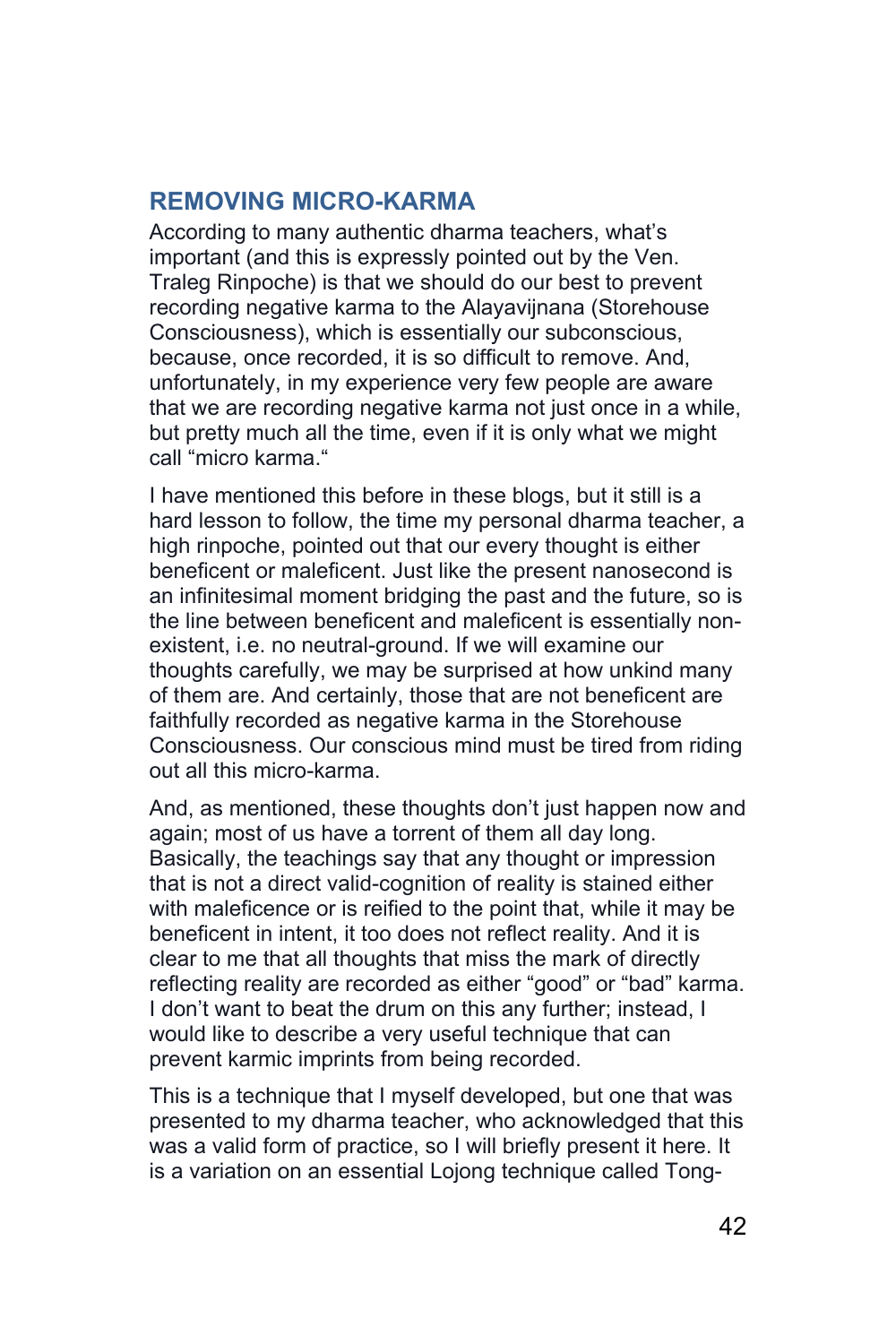Len. I call it Reaction Tong-Len or just Reaction Toning. Its virtue is that it is portable, easy-to-do, and something we can practice all day long while we are doing our daily activities. And, best of all, it works!

While most of us manage to stay away from large karmic actions like killing, stealing, and the like, our mindfulness does not usually extend to the moment and to what is happening in the micro-seconds. In other words, we SHOULD sweat the small stuff.

As we go through our day, we probably manage to skirt the big karmic issues, but most of us walk right into the microkarma; we never even see it coming. I am talking about our minute-to-minute reactions, every last little wince and shrug we suffer all-day long without being mindful or aware that they are happening. So much takes place along the borderline or edge of our awareness, and most of us just ignore it all.

It could be as simple as bumping into the not-so-friend at the office, the one that does not like us. We may put on a happy face, but we struggle to suppress our true reaction, which is some kind of mini-shock to the system, an almost undetectable cringe or wince, but one that is dutifully recorded as karma in our Storehouse Consciousness.

Our moment-to-moment involuntary reactions record more karma than everything else put together. And the worst part is that we can actually do something about them, with only a little practice. The best part, IMO, is that that this is a fail-safe practice, one that our familiar old Self cannot rationalize or wiggle out of. This fact alone makes it invaluable. Here is the practice:

We can't control what life throws at us each day; we all know that. However, we can control how we react to what we have to go through, and it is very simple. All that is required is to gradually become aware of our own reactions each moment. I don't like your big nose or the color of that scarf you are wearing. That's an example, and not a flattering one. It's not a big thing, but it is a "thing" and we do it constantly, thousands of times each day, make judgment, prejudice, bias, and the like. And each instance is recorded as karma that we alone create.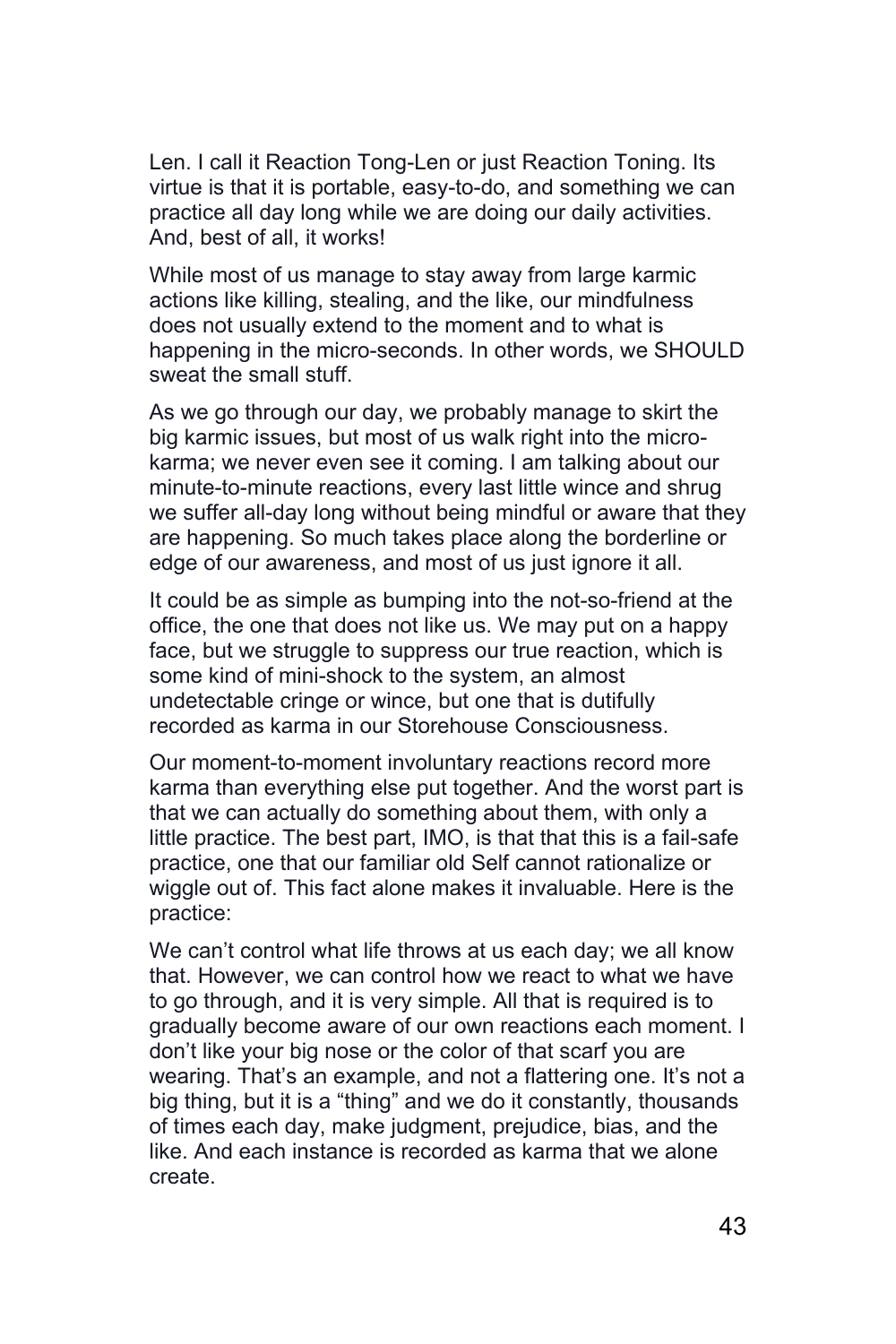You may call me a name or do something mean to me, and that is your problem. Yet, how I react to you is my problem, regardless of whether I have cause to react negatively or not. I have the choice to just understand where it's coming from and let it go. I don't have to lock it into karma. In other words, I don't have to add insult to whatever injury comes my way. It's your karma if you intentionally say something hurtful, but it's my karma if I respond in the same manner, openly or inwardly, or if I take it to heart and feel hateful in return. And this is just the tip of the iceberg.

We are deluged every day with the onslaught of our own reactions, and their karmic residue amounts to what is a very big deal. For one thing, our reactions serve to cloud our mind, constantly, with their demands on our consciousness, reacting, cringing, cowering, etc., not to mention anger and lashing back.

And the beauty of reaction training is that when we examine it, we have absolutely no one to blame but ourselves. We can't slough it off on someone else. Yes, they may have intentionally done something to hurt us, but our response is unequivocally ours, and no one else's. The practice is simple:

We begin to be consciously aware of when we react. Instead of suppressing or ignoring each reaction (or remaining entirely unaware), we acknowledge it, and we acknowledge it as 100% our own. It is OUR reaction.

That's it; that's all we have to do. With that awareness and acknowledgment, we begin to be aware of and tone down our reactions and, with time, we cease to react. And best of all, we cease to record our reactions as karma, because we are no longer reacting to whatever it is. In summary, the best way to remove karma is to cease creating it.

This is a VERY easy practice and one with almost immediate results and most definitely great long-term benefits. I have presented this technique much more thoroughly in a little free e-book called "Tong-Len: The Alchemy of Reaction," which you can find here. Just scroll down:

http://spiritgrooves.net/e-Books.aspx#Dharma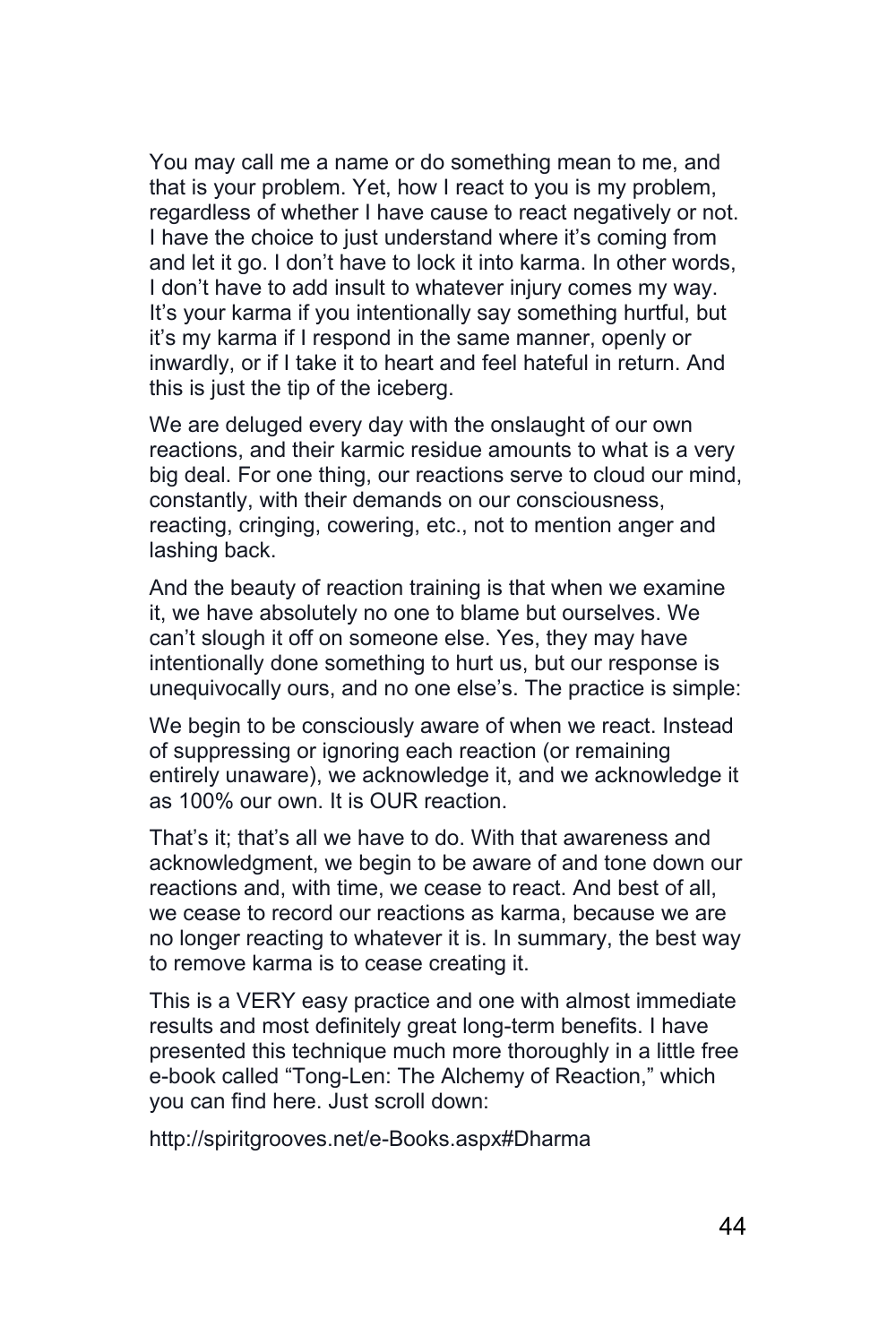For the die-hard printed-books readers, it is also available on Amazon.com.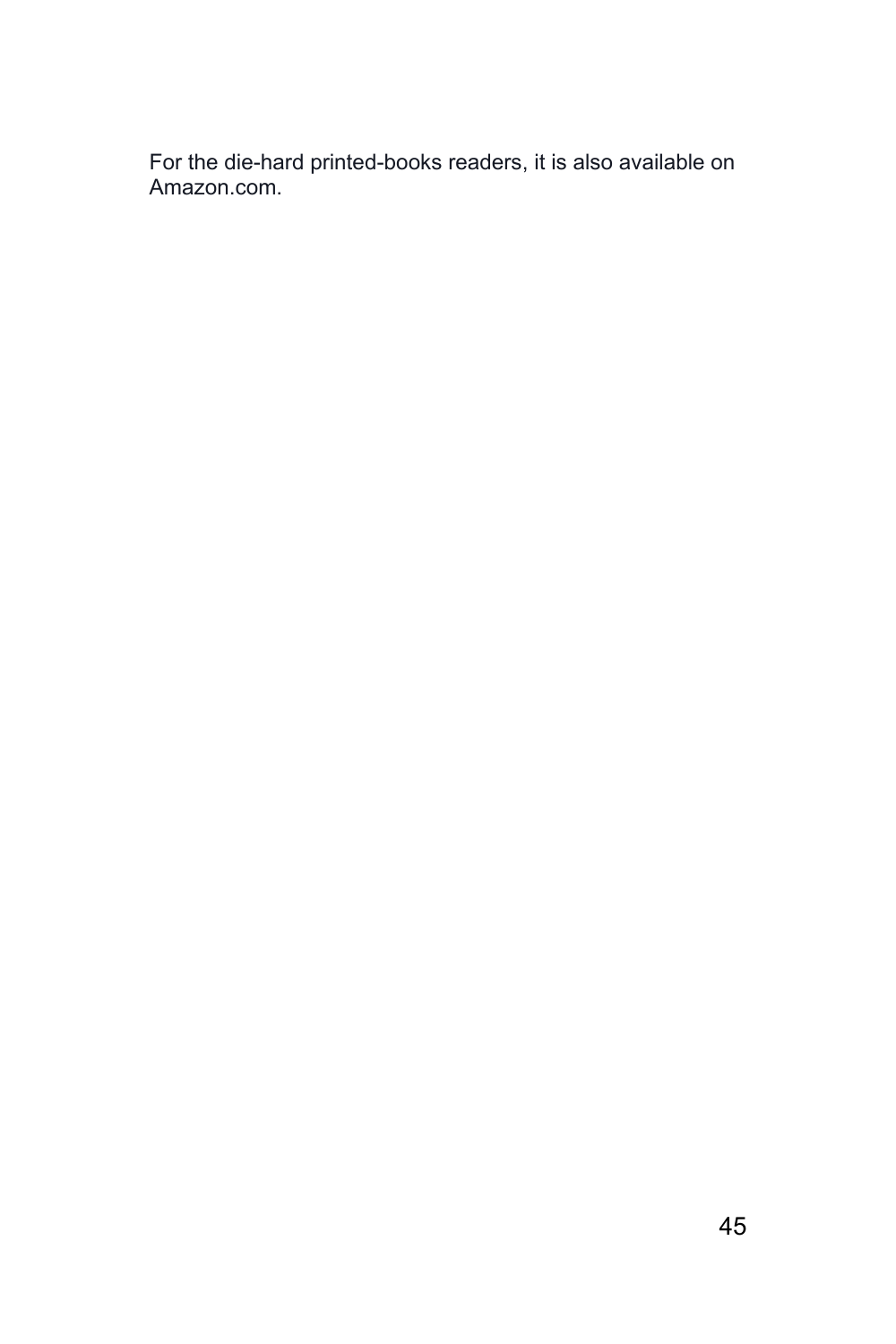#### **WHY YOU MAY NOT BE READY FOR MEDITATION**

Meditation, like most worthwhile dharma "practices" in life, takes time to learn and get results, in fact, lots of time. Although it is laudable that we can squeeze out a half hour (or even ten minutes) of meditation on the cushion from our busy schedule, that much practice will hardly even keep our foot in the door. In other words, in my experience it takes more practice than that for real results.

Sure, even a small amount of meditation practice sends our Self a signal of our good intent (and that never hurts), but expecting more than that from it is, IMO, wishful thinking. And I now invoke the popular phrase, "I'm just saying…"

Because there are scores and scores of techniques and methods out there that are called "meditation," it is getting very difficult to find the original method indicated by Shakyamuni Buddha, which is called Shamata Meditation, sometimes called Tranquility Meditation, but today there are even many non-authentic forms called "Tranquility Meditation." In fact, the whole concept of meditation has been so twisted and confused with various methods of relaxation therapies that it is a wonder than anyone can be sure that what they are practicing is authentic. And by "authentic," I simply mean that they will work and produce the results that the original Buddha intended.

As you might imagine, I get in conversations all the time with folks who "meditate," and I end up very gently questioning them on what in fact they are doing, and most often I find that they are not doing any kind of meditation that the Buddhists would recognize, or, worse, that they are not doing it correctly. Unless asked, it's not my business to point out why whatever method they are doing is anything more than just another form of relaxation. Of course, we all need to relax as we will. Yet, we also need to learn authentic Shamata Meditation. It is the gateway to most of the more advanced Buddhist practices. Without it, we are just spinning our wheels. And there are some other facts that you might want to know about how the Tibetan Buddhists approach learning meditation.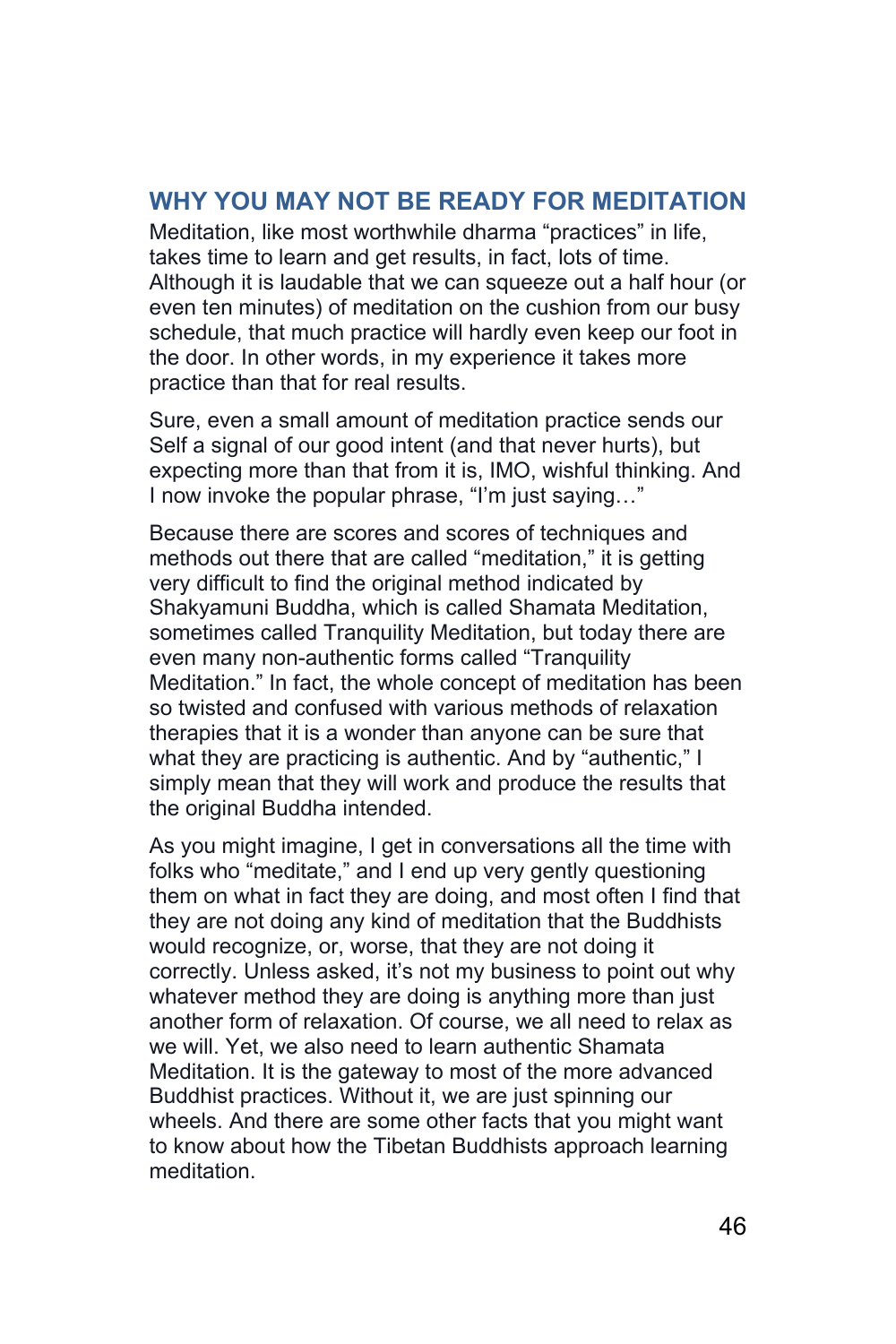As mentioned, the most common form of meditation, the place to begin, is Shamata (Tranquility) Meditation. However, learning to sit in Shamata Meditation is not easy at all. It amazed me when the Tibetans pointed out to me that in Tibet sitting meditation is not where dharma students begin. Instead, in Tibet beginners start with what are called the Common Preliminaries, followed on by the Extraordinary Preliminaries (also called Ngöndro).

As it turns out Ngöndro is a set of five very demanding practices that I will not go into here more than to say that it involves doing a hundred-thousand recitations of a 100 sylable mantra, a hundred-thousand full-length prostrations on the floor, and much more. I have been told by rinpoches that Americans have about zero interest in the Extraordinary Preliminaries (Ngöndro). I can testify, as an American, to being pretty-much horrified when the idea of doing Ngöndro was first presented to me. To my mind, at that point, there was no way I was about to do those practices. Period. End of story.

Because of that kind of reception to Ngöndro in this country, the lamas and rinpoches, instead, started us out with sitting meditation, Shamata, even though in Tibet learning to sit in Shamata Meditation only comes AFTER extensive training in what is called the Ngöndro. The fact is that we wouldn't do it, so here in America we start right out with sitting meditation. Is it any wonder that sitting meditation ends up being little more than another form of relaxation therapy for many people, a way to take the load off? We have skipped the preliminaries, what the Tibetans themselves do, refused to take Dharma-101, and the fact is that there is a reason for doing Ngöndro. We need to have those preliminaries under our belt.

In my own case, after trying every-which-way to get out of doing Ngöndro, but also becoming more aware that I was getting nowhere with sitting meditation, I finally agreed to do the Ngöndro Preliminaries, and here is the funny part. After finally finishing Ngöndro (several years!), during my yearly interview with my dharma teacher, I asked him what I should do next; his answer was "Do you want to know what I would do if I were you?" Of course, I said "Yes!" After all, this is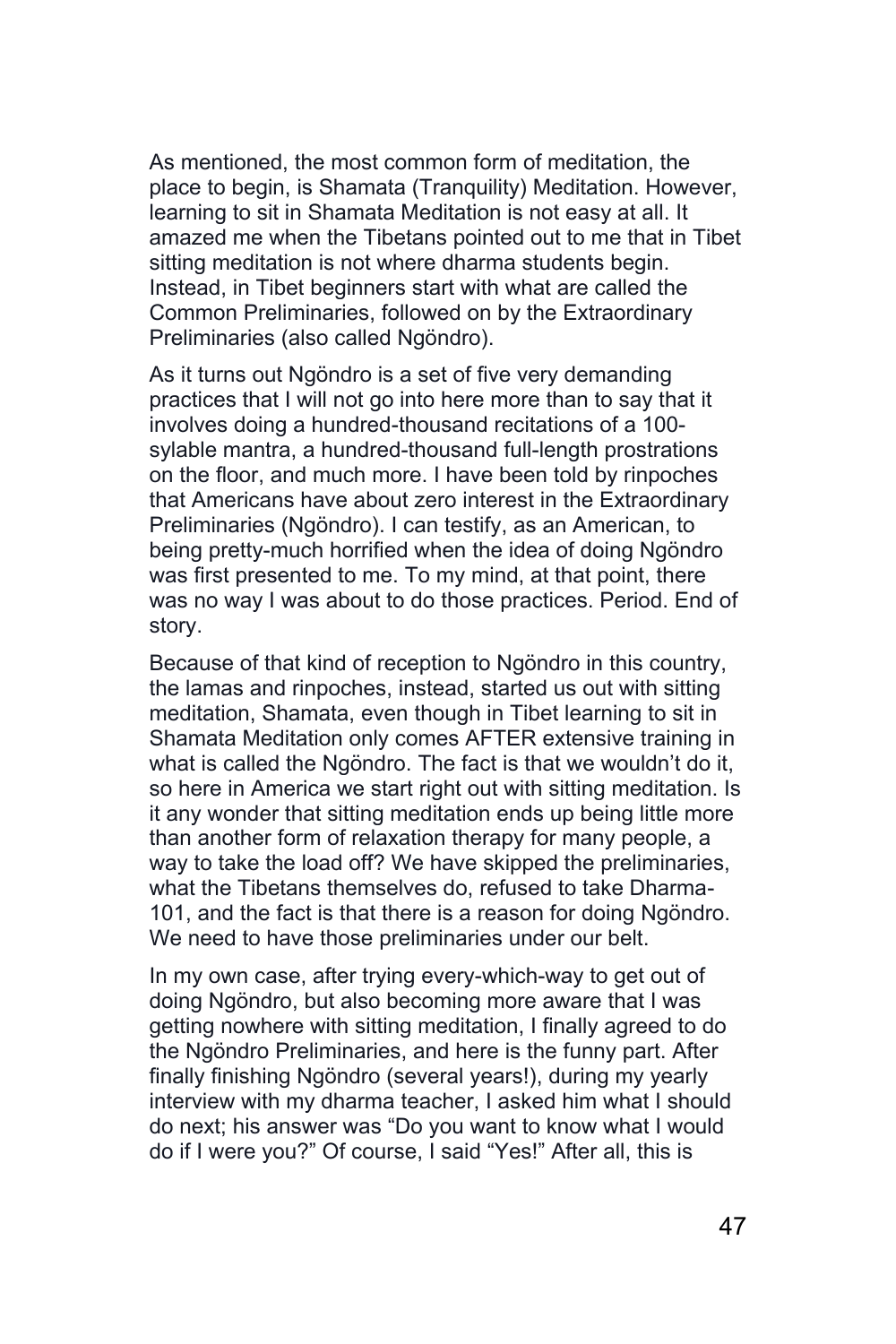Vajrayana and he is my teacher. He then said, "I would do another round of Ngöndro." Gulp, and so I did.

The point of this story is that I needed all that Ngöndro to get loosened up enough to actually get something out of sitting meditation. I was way too tightly wrapped with all kinds of expectations, obscurations, uptightness, etc., to jump into sitting meditation. And thus my advice to you interested in making progress dharmically:

I have tried before in other blogs to explain what I'm pointing out here, but I have not been very successful; some folks take it that I just don't like sitting meditation, that I am discouraging it. That is not my message. There is an absolute need for sitting meditation, but there is also a time and order in which to learn it.

As mentioned, it may sound like I am belittling formal meditation on the cushion, but I'm not, so try to hear what I AM saying. Without performing the Ngöndro preliminaries, the truth is that the amount of time most of us can find to sit down and meditate is simply not enough. It is at best a token gesture, but it will probably not get us to where we need to be, IMO. We have to get a little more radical and think outside of that box. What kind of dharma practice can we do, off-thecushion, that will help, as we go about whatever schedule life demands of us? I feel it is important to figure this out.

I don't expect many of you to be ready to perform a Ngöndro. But I also question whether a beginner can get much out of sitting meditation without the warmup of some sort of preliminaries.

With that in mind, this is why I recommend something as simple as Reaction Tong-Len. Anyone can do it; it is easy, and it provides results very quickly. Also, we can do it all day long as we go about our activities. Because we can do it offthe-cushion, we can accumulate a lot of practice, and it takes that kind of effort to get much of anywhere.

And the result of Reaction Tong-Len, like any remedial practice (which is just what preliminaries are) is to breakdown and begin to remove our obscurations, which then makes sitting meditation much easier to get results from.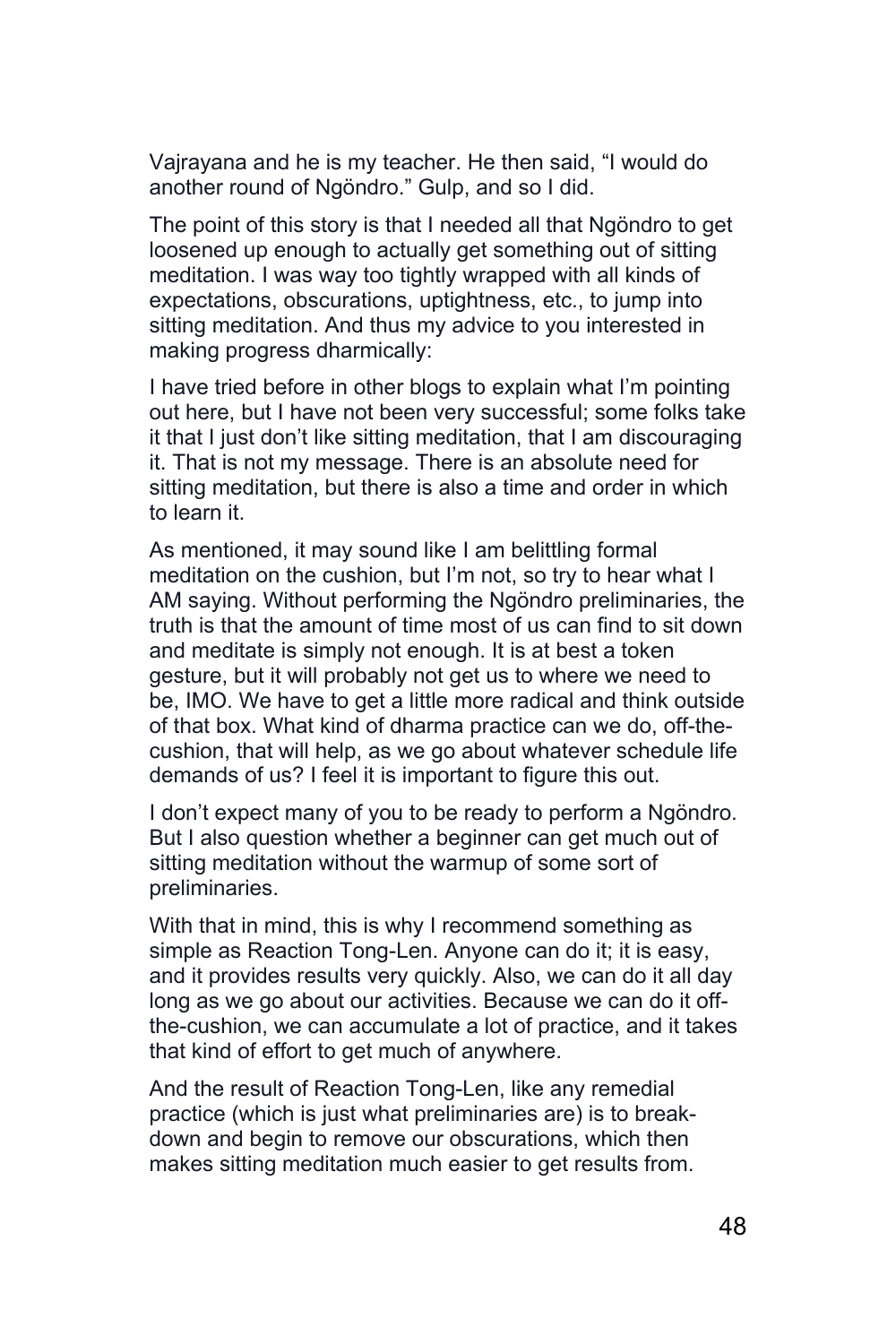I have presented this technique thoroughly in a little free ebook called "Tong-Len: The Alchemy of Reaction," which you can find here. Just scroll down:

http://spiritgrooves.net/e-Books.aspx#Dharma

For the die-hard printed-books readers, it is also available on Amazon.com.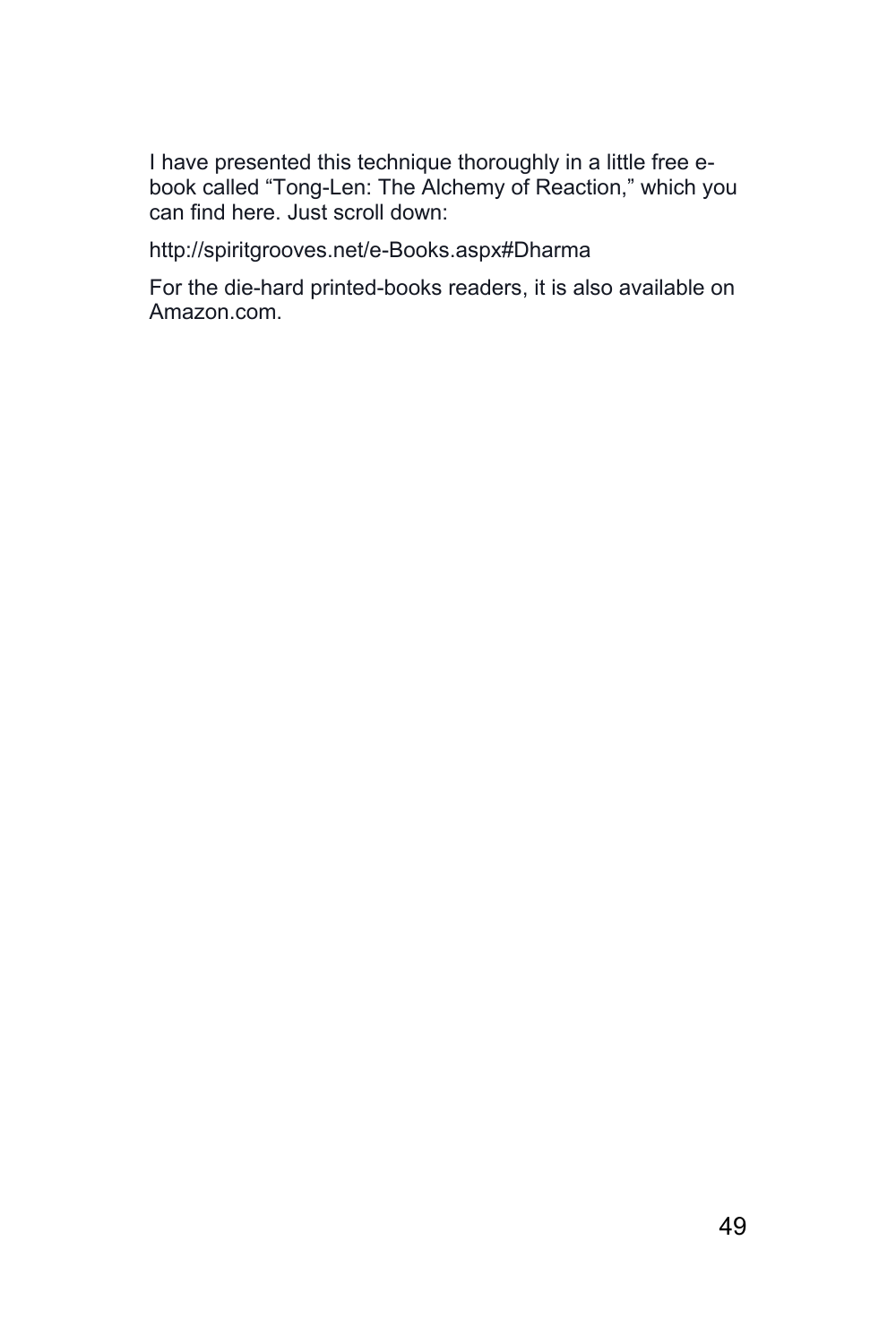#### **"MOONBEAMS OF MAHAMUDRA"**

Translated by Traleg Rinpoche

The book "Moonbeams of Mahamudra" by Takpo Tashi Namgyal (1512-1587) is the classic meditation manual for Mahamudra Meditation, including its unique combination of instructions on Tranquility Meditation (Shamata) and Insight Meditation (Vipassana). Although I learned to read a little Tibetan a long time ago, it was never good enough to tackle a book like this. So I have been, up to this point, dependent on the English translation by Lobsang P. Lhalungpa in his book "Mahamudra: The Quintessence of Mind and Meditation," as published by Shambhala Publications, which is an excellent book. Until now, this translation is all that I knew. I am sure that many readers here have had the same experience.

I don't have to introduce readers to the Ven. Traleg Kyabgon Rinpoche (the 9th Traleg Tulku), one of the highest lamas in the Karma Kagyu Lineage, his incarnation going back to Saltong Shogam (one of the Three Men of Kham), a student of Gampopa. His untimely death a few years ago was a shock to all of us.

Over the last forty or so years, I have had the good fortune to meet many Tibetan rinpoches, most of the Kagyu order, and have many of them visit our dharma center here in Big Rapids, Michigan, and, of course, take teachings from them. This includes Traleg Rinpoche and his wife Felicity. Of all the great teachers that I have met, none has studied Western philosophy, psychology, and literature to the degree that Traleg Rinpoche has.

So, I am more than happy to suddenly have two excellent translations of this classic text. My point in posting this minireview is just to briefly point out how, in my opinion, they differ. If I have to come up with one word as to that difference, it would be that the Traleg Rinpoche translation is more integral. It is very elegantly written, so that everything coheres quite naturally. If you have read Traleg Rinpoche's other works, then you are aware that he really knows (and enjoys)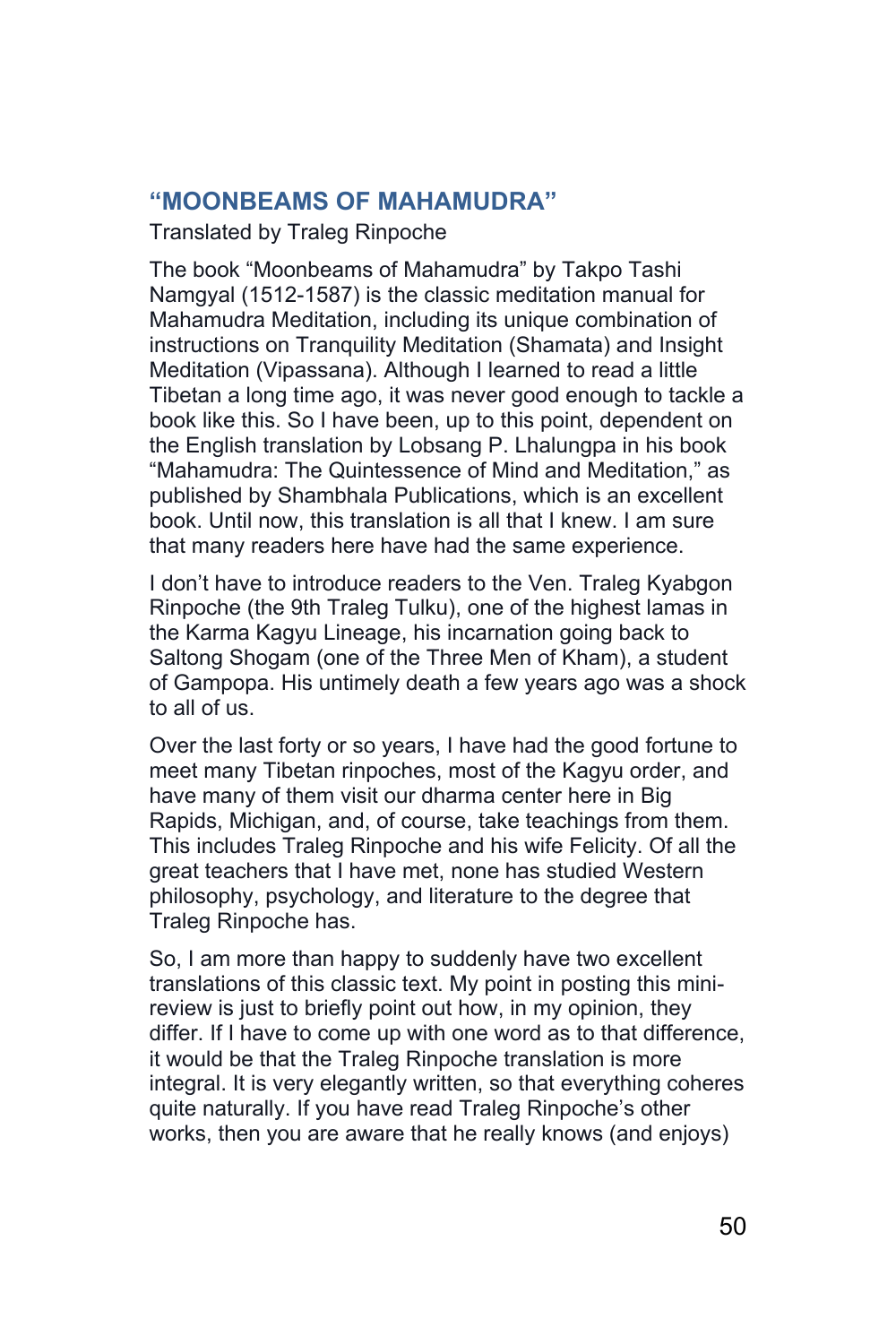the English language, much as the Ven. Chögyam Trungpa did. This book proves that.

The great many quotations in the book from the original sources read like the poetry they are. The prose commentaries are equally elegant and easy to read. In fact, the book is quite magical in the way that it expresses the meaning of this very detailed text. It is a pleasure to read and understand. If you ask me if we need another and newer translation of this great classic, my answer is that indeed we do. This book is a wonderful addition to those of us studying or practicing the Mahamudra tradition.

In a nutshell: I always found this book, in the earlier Lhalungpa translation, very difficult to grasp. I would work at it. The same book in Traleg Rinpoche's translation is simply laid open to my mind, especially the translations of the original-source quotes, which are now are sheer poetry. What a brilliant adventure this new translation is!

Incidentally, the last time I saw Traleg Rinpoche was in 2004 at the inauguration of a new shrine-room at Thrangu Monastery in Kham, Tibet. I can never forget when Traleg Rinpoche arrived at the monastery. People were lined up along the road as far as one could see (I am told for five miles), all with white scarves which they piled on Rinpoche's car. The car carrying Traleg Rinpoche had to stop every 100 feet or so to remove the scarves, because the driver couldn't see the road.

The previous 8th Traleg Rinpoche was the abbot of Thrangu Monastery in Kham, Tibet and one of the main teachers of my own teacher, the Ven. Khenpo Karthar Rinpoche. When Khenpo Karthar Rinpoche, Thrangu Rinpoche, and the young 9th Traleg Rinpoche fled Tibet in 1959, Khenpo Karthar Rinpoche carried the young Traleg Rinpoche on his back. They spent weeks, nearly starving, hiding from the Communists, as they slowly made their way to India.

Photograph of the Ven. Traleg Rinpoche (left) and my teacher the Ven. Khenpo Karthar Rinpoche (right). Sorry, but I do not know who the photographer is. Not sure where this photo was taken, but it looks like perhaps it was at Karmé Ling, our three-year retreat center in Delhi, New York.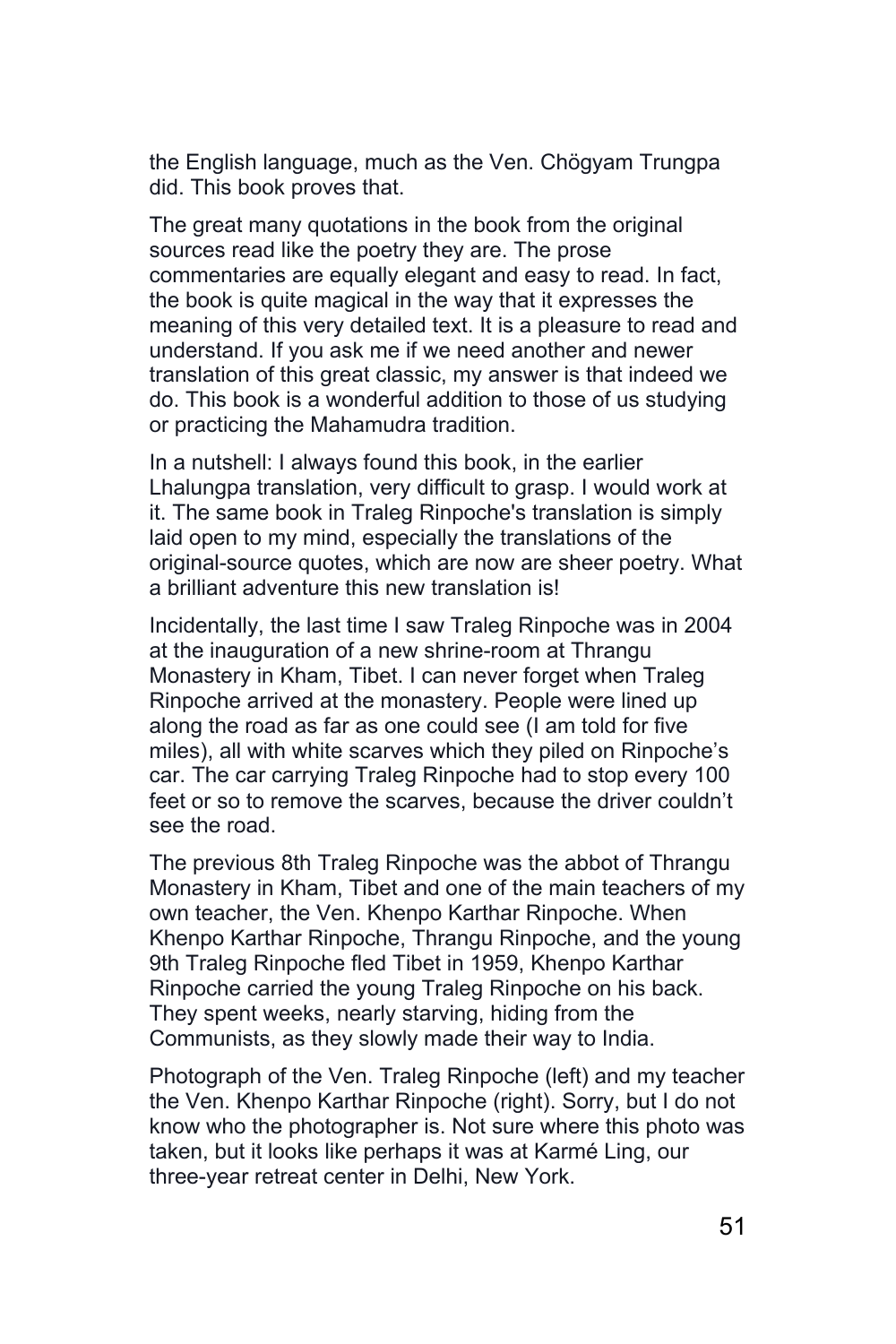# **TWO TYPES OF INSIGHT**

This is a blog about the two basic kinds of "insight," insight into the cause of things and insight into the nature of things. Many psychological techniques focus on finding the cause of things, while Insight Meditation focuses on the nature of things. By the cause of things, we mean what was the cause of this or that thought, event, trauma, or whatever. By the nature of things we mean what is the nature of all these different causes, any causes.

The importance of the "past," what has happened to us and its effect on us in the present, is contrasted when we compare the Vajrayana Buddhist view and the view of many psychological therapists and many, many more new-age style therapists. These are two quite different perspectives on handling our past memories and traumas, both useful, but for different purposes. I find the distinction interesting and worth considering.

These days, modern psychological therapy runs the gamut from degreed professionals to just about any person who wants to hang out a shingle. Just visit Woodstock, New York, which I do every year. And I must make the disclaimer that I have been an astrological counselor for the last fifty years, including at least nine years of full-time counseling, but some now and again. However, I have never done therapy because IMO I have always seen therapy as something that requires special training, otherwise it can be a bit of a sticky wicket. Without the proper training, the more you work therapizing a client, the more danger there is of the tar-baby syndrome, getting hopelessly stuck over a matter of personal opinion with the client. And I am not just hypothesizing. I have experience.

As astrological counseling is often seen as a court of last resort, many of my astrological clients were refugees of one kind or another from psychological therapy (of one kind or another) gone wrong, therapy that aborted, leaving the therapy client in a personal war and struggle with the therapist, not to mention still having the troubles that brought them to therapy in the first place.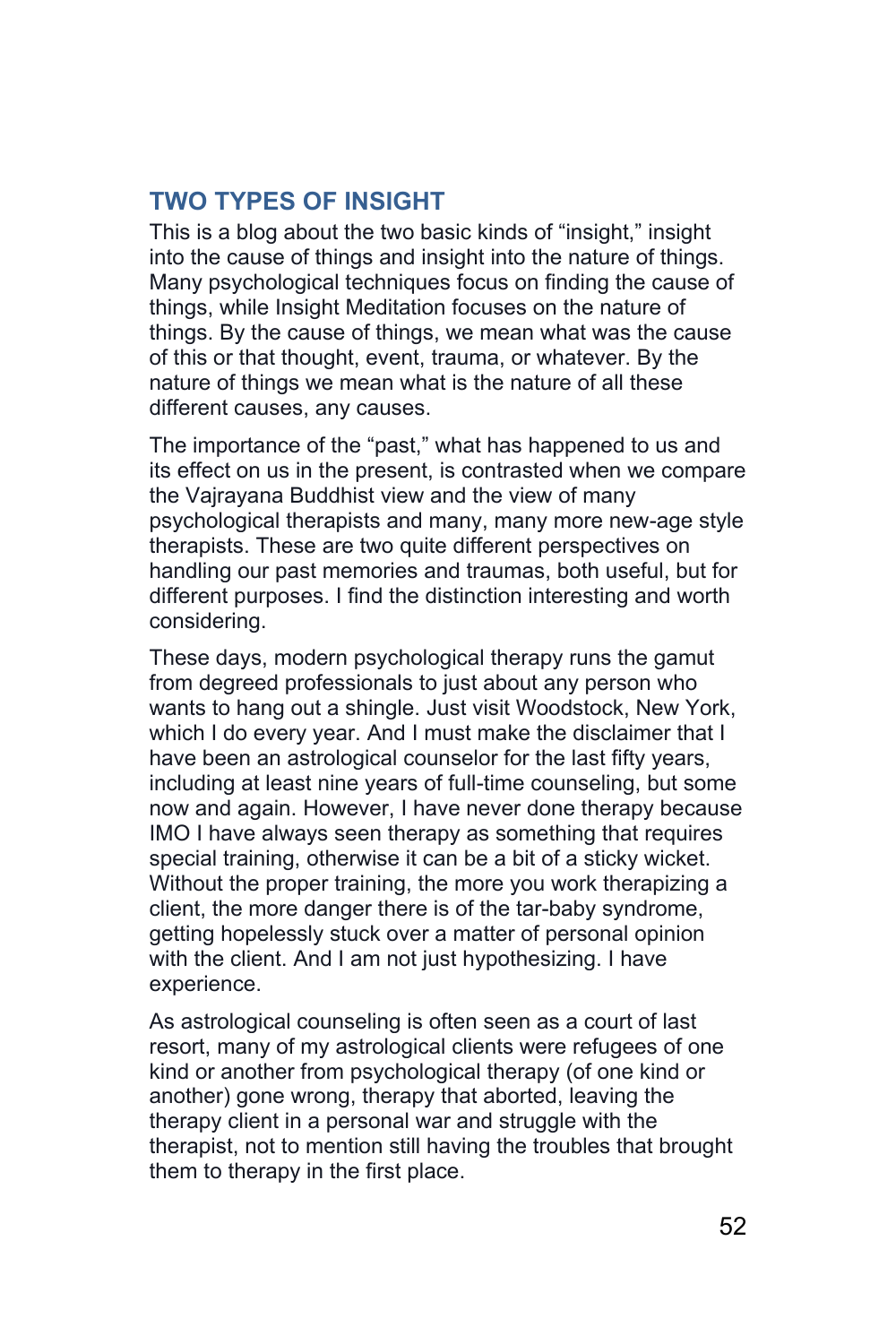As an astrologer who sometimes counseled post-therapy clients, I was supposed to sort that out too, which would take (and here is the recursion), umm, some kind of "therapy." As mentioned, I don't do therapy, but I have too often seed the mess that failed therapy could turn into. I readily admit that the results of therapy that I personally have encountered in my clients were probably only the ones that did not work, but they sure did not work.

Also, it was made clear to me early-on from the Tibetan teachings that astrology (and the like) is what is called a relative truth. It can help us to get from here to there on the sphere of life, help to modify our view or attitude but, by itself, will not take us toward the center and will not liberate us from Samsara. It is not the same as dharma or, as my root lama puts it: "Astrology is one of the limbs of the yoga, but not the root. The Dharma is the root." And this is true for all relative truths, of which astrology and psychology (and its therapies) are an example.

This is not to say that astrological or psychological counseling (or therapy) has no value. Of course it does, but it is helpful to note the limits of that value, and just what it can and cannot do. Here is a bit of the Buddhist view from a very high lama, the Ven. Traleg Rinpoche.

Traleg Rinpoche:

"The insight technique [Insight Meditation] involves a kind of epistemological enquiry, and is not meant to deal with specific thoughts and emotions or their significance to our individual history or psychic life. For example, if we have harmful thoughts, lustful thoughts or confused thoughts, we do not try to work out where these thoughts have come from in our life. We are not trying to construct a causal analysis of our psychic life, because the causes are endemic to our human condition, and are consequently present in the very processes and strategies we might employ to make sense of that condition. The insight technique is designed to dismantle our fixation on these thoughts and emotions because it is the fixation that reinforces our biases and prejudices and dulls the lenses through which we 'see the world darkly'." -- "Luminous Bliss" by Traleg Rinpoche, 1st edition, page 214.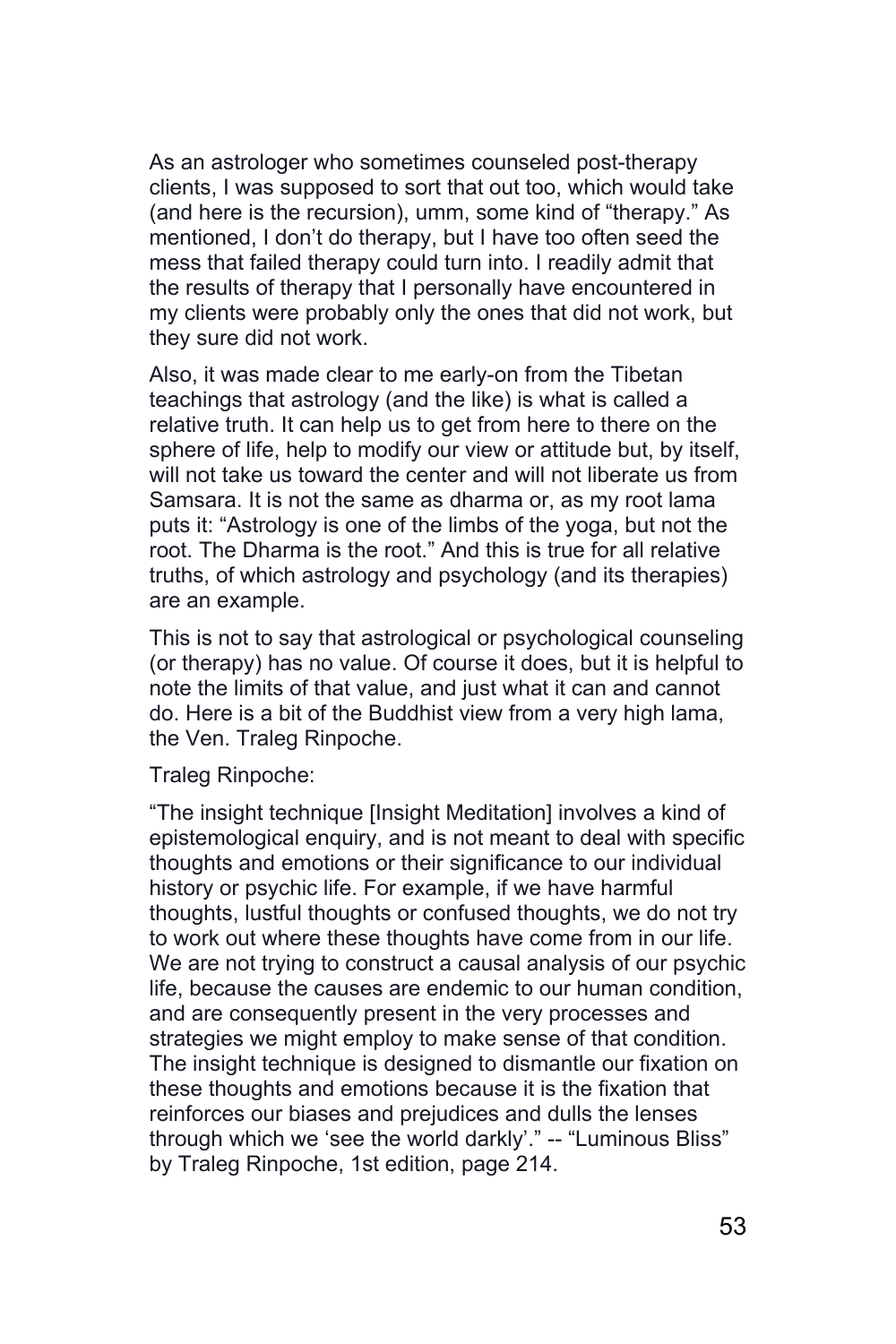This is a very important statement to understand and hopefully realize. Basically, it is saying that the content of our thoughts, what they are about, like the history of our neuroses, blow by blow, should not be concentrated on. We are not trying to rejigger or straighten out the past, which is what at least some psychotherapy techniques apparently focus on. Instead, through Insight Meditation, we focus on our FIXATION on those past thoughts, events, emotions, and history. Remove the fixation and the content has little to no power over us. I am sure this is the intent of many successful forms of therapy, to touch upon past experiences in order to desensitize them. Removing fixation outright appears to be the province of Insight Meditation (Vipassana).

The teachings on the Buddhist subconscious, which is called the Alayavijnana or Storehouse Consciousness, tell us that once that karmic imprints are recoded in our subconscious, they are very difficult to remove. Basically, they remain there for whatever period of time or lifetimes they require. We are encouraged not to try and fiddle with them or give these karmic imprints any more fuel for their fire. It only underscores them.

The Buddhist view is that the Storehouse Consciousness, where our past memories and karmic imprints are stored, is not a simple "write-once and erase" affair, but rather it is a write-innumerable-times with no erase, making many imprints pretty much indelible, those cases where each similar karmic imprint underscores an ever-deepening groove that is practically-speaking almost impossible to remove. Simple scrubbing (therapies) will seldom help, especially if they focus on the content of the karmic imprints themselves.

It took me a while to grasp the import of this statement. So what CAN we do? Two things are suggested by the Buddhists, the first of which is to concentrate on not creating more karma to record. Yes, the situation with the Storehouse Consciousness is so serious that the initial remedy is to find ways to stop recording that particular karmic imprint in the first place, which itself is very difficult to accomplish. Just try and break a bad habit.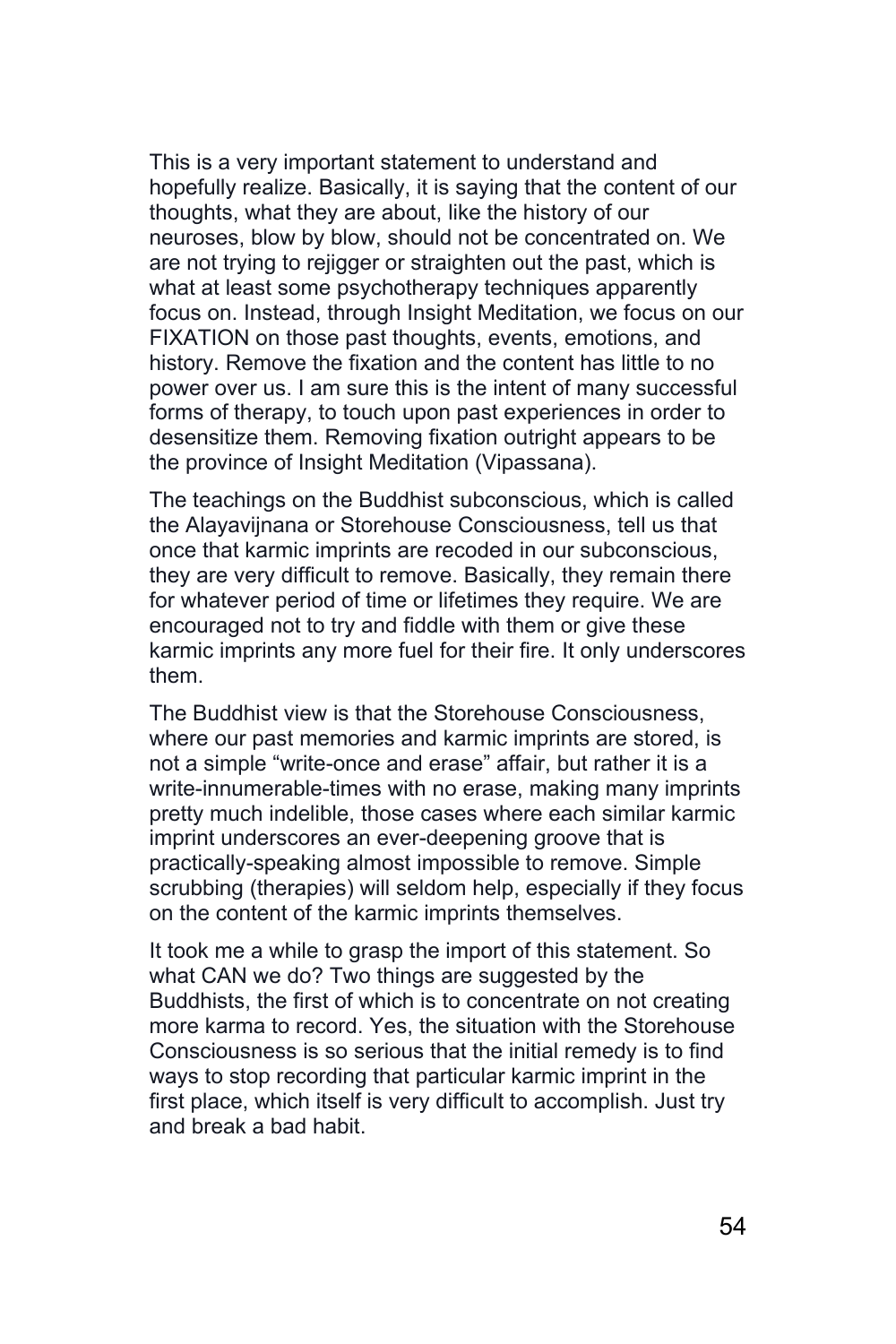Various therapies that attempt to manipulate our memory content are considered, as mentioned, "relative" means, in that they may (at best) provide temporary relief or some reorientation, but on the negative side they often succeed in only increasing our fixation. I distinguish these from therapy whose aim is desensitization.

Addressing the agents that cause the karma in the first place (stop creating karma) is said to be much more productive than trying to endlessly sort through and thus further fixate on the past. The theory is to let the past be what it is (good, bad, and ugly) and instead redirect the attention to the present where fresh (and hopefully) "good" new karma can be recorded, creating a "new" image, rather than continue to obsess on the past. Like with handling little kids, sometimes simple "misdirection" is in order.

The Buddhist teachings that I have read do not say that therapy itself is bad or that we should stop working with it, but rather that it can be very inefficient compared to simple redirection to the present, i.e. distracting ourselves from the distraction of grief, worry, and fretting about the past, those things that cannot be undone. As the great Mahasiddha Tilopa said "Don't Prolong the Past." That says it all. So what can be done? There is an answer.

Over-concern with the past, even with therapies that are supposed to relieve us, often can end up increasing our fixation on those troubling events. There is the tar-baby syndrome to consider. The antidote, in dharma terms, is to learn Insight Meditation (Vipassana), which is said to actually uproot the past causes once and for all. However, Insight Meditation is not easy to learn and usually requires an authentic teacher to point out how to successfully do it. It is not done in a day. And, there are dozens of forms of Insight Meditation; what is indicated here is the Vajrayana form as taught by the Kagyu and Nyingma Lineages, and perhaps others.

Anyway, that's what we are looking at. Now, as for my own view of all of this, since I have been a counselor for many years, which is a close relative to being a therapist, I can say this: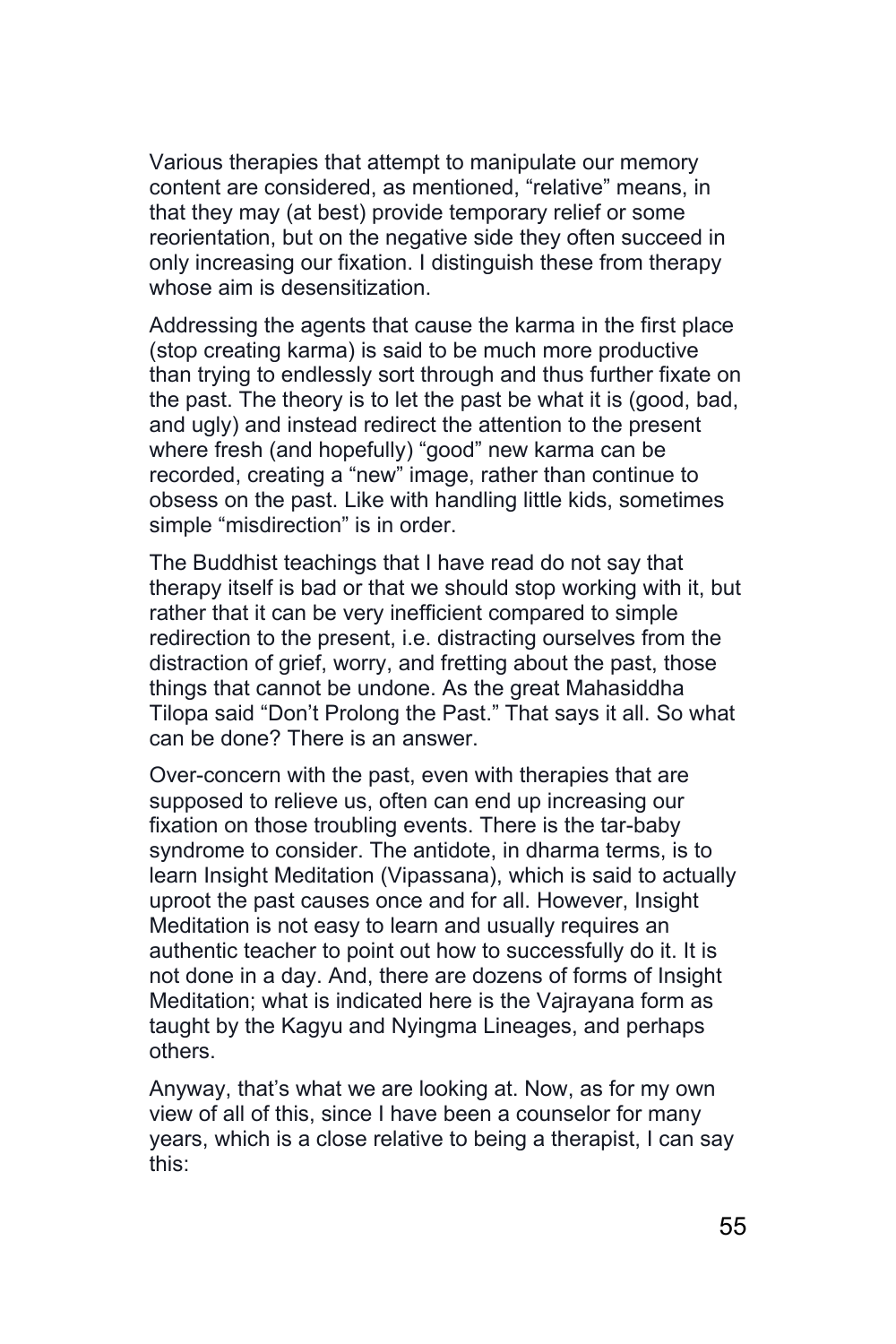I view what I do with a client as similar to helping set the sails on a sailboat. The client is heading one way, like toward the top of Niagara Falls, and the astrologer helps to reset the rigging so that the boat shunts off toward the shore. Another analogy that I feel is apt: The client is gripping something like a baseball, and that grip has become frozen into a death grip; very painful. The job of the astrologer, as counselor, is to help them let go of the baseball, take a deep breath, and pick it back up again, but with a loose or more-gentle grip. This is what is meant by astrology being a "relative" truth. Astrology can help get us from here to there. The same goes for any relative truth, including psychological therapy. The key thought here is "temporary" relief and perhaps a new direction. As often as not, the client is soon right back in the same situation, thus the need of therapy – repetitive treatments.

And what I would have astrologers and therapists consider carefully is that the Vajrayana Buddhists (including virtually all the great Mahasiddhas) point out that the only way to actually uproot or remove recorded karma is through the Vajrayana form of Vipassana (Insight Meditation), which, as mentioned, is more than a little difficult to learn.

And the whole reason for my writing this out is not to disrespect astrologers or psychological therapists, but to draw our attention to the fact that we may want to actually get on it and learn Insight Meditation ourselves from an authentic teacher. This is exactly what I am doing and so far it makes an enormous difference.

And, of course, it is the client that would eventually need Insight Meditation, and I am not sure how to get around that speed bump. Any ideas?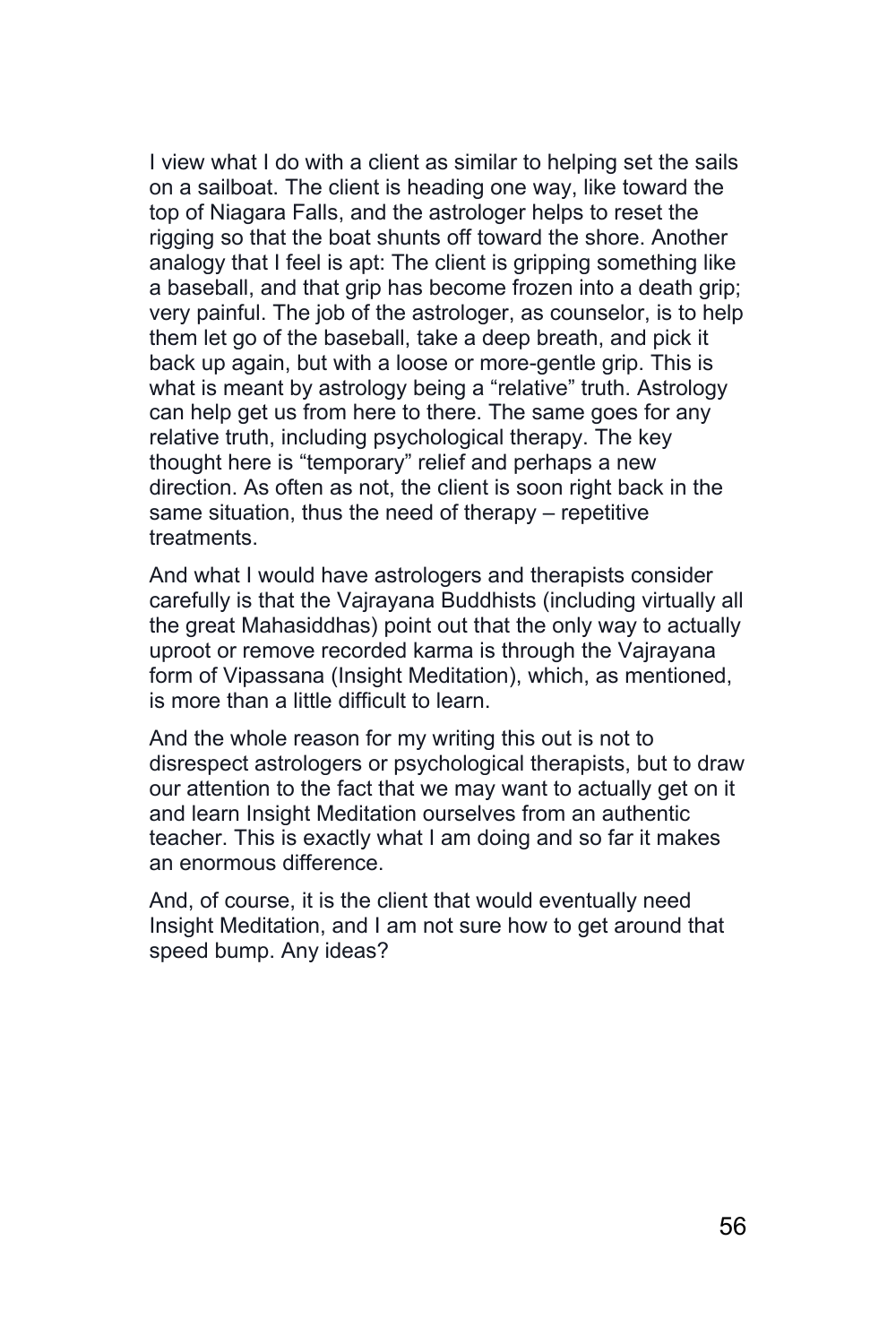#### **MAHAMUDRA: AN ALTERNATE ROUTE**

Here is a little bit of classic Mahamudra-speak from the Indian Mahasiddha Savaripa:

"When we practice looking at the nature of the mind, But can discover nothing; That is the greatest discovery! We see that there is nothing to be seen."

What follows may seem like a bit of a ramble, but there is an interesting thread here, if you can take time to follow it.

Buddhism study is enhanced by repetition. To me it's like driving in a great circle, especially when reading a pith dharma text. By the time I get back to any one point in the text for the next read, it's all new again, like seeing it for the first time. Either that or I am just getting old!

And when I stop to think what would be the best theme for a blog here on Facebook, it almost doesn't matter because, like the old saying "All roads lead to Rome," all dharmic themes, sooner or later, lead to recognizing the actual nature of the mind -- every last one of them. There are only interesting disguises for what turns out to be an identical theme. There is nothing we have to do but recognize the true nature of the mind, nothing at all. And how do we do that?

Well, that's the big question. If it were easy, we would all have done it by now, so what's the holdup? The answer, according to the Mahamudra teachings, is a two-step, and "watch that first step" holds true here, that first step being to learn basic Tranquility Meditation (Shamata).

Unfortunately, right now in our history as a nation, we are just trying to sort out what meditation is. There is a circle of confusion that obscures what otherwise should be a clear path through learning beginning meditation. And it's here that we are kind of stuck.

As mentioned earlier, there is only one enlightenment, but many paths to it, all of which necessarily go through (like threading a needle) the process of actually recognizing the true nature of our own mind. And to get to that Recognition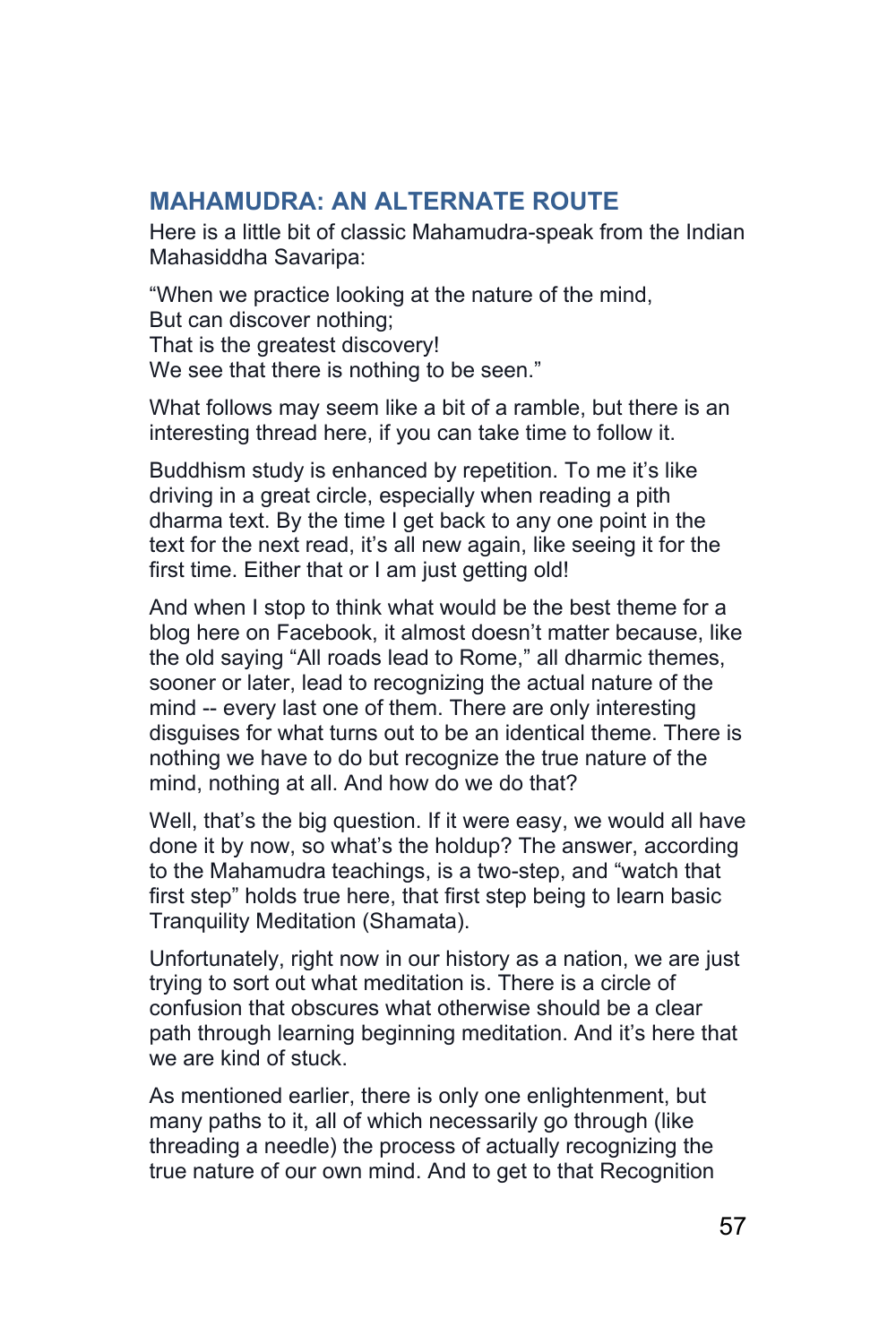usually requires two steps, learning Tranquility Meditation and then learning Insight Meditation. The analogy I like as to how these two basic kinds of meditation relate is: it's like trying to thread a very tiny needle with shaky hands. Tranquility Meditation removes the shakiness of the hands so that we can thread the needle, which is Insight Meditation. That is the traditional order in which they are learned, Tranquility and then Insight Meditation, but that is not the only way.

Some folks manage (with the help of an authentic teacher) to first learn Insight Meditation, which in its wake then manages to bring about Tranquility Meditation naturally. That's pretty much how I learned it, Insight and then Tranquility Meditation.

To quote the Ven. Traleg Rinpoche:

"Enlightenment may be the most important thing within Buddhism, but there are many different ways to attain it. We can do tantric practices; we can practice analytical meditations that break the phenomenal world down into minute constituents, or meditations that recognize those constituents as having no intrinsic reality. In Mahamudra, we don't spend too much time analyzing the phenomenal world at all. We simply concentrate on exploring our mind and the various aspects of our consciousness." -- From "Moonbeams of Mahamudra" by Ven. Traleg Rinpoche.

Mahamudra training is just another approach to enlightenment, IMO, one that should interest Americans, especially the younger generations, as it resembles in some respects a video game in that it is very much an adventure. Traditionally, there are two basic approaches to Buddhist philosophy, one that analyzes the phenomenal world (the socalled "outside" or "object"), and another that works with our own mind ("inside or "subject"). As far as I can see, this particular world-period we are now in is more prone to the phenomenology of the mind, of the subject, rather that analyzing the object world. No? In that case Mahamudra Meditation may be an easier entrance to dharma practice than other approaches.

Another pithy quote from Traleg Rinpoche on Mahamudra: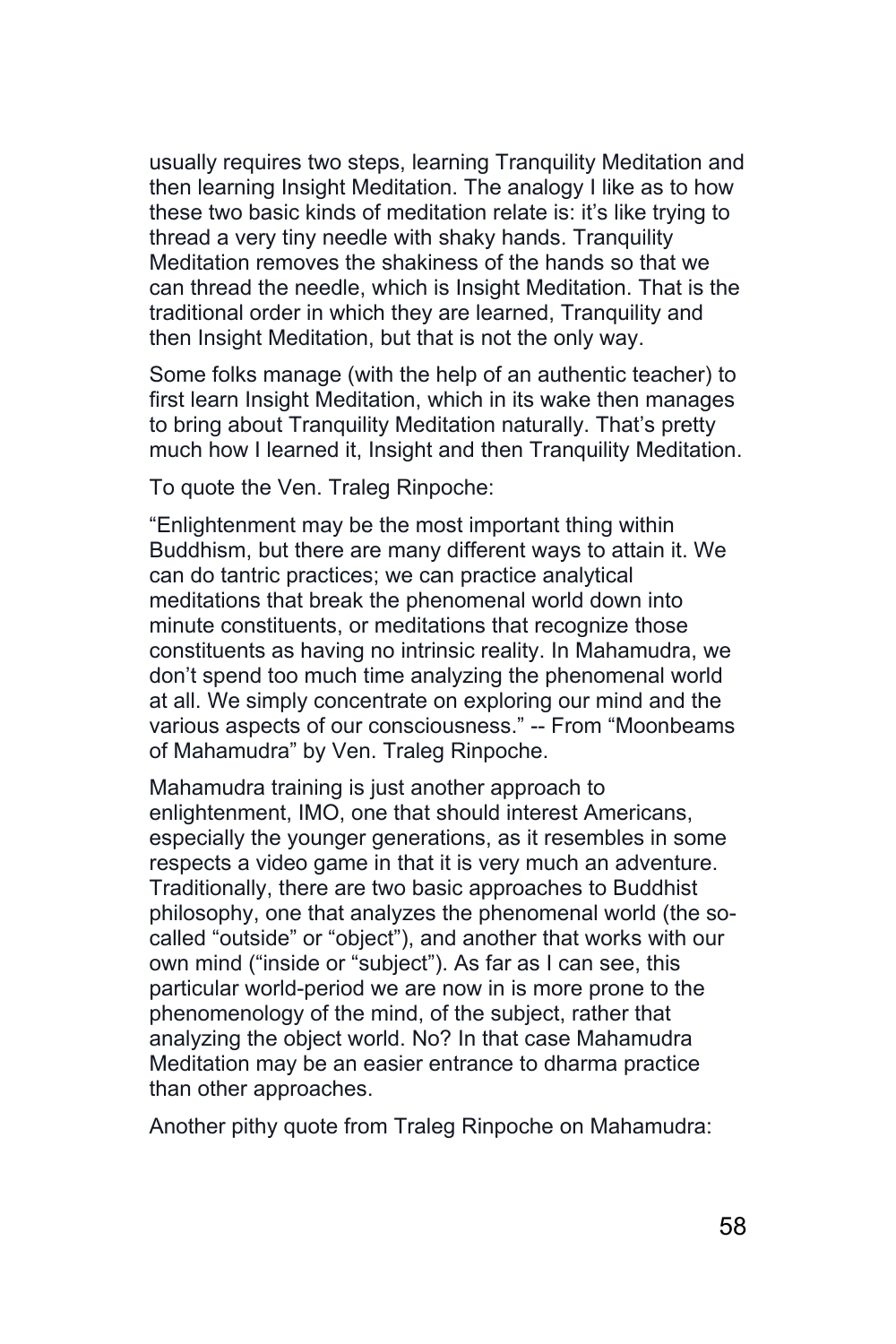"It is important to understand that this Mahamudra system goes beyond Tantra. The text contains a discussion on the relationship between Tantra and Mahamudra, but Mahamudra is not confined to conventional tantric practices. The goal of all higher tantric practices is to realize Mahamudra, but Mahamudra meditation is a distinct meditative system. Conventional tantric practices include visualizations of deities, mantra recitation, ritual practices, chanting, and so on. Not so in Mahamudra meditation. Mahamudra does not rely on any of these things or even regard them as important. We can practice Mahamudra without practicing Tantra or we can practice it in conjunction with Tantra, but the Mahamudra system as presented in this manual is a complete and distinct practice in its own right." -- From "Moonbeams of Mahamudra" by Ven. Traleg Rinpoche.

Something we find out only later in our practice is how individual, even personal, our particular practice must become. In fact, it has to be that way. We can drive the main highways, where there are many clear road signs, but sooner or later, in order to get to our destination, we have to leave the expressways and venture down off-roads that may have no signs at all. In that case, we have to finally just look around and decide for ourselves if we are where we want to be.

The word "guidelines" means just that, very broad and general paths that we must all go down. But just as the glove must fit the hand, sooner or later, our practice must be tailored tight to our thin skin. It gets personal, and this is not often spoken off, or at least not spoken of often enough so that it registers.

The dharma is a broad path, but one that ends at our particular address. It homes in to where we must flex and exercise it personally. After all, we are talking about liberation here. This concept is hard to convey. I can remember when I first realized that the Karma Kagyu Lineage of Tibetan Buddhism was my tribe, so to speak, because it accepted me just as I am which had never happened before. There was enough room for me within this tradition. I felt embraced, warts and all. I was on the inside, and no longer out. Instead of always being the odd-man-out, I found myself inside, and with room enough to breathe. Instead of looking to fit in and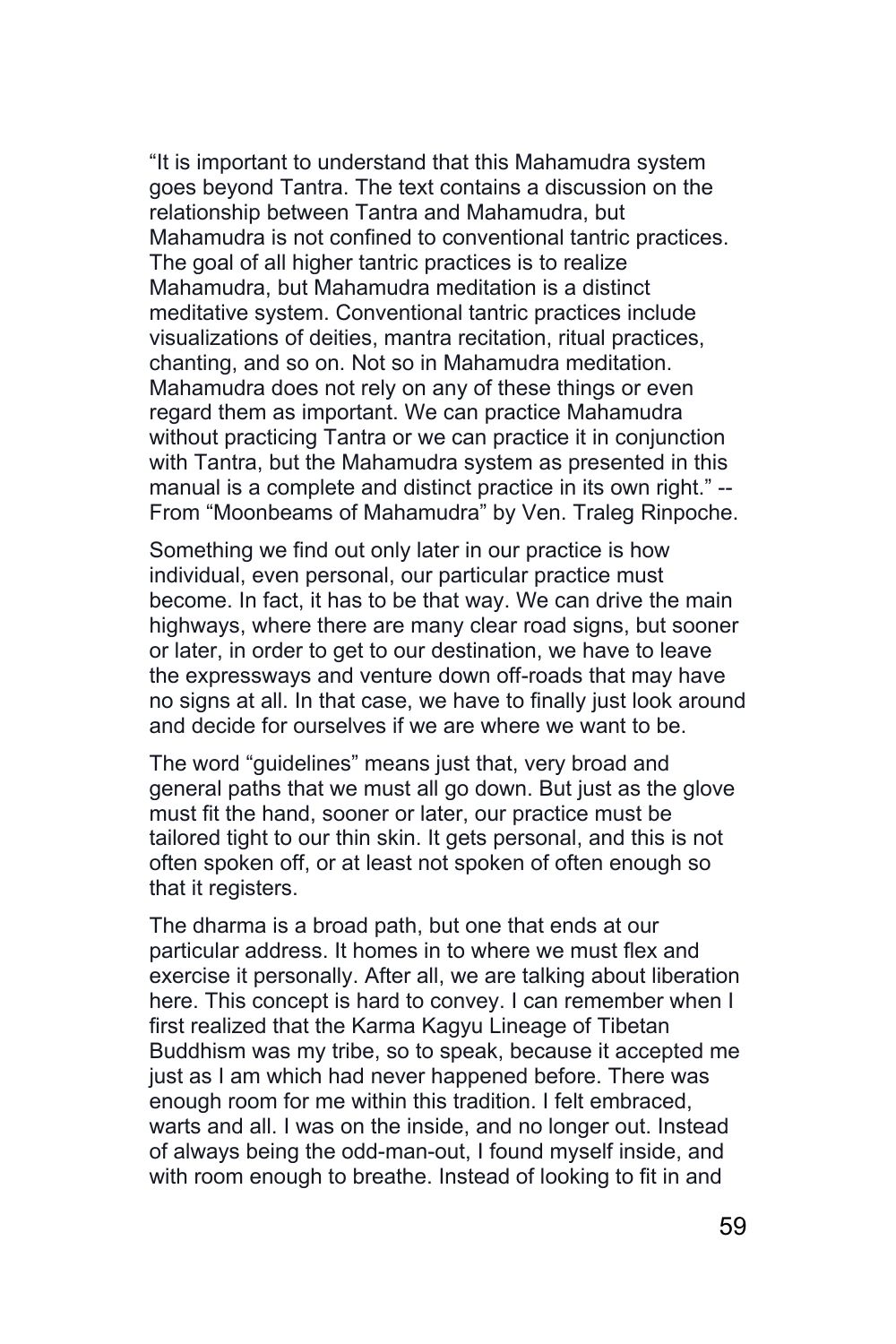belong, it was suddenly "You're in! Now what are you going to do?"

I remember the last time I saw the Ven. Chögyam Trungpa. I was saying to him how much I identified with him. His comment and parting words were: "You know, Michael, were about the same age and are both married men."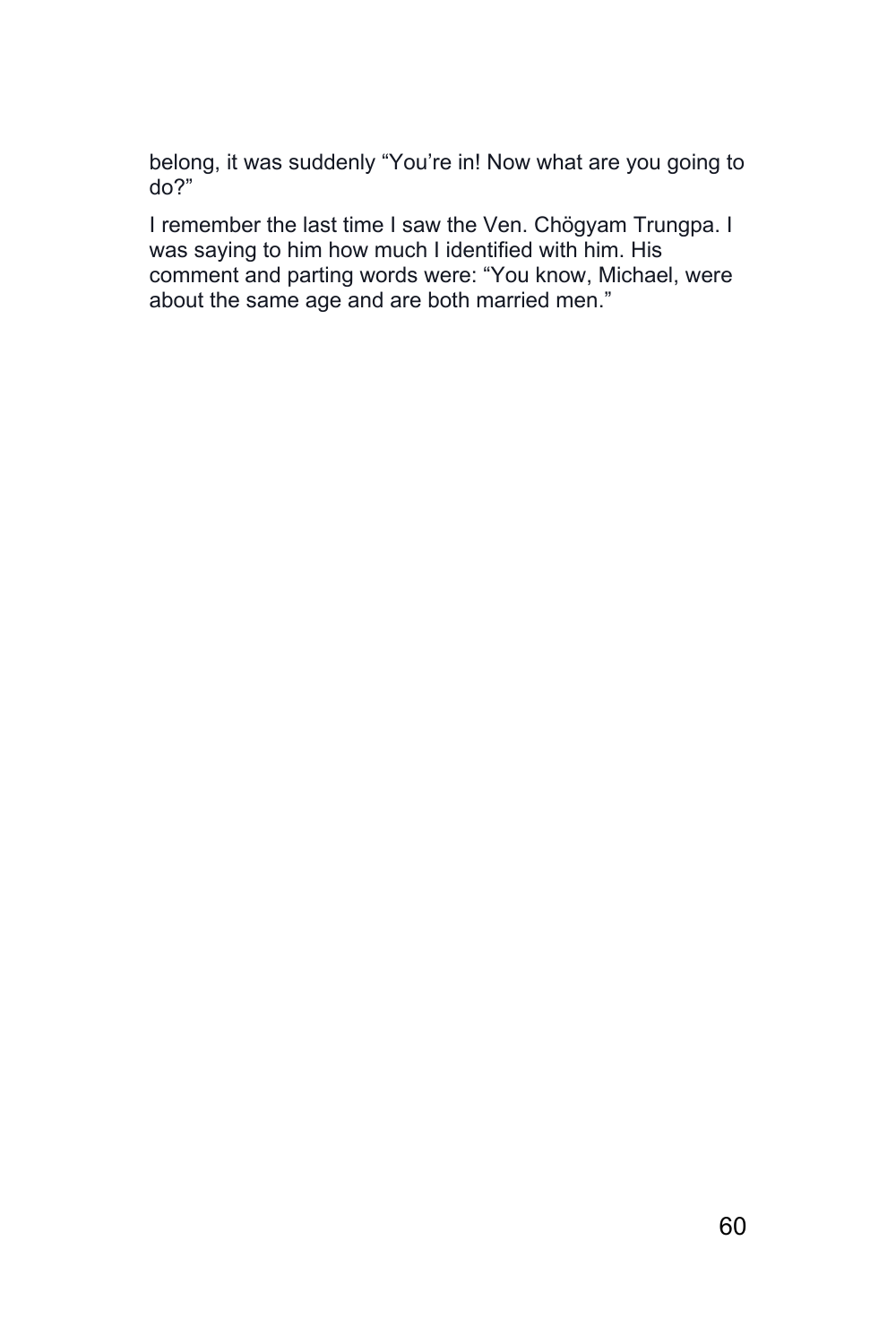### **BEYOND POLITICS**

I have shared my political views, but even more important to me than the forthcoming election is what I believe is the longterm solution to all of this, which is first changing how we think and then going about changing history. Of course, I am talking about first knowing our own minds.

Meditation and mind-training is a sensitive issue in this country, not because it is taboo or politically incorrect, but rather because most folks have no real idea what meditation is or why we should value it. This is understandable, but how could anyone know what meditation is without first experiencing it, and that is a Catch-22. At best, the public assumes that meditation is some kind of relaxation therapy. And this makes sense because basic meditation is even called "Tranquility Meditation," therefore it must make us tranquil or calm, right? That is about as far as most people get because very few folks can successfully meditate, and this is why.

The problem is that Tranquility Meditation is just the first step in a two-step process, and America as a society has never gotten beyond that first step. In fact, most beginning meditators (much less the public) have no idea there even is a second step. The intention of the Buddhists is not that we should learn to do Tranquility Meditation and that's the end of it. Not at all.

The reason we do Tranquility Meditation is to calm us down enough to undertake the second step, which is called Insight Meditation. It's not the best analogy, but Tranquility Meditation is something like that shot of Novocain that the dentist gives us to desensitize us before something more important takes place. Tranquility Meditation calms us down so that we can successfully practice Insight Meditation. The analogy that I came up with is that of trying to thread a very fine needle with shaky hands. Tranquility Meditation is intended to remove the shakiness, so that we can thread the needle. Threading the needle is the main object here, Insight Meditation, but many are not even aware that this second form of meditation exists.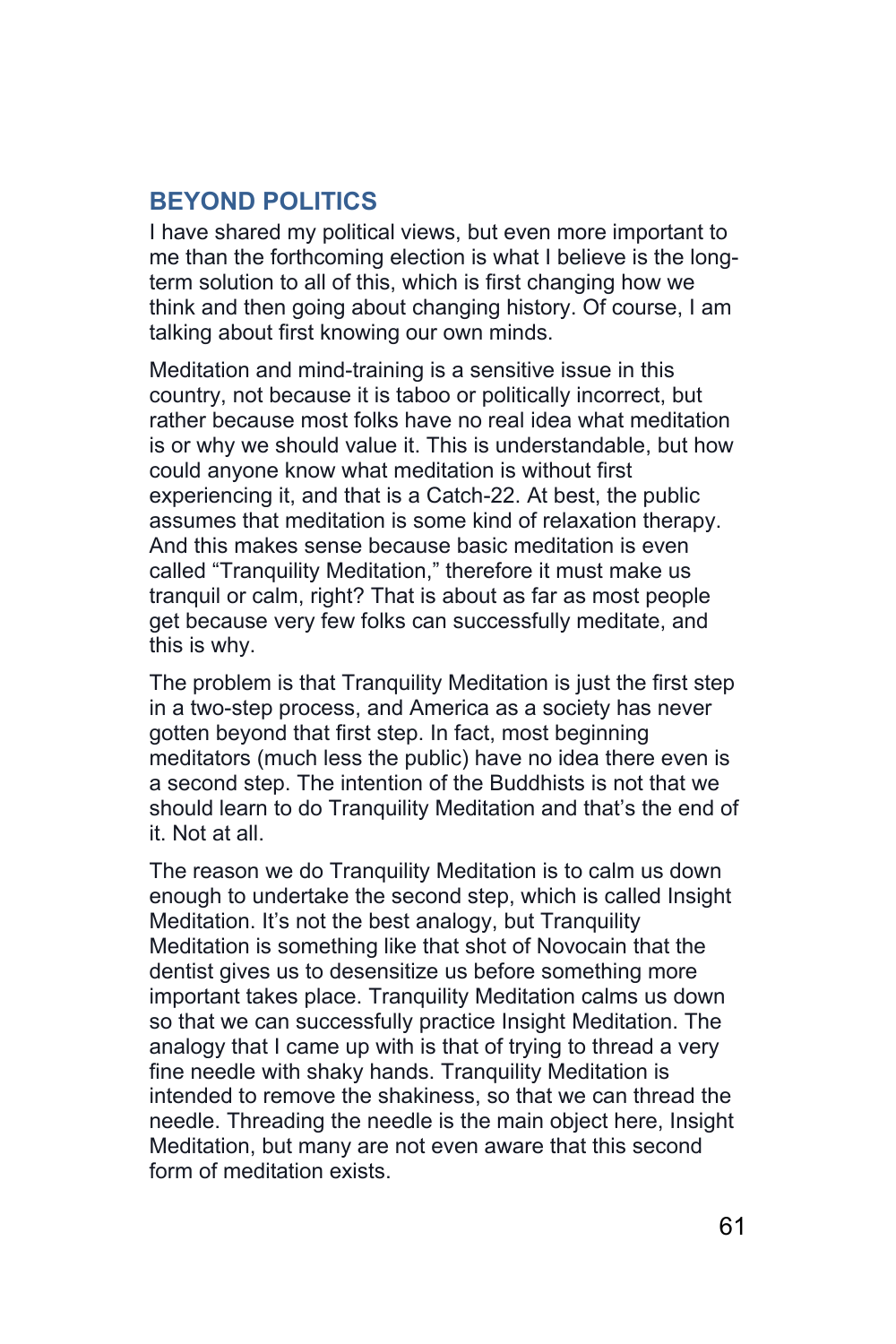As mentioned, Tranquility Meditation is most often a first step on the way to learning Insight Meditation. But watch that first step! It seems few people get beyond it or, as mentioned, even know what that second step, Insight Meditation, is all about, and that's a problem. The public can perhaps understand what "tranquility" meditation is all about, even if they revert to "relaxation" as a touchstone. However, there is no way (that I know of) to even vaguely imagine what Insight Meditation is about without actually experiencing it. Yes, it is that different and it is unlike anything we have ever known.

As someone who has actually, with help from my teacher, experienced and learned Insight Meditation, all I can say is Wow! It is not imaginable because, by its very name, "insight" is a breakthrough experience, and so it is. And of course, as all the texts say, Insight Meditation is ineffable, beyond words. It cannot be described, but only experienced. I would agree with that 100%.

In fact, I agree with that so much that I often sit around and rack my brain as to how to better introduce Insight Meditation to those of you who have not yet experienced it.

We all prioritize our time one way or another. Just how we spend our time determines its ROI (return on investment), material or spiritual. I have worked in the business world (AMG, All-Music Guide, All-Music Guide, Classic Posters, Matrix Software, etc.) and also in spiritual endeavors (astrology, Buddhism, esotericism, etc.), so I have a foot in both camps. In my opinion, and it is my considered advice, that the tip-of-the-top of the priorities-pyramid in my book is to (at whatever cost) learn to recognize the true nature of the Mind. Everything else follows from that.

I am sorry to say that it took me most of my life to come around to this view. Hopefully, you won't have to wait that long.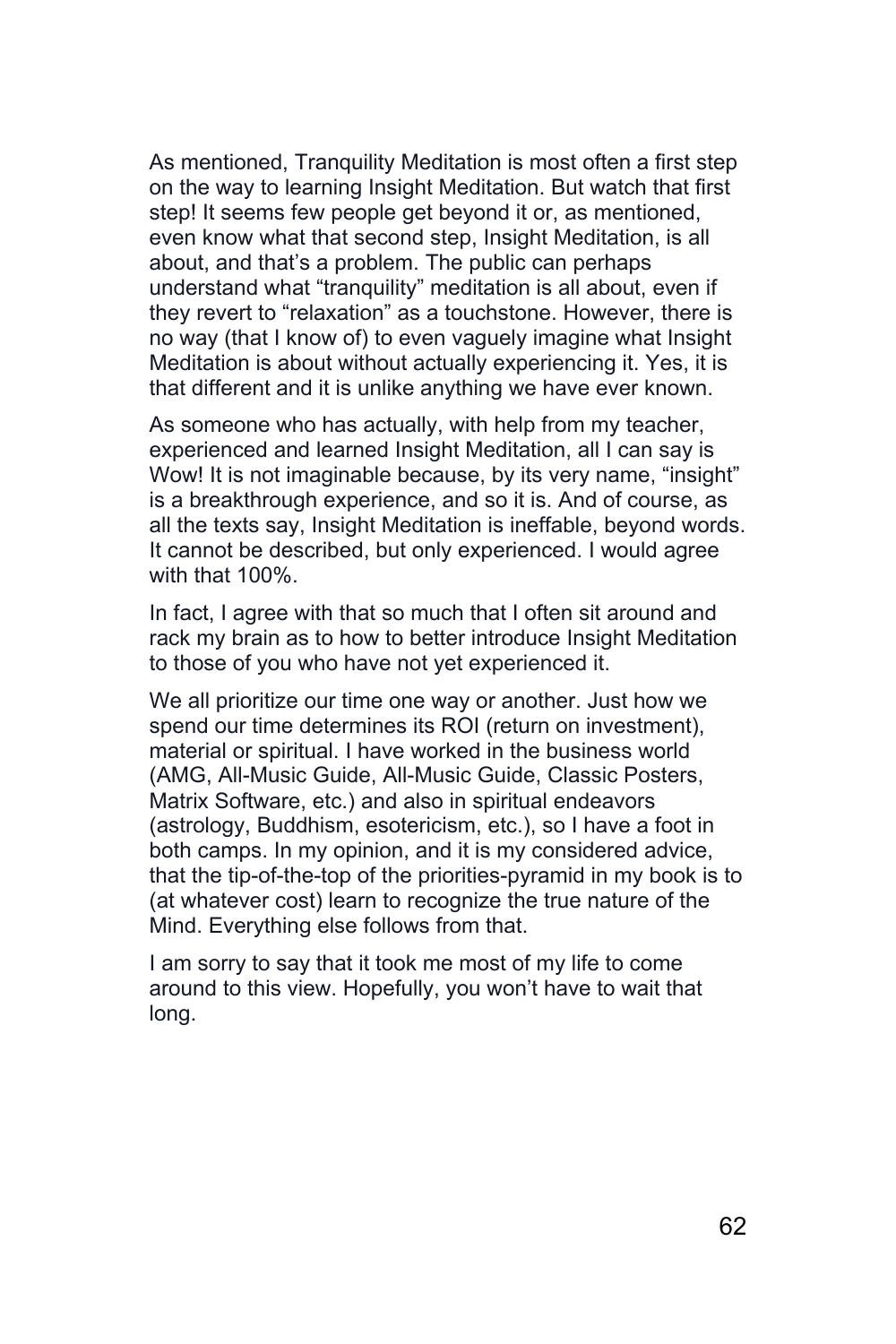#### **EGO EXHAUSTION**

The main problem with Ego is exhaustion. I believe we have little to no idea of what our biases and prejudice cost us in sheer physical energy and strength. The Tibetan Buddhists point out, perhaps more than any other fact, that our fixations are what take it out of us. It's not what we are fixating "on," but the fixation itself that is the problem. We are "attached to" or negatively "detached from" just about everything. Its push me, pull you. Deep inside, we long to not have to pull things we like toward us and push what we don't like away from us. That takes energy and almost all of our time. Fixation is "The" primary distraction.

With all that internal pushing and shoving, we are seldom idle. It's not like we are just floating there treading water. Our fixations push and shove us around until all we feel like doing is just lying down and taking a nap. There is just no rest to it.

If we manage to remove our fixation on even a few things, we immediately experience relaxation and rest, something we have seldom to never known. Just think about it. Having an attitude, for or against something, is just aerodynamically inefficient. These attitudes are, well, unnatural; they go against the grain. It takes energy to persist in our fixations and that energy (and effort) itself is an obscuration, whitenoise in what would be a peaceful state of mind. What can we do about it?

The solution is not as easy as we might think. Just as the effort to maintain a prejudice or attitude is itself an obscuration, so is any effort to remove it. Like all things dharmic, becoming aware of what we are doing is always the first step.

When we talk about uprooting karma, this is a very subtle process, one that can be difficult to understand, much less do. Karma that is already recorded is not what is uprooted. That karma is already written and will have to endure until it ripens and exhausts itself. What is uprooted (or can be uprooted) is the tendency to repeat that karmic act in the present, not some erasing of what we have already done in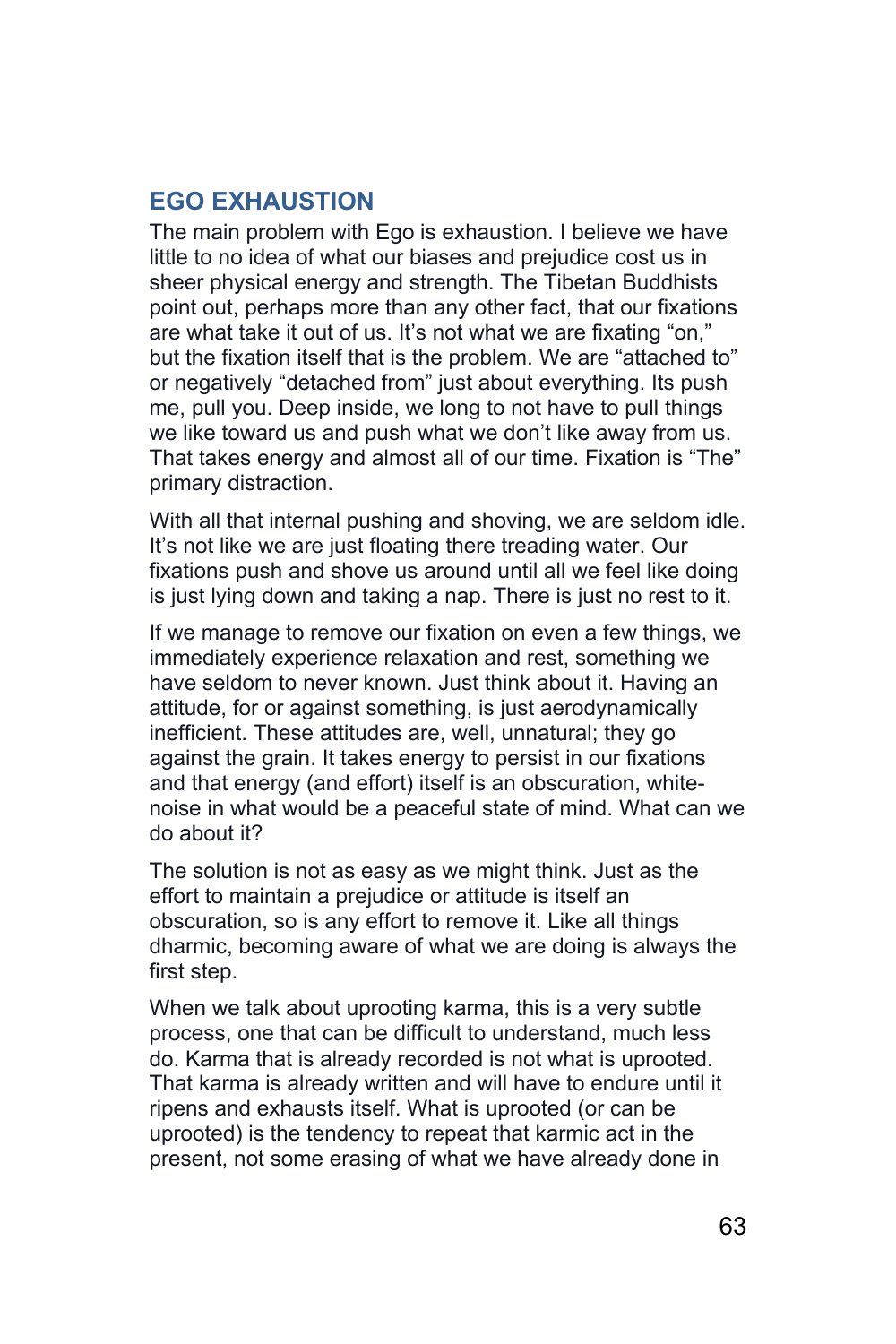the past. This is why practitioners can achieve some realization, but still be inundated by karmic acts they did long ago. That karma still has to ripen before it leaves the system.

To properly understand this, we have to understand something about the Alayavijnana, the Storehouse-Consciousness. Like what here in the West we call the "subconscious," the Storehouse-Consciousness is where our memories are stored, including all our deeply embedded karmic traces and latent tendencies. The Tibetan Buddhists make a point of noting that while our personal (Self) memories are abandoned at death or soon thereafter, this is not true of our Storehouse-Consciousness, which persists from one life to the next.

Yet, even the Storehouse-Consciousness does not last forever; it just has a longer half-life than our personal memories of our self. The Storehouse-Consciousness is like a vast ship moving through time carrying our recorded memories and karmic traces; it persists beyond our death and on into our next rebirth. Yet, even the Storehouse-Consciousness is not permanent, but gradually evolves, based on our actions and reactions. Specific karmic traces eventually ripen and are erased from the Storehouse-Consciousness, along with other memories. Everything is in motion, although like rocks, we can't always witness the change.

The point here is that the Storehouse-Consciousness lasts long enough to give us some continuity between one life and the next, even though it does not preserve the sense of Self, what is often called "Soul" to our next rebirth. In fact, the Buddhists point out that this more stable half-life of the Storehouse-Consciousness is what we apparently mistake for a permanent Self. The analogy I like is that of two trains running side by side in the same direction, but at different speeds. The faster train (our Self) assumes that the slower train (Storehouse-Consciousness) is standing still permanently, when in fact it is also moving, just at a slower rate. In this analogy, the speed of the Self in its forgetting is the faster train. We assume, because we can sense the more-permanent Storehouse-Consciousness, that it is (and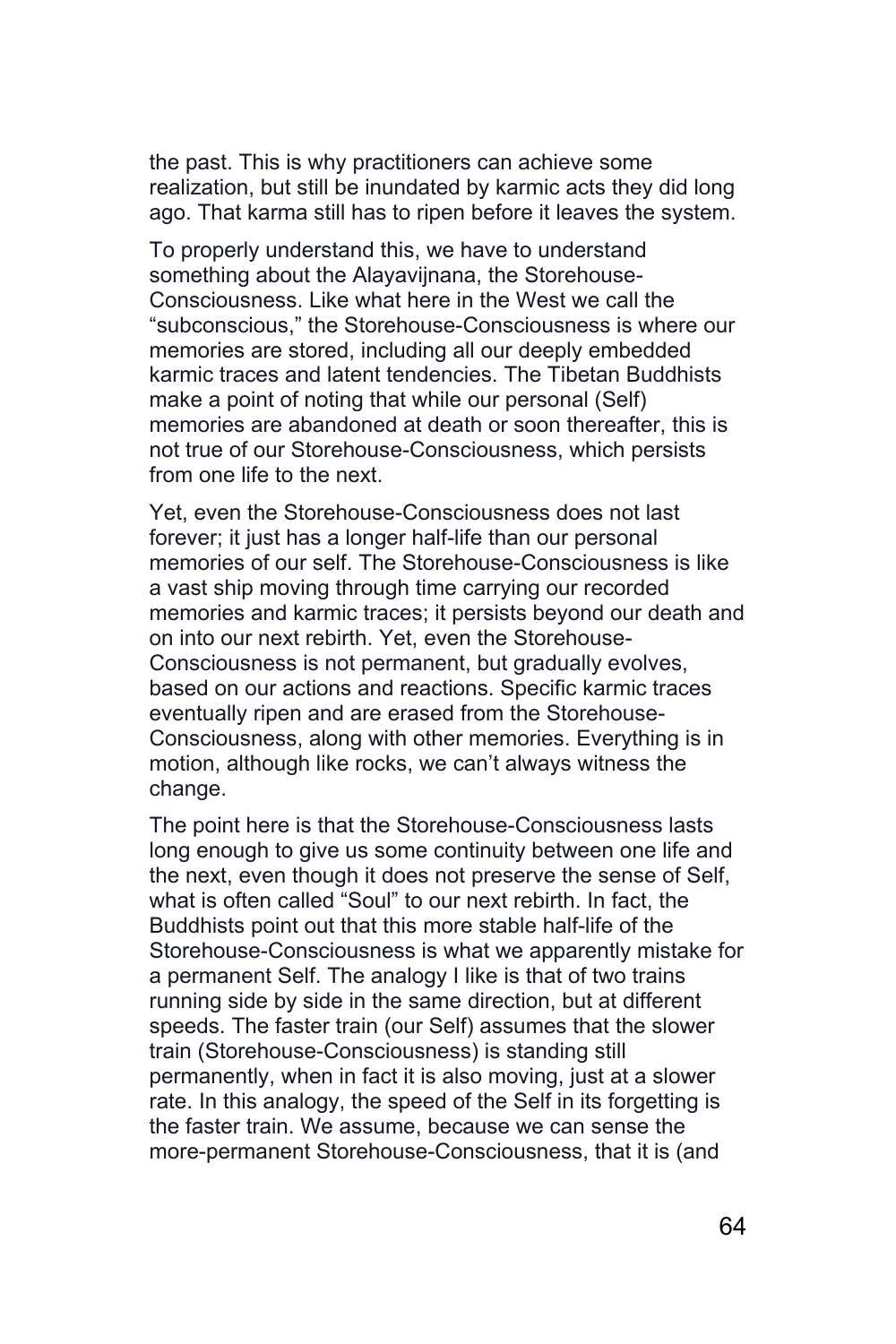we are!) a permanent or eternal Soul (or Self), which we are not.

There actually is great beauty in understanding this, but it seems to come in its own time and will eventually dawn on us. In short, we forget the small stuff and rebuild a new Self in our rebirth, a self shaped by circumstances, but also by our own latent karmic tendencies and stains from our previous lifetime. How we get a sustained Permanent) consciousness of Me, Myself, and I, is anyone's guess. The simple answer is that we don't. And just about all bardo texts point at a moment of complete blackout in our transition, after which we gradually regain some kind of consciousness, but apparently, instead of looking back at our previous birth, we then are looking forward to rebuilding a new Humpty-Dumpty Self all over again.

Is this clear enough?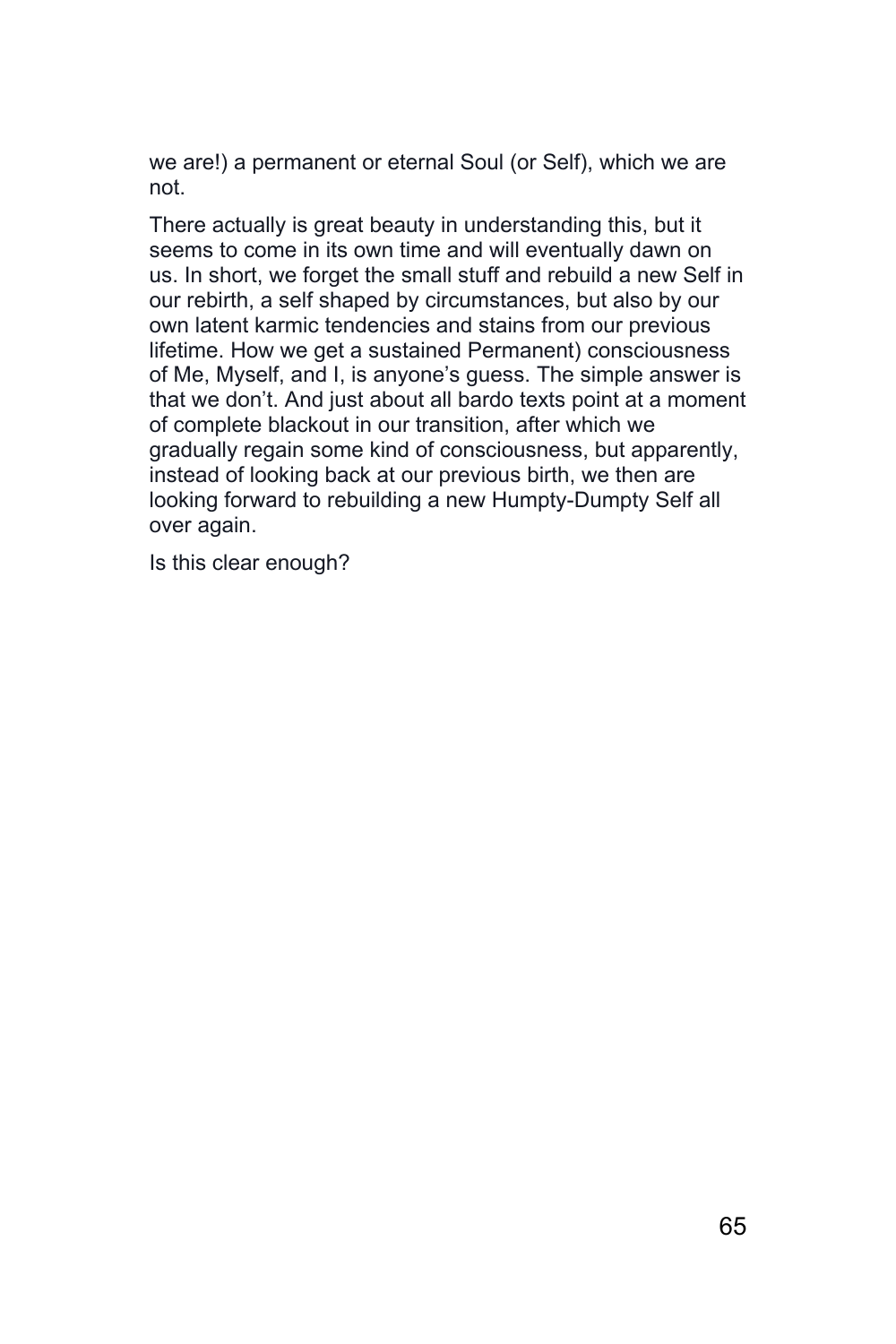# **THE DEVIL IS IN THE DETAILS**

In this political season, I can't help but see all the talking heads on TV, each pushing their own agenda. It is as clear as the nose on your face where they are going with their words, misdirecting as fast as they can. Mostly, I can't watch them, but I end up seeing more than I intended.

We do this all the time with our own mind and its biases and prejudice. If we could listen to and watch ourselves as we can the endless talking heads on TV, we would quickly see where we veer from reality (the truth) into wishful thinking or downright misdirection. And the funny part is that we are only fooling ourselves!

If our impressions or perception is not true, and that is like 99.9% of the time, then that misperception or a skewed view is faithfully recorded in our subconscious, what the Buddhists call the Storehouse-Consciousness. I can hardly imagine how quickly all those recordings of karmic imprints must pile up. Staggering! And all of that is recorded in our own personal Storehouse-Consciousness is either retrieved as memories or engraved in our memory as karmic traces.

And karmic tendencies are not just recorded once with a little digital counter marking how many times we have had the same thought or fear. The karmic imprints are engraved or underscored thousands or hundreds of thousands of times, each instance more deeply scoring the same groove. You can bet they don't come out in the wash, but will be there, so the Buddhists say, long after we have died and been reborn. Those karmic tendencies are what are passed on at death instead of our Self or, wishful thinking, something like a "Soul."

I find it baffling to imagine what such a memory bank, much less one with a debit-card like we have, could physically be like. Talk about sending stuff to the "cloud" or the terabytes of data needed. I don't have the terms to guess what kind of storage memory it would take. And I find it is comforting that all of this storehouse-consciousness is in ROM-enough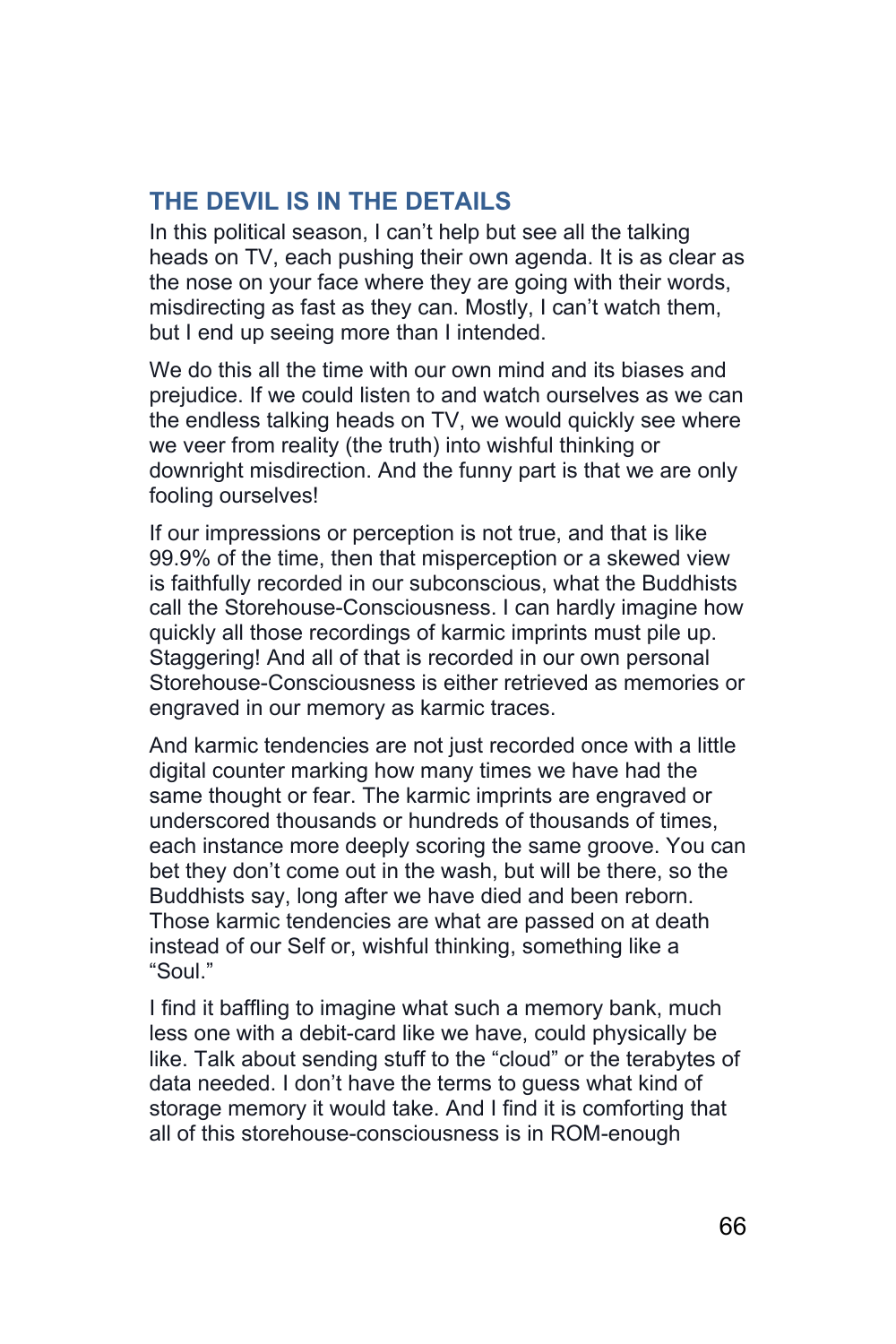(firmware) to get us to the next life, rather than RAM - memory that vanishes when the plug gets pulled.

The bad news is that our Self (or "Soul") is in RAM, which goes away when the power goes out, and the good news is, as mentioned, this vast Storehouse-Consciousness lasts long enough (temporary ROM), which persists from life to life. At least that is better than the old beer commercial, that claims "You Only Go around Once."

It is helpful to begin to grasp how whatever bias, prejudice, or twist of the mind we put on things is recorded as karmic imprints in the storehouse consciousness. The takeaway is that it pays to be honest, to not put our thumb on the scale, or anything that will misrepresent reality because it will just be that much more karma to be recorded. And, as they say, karma burns twice, the first time when it goes down, gets recorded, and further obscures our mind, and second, when it ripens, reappears in our life, and has to be worked off.

I was shocked to find (according to the Buddhists) that these karmic imprints, which are constantly recorded, are so durable, so persistent that there is little chance of their being dug out or even ripening in our current life. Most karmic imprints apparently last through death to appear in the next or some subsequent life. That's how deep-down those stubborn karmic stains can be. It's not like a pencil mark and a quick erase.

And, as mentioned in other posts, the most shocking fact that the Tibetan teachings reveal (and no less than the most Ven. Traleg Rinpoche states it) that there is no point in imagining that we will easily uproot our karmic traces stored in the Storehouse-Consciousness. They will have to play out. It would be easier, Traleg Rinpoche points out, to learn to stop recording karma by changing our behavior than to root out what we have already accumulated. That's saying something!

In other words, the only way to actually uproot stored karma is through mastering Insight Meditation, which is why I am making efforts to do just that. Insight Meditation is famous for pointing out how to uproot karma by ceasing to record it.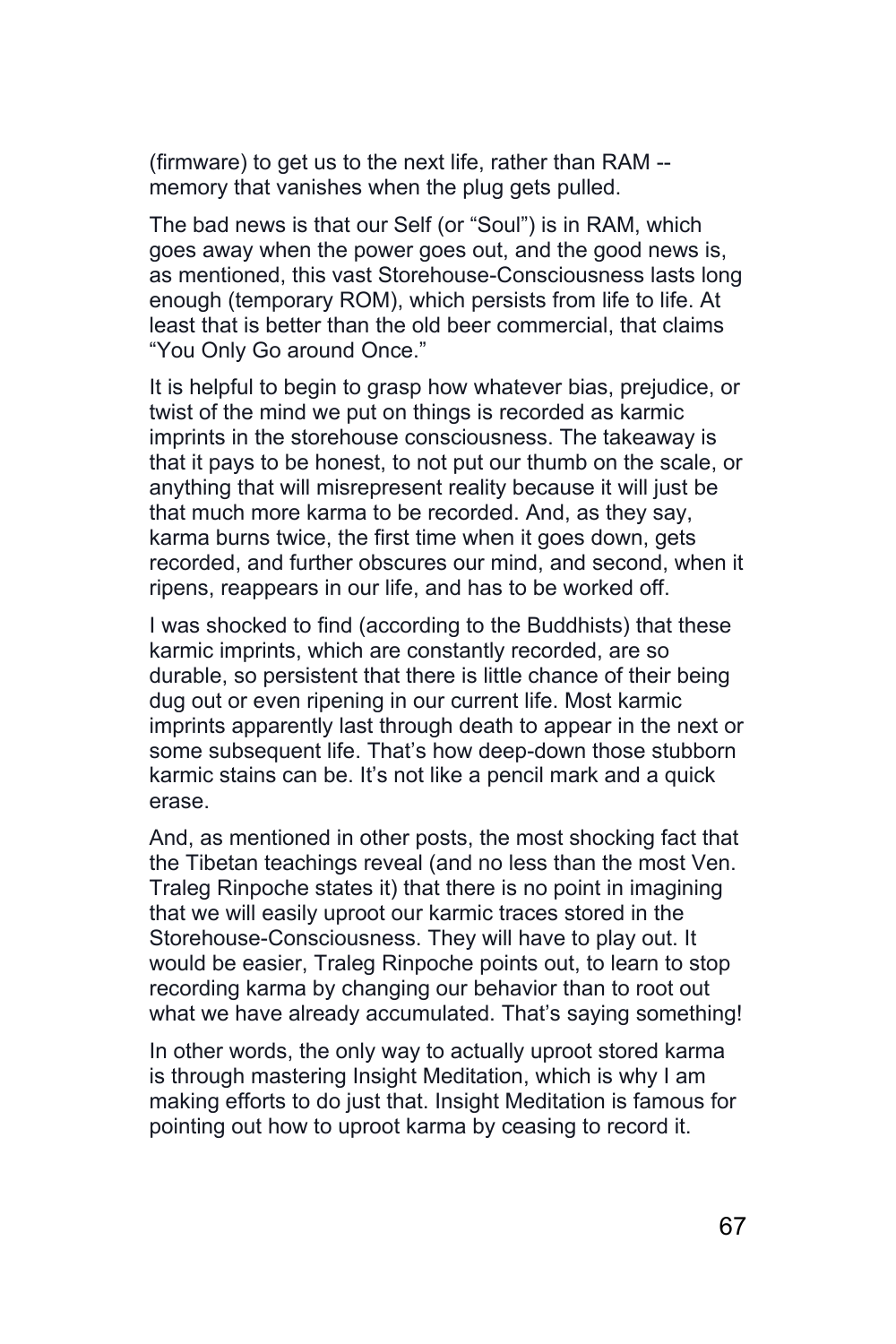# **REALIZATION THROUGH PHOTOGRAPHY**

Some of you have remarked that you like my photos, so this blog is about why photography is more than just a hobby for me. I never think of photography that way, as a hobby. And I have made a point of not being a professional photographer. Photography has changed my life and the secret is that, for me, it has a sacred quality.

Very much to my surprise, it was through photography that I first began to realize my dharma practice, and not vice versa. I know, it makes no sense, but then it actually does make sense, and it is the particular kind of sense that I want readers to take in, because what I am pointing at here is so important to understand.

Books and teachings on the dharma (and their study) help to paint a picture in our mind of what the dharma (and greater awareness, realization, and enlightenment) is all about. But that is just an abstract concept or picture, something we have constructed ourselves as best we can. The hardest part of learning the dharma is to eventually take our hands off the intellectual steering-wheel that books and teachings offer us and transfer them to the hands-on reality of what all the dharma teachings point at, the reality of the nature of our very own mind. This, in my experience, has to be the hardest part, letting go of our expectations long enough to embrace the reality. And, by definition, there is a difference, often a huge difference.

We would rather read another book about the dharma or about someone else's experience with the dharma than put the books aside and take the plunge into actual practice, as if our life depended on it. Why? My guess is that we don't know where to start, what to expect, and have little to no understanding of what exactly we are to do. Meditation is new to Americans. It is not like football, in that we know how it works. And, we may feel self-conscious about trying something we know so little about. And, even if we try, how are we to know what is a good result? It is all so new and so very conceptual at this point for most people.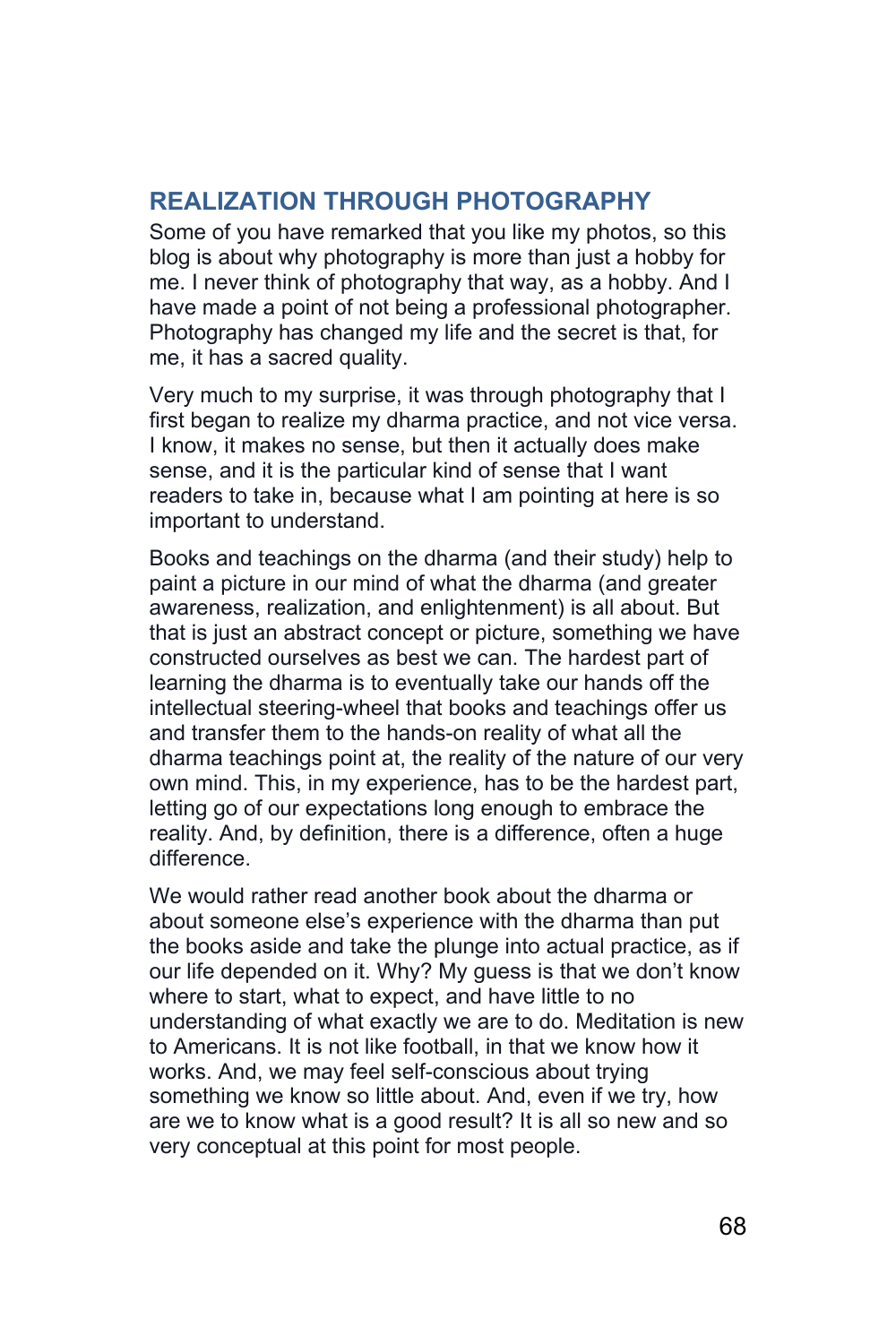Which brings me back to this idea that our conceptual expectations, what we have managed to pull together and understand about enlightenment and realization, inevitably become the greatest obstacle to realization itself. I cannot emphasize enough that what we read and study about the dharma is only a ballpark-plan of what is in store for us, and not the reality itself, not the dharma. When we actually realize the dharma (or any part of it), when the rubber finally meets the road, it does so in a language that we can understand only too well. That's what the word "realize" means. But the learning curve is anything but familiar to us.

Once we get the hang of it, the dharma finally steps-down from the conceptual (and intellectual) and gets very, very personal, like a glove that must fit a hand. It is hard for us to even imagine such a thing, so conceptually bound-up are we in our expectations, what we have come to think is supposed to happen if we meditate. In other words, the dharma itself at some point begins to shine through our expectations and. with help, we can begin to transfer our identity from what we "think" to the reality of what "is."

The transfer from our intellectualized idea of the dharma to the ACTUAL realization of the dharma is not often a smooth transition, any more than learning to drive a stick-shift car and actually driving that car on our own is necessarily easy at first. There is not only a steep learning curve to negotiate, but there is the very physical shock of actual realization, coming face-to-face with our own mind, the reality.

It is more than a little surprise to finally recognize the nature of your own mind and just how it works. There is no way that I know of to be prepared for that. For one, it will be much more familiar than it will be different or new. In a way, what is called "recognition" by the Tibetans is the complete disappointment of all our study and concepts of enlightenment to date. Faced with the reality, our concepts go right out the window. Poof! We had it so wrong.

We imagine that spiritual awareness is something in our future, something out there to find or get to, or have, but that's not it. You might ask yourself what is greater "awareness" an awareness of? It is an awareness of what is inside and most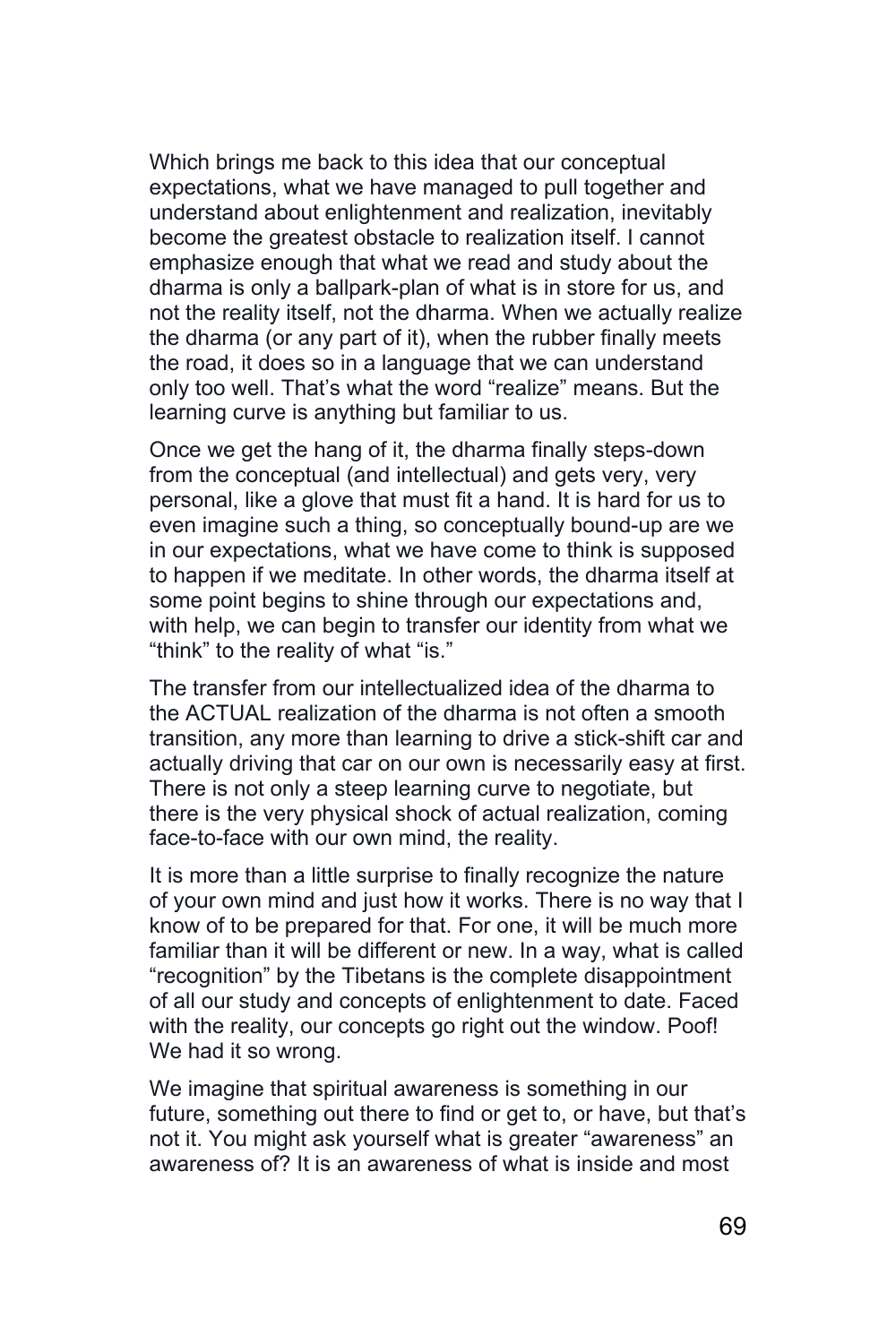familiar, not something outside and shiny. It is a "recognition" of the nature of our own mind that unconsciously we already know all too well. As they say, "Who woulda' thunk it?"

That is why photography is so special for me. I have been mixing my mind and my photography for years. In fact, when I finally had a little bit of realization break out in my dharma practice, oddly enough it was not by sitting on a cushion as I had always imagined it would or should be, but rather it happened by seeing through the lens of a camera. I had done traditional sitting meditation practice for some 34 years. It is ironic that when things finally clicked, it was not on my meditation cushion, but rather out in nature, watching the sun come up, when I was crawling around in the wet earlymorning grass, peering through a pristine camera lens at tiny worlds and the critters that live there, while patiently waiting for the incessant Michigan wind to die down so I could take a photo. That was the reality. At the time, it was too natural for me to even be aware of. I was just so "right there."

Indeed, it was out there in the meadows and fields that my mind finally concentrated and relaxed at the same time, totally at home in the nature that I had loved since I was six-years old. And it was through the awareness of my mind staring so intently through the macro lens at small critters that, without knowing it, I looked beyond what I was seeing in front of me and directly into the nature of the mind itself. And I didn't even conceptualize it, so vivid, lucid, and total it was. That came later. In a very real way, "I" was not there, and I didn't think to even miss "me." And it was addictive.

I should mention that I had some 35 years of fairly rigorous training, both in theory and in practice, and with some of the finest teachers on the planet. And during that long time, which I saw myself totally as a fumbler, something did sink in.

For a long time after that realization I spoke of above (which was gradual), if I wanted to have any clear insight, any lucidity, I had to get my camera and go out in nature and photograph. I couldn't just go sit on the cushion and have the same thing happen. Nothing happened. I had to go out with camera in hand and immerse myself in nature. Later, over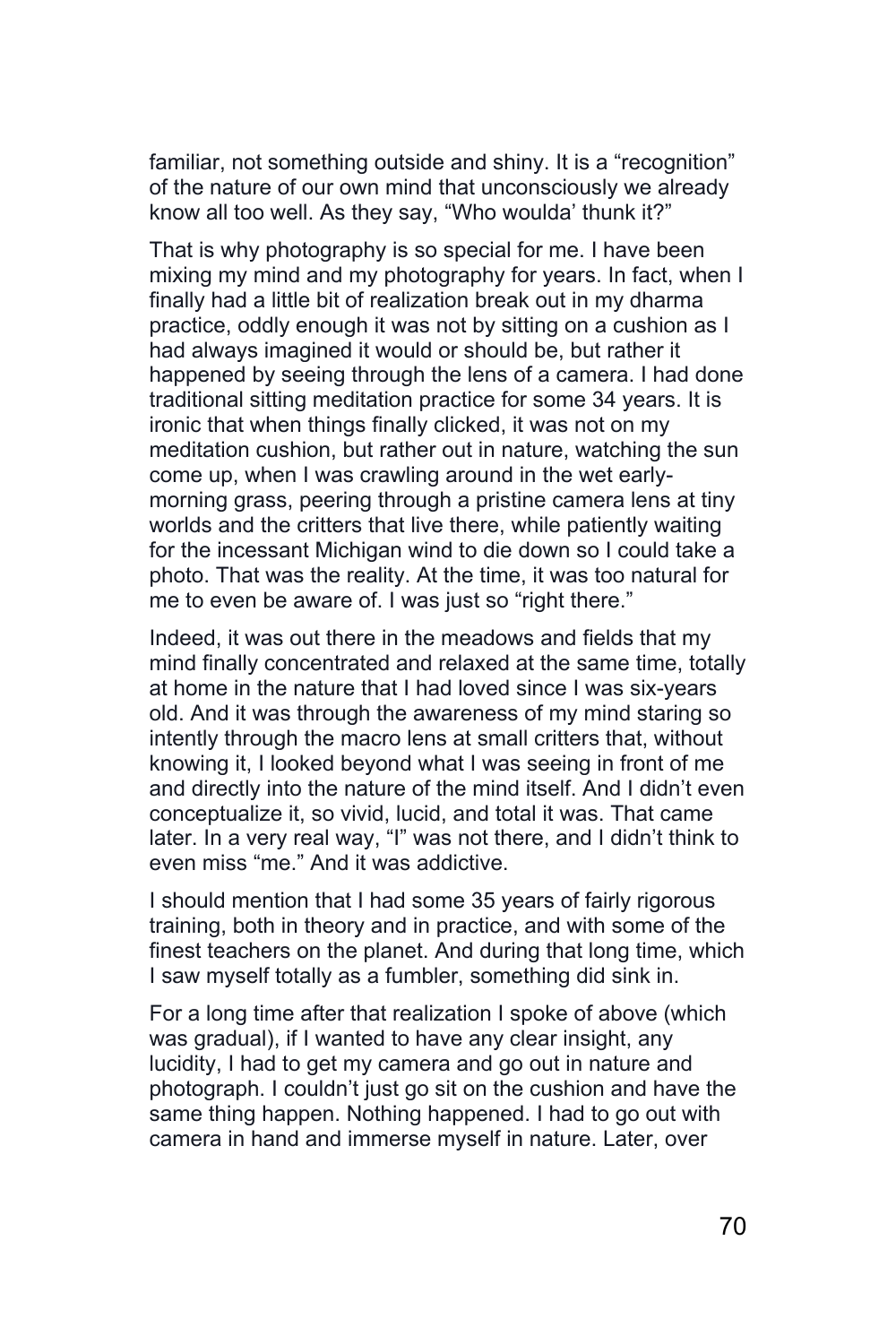several years of training, I learned to separate the meditation from the photography, but that is another story.

I should have known that something was up when I found myself heading out at dawn (every day for six months straight) for hours and hours, watching the sun rise, and peering through a camera lens at, so it turns out, the actual nature of my own mind. When was the last time you watched the sun come up? Can you imagine doing that for six months every day? I didn't know what exactly I was doing; I just wanted to keep doing it.

What I did back then is no different in concept from having to go and sit on the cushion to meditate, but, instead, I had to go out and photograph. I am not going to tell that whole story here (I have written it out in a book called "Mahamudra: A Story"), but I will just finish up here by pointing out again that photography is not something I do just to relax. Instead, it is a way or path of "Seeing" for me. Too bad I am not a Zen Buddhist, because I probably could write a book titled "Zen, and the Art of Photography." You get the idea.

The point here is that you might want to check in on your own concepts of what you imagine spiritual awakening, awareness, recognition, dharma, etc. actually consist of. Chances are you have no idea as to what recognizing the nature of your own mind is like, or perhaps to put it more accurately, you ONLY have an idea, and maybe a little experience, but no recognition of the nature of the mind itself, much less realization. As they say, "recognition" is not of something you don't yet know, but rather of something that you have always known, but just have not recognized. Think on that. The distance to "recognition" is near, not far.

As for my photography, it's no different than sitting on a cushion, only perhaps more technical and complex. It is the "process" of photography that I like, the "Seeing," not the results, but over time the results have gotten better; they sometimes even reflect the state of my mind. So, what's the moral of this story?

Tibetans are raised their entire lives with the idea of sitting meditation. The ambiance of cushions (and the other dharma paraphernalia that goes with that) is totally familiar to them. It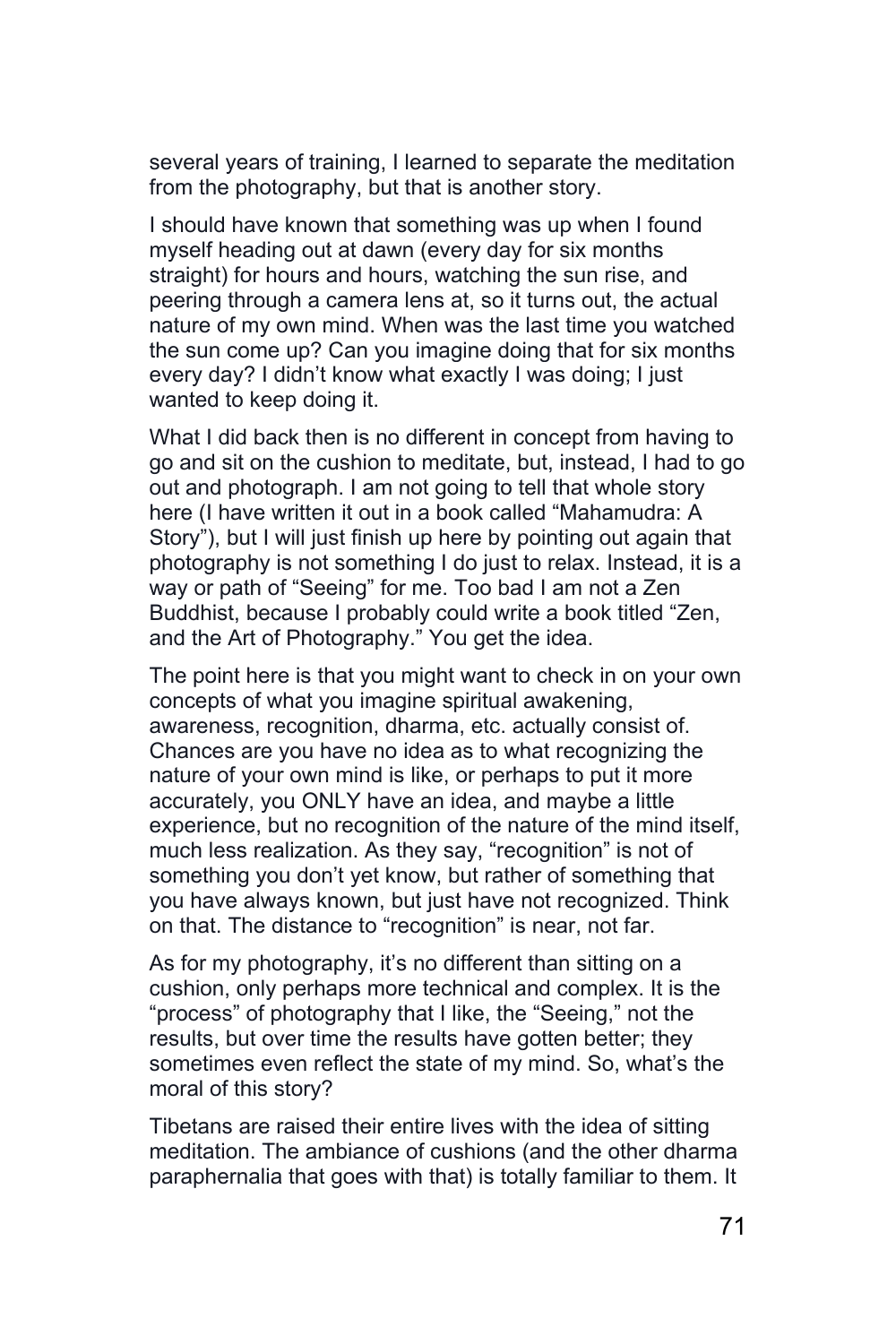is on the cushion that all of this awareness stuff happens, etc. However, we Americans have not been raised like that. As a nation, we barely know what meditation is, much less have we done it as a child or in church. We might like to find out what meditation requires without the Asian trappings. I will address this in another blog.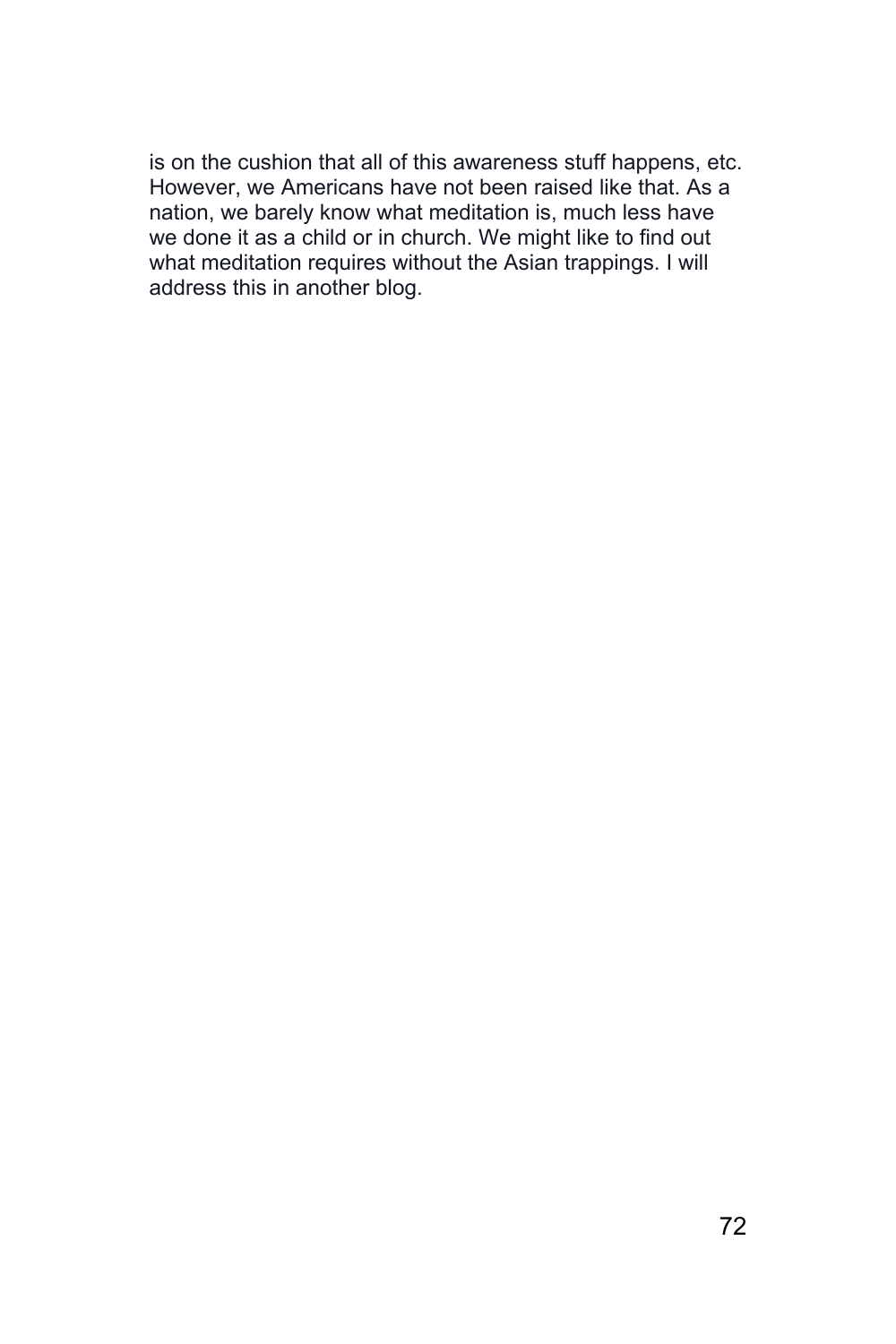## **"TRYING" DOESN'T DO IT; DOING DOES IT**

Unfortunately, thanks to the late 1960s (and all of the 1970s), we collectively suffer from a misguided idea of what "spirituality" is all about. We have learned to separate the spiritual from organized religion, so many don't practice a religion, but still consider themselves spiritual. But for much of modern society "Spirituality" remains more of a label than something they actively identify with. We know what it means, or do we?

Is spirituality something we ever actually have or accumulate, or is it rather a process and a way of living, a path, as in: we do things spiritually. We like to imagine that we live "spiritually," whatever that is. IMO, the most Buddhist of the Western poets has to be Shakespeare. He defined spirituality (to my taste) in his 13th Sonnet when he wrote: "You are no longer yours, than you yourself here live." In other words, spirituality is a moment by moment mindfulness, rather than something we can acquire once and for all and then forget about it.

The Buddhist texts are rife with phrases that point out that no matter how many titles we may have, no matter how much practice we have done, when we are not practicing mindfulness, our mind immediately reverts to being perfectly ordinary once again. True mindfulness is not an occasional foray into clarity attained by practicing dharma, but rather an eternal vigil of wakefulness – awareness. Getting clarity once in a while by sheer effort of practice must finally give way to "being there" all of the time. And here is my point: there has to be a transition from making endless effort in "trying" to be mindful into the state of naturally being mindful all the time. And this does happen, but just how?

I find it helpful to note that the texts say that there is an end to "trying" to be aware, making efforts to remain mindful and awake. Meditation only takes that kind of effort in the beginning, but without knowing how to progress, that beginning can take forever. Constant effort can be a tough go. Just as in the beginning we can't get into the groove of meditation (we don't remain present without real effort), there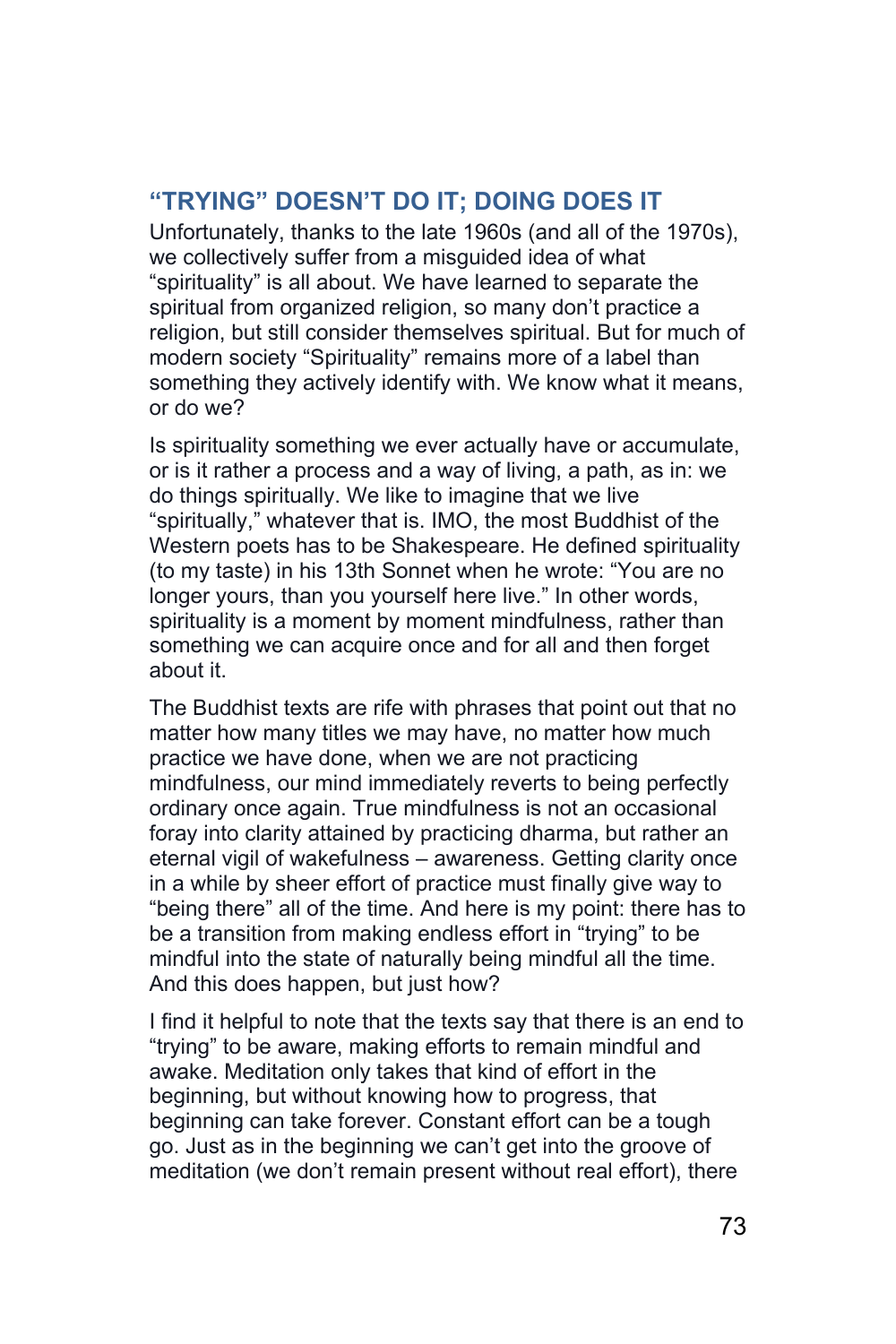is a point later on where we break through and don't have to worry about slipping back. The groove keeps us from falling out. And from that point onward it is effortless in that sense. That point is termed by the Tibetan Buddhists "Recognition" of the true nature of our mind.

This brings us back to conceptuality, all of the ideas we have managed to think up about enlightenment, realization, or whatever we want to call it. It is ironic that our own conceptions eventually become the main obstacle to any realization of the dharma. First, through study and the teachings, we form all of these conceptual expectations about our enlightenment that are not based on any actual realization on our part, and then, in order to actually realize what the concepts refer to, we have then to take apart all of those expectations because the concepts themselves obscure the reality. First we build them up; then we tear them down. Expectations invariably are disappointing, compared to the reality. Otherwise they would be the reality.

So, it's great that we have become interested in the Dharma and get all fired up. Since we have no realization, we have no choice but to cobble up an idea as to where we are heading, what is realization or enlightenment, and so on. We literally make it up based on what we have read and have heard from teachings, teachers, peers, and the like. By definition, we don't yet KNOW what we are talking or thinking ABOUT. We are just thinking and talking about it.

The longer we read and practice, the larger the mass of this conceptual image in our mind becomes. We can develop very sophisticated concepts about dharma and its paraphernalia. We should know (by definition) that our expectations are errant, off the mark, but most don't or soon forget that fact. Otherwise we would already have realization, again by definition. At some point in our practice, this made-up conceptualization (our made-up ideas about enlightenment) is no longer helpful. On the contrary, since our expectations are not properly aligned with the reality of the nature of the mind itself, we have two distinct tracks going, only one of which we are aware of, i.e. the conceptual one we imagined. The reality up to that point has escaped us.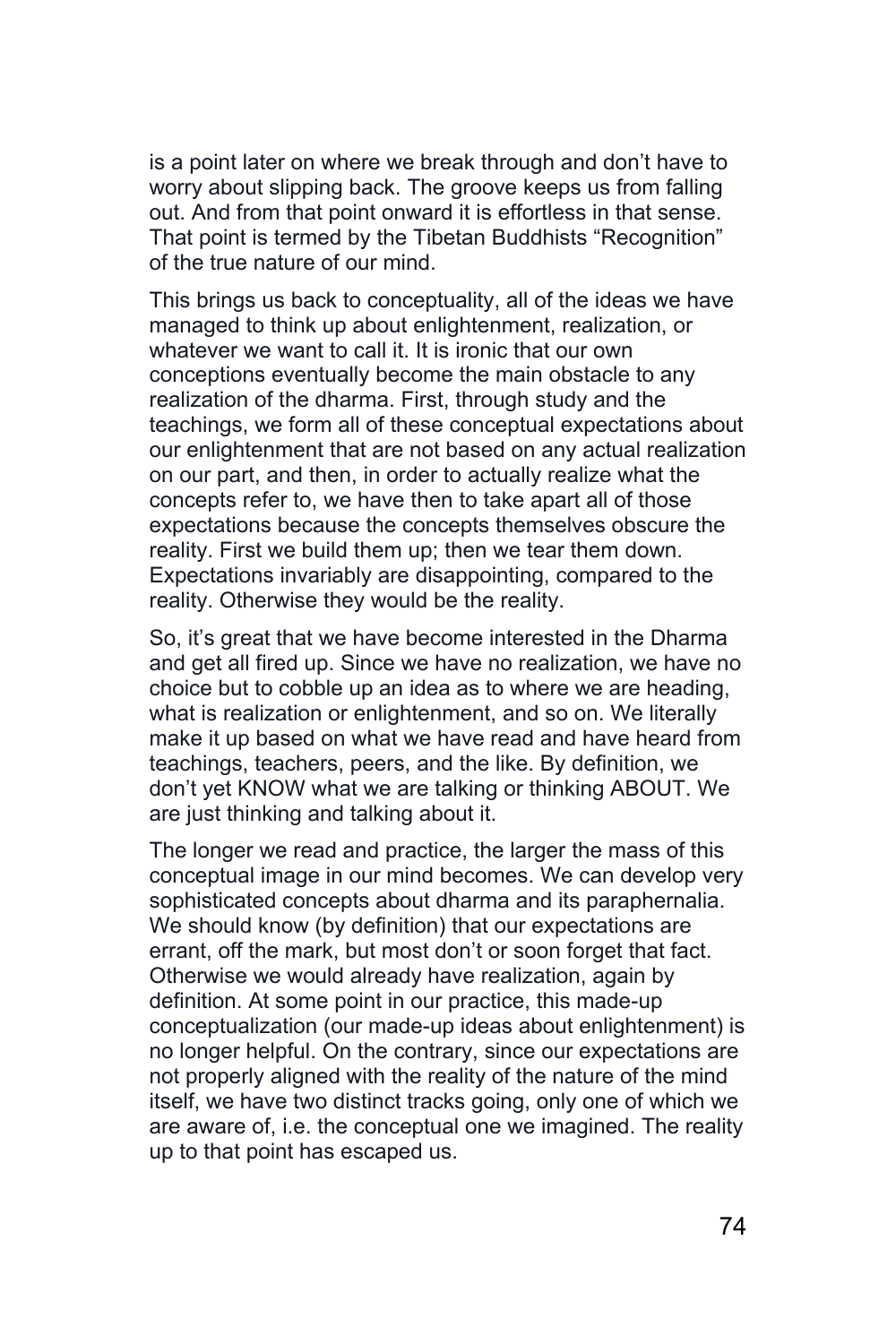Yet, our increasing conceptual expectations eventually become more of an obstacle than a help… AND… we perhaps begin to sense there is something more, something beyond and more real than our tiring intellectualizations, i.e. that we are off-track or on the wrong track. This can be a very delicate and even dangerous point in our practice. How do we let go of our conceptualizations and somehow begin to grasp the actual reality, how things really are? We have studied and learned all about it, but have yet to realize it.

It is like taking the training-wheels off our first bike. There has to be a switch-over point in these two tracks by means of which we let go of our expectations and begin to grasp the actual nature of the mind itself, i.e. we get it. The Tibetans call that point "Recognition" of the mind's true nature.

This, of course, is where the lama or personal dharma teacher comes into play. It is their responsibility to carefully point out to us the true nature of the mind, so that we can make the switch. It is like spiritual brain surgery, a very, very delicate operation that few can manage, i.e. to "Pick up on one and leave the other behind," to quote the Lovin' Spoonful, from their song "Did You Ever Have to Make Up Your Mind".

Of course, the moment we reach what the Tibetans call "Recognition," which is nothing less than the recognition of the true nature of the mind, our conceptual apparatus and expectations vanish like a puff of smoke, instantly. It's like finally finding the doorknob in a dark hallway. It's like when my GPS system says "You have arrived at your destination," the "destination" being that we have finally brought our expectations in line with reality, the way things are.

Getting to the point of "Recognition" is what all the hullabaloo is about. Recognition is not enlightenment, but it marks the end of conceptual guesswork and the beginning of actual realization.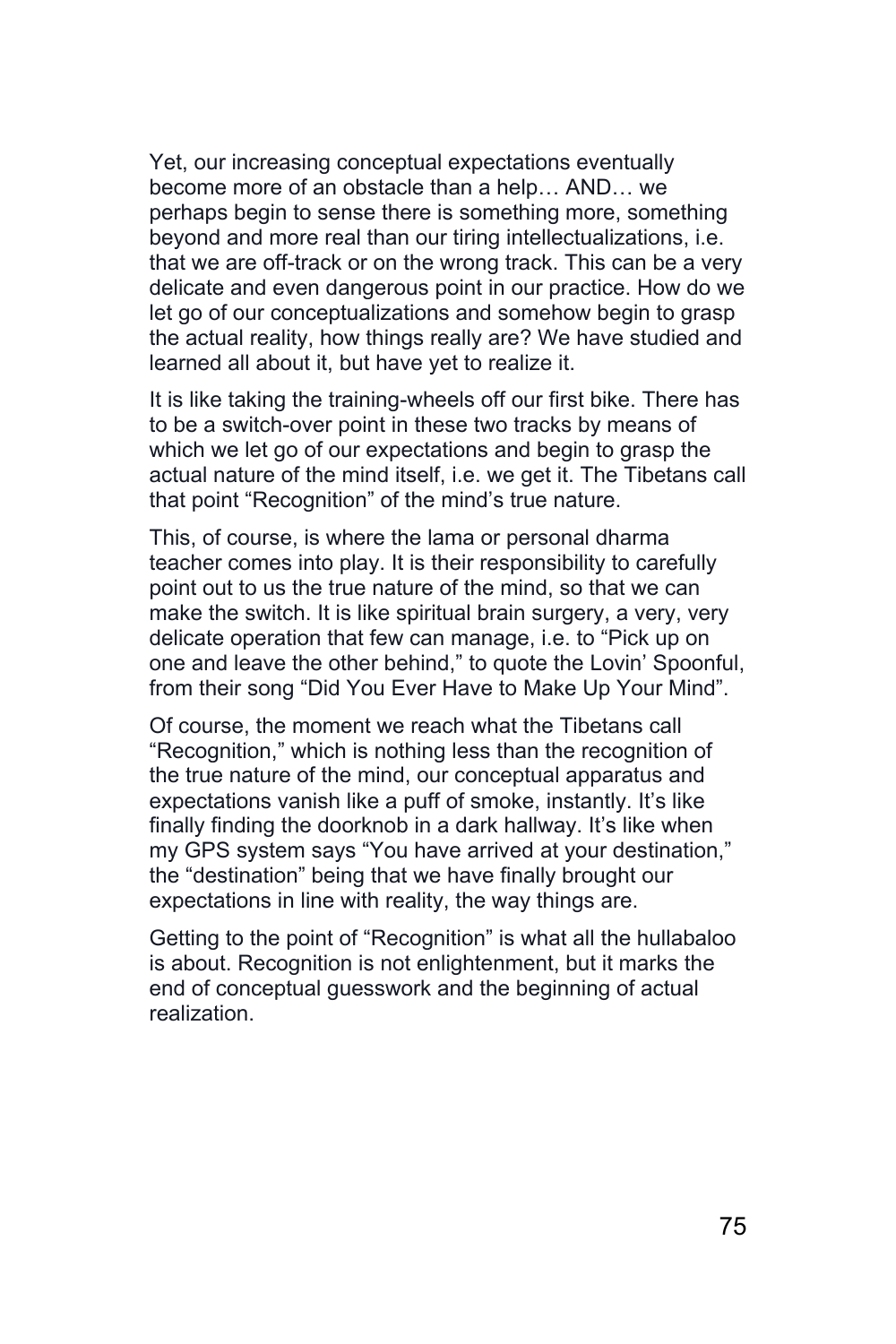## **THE WAY THROUGH**

Someone once asked me what to do with their life and

the best way to get involved in the dharma. Without thinking how it might sound, I found myself saying that the first thing I would do if I had it all to do over again is to drop whatever I am doing and go and see His Holiness the 17th Karmapa in person, take some teachings from him, and try to get a personal interview. That's what I would do. And in fact that is what I did myself.

I'm afraid that sounded too far out for the questioner, but is it? I am afraid we all have a case of "monkey see, monkey do," and seeing someone like the Karmapa in the flesh gives one all kinds of ideas of what we can do with our life. I know this was true when in early 1974 I first met the Ven. Chögyam Trungpa Rinpoche. My take away from that meeting was "Oh, I never thought that we could be like that."

In 1997 my Tibetan dharma teacher, during an interview, told my wife and I to go see His Holiness the Karmapa, who was at that time still in Tibet. For someone who does not travel, I was shocked even by the thought. When I responded that I aspired to do that someday, Rinpoche told us to go now, that summer, within a month, and so we did. You don't argue with your teacher. We took our kids too.

According to Vajrayana Tibetan Buddhism, learning the dharma is not a paint-by-numbers kit that we can do by ourselves. For me, dharma practice without a realized teacher just does not work. Luckily, I have had some of the best teachers in the world. The written teachings are incredible, but eyeball-to-eyeball contact with a teacher who has authentic realization is not only comforting, but insightful beyond words. When I first got into it, the dharma was still barely visible in this country. We had to feel our way along.

I was trying to learn about Zen back in the 1950s, and by the late 1960s I was doing things like sitting an all-day sesshin with Roshi Philip Kapleau, and so on. By the early 1970s I had met Chögyam Trungpa and Rangjung Rigpe Dorje (the 16th Karmapa) in person, and also had a meeting with the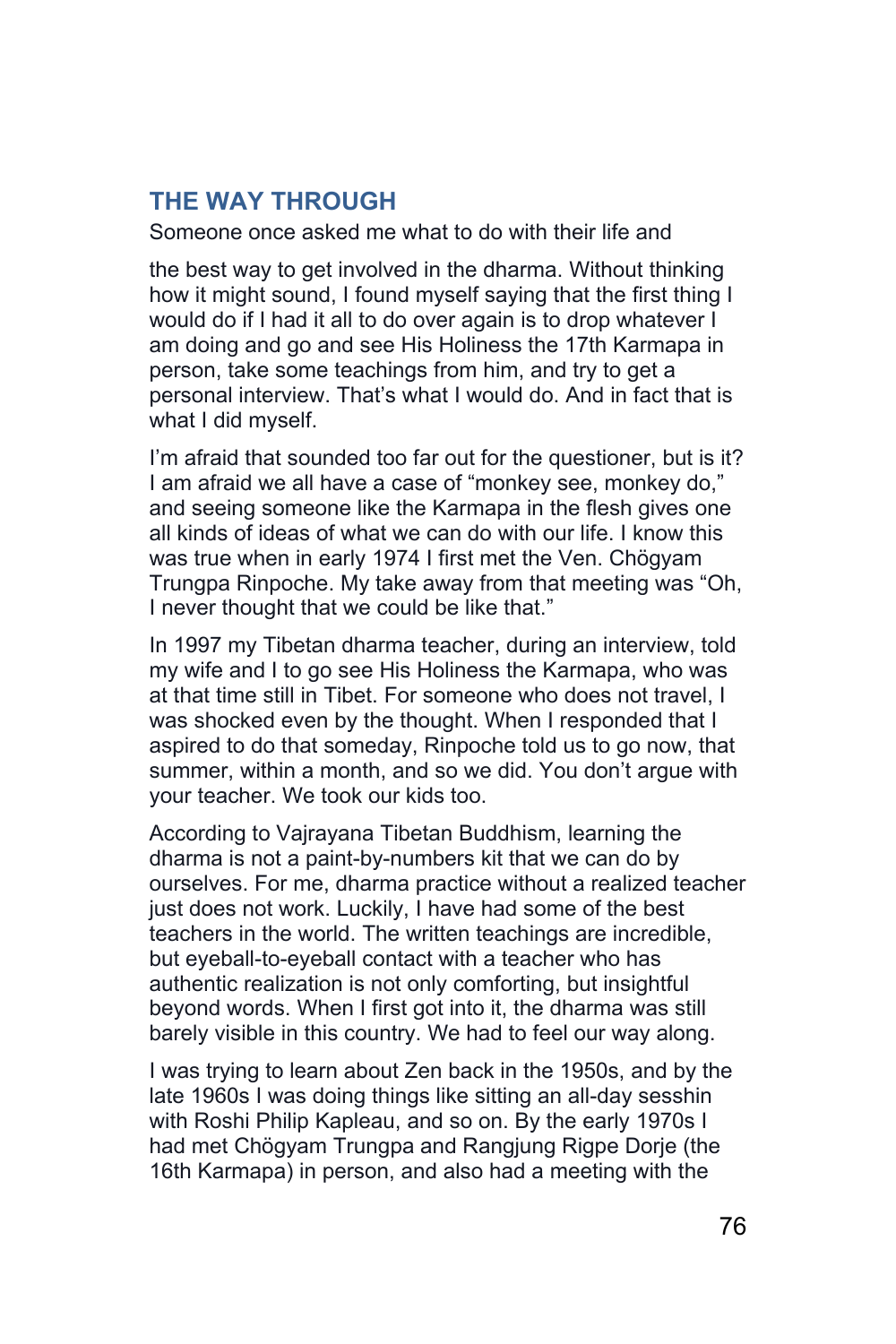Dalai Lama, where I was able to personally offer His Holiness a white scarf. And it goes on from there.

For me, the crucial matchup came in 1983 when I met the Ven. Khepo Karthar Rinpoche, my root guru. I have been with Khenpo Rinpoche ever since. Rinpoche is now in his nineties and speaks no English. The "Root Guru" (called the "Tsawi Lama" in Tibetan) is the one teacher in the entire world that first succeeds in pointing out to us the true nature of the mind so that we actually get it. To use a photographic analogy, if I was a negative in the beginning, by now I have by been fully exposed to the dharma and have become a positive. What an opportunity and what a journey. Anyway, enough about my background. Let's go back to the key transition that the Tibetans call "Recognition."

When I first began reading about Tibetan Buddhism, it was with authors like Even-Wentz and his translation of the "Tibetan Book of the Dead" or Anagarika Govinda's (Ernst Lothar) "The Way of the White Clouds," almost-impossible-tounderstand books for someone just starting out. This was in the late 1950s and early 1960s. Back then, we all thought that the Tibetan teachings were secret, arcane instructions whispered from mouth to ear. I had no idea then that the teachings are "self-secret", hidden in the one place we would never think to look, in plain sight, hidden from view only by our own obscurations. In the late 1950s, there were no Tibetan teachings in English by Tibetans, at least that I can remember. Tibet was a mystical realm we could only try to imagine, and hope that the teachings there were better than we could find nearer to home.

In previous blogs I pointed at the difference between our intellectual (conceptual) ideas about what the enlightened mind might be like and the actual reality of the mind itself. It would seem for most of us that "never the twain shall meet." In fact, all of dharma training converges to the single point of abandoning our dharma expectations in favor of bringing online the recognition of the true nature of mind itself. "Recognition" as to the nature of our own mind becomes the threshold to actual realization, literally the gateway to enlightenment. And yet, in what passes for meditation today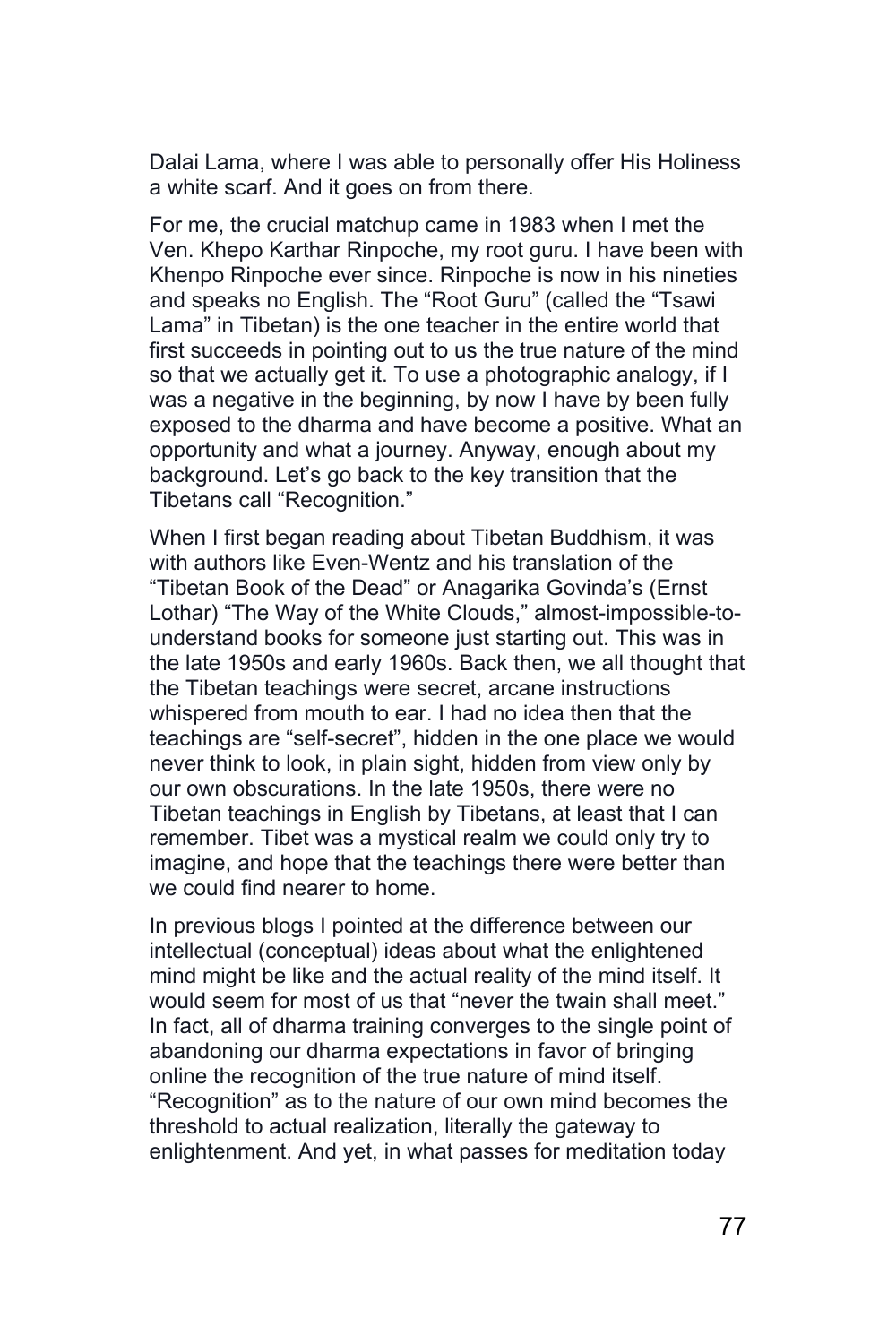in America, few have ever heard of "recognition" by word or even description. We must remedy that.

As an analogy: if I want to make a model airplane, I have to gather all the pieces, read the instructions carefully, and then do my best to assemble the plane. All that is preparatory to whether the plane can actually fly or not. Most often my finished plane does not look like the photo on the cover of the kit, much less does it fly.

Putting together a model airplane has the virtue that it is physical. We can see whether it looks like it should and if it flies or not. With a spiritual practice, like learning to meditate, we have none of those visible or physical clues to guide us. We are going on spec, forced to imagine what the result we are aiming for must be like. It is entirely conceptual. Talk about a high wire act with no safety net.

It is the same with learning to play music. We can put on a CD and listen to what we should sound like, and try to emulate that. But with any spiritual discipline, like learning to meditate, there is no CD or DVD that will show us what greater awareness, much less enlightenment is like. We have to totally make it up based on books, teachings, teachers, and friends. Inevitably, there is a vast gap between our imaginations of what enlightenment might be, compared to the reality. Closing that gap is much of what dharma practice is all about. There is a big difference between studying how to fly an airplane and actually flying one.

According to the Tibetans, we have been building mental sand castles for lifetimes, each one farther and farther from the reality of the mind itself. We are not in touch with the reality of our own mind. "Recognition" is how we abandon our preconceptions as to the true nature of our mind and actually grasp the nature of the mind itself -- figure it out. But the problem is that we don't do it in that order. Instead, we first grasp the nature of the mind, at which time it is easy to abandon our preconceptions.

According to the Tibetan teachings, it is possible, like the old game of Pick-Up-Sticks, to painstakingly take apart our conceptions, bit by bit, until nothing is left but the reality, but this is said to take untold kalpas of time. A kalpa is said to be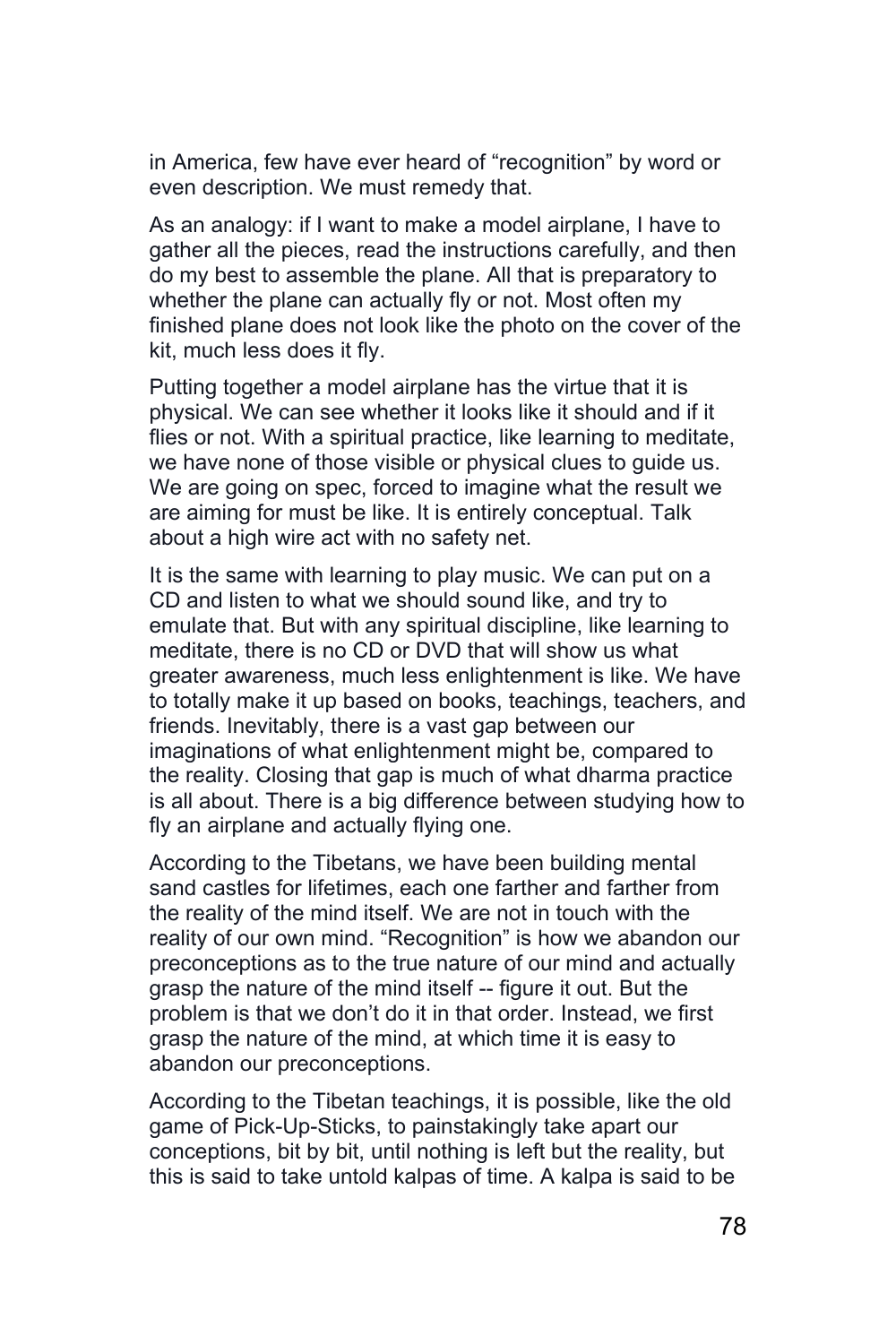something like 16 million years long, so that may not be the most practical approach.

Instead, the method used by the Tibetan Buddhists is to point out to a student the true nature of the mind, at which time our preconceptions vanish on their own. Looking at the writings of the great Mahasiddas, they all seem to agree that we cannot do this by ourselves. In other words, the Self cannot point this out to itself. These "Pointing Out Instructions" can only be done by an authentic dharma teacher, one who has themselves achieved Recognition. And there are also required preliminaries before this event can take happen.

Before "Recognition" can take place, we have to be able to steady our mind in a relaxed way. Learning to do this is called Tranquility Meditation (Shamata in Sanskrit). Next, once the mind is steady, we are ready to learn what is called Insight Meditation (Vipassana in Sanskrit). It is Insight Meditation that requires an authentic teacher to point out to us how that is done, thus what are called the "Pointing Out Instructions."

[Photo taken yesterday, not of a flower, but testing out a new lens. Notice the bottle of Eden Shoyu. As an astrologer, I was asked to pick the date when Eden first opened in 1969, and I designed their logo (above the name), which they still use today.]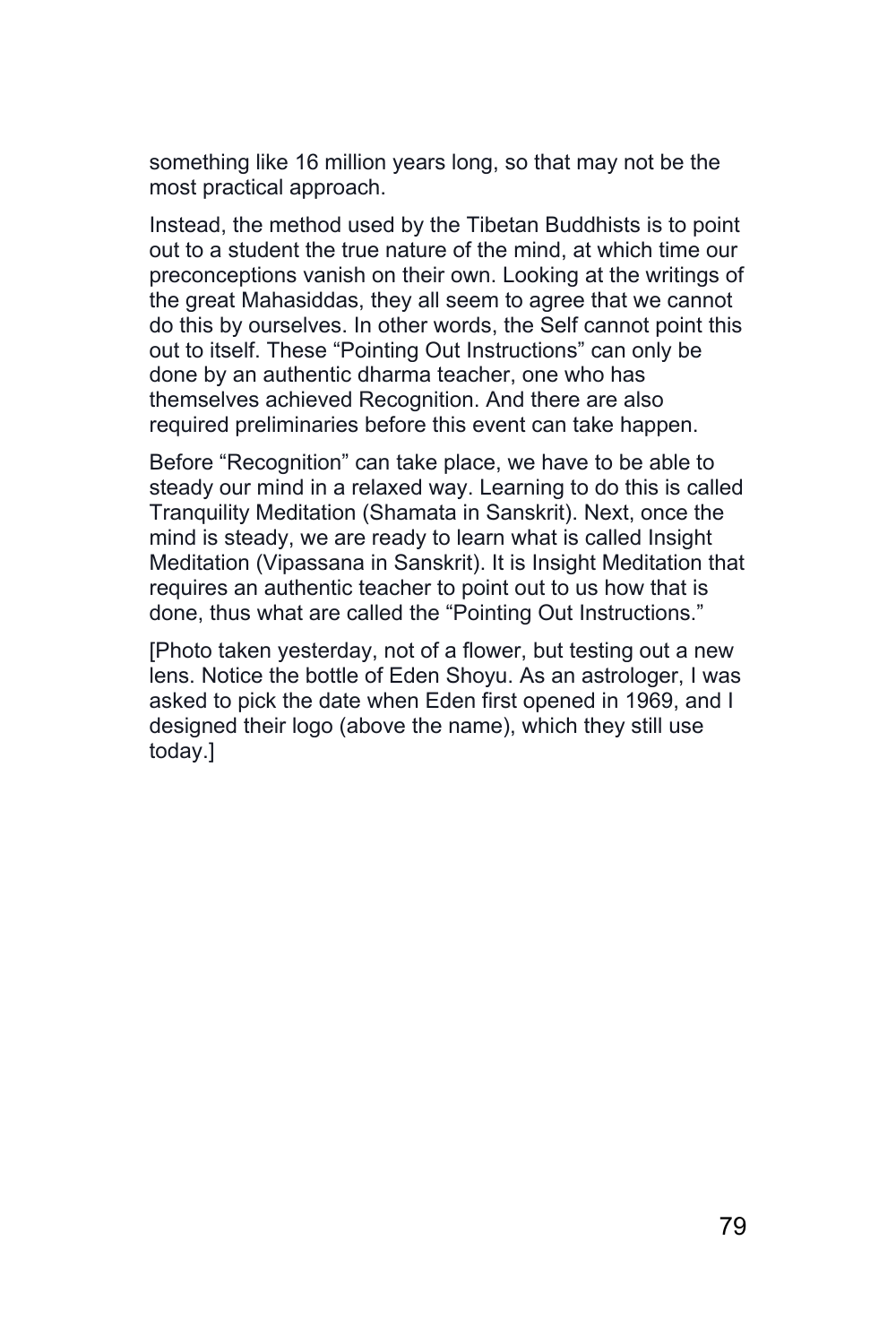# **THE OTHER HALF**

I mentioned that we have to find an authentic dharma teacher, one who is realized enough to point out to us the actual nature of the mind, but that is only one-half of the equation. We are the other half, the ability on our part to see or receive what is being pointed out. Most of what we call dharma practice is nothing more than preparing us to successfully receive the pointing-out instructions. We tend to focus on what we want to receive and not on how to receive it.

This is "lineage" stuff folks, the systematic passing on from generation to generation the instructions on how to realize the actual nature of our own mind. I can remember when I served on a number of boards at our monastery. We never had enough money. I pointed out how the Indian ashram just down the road was raking in money, hand over fist. Perhaps we could do that.

The lamas never blinked. They thanked me for the suggestions, but kept right on doing what they were doing. just as they always had. It was obvious that this was not their intuition or their first rodeo. They have done this for many hundreds of years and know that the most important single thing is to keep the lineage intact and pass it on perfectly as it was passed on to them. Money is great, but money can't buy you the kind of purity and sacrifice that protects the lineage. Without that purity, there is nothing of real value going forward to the next generation. In other words, without continued realization of the nature of the mind, there is no lineage.

We think of all the realized monks and lamas, but throughout the history of the dharma an innumerable number of lay practitioners have achieved realization. For example, the 84 Mahasiddhas not only had impeccable realization, they were all lay persons or ended up as such.

At some point, we have to stop waiting to be discovered and anointed and begin to look around to see how we can best prepare to receive the teachings. We must find an authentic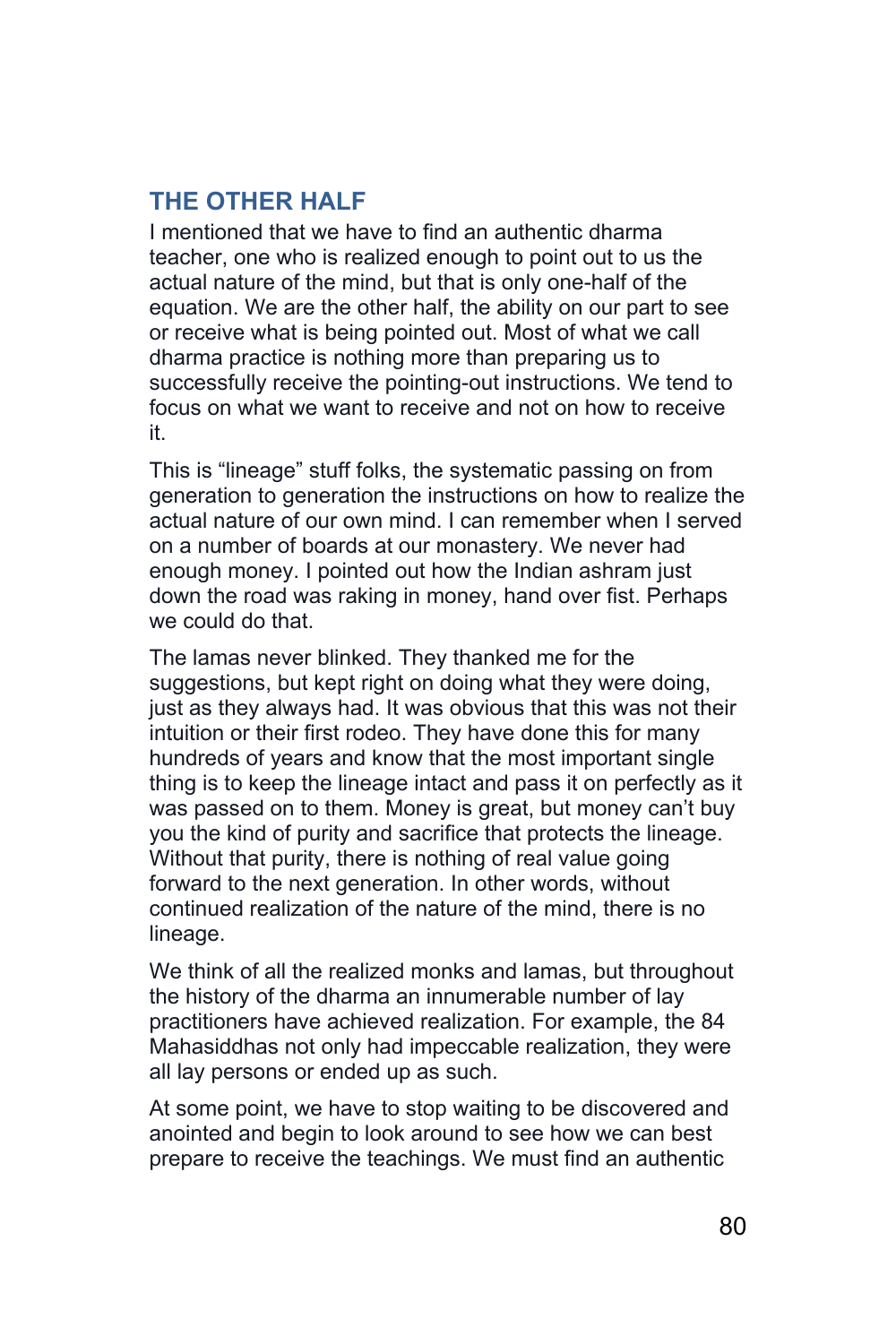teacher who possesses the pith instructions that we need, but equally important, we must be able to receive these instructions. If there is no container to receive, all the instructions in the world will be of no help. There is also truth to the old saying that when the student is ready, the teacher will appear.

However, as I found out for myself by growing up in America, I had always assumed that my mind, just as it came out of the box, was perfect and good-to-go. It never (not ever) occurred to me that I was not perfectly open and receptive. As the Japanese Buddhists point out, in fact I had my bowl mostly upside down and didn't even know it. We have to learn to receive the teachings. This is what most of what the preliminary practices are all about, to properly prepare us to take the teachings in and realize them.

So, if like me, you have waited for a long, long time for somebody to discover you for who you are, some teacher to see you in the crowd, point right at you, and say "I know you. You belong to me and I to you." That might happen one day, but it also might not. Chances are that we have not yet done what we have to do in preparation to receive the precious dharma instructions. That is why what are called "The Preliminaries" are so very important.

Buddhism is anything but passive as some assume. The Buddhist teachers that I have met are incredibly active in their receptivity. They make room for you. When I first met the Ven. Chögyam Trungpa and got to spend some one-on-one time with him, it was not so much just his teachings which got my attention. It was his incredible activity and curiosity at life that was my take-away, along with the thought: why am I not doing this too? I didn't know that this kind of "interest" was permitted! "Monkey See, Monkey Do," is nothing to be ashamed of when you realize that you are welcome to do it too.

So, if everything has not turned out as you imagined it should with your dharma practice, you can always change that by giving more attention to preparing yourself, which is what my blogs are all about. This is exactly what I had to do with my own practice, with the help of my teacher. When I had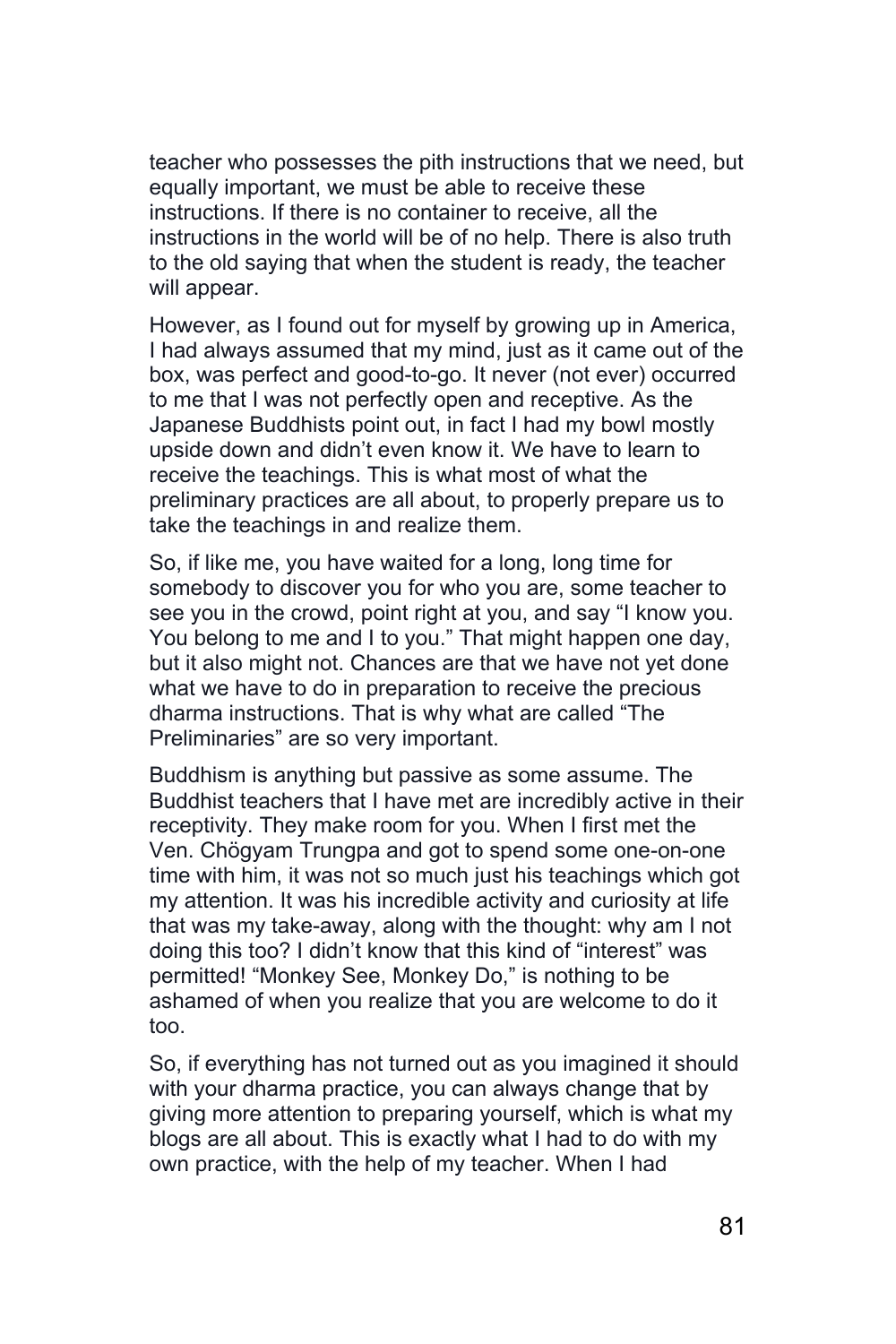finished what are called the Common and Extraordinary Preliminaries (several years of hard work), and even some of the more "advanced" practices, I still felt that something was missing. When I asked my teacher what to do, he asked me if I would like to know what he would do if he were me, and I said "Yes, of course.", My teacher told me that he would do the preliminaries all over again, starting from the beginning. And I did that and it helped. So, if you can't go forward, then go back and repeat your preparation. Find a good instructor.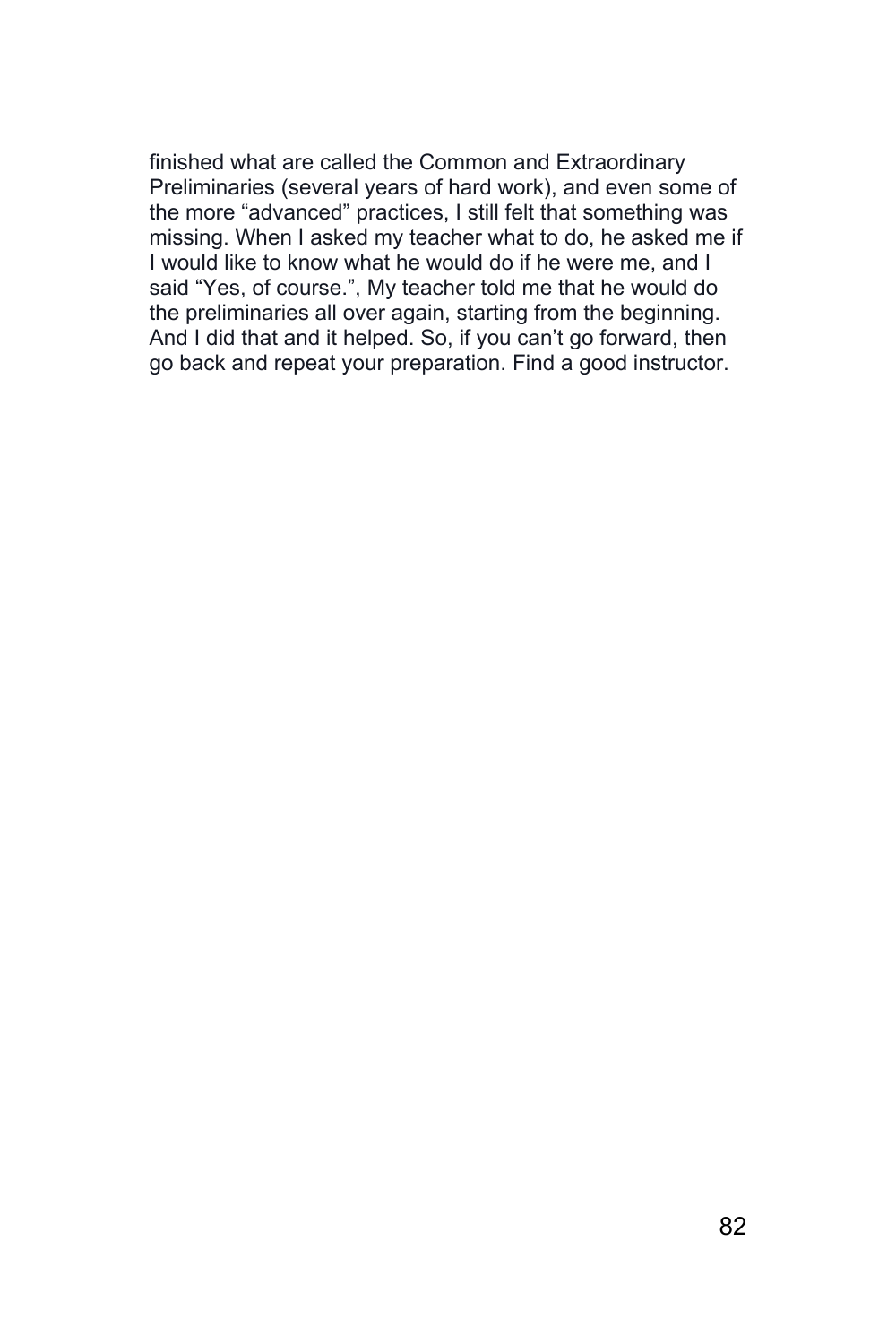#### **MIND THE GAP**

Our expectations and conceptualizations have gotten us to where we are now. The Tibetans would say that in all our lifetimes up until now, this is the best we can do. Or as my teacher once said to us, we are the stragglers, the dregs, the ones who up until now have never managed to realize their own mind and get enlightened. Of course, we are not alone, but that is small comfort.

If you look at where the rubber meets the road in both Zen and Tibetan Buddhism, both point out that our conceptual ideas and expectation are gapped by the actual reality of the mind itself. Crossing or closing that gap is something that those of us who are not realized have so far been unable to do. There remains a gap between our expectations of greater awareness and that actual awareness. Do we somehow intuitively sense the existence of a clarity that we don't yet have. Perhaps. Here is a journal entry that I wrote back in the mid-1960s after some realization experiences of greater awareness that were fleeting, but I wanted them back. Sorry for the florid prose:

"Without this pure awareness, I am lost, alone, and wait on its coming as on the break of day. I hear it breathing, and know I am often only steps away from the health of the spirit, yet I am bound in my pattern, unable to move the least inch to it home."

"It knows this. I am trapped in this form, and yet the form holds all my bid for its favor, trapped so close to the Lord of Life. Yet, it is everywhere perpendicular to myself. If I were stronger, I would come at it, and be forever in its hands. More of it, I cannot but cry for more of it. It breathes and moves under, around, and over all of me, yet I cannot grasp it. It is behind me, then in front, yet I cannot hear it direct. It moves in the corners of my eyes, yet defies my pursuit. I must get back to a clear state. The wolves of the flesh howl for my soul, for the beast in us stands forth at every handout and claims the whole. Way be clear to my heart. Open. Open up."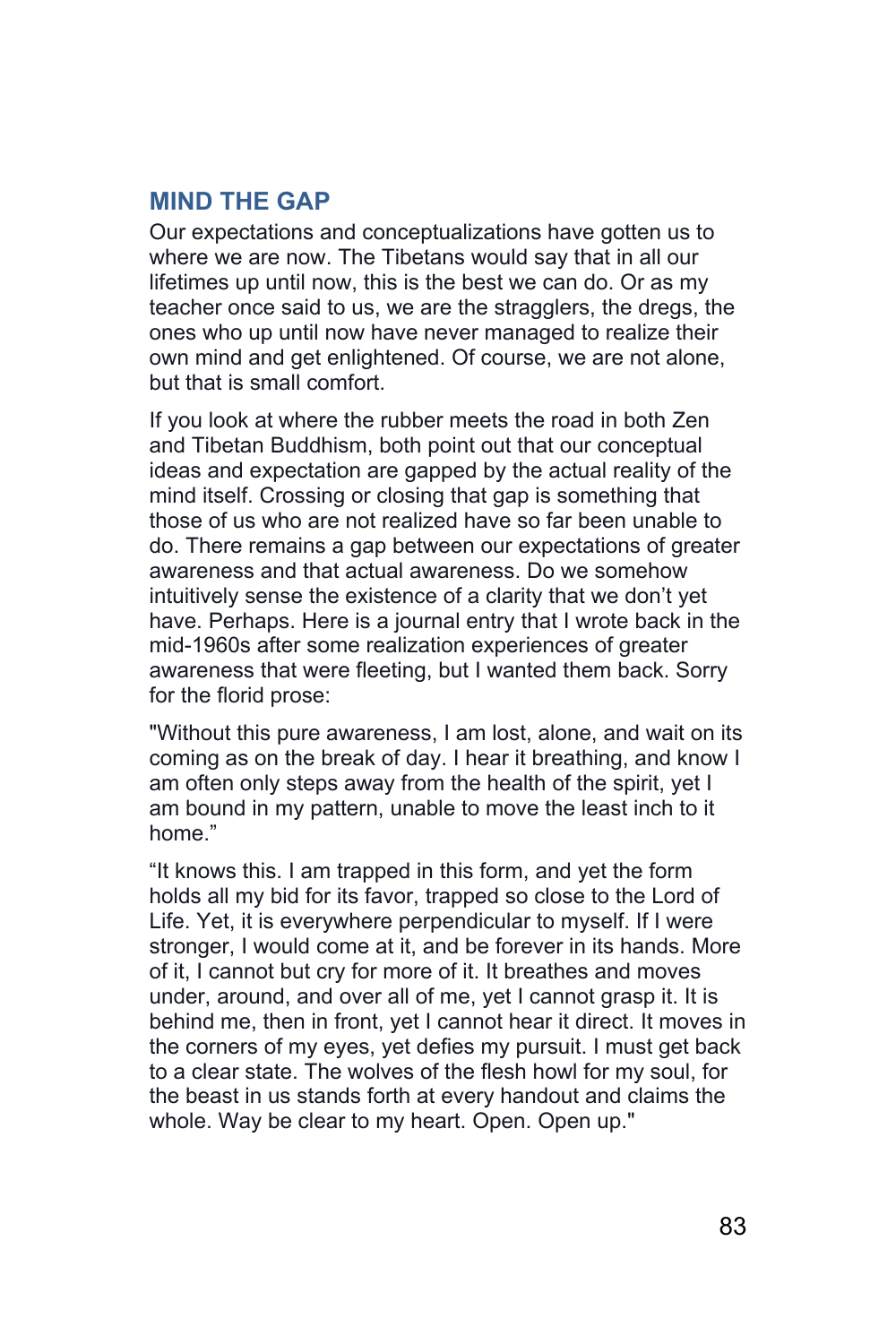If we study the Vajrayana teachings of Tibetan Buddhism, we see how all of the preparatory practices (Common and Uncommon Preliminaries) point and lead to what is called the "Recognition" of the true nature of the mind. There is no doubt that "Recognition" (in Zen the word is "Kensho") is the end of experiences and the beginning of realization, the gateway and first real step toward enlightenment.

That being said, it is obvious that as serious practitioners we need to understand what "Recognition" is and how best to approach it through our practice. There's no faking it. We need to know right off that the great siddhas and the pith teachings clearly state that "Recognition" is something almost impossible to realize on our own. Over and over it is stated that only an authentic lama, someone who has themselves achieved some realization, is capable of pointing out to use the actual nature of our mind so that we get it.

That is why they are called the "Pointing Out Instructions," because an authentic teacher points out to us the true nature of the mind and we get it. The term "Root Guru" reflects this situation when it is understood that the teachings say that our own Root Guru (Tsawi Lama in Tibetan) is the one lama who firsts points out to us the nature or our own mind so that we get it. We can have many gurus, but only one root guru. In light of this fact, we should adjust our priorities appropriately.

Tibetan Buddhism came to the West cloaked in the cultural trappings of Tibet. Many Tibetan teachers have been hesitant to make any attempt at this point in time to separate out the dharma from its Tibetan heritage, including my own teacher. When asked why not do our practice in English instead of in Tibetan, I was told by one very distinguished Rinpoce that we must wait for Western practitioners to become realized and write their own practice sadhanas. In other words, it is realized Americans (among other westerners) who will clarify the dharma for us in our native language, English. How about them apples?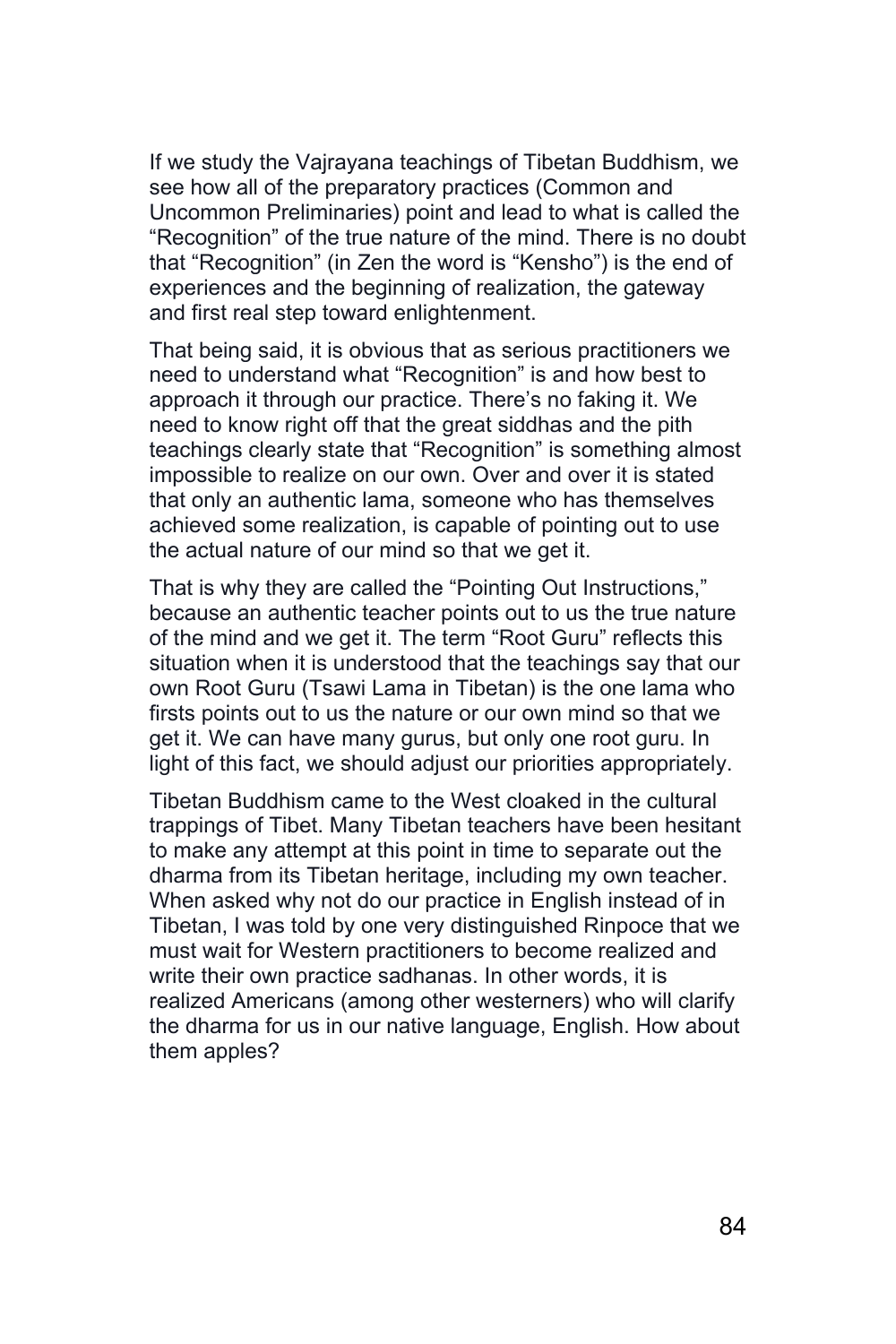## **LIFE CHALLENGES**

"If it doesn't kill you, it will only make you stronger."

Oh yeah, I get that, but it seems to kill or confine a lot of us.

I have come to believe that despite appearances we each create our own problems, which are solutions if we can solve them, although they first appear as challenges. I have watched it happen over and over again, and marveled at the efficiency of it all. We self-destruct, like a cell collapsing.

We literally create our own situations by virtue of our faults, prejudice, bias, attachments and revulsions, etc., all of which conspire to box us in and then challenge us head-on. The concept that we are our own worst enemy is acted out regularly in 3D.

Incapable of being still, we continue to struggle on, making waves as we go. We like this; we hate that, pulling this toward us, pushing that away. Either way, we only succeed in defining our own box or coffin. The more we struggle or draw lines, the tighter we're bound.

For example, we are offended by someone close to us and cut off our connection, and then proceed to suffer until the situation is resolved. It takes energy to draw lines, and that energy is then bound-up in our judgment until such time as it is undone. We tie ourselves up in knots with our opinions, good or bad.

We each have only so much energy and we invest it as we will, in either productive directions or unproductive ones. Our ROI (Return on Investment) is up to us. We define it. That same energy either carries us to the next breakthrough or it remains bound in bad choices, opinions, biases, that persist as long as we hold them. That energy is no longer available to us until it frees itself, somewhere down the line. Things "last" if they are done well, but they also last if they are made badly. That is what mindfulness is all about, to make the right choice, what is called skillful means.

Talk about being "uptight." It's all up to us. And the worst mistake IMO is to declare ourselves the victim, and the whole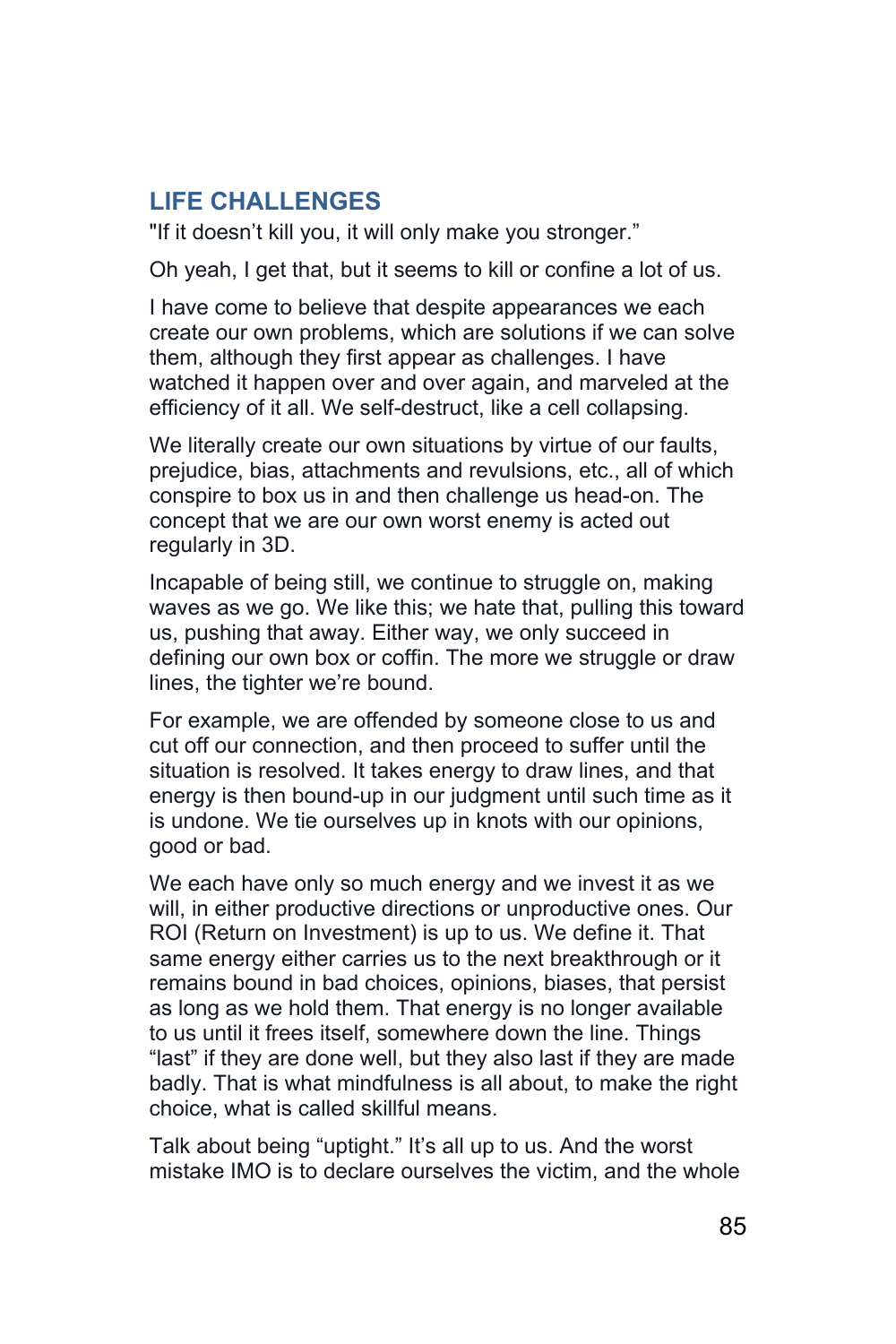world our antagonist. These are "The World Owes Me a Living" folks. By that statement we absolve ourselves of any responsibility, and by that same act insure that we can do nothing about our situation. Do you get this point?

Instead of being responsible for our own life, as we usually are, we decide to make the world and things outside us responsible for our fate, while we play the victim and hope for things to change. It will be a long wait. And it gets worse the more personal it becomes.

The moment we hear someone declaring that they are the victim and someone else (their spouse, etc.) is the cause of all their suffering, you can be sure that they have absolved themselves from any responsibility to do something about their own condition, gone limp, and thereby condemned themselves to the status quo. They have cut themselves off from themselves, throwing any real possible change into the deepfreeze. It's like we are driving down a rocky road in an old jalopy and refuse to put our hands on the steering wheel and steer. It's a car wreck certain to happen.

Like the newborn child that refuses to breathe and the midwife slaps them on the butt. If we don't respond, and instead somehow abdicate our responsibility, life is going to do everything in its power to wake us up, until we wakeup and respond.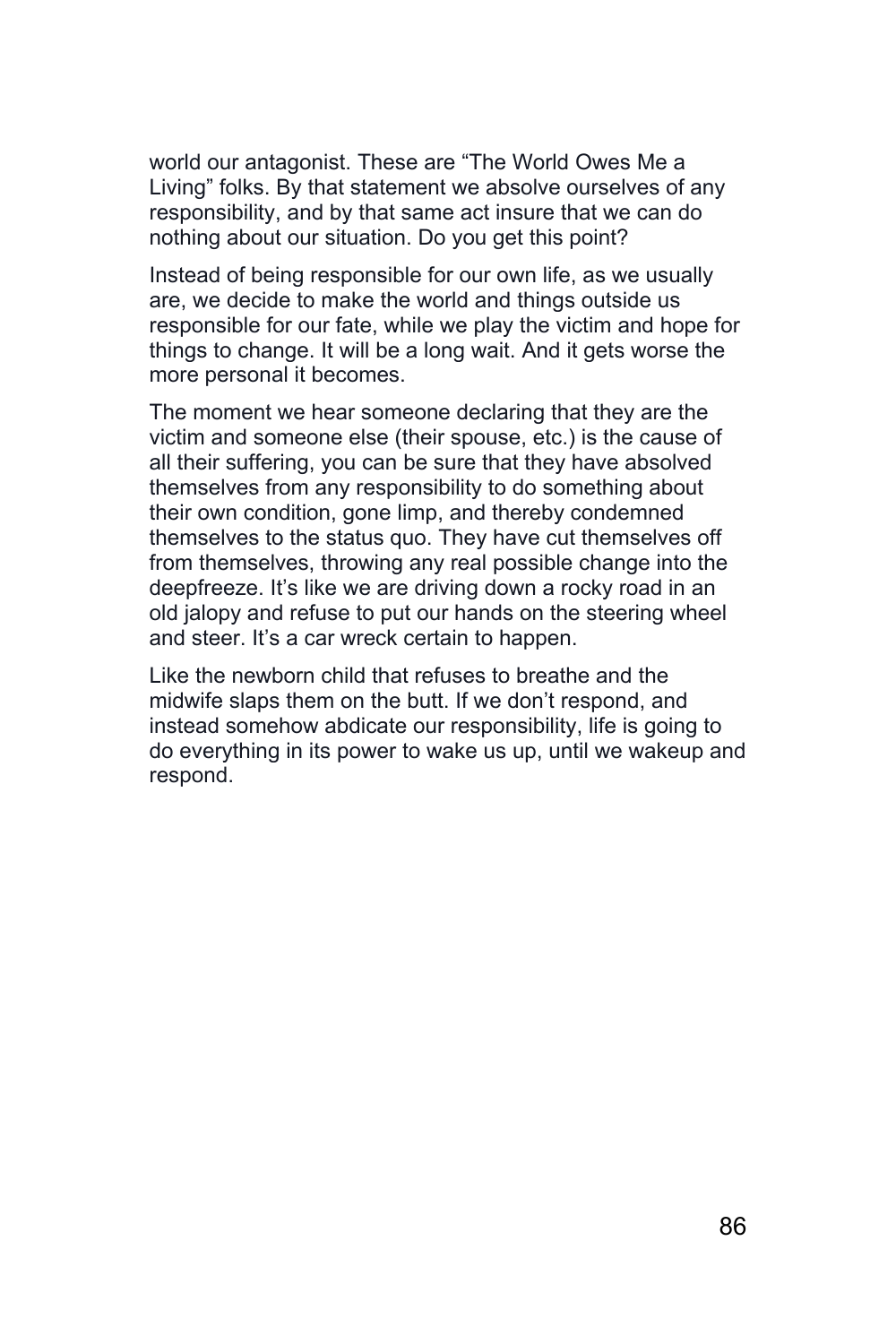# **A KARMIC MISS-TAKE**

What I am going to present here may seem trivial, but it's not. In fact, IMO, it is crucial to fully understand. Oddly enough, it has to do with a common analogy used to describe the results of various Buddhist purification practices to remove whatever obscures the clarity of the mind. Sometimes this type of analogy suggests concepts like that we are wearing dirty glasses and that these Buddhist practices help us to remove the dirt from our glasses so that we have greater clarity and can see the actual nature of our mind – something like that.

It's a good analogy, in that it is true that we must learn to remove our obscurations (what obscures our mind), but the method of removing the obscurations pointed out can be misleading. In other words, in actual practice very little is removed, as in actively removing karma that we have created, as in purifying it and taking it away. Instead, we don't purify our obscurations by removing what we have already done, bit by bit.

Rather, what is purified is ourselves, so that we no longer are accumulating karma, rather than removing the karmic mistakes we have already created. The point here is that we don't remove (at least easily) the results of our bad actions. They remain and ripen to our discomfort. Instead, we purify ourselves so that we no longer need to create further karma of that type. However, the karma we have already accumulated up to that point remains and continues to ripen, at which time it removes itself. Once a karmic imprint ripens, we are done with it.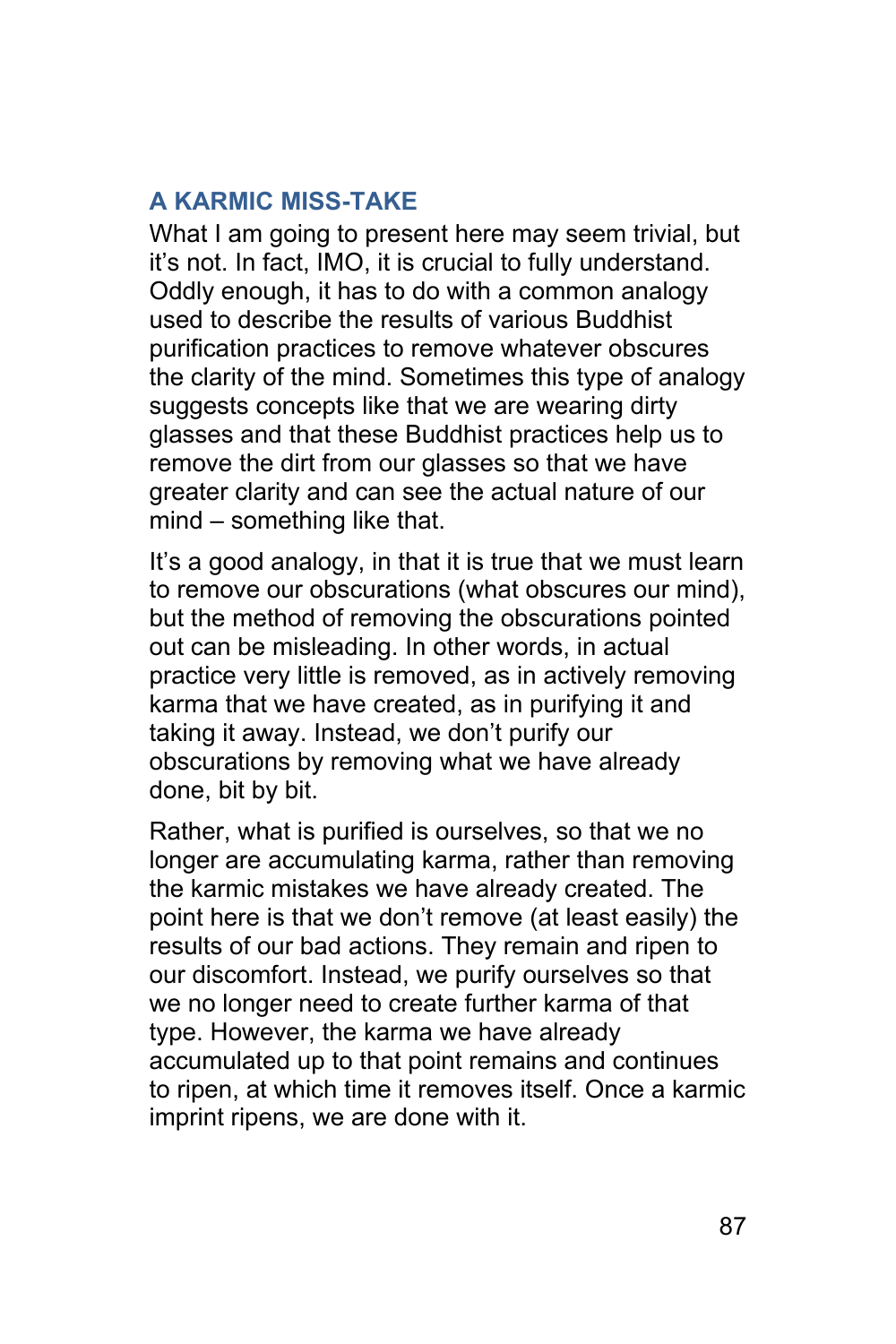Remember the old saying "Karma Burns Twice," first by being recorded and further obscuring our mind, and second when it ripens, takes its toll as we must work through it.

We don't dodge the results of our karmic actions through purification practices that remove them before they ripen. Purification is not like an eraser of our past misdeeds. Instead, purification erases our tendency to create that kind of karma in the future, rather than to remove karma that we have already recorded. That's the fine-print here.

It may seem like a small point, but to me it is important to understand the nature of purification, that we can't undo what we have done, like put the toothpaste back in the tube. What is possible is to purify ourselves from the tendency to record that form of karma from now onward. In other words, we don't get a free pass for what we have committed.

The Alayavijnana or Storehouse Consciousness, where all of our karma is dutifully recorded, is not a write-many medium, meaning that we can re-write our karmic history. It is a write-once medium. In fact, high lama teachers like the Ven. Traleg Rinpoche point out (his book "Karma") that our karma seldom even ripens in our current life, but lasts beyond death and comes back to haunt us in our future lives. That's how deep it is embedded.

These kind of statements are above my pay grade, but if we accept them, it makes it clear that the karmic results of our actions are not easily erased, much less erased before they have time to ripen. They ripen and eventually take their toll. No amount of purification will remove the karma that we have already recorded. Yes, perhaps at some very high level of realization,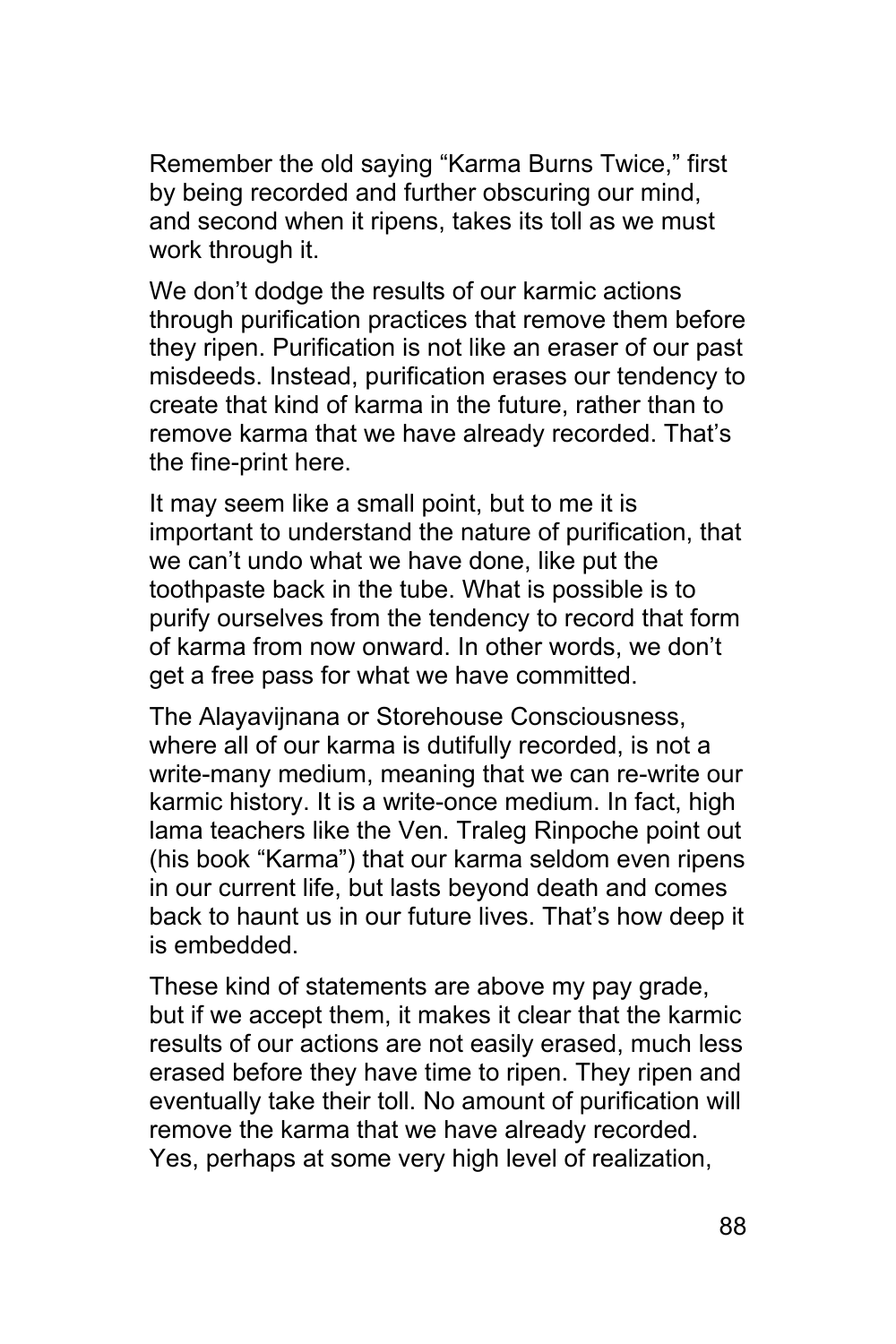that karmic residue is vacated. However, if I read the teachings right, most karma ripens in time and directly affects us.

In summary, we remove the tendency to create karma by various purification practices, not the karma we have already recorded. Purification affects our life going forward and is not some spiritual form of the "grandfather" clause. We don't get a pass for good behavior. There is no "Get Out of Jail Free" card.

I find this concept a little sobering, but it does point out just how we can go about purifying ourselves so that we cease to record this or that particular type of karma. In the next blog, I want to share with you the easiest way I have found to do that.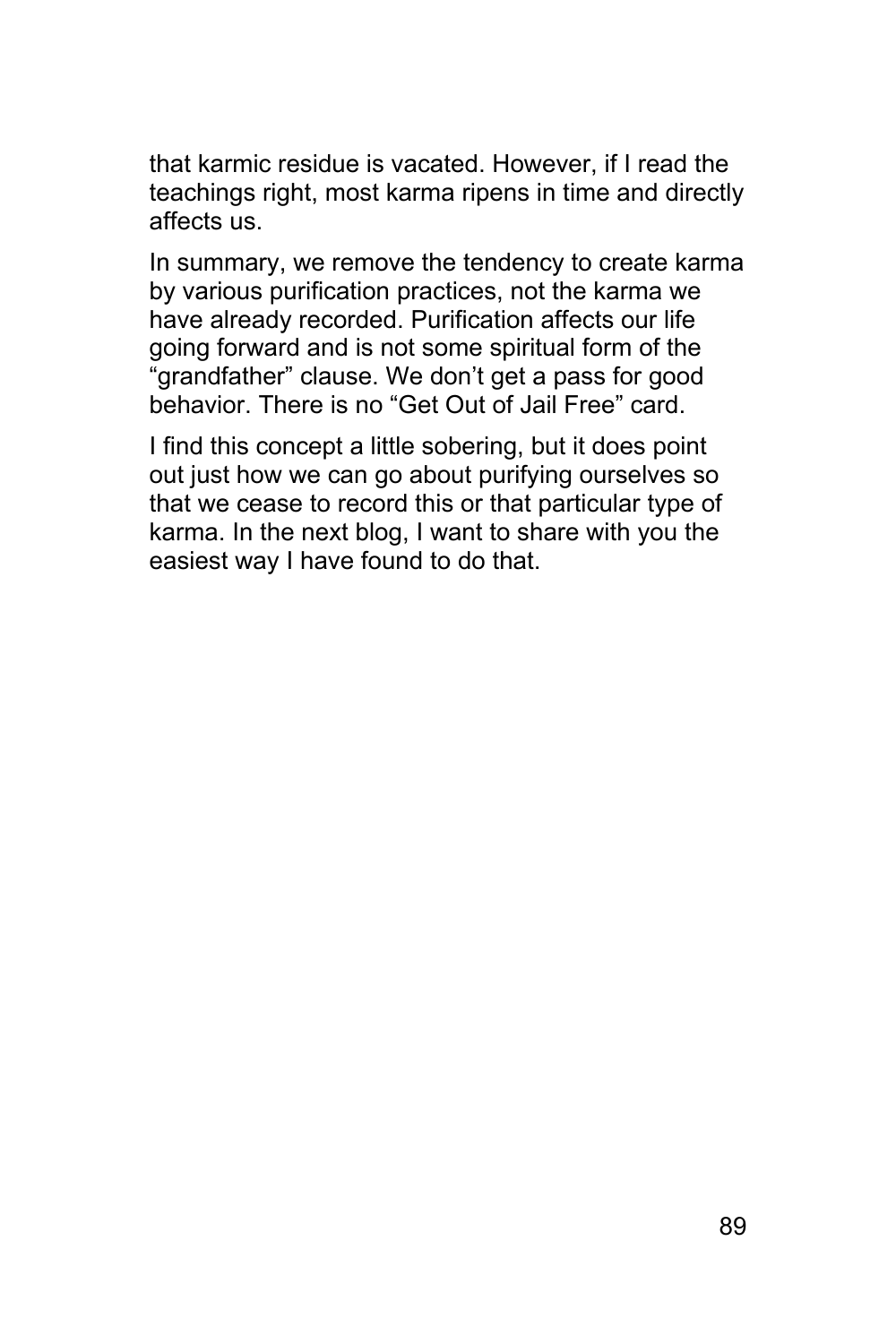# **THE ALCHEMY OF REACTION**

It was key to my dharma understanding to grasp what are called the Four Noble Truths, and in particular that first truth, "The Truth of Suffering." Yet, I spent years not correctly understanding that word "Suffering." It took the psychologist and Tibetan translator Daniel P. Brown, to point out to me that the word "Suffering" might better be translated as "Reactivity, rather than suffering, making the first thought "The Truth of Reactivity," and meaning that we all react and suffer from reaction all the time.

I found it hard to know just how I was suffering in this life, especially as a younger, healthy person, but I instantly understand how I suffered from my own reactions, 24x7. I had no doubt about that. And, as I extrapolated from that initial insight, I immediately began to be more aware when I was reacting, not just once in a while, but like: all day long.

And a corollary of that was, among all of the many and various dharma practices, that working with my own reactions is an intuitive and easy practice that I could do, not only on-the-cushion, but all day and all night. And I began to do just that.

I don't want to go into great detail here on the process of what I call "Reaction Tong-Len." I have written many articles and the following free e-book on the topic:

"Tong-Len: The Alchemy of Reaction"

http://spiritgrooves.net/pdf/e-books/Tong-len%20- %20Second%20Edition.pdf

It is worthwhile here to go over some of the basic ideas, so that we are clear. Beginning dharma